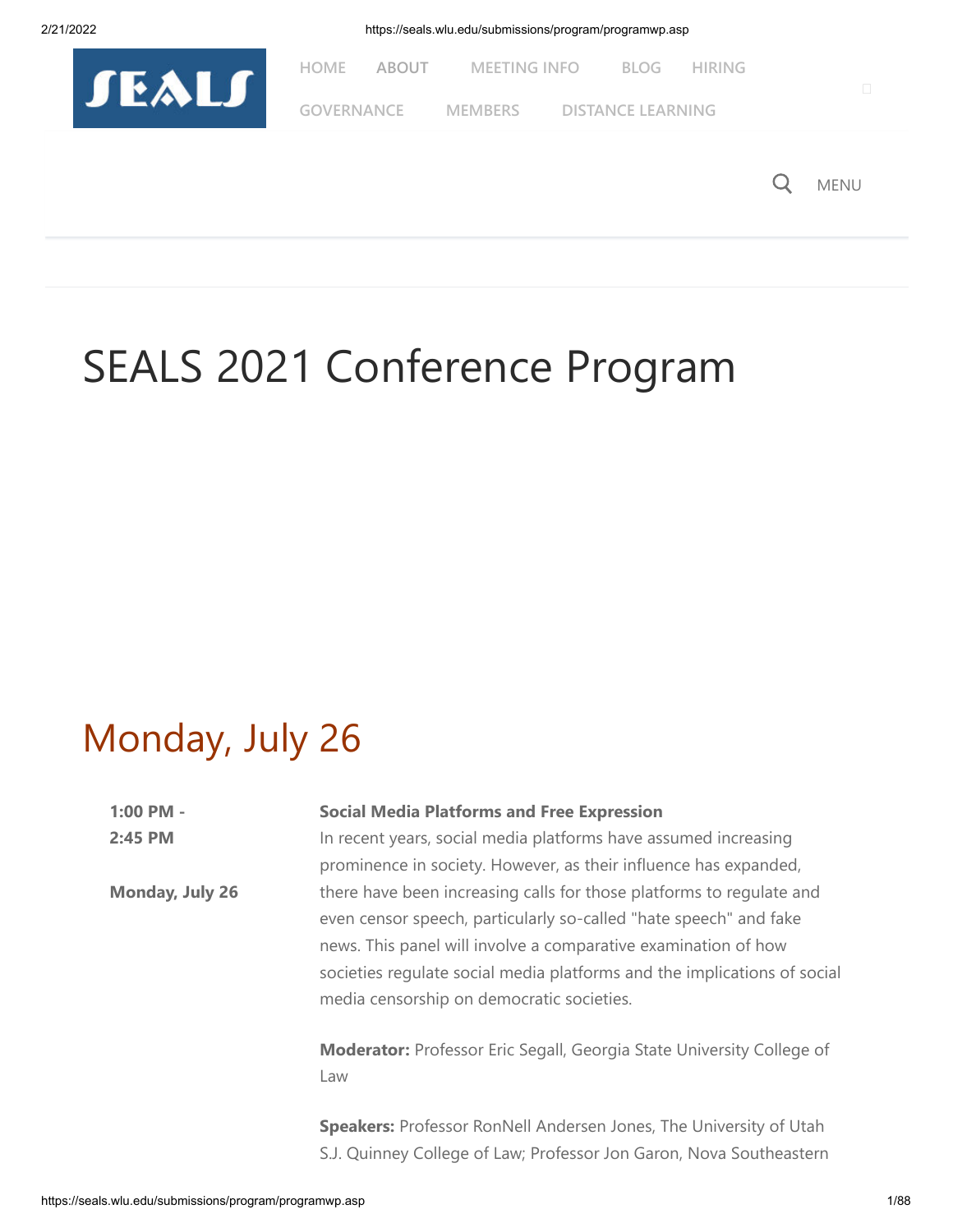University Shepard Broad College of Law; Professor Margaret Hu, Penn State Law; Professor András Koltay, Pázmány Péter Catholic University, Faculty of Law and Political Sciences (Hungary), and Rector, National University of Public Service (Hungary); Professor Ronald Krotoszynski, The University of Alabama School of Law; Professor Jon Mills, University of Florida Fredric G. Levin College of Law; Professor Seth Oranburg, Duquesne University School of Law; Professor Gary Simson, Mercer University School of Law; Professor Russell Weaver, University of Louisville, Louis D. Brandeis School of Law; Professor Paul Wragg, University of Leeds Faculty of Law (England)

**Discussion Group: Incorporating Racial Justice Issues in the**

**2:45 PM - Break (sponsored by iDesign)**

**3:00 PM**

**3:00 PM -**

**Monday, July 26**

| <b>Classroom</b><br>This discussion group focuses on incorporating racial justice issues in<br>doctrinal courses and throughout the curriculum. Presenters will<br>provide tips, strategies, and coverage/syllabus suggestions to help                                                        |
|-----------------------------------------------------------------------------------------------------------------------------------------------------------------------------------------------------------------------------------------------------------------------------------------------|
|                                                                                                                                                                                                                                                                                               |
|                                                                                                                                                                                                                                                                                               |
| faculty address racial justice issues in their classroom. We invite<br>additional participants who effectively incorporate these important<br>issues in their own teaching to join the discussion. This discussion<br>group is organized by West Academic Publishing and Foundation<br>Press. |
| <b>Moderator:</b> Professor Meredith Duncan, University of Houston Law<br>Center                                                                                                                                                                                                              |
| Discussants: Professor Jenny Carroll, The University of Alabama<br>School of Law; Professor Miriam Cherry, Saint Louis University School<br>of Law; Professor Robert Dinerstein, American University, Washington<br>College of Law; Professor Martha Ertman, University of Maryland           |
|                                                                                                                                                                                                                                                                                               |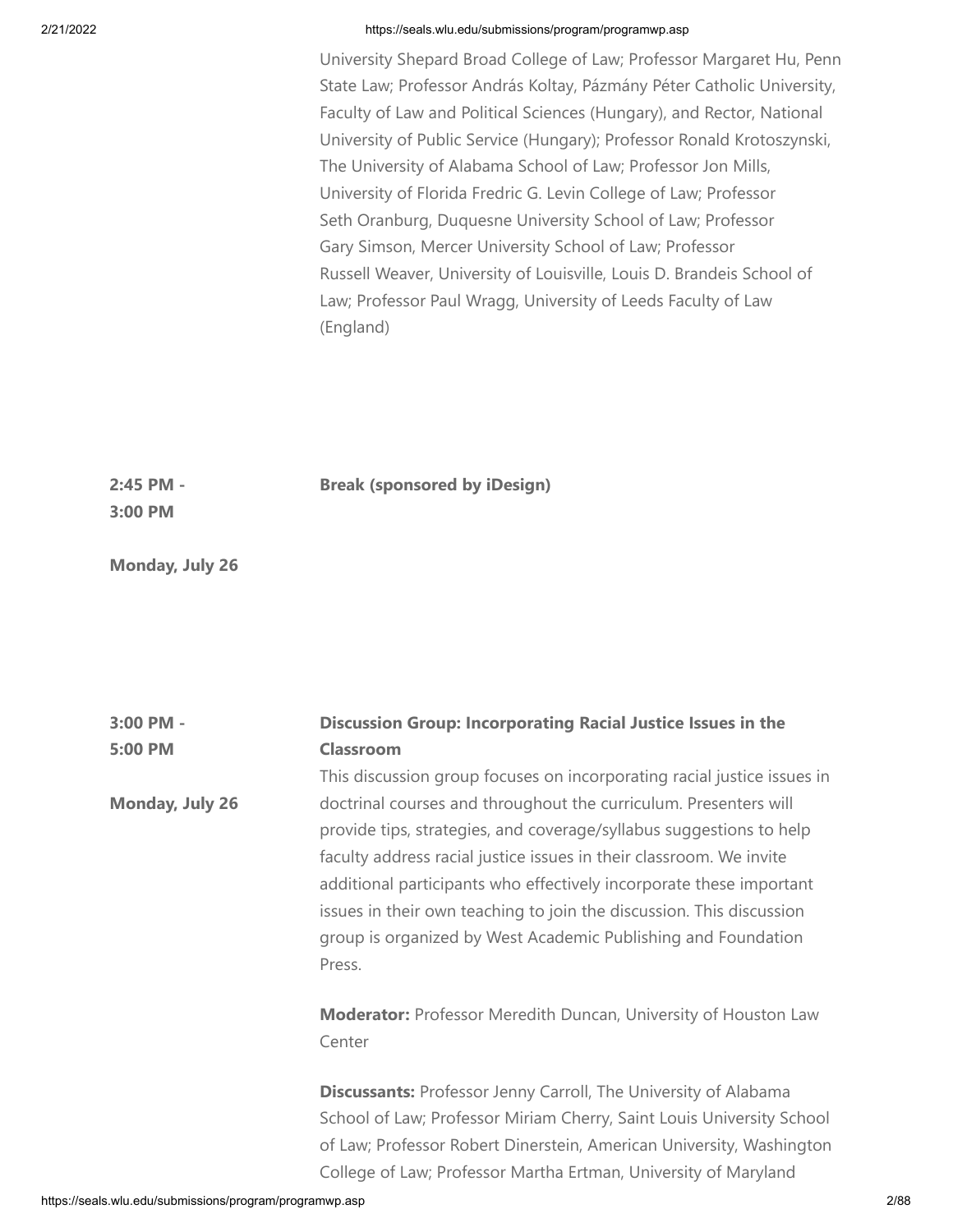Francis King Carey School of Law; Professor Lisa Fairfax, University of Pennsylvania Law School; Dean Roger Fairfax, The American University, Washington College of Law; Dean Renee Hutchins, University of the District of Columbia David A. Clarke School of Law; Professor Joy Radice, The University of Tennessee College of Law; Professor Paula Schaefer, The University of Tennessee College of Law; Dean Benjamin Spencer, William & Mary Law School; Dean Elizabeth Kronk Warner, The University of Utah S.J. Quinney College of Law

#### **3:00 PM - NEWER LAW PROFESSORS WORKSHOP**

**5:00 PM**

**Monday, July 26**

**Discussion Group: Time Management for Newer Law Professors** This discussion group will address strategies, tips, and tricks designed to help newer (and older) law professors manage the many competing demands on their time. In particular, discussants will talk about how to craft a productive research and writing schedule while also meeting teaching and service obligations. The discussion group will also address how to manage such other time-intensive activities as preparing to teach a new course, grading, membership on workintensive committees, and preparing for talks and conferences. The goal of the session is to give participants concrete ideas for increasing productivity while also reducing stress, anxiety, and burnout.

**Moderator:** Professor Tracy Pearl, The University of Oklahoma College of Law

**Discussants:** Professor Renee Allen, St. John's University School of Law; Professor Steven Friedland, Elon University School of Law; Professor Jamila Jefferson-Jones, Wayne State University Law School; Professor Joel Mintz, Nova Southeastern University Shepard Broad College of Law; Professor Christopher Odinet, University of Iowa College of Law; Professor Brie Sherwin, Texas Tech University School of Law; Professor Stacey Tovino, The University of Oklahoma College of Law; Professor Kyle Velte, University of Kansas School of Law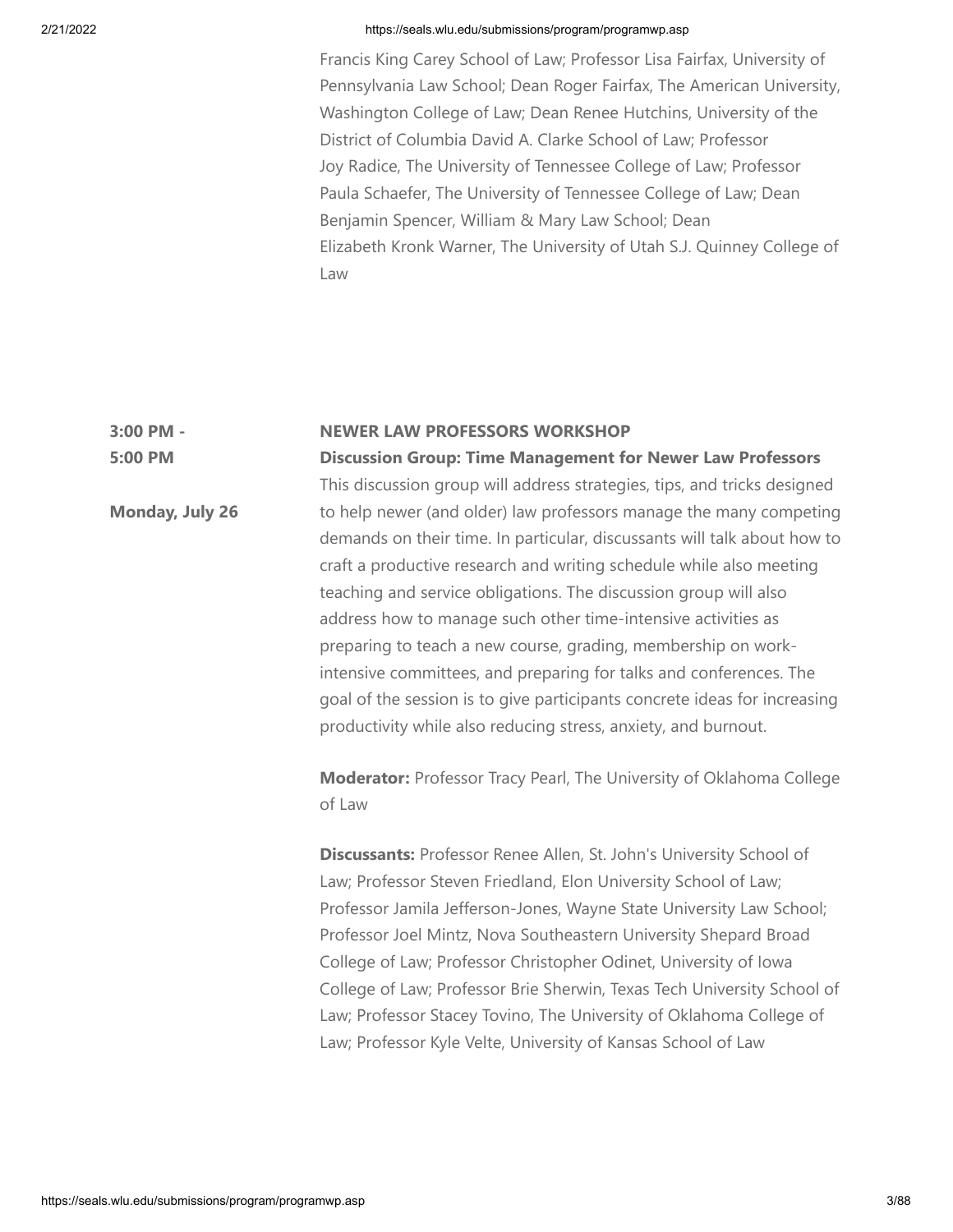**3:00 PM - 5:00 PM**

**Monday, July 26**

| <b>PROSPECTIVE LAW TEACHERS WORKSHOP</b> |  |  |
|------------------------------------------|--|--|
| <b>Navigating the Hiring Process</b>     |  |  |

This panel is an important part of the Prospective Law Teachers Workshop, although it is open to all SEALS attendees. It gives the participants the ability to hear from an array of experienced faculty who have served on appointments committees in the past. Panelists discuss strategies to navigate the hiring market for law professors. Topics include the FAR form, the AALS and SEALS hiring initiatives, callbacks, the "job talk," and post-offer negotiations.

**Moderator:** Professor Leah Chan Grinvald, Suffolk University Law School

**Speakers:** Professor Benjamin Cooper, The University of Mississippi School of Law; Professor Brannon Denning, Samford University Cumberland School of Law; Professor Corinna Lain, University of Richmond School of Law; Professor Leandra Lederman, Indiana University Maurer School of Law; Professor Shakira Pleasant, University of Illinois Chicago School of Law

### **3:00 PM - 6:00 PM ASPIRING LAW TEACHERS WORKSHOP Discussion Group: Beating the Odds**

Much advice and data exist about the preferred pedigree for law teaching. What if you don't look or sound like the standard applicant? For example: You didn't go to Harvard or Yale. You're a first-generation law school graduate. You don't have a Ph.D. You would represent an underrepresented group in academia. You're a nonconformist. Maybe you've practiced law for a long time. You're writing but not yet impressively published in the area in which you hope to teach. How can you overcome the odds to make it in academia? This panel explores long-term strategies, alternative paths, fellowships, and hybrid positions.

**Moderator:** Professor Colin Marks, St. Mary's University School of Law

**Discussants:** Professor Benjamin Cooper, The University of Mississippi School of Law; Professor Michael Higdon, The University of Tennessee College of Law; Professor Margaret Hu, Penn State Law; Professor Marc Roark, Southern University Law Center; Professor

**Monday, July 26**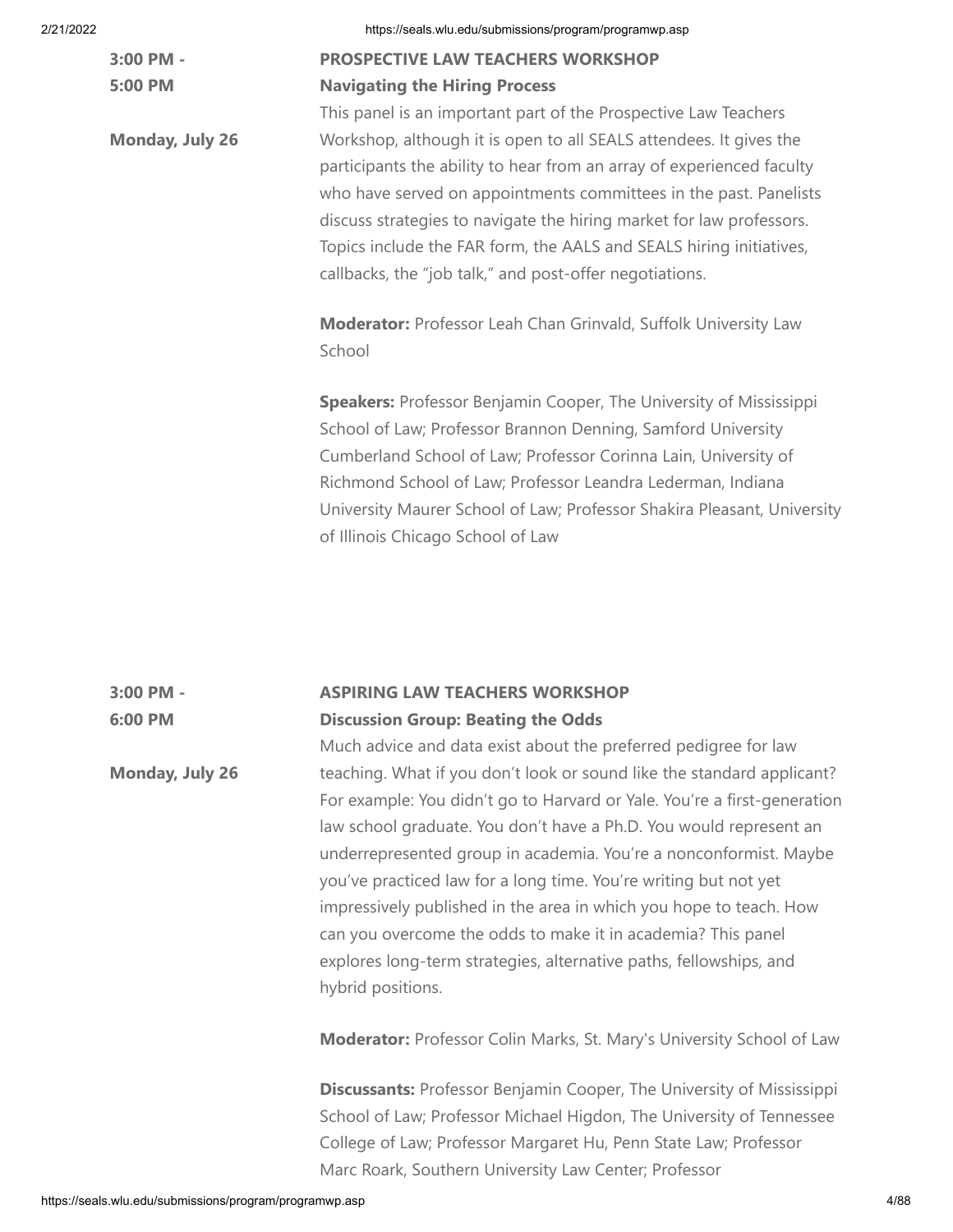**6:00 PM**

## 2/21/2022 https://seals.wlu.edu/submissions/program/programwp.asp

Caprice Roberts, The George Washington University Law School; Professor Anna Scardulla, University of North Carolina School of Law; Professor Charlotte Tschider, Loyola University Chicago School of Law; Professor Gina Warren, University of Houston Law Center; Professor Karen Woody, Washington and Lee University School of Law

#### **3:00 PM - WORKSHOP ON ONLINE EDUCATION**

**Monday, July 26 Discussion Group: The Business of Online Legal Education— Accreditors and External Stakeholders' Interests in Shaping Online Education**

> This panel introduces the participants to the wide range of internal and external stakeholders in legal education, including the ABA, educational publishers, technology partners, and others who are both helping the law schools deliver online and hybrid education and who are also shaping the choices available to law schools regarding the tools and environment in which to operate. The program will look at resources for faculty, the growth of online consortiums, issues involving verification of test-takers, and similar considerations.

**Moderator:** Dean Greg Brandes, St. Francis School of Law

**Discussants:** Mr. William Adams, American Bar Association Section of Legal Education and Admissions to the Bar; Ms. Sara Berman, AccessLex Institute; Ms. Pamela Siege Chandler, West Academic; Professor Jon Garon, Nova Southeastern University Shepard Broad College of Law; Mr. Michael Gregory, The BarBri Group; Professor Max Huffman, Indiana University Robert H. McKinney School of Law; Mr. John Mayer, CALI (Computer-Assisted Legal Instruction); Professor Rebecca Purdom, Emory University School of Law; Professor Victoria Vanzandt, University of Dayton School of Law

**3:00 PM - 6:00 PM**

**WORKSHOP ON CRIMINAL LAW & CRIMINAL PROCEDURE Discussion Group: From Police to Prisons: Pandemic & Post-Pandemic Reforms in the Criminal Legal System** This group addresses the possibilities for reforms regarding the wide

**Monday, July 26**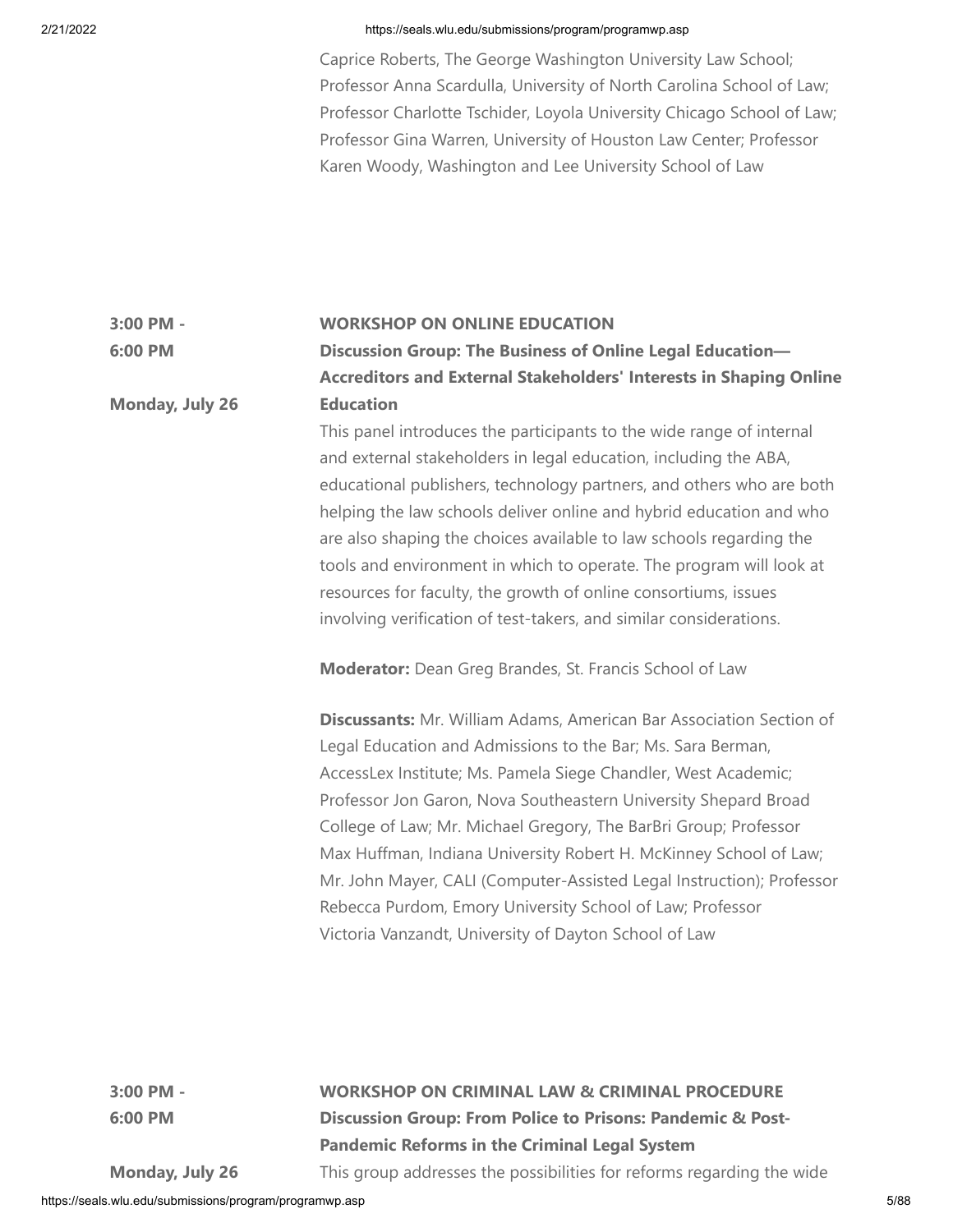variety of targets in the criminal legal system that have been drawn into the national spotlight by the protests of 2020 and the pandemic. Our topics include reforms related to the achievement of racial justice, the regulation or restructuring of the police and prosecutors, the strategy of decriminalization, and the impact of COVID19 on criminal prosecutions, including the impact on the right to counsel, the character of court proceedings, and the treatment of prisoners including compassionate release. What reforms are needed? If they are adopted, which ones might be likely to last?

**Moderator:** Professor Cynthia Alkon, Texas A&M University School of Law

**Discussants:** Professor Amber Baylor, Columbia Law School; Professor Jancy Hoeffel, Tulane University Law School; Professor Brooks Holland, Gonzaga University School of Law; Professor Neil Sobol, Texas A&M University School of Law; Professor Scott Sundby, University of Miami School of Law; Professor Anna VanCleave, University of Connecticut School of Law

| 6:00 PM -       | <b>New Member Reception</b>                                         |
|-----------------|---------------------------------------------------------------------|
| 7:00 PM         | The University of Detroit Mercy School of Law and the University of |
|                 | New Hampshire are the newest members of SEALS. They are hosting     |
| Monday, July 26 | this reception to introduce themselves to SEALS.                    |

| 7:15 PM -       | <b>Newcomer Beer-Wine Mixer Sponsored by West Academic</b>          |
|-----------------|---------------------------------------------------------------------|
| 8:00 PM         | The Hospitality Committee invites all new SEALS attendees and       |
|                 | newcomers to Amelia Island to join committee members and other      |
| Monday, July 26 | SEALS long-time participants for an informal opportunity to receive |
|                 | information and ask questions about SEALS, the Omni Resort, and     |
|                 | Amelia Island.                                                      |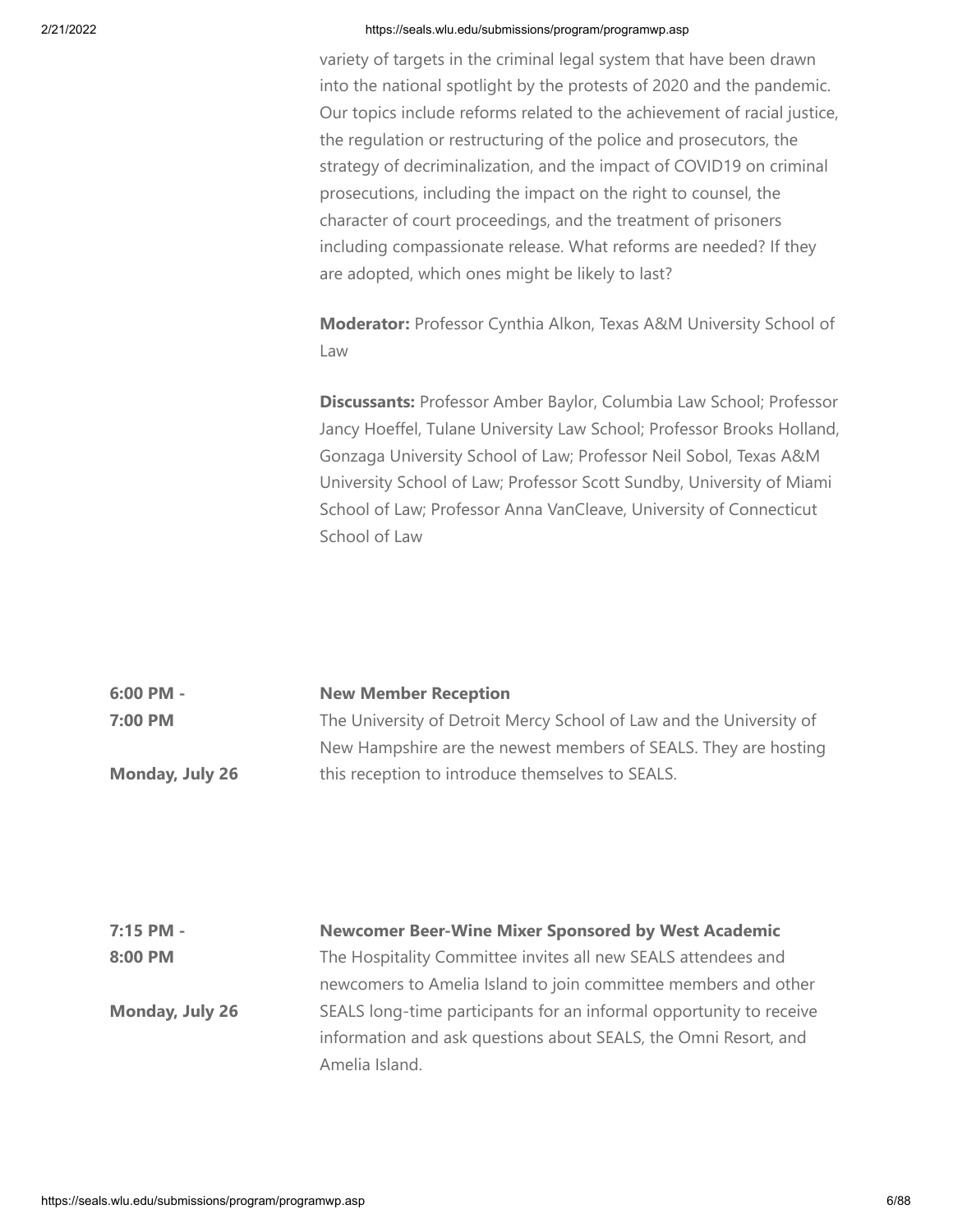# Tuesday, July 27

| $8:00$ AM -      | <b>PROSPECTIVE LAW TEACHERS WORKSHOP</b>                              |
|------------------|-----------------------------------------------------------------------|
| 10:00 AM         | Mock Job Talks (panel #1)                                             |
|                  | Candidates have the opportunity to participate in mock job talks      |
| Tuesday, July 27 | designed to help prepare them for the teaching market. Faculty        |
|                  | participants will serve as an audience for the mock job talks and     |
|                  | provide in-role and out-of-role feedback. (Note: Candidates have been |
|                  | pre-selected prior to the conference as part of a competitive         |
|                  | application process. Faculty who are interested to participate as     |
|                  | audience members should contact the coordinator.) Coordinator:        |
|                  | Professor Leah Grinvald                                               |

# **8:00 AM - 10:00 AM PROSPECTIVE LAW TEACHERS WORKSHOP Mock Job Talks (panel # 2)** Candidates have the opportunity to participate in mock job talks

**Tuesday, July 27** designed to help prepare them for the teaching market. Faculty participants will serve as an audience for the mock job talks and provide in-role and out-of-role feedback. (Note: Candidates have been pre-selected prior to the conference as part of a competitive application process. Faculty who are interested to participate as audience members should contact the coordinator.) Coordinator: Professor Leah Grinvald

| $8:00$ AM -      | PROSPECTIVE LAW TEACHERS WORKSHOP                                     |
|------------------|-----------------------------------------------------------------------|
| 10:00 AM         | Mock Job Talks (panel #3)                                             |
|                  | Candidates have the opportunity to participate in mock job talks      |
| Tuesday, July 27 | designed to help prepare them for the teaching market. Faculty        |
|                  | participants will serve as an audience for the mock job talks and     |
|                  | provide in-role and out-of-role feedback. (Note: Candidates have been |
|                  | pre-selected prior to the conference as part of a competitive         |
|                  | application process. Faculty who are interested to participate as     |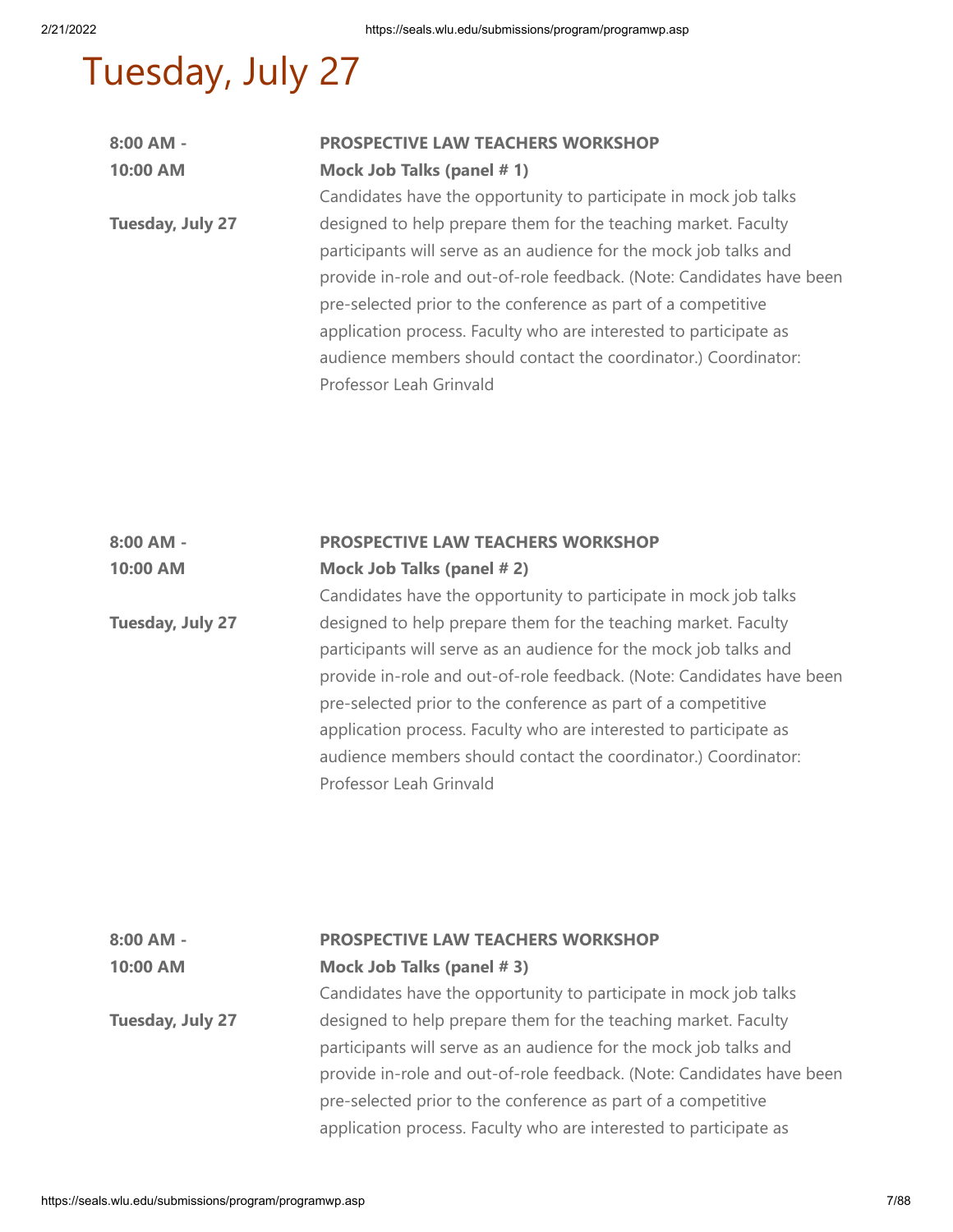audience members should contact the coordinator.) Coordinator: Professor Leah Grinvald

# **8:00 AM - 10:00 AM Tuesday, July 27 PROSPECTIVE LAW TEACHERS WORKSHOP Mock Job Talks (panel # 4)** Candidates have the opportunity to participate in mock job talks designed to help prepare them for the teaching market. Faculty participants will serve as an audience for the mock job talks and provide in-role and out-of-role feedback. (Note: Candidates have been pre-selected prior to the conference as part of a competitive application process. Faculty who are interested to participate as

audience members should contact the coordinator.) Coordinator: Professor Leah Grinvald

| $8:00$ AM - | <b>PROSPECTIVE LAW TEACHERS WORKSHOP</b> |
|-------------|------------------------------------------|
| 10:00 AM    | Mock Job Talks (panel # 5)               |

**Tuesday, July 27** Candidates have the opportunity to participate in mock job talks designed to help prepare them for the teaching market. Faculty participants will serve as an audience for the mock job talks and provide in-role and out-of-role feedback. (Note: Candidates have been pre-selected prior to the conference as part of a competitive application process. Faculty who are interested to participate as audience members should contact the coordinator.) Coordinator: Professor Leah Grinvald

| 8:00 AM -        | PROSPECTIVE LAW TEACHERS WORKSHOP                                     |
|------------------|-----------------------------------------------------------------------|
| 10:00 AM         | Mock Job Talks (panel # 6)                                            |
|                  | Candidates have the opportunity to participate in mock job talks      |
| Tuesday, July 27 | designed to help prepare them for the teaching market. Faculty        |
|                  | participants will serve as an audience for the mock job talks and     |
|                  | provide in-role and out-of-role feedback. (Note: Candidates have been |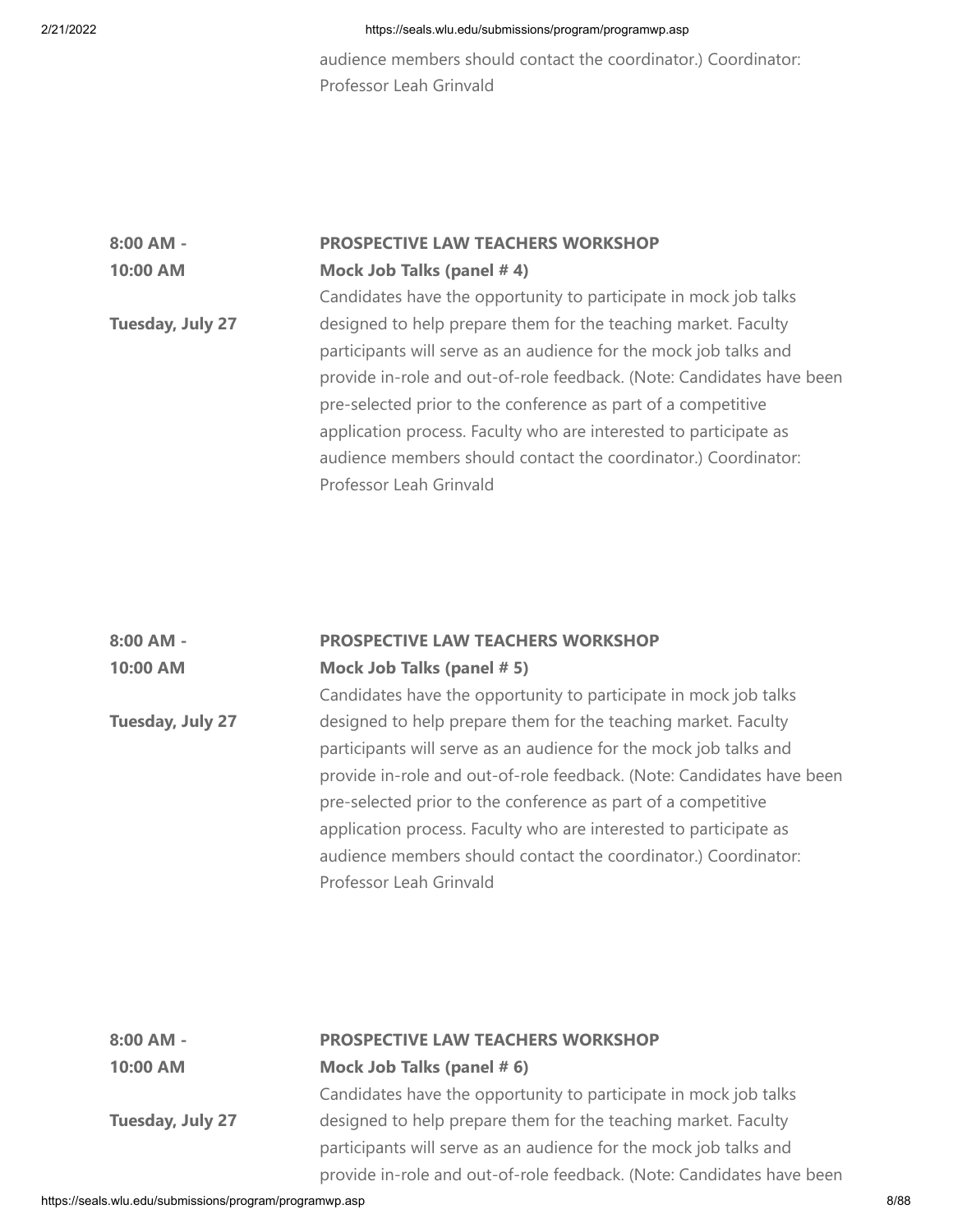pre-selected prior to the conference as part of a competitive application process. Faculty who are interested to participate as audience members should contact the coordinator.) Coordinator: Professor Leah Grinvald

| $10:00$ AM - | <b>Break (sponsored by Carolina Academic Press)</b> |
|--------------|-----------------------------------------------------|
| 10:15 AM     |                                                     |

# **Tuesday, July 27**

| 10:15 AM -       | <b>Supreme Court and Legislative Update (Individual Rights)</b>          |
|------------------|--------------------------------------------------------------------------|
| 12:00 PM         | This panel will focus on individual rights, including freedom of speech, |
|                  | religion issues, and equal protection.                                   |
| Tuesday, July 27 |                                                                          |
|                  | <b>Moderator:</b> Professor Thomas Metzloff, Duke University School of   |
|                  | Law                                                                      |
|                  | <b>Speakers: Professor Michael Dimino, Widener University</b>            |
|                  | Commonwealth Law School; Professor Akram Faizer, Lincoln Memorial        |
|                  | University Duncan School of Law; Professor Margaret Hu, Penn State       |
|                  | Law; Professor Christopher Lund, Wayne State University Law School;      |
|                  | Professor Barry McDonald, Pepperdine University School of Law            |
|                  |                                                                          |
|                  |                                                                          |
|                  |                                                                          |
| 10:15 AM -       | <b>Discussion Group: Silver Linings Playbook: Lessons Learned</b>        |
| 12:00 PM         | <b>During a Pandemic</b>                                                 |
|                  | Participants in this discussion group share the lessons they learned     |
| Tuesday, July 27 | teaching law during the pandemic. The discussion group explores best     |
|                  | practices in online and blend-flex learning, challenges of both formats, |
|                  | and critical take-aways from the year. The group also addresses the      |

teaching innovations and experiences that emerged as surprising, important lessons during this challenging year. These innovations and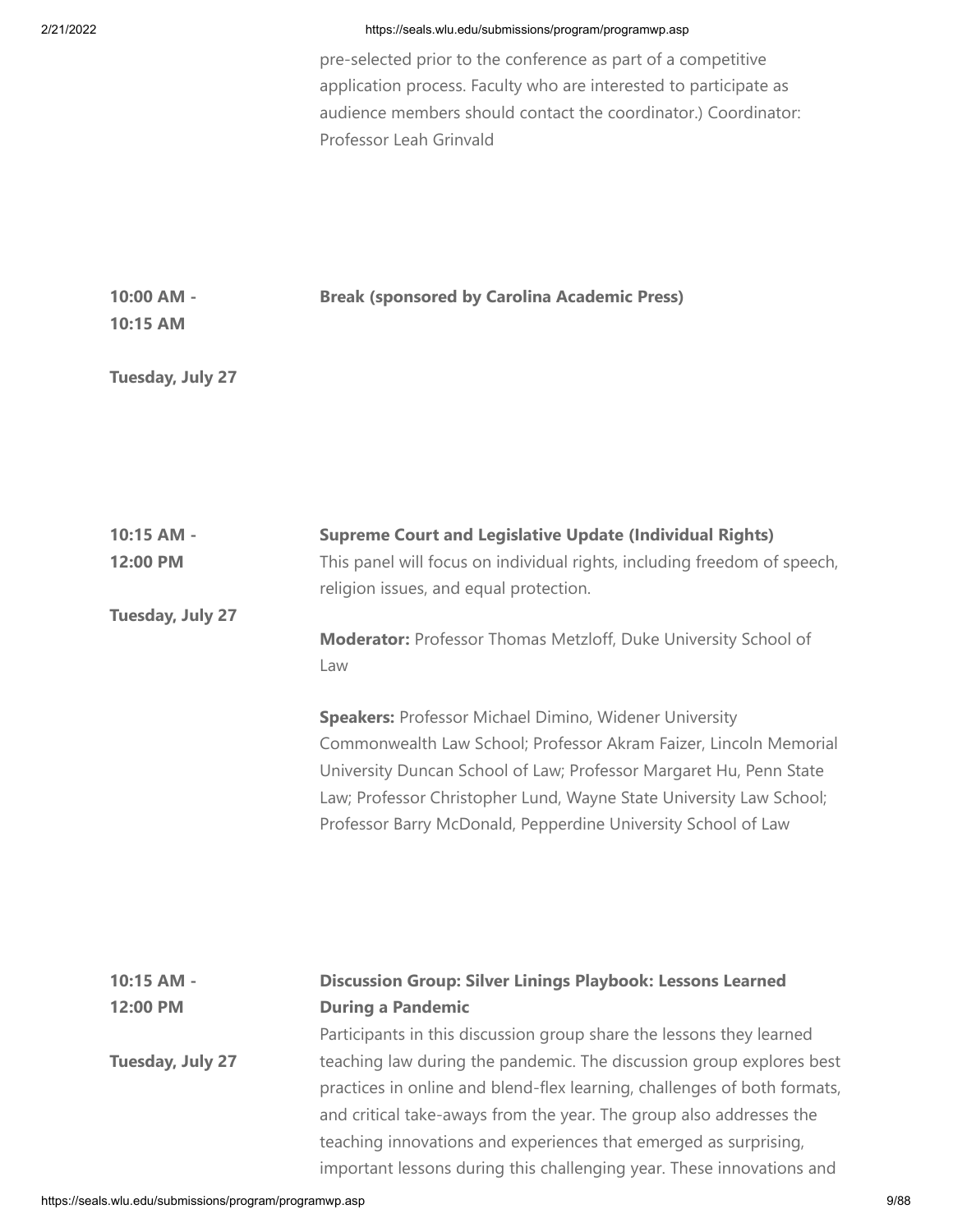experiences include heightened faculty interest in pedagogy, new ways to connect with students, and teaching strategies that can be transferred to the post-pandemic world. Despite the difficulties, there were several "Silver Linings" from teaching law during the 2020-2021 academic year.

**Moderator:** Professor Olympia Duhart, Nova Southeastern University Shepard Broad College of Law

**Discussants:** Professor Tiffany Atkins, Elon University School of Law; Professor Jennifer Bard, Penn State Law; Professor Heather Baxter, Nova Southeastern University Shepard Broad College of Law; Professor John Cook, University of North Dakota School of Law; Professor Amanda Foster, Nova Southeastern University Shepard Broad College of Law; Professor Steven Friedland, Elon University School of Law; Professor Catherine Grosso, Michigan State University College of Law; Professor Brooks Holland, Gonzaga University School of Law; Professor Wendy-Adele Humphrey, Texas Tech University School of Law; Professor Alicia Jackson, Stetson University College of Law; Professor Hugh Mundy, University of Illinois Chicago School of Law; Professor Patricia Perkins, Elon University School of Law; Professor John Rice, Duquesne University School of Law; Professor Nancy Soonpaa, Texas Tech University School of Law

| 10:15 AM -       | <b>ASPIRING LAW TEACHERS WORKSHOP</b>                                     |
|------------------|---------------------------------------------------------------------------|
| 12:00 PM         | <b>Screening Interview Demonstrations and Debriefings</b>                 |
|                  | This panel exposes aspiring law teachers to the format and content of     |
| Tuesday, July 27 | a typical screening interview through mock screening interviews for       |
|                  | doctrinal, clinical, and legal writing positions. Experienced faculty act |
|                  | as mock interviewers, while new members of the academy who have           |
|                  | recently been through the rigors of the job hiring market act as mock     |
|                  | interviewees. After each interview, the group engages in an in-depth      |
|                  | discussion with aspiring law teachers about question content,             |
|                  | interviewing styles, and common mistakes made by applicants during        |
|                  | screening interviews. Attendees who are not listed as discussants are     |
|                  | not required to participate in the mock interviews but are invited to     |
|                  | participate fully in the debriefing sessions.                             |

**Moderator:** Professor Louis Virelli, Stetson University College of Law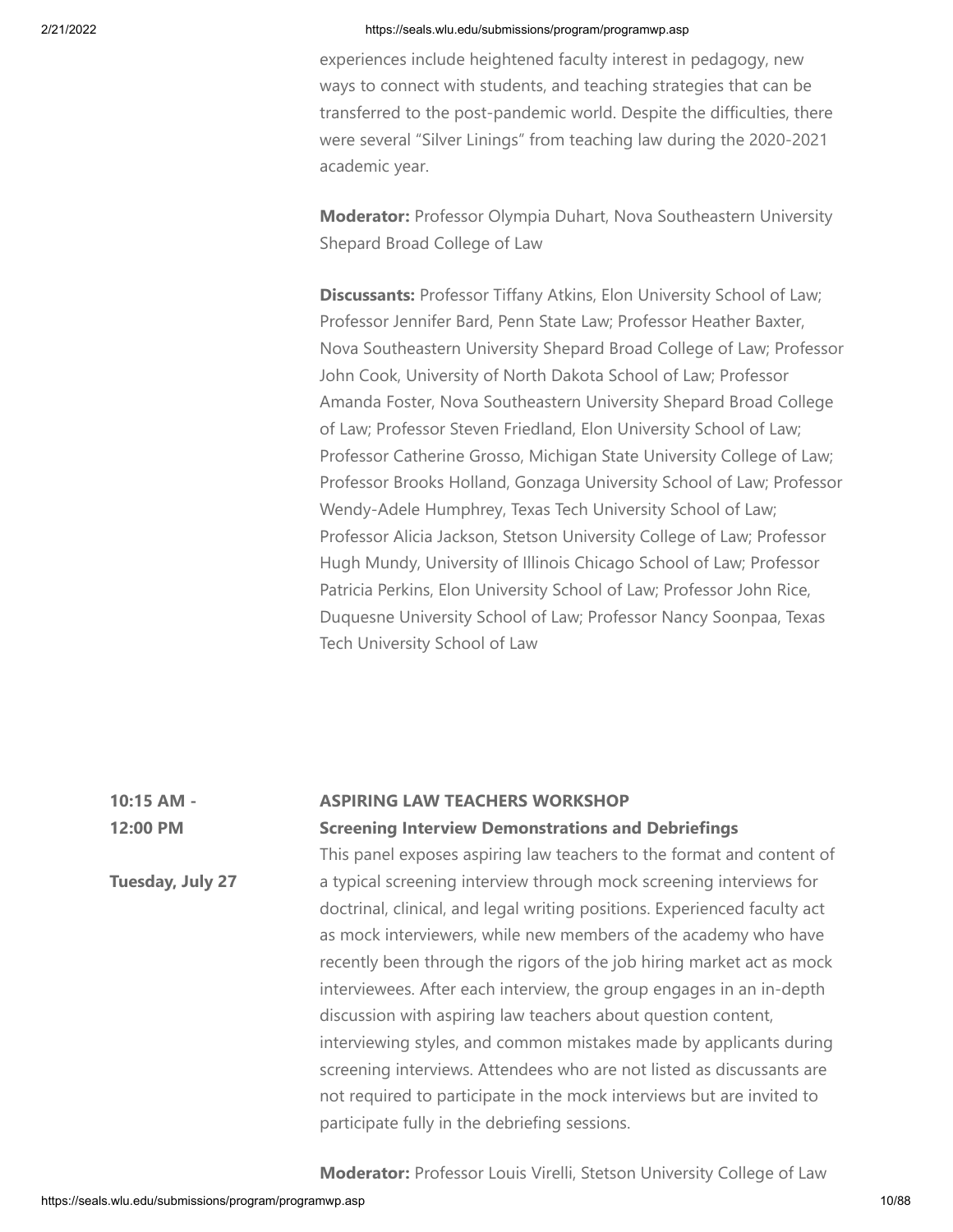**Speakers:** Professor Miriam Cherry, Saint Louis University School of Law; Professor Christopher Jaeger, New York University School of Law; Professor Anthony Kreis, Georgia State University College of Law; Professor Joy Radice, The University of Tennessee College of Law; Professor Anna Scardulla, University of North Carolina School of Law; Professor Vanessa Zboreak, Elon University School of Law

#### **10:15 AM - 12:00 PM NEWER LAW TEACHERS WORKSHOP Training Session on Mentoring Law Students**

More than ever, law professors are called on to mentor law students. This highly interactive program addresses effective mentoring, including how to establish a relationship with a student while maintaining appropriate boundaries, addressing issues common to modern law students (e.g., managing time, learning to be a selfregulated learner), handling stress (and knowing one's limits and when to refer students for professional help), encouraging students to maintain perspective, exploring areas of law in which a student's talents would best fit and in which that student would have a sense of purpose. The presenters will work in small groups with the audience, perhaps role play, and provide hands on guidance on being an effective mentor.

**Moderator:** Professor Benjamin Madison, Regent University School of Law

**Speakers:** Professor Daisy Floyd, Mercer University School of Law; Professor Steven Friedland, Elon University School of Law; Professor Kendall Kerew, Georgia State University College of Law; Professor Jerry Organ, University of St. Thomas School of Law; Professor Carwina Weng, Indiana University Maurer School of Law

**10:15 AM - 12:00 PM**

# **PROSPECTIVE LAW TEACHERS WORKSHOP**

**Discussion Group: CV Review**

Candidates will have their curriculum vitae and FAR entries reviewed by experienced academics in preparation for the teaching market.

**Tuesday, July 27**

**Tuesday, July 27**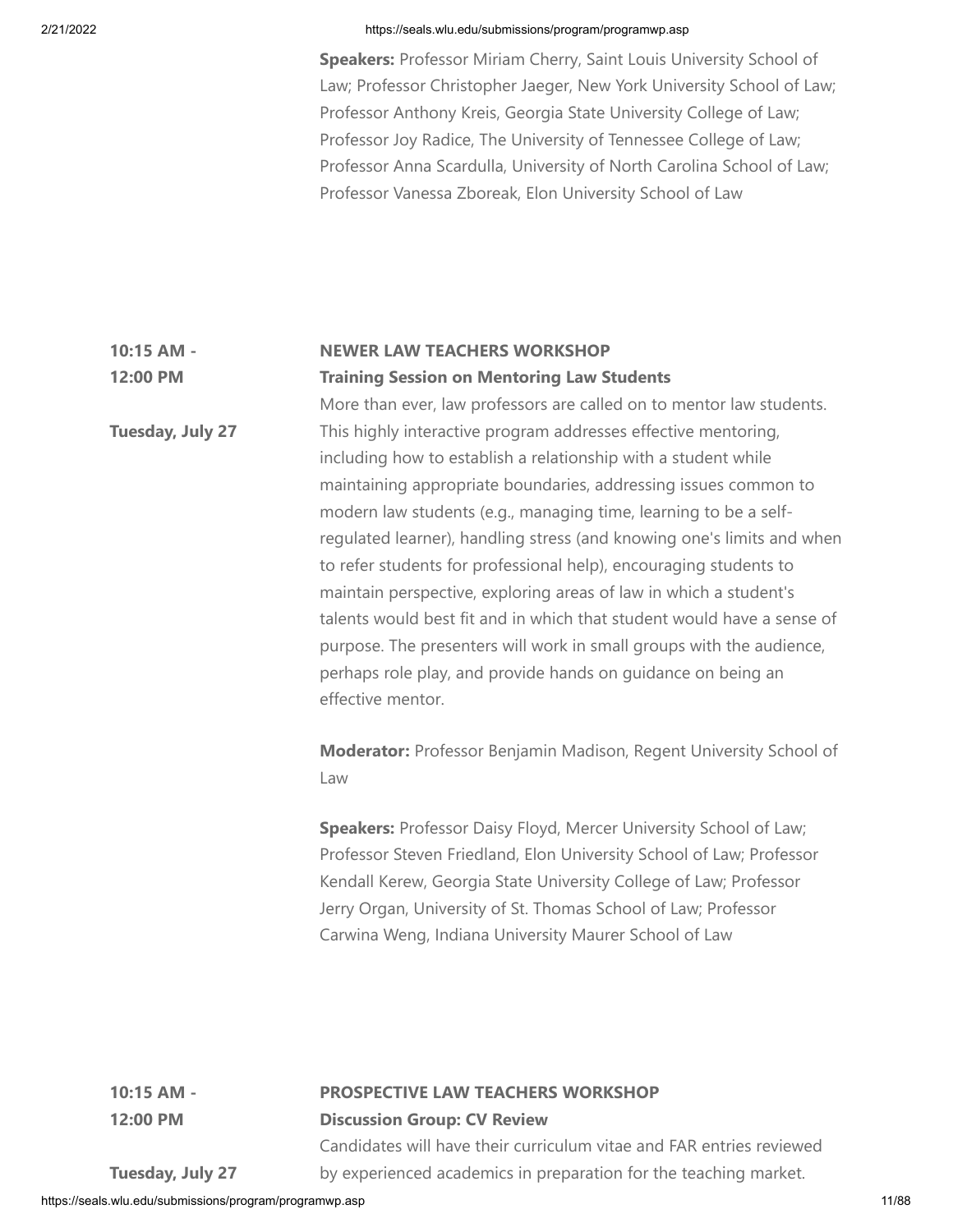(Note: Candidates have been pre-selected prior to the conference as part of a competitive application process. Faculty who are interested to participate as reviewers should contact the coordinator.) Coordinator: Professor Leah Grinvald

# **10:15 AM - 12:00 PM Tuesday, July 27 PROSPECTIVE LAW TEACHERS WORKSHOP Discussion Group: CV Review** Candidates will have their curriculum vitae and FAR entries reviewed by experienced academics in preparation for the teaching market.

(Note: Candidates have been pre-selected prior to the conference as part of a competitive application process. Faculty who are interested to participate as reviewers should contact the coordinator.) Coordinator: Professor Leah Grinvald

| $12:00$ PM -     | <b>Carolina Academic Press Luncheon</b> |
|------------------|-----------------------------------------|
| $1:00$ PM        |                                         |
|                  |                                         |
| Tuesday, July 27 |                                         |

| 1:00 PM -        | <b>Discussion Group: Say Her Name: Breonna Taylor-Perspectives</b>         |
|------------------|----------------------------------------------------------------------------|
| 2:45 PM          | on the Breonna Taylor Case                                                 |
|                  | This discussion group explores the intersection of gender, race, class,    |
| Tuesday, July 27 | and policing, particularly relating to the use of lethal force. Women of   |
|                  | color are the "invisible man" when it comes to police brutality. This      |
|                  | discussion group analyzes the challenges that Black women                  |
|                  | experience as they live in fear of police brutality. It seeks solutions to |
|                  | reveal and remedy police brutality against women of color, especially      |
|                  | relative to lethal force.                                                  |
|                  |                                                                            |
|                  |                                                                            |

**Moderator:** Professor Mitchell Crusto, Loyola University New Orleans College of Law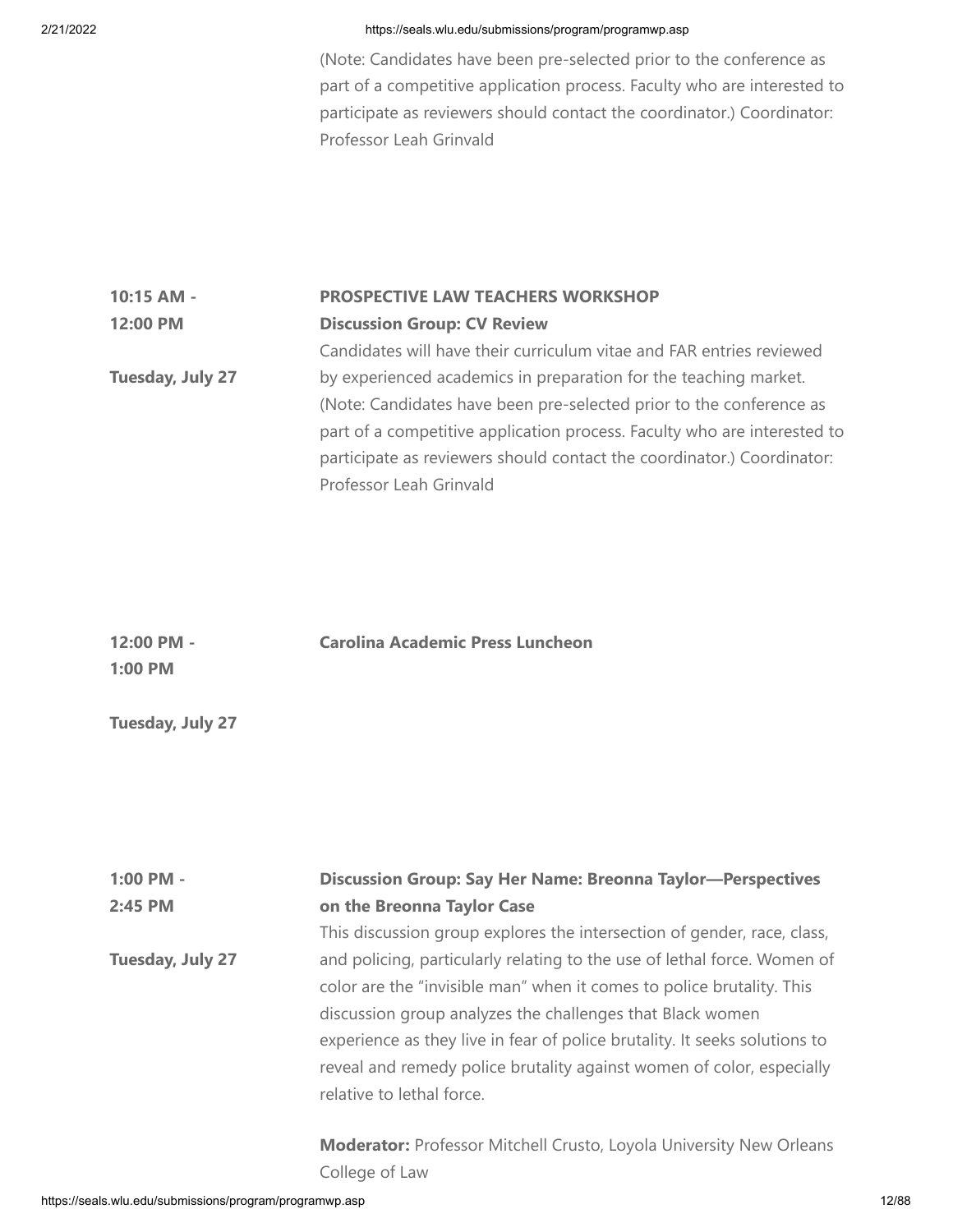**Discussants:** Professor Jalila Jefferson-Bullock, Duquesne University School of Law; Professor Russell Jones, Southern University Law Center; Professor Cortney Lollar, University of Kentucky College of Law; Professor Chance Meyer, New England Law; Professor Maybell Romero, Tulane University Law School; Professor Seth Stoughton, University of South Carolina School of Law; Professor Howard Wasserman, Florida International University College of Law

### **1:00 PM - 2:45 PM NEWER LAW TEACHERS WORKSHOP Teaching Law: The Essentials**

**Tuesday, July 27** The participants, all experienced and excellent teachers, take attendees through many of the foundational stops on the teaching journey. Topics include preparing a course, preparing to teach, and the act of teaching. Sub-topics include syllabus formation, assessment, professional identity formation, how to determine what topics to cover, how to cover those topics, and how to approach teaching whether in live or online format.

> **Moderator:** Professor Olympia Duhart, Nova Southeastern University Shepard Broad College of Law

**Speakers:** Professor Christine Coughlin, Wake Forest University School of Law; Professor Alicia Jackson, Stetson University College of Law; Professor Howard Katz, Cleveland State University, Cleveland-Marshall College of Law; Professor Nancy Soonpaa, Texas Tech University School of Law

| $1:00$ PM -<br>$2:45$ PM | Supreme Court and Legislative Update (Administrative, Corporate,<br>and Intellectual Property)                                             |
|--------------------------|--------------------------------------------------------------------------------------------------------------------------------------------|
| Tuesday, July 27         | This panel will provide an update on recent U.S. Supreme Court cases<br>in the administrative, corporate, and intellectual property areas. |
|                          | <b>Moderator:</b> Professor Constance Wagner, Saint Louis University<br>School of Law                                                      |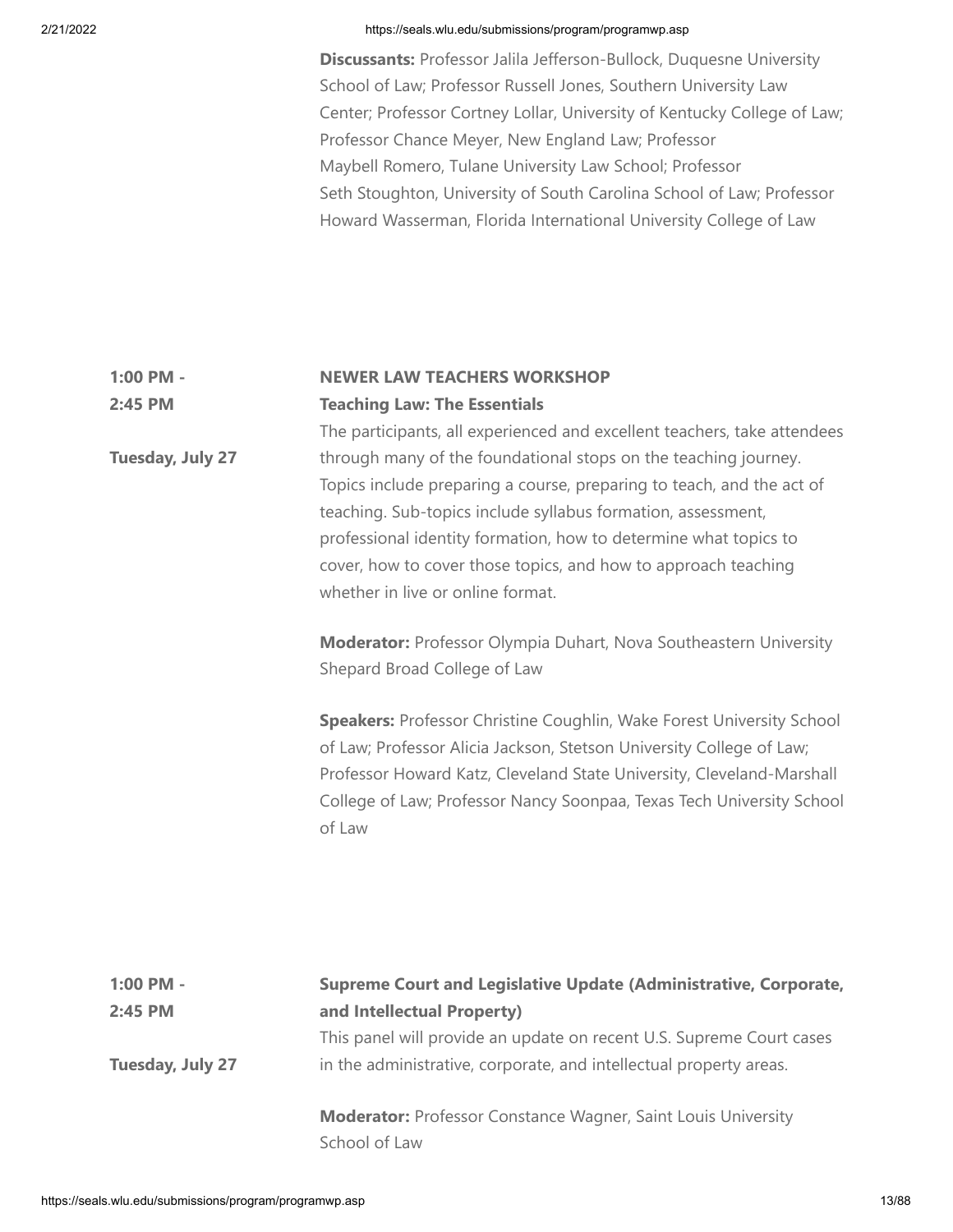**Tuesday, July 27**

### 2/21/2022 https://seals.wlu.edu/submissions/program/programwp.asp

**Speakers:** Professor Akram Faizer, Lincoln Memorial University Duncan School of Law; Professor William Funk, Lewis & Clark Law School; Professor Joan Heminway, The University of Tennessee College of Law; Professor Amy Landers, Drexel University Thomas R. Kline School of Law; Professor Gary Myers, University of Missouri School of Law

### **1:00 PM - 2:45 PM Pollution and Its Impact on COVID-19, Health, Housing, and Learning**

When a 9-year-old girl in London is declared dead from pollution, it makes us wonder how many more children are also being harmed. Pollution kills, and now there is at least one official coroner's report that "Air Pollution exposure" is the "Medical cause of death." The first step to resolving any problem is to name it. As Mayor Sadiq Khan of London said, "Toxic air pollution is a public health crisis, especially for our children, Ministers and the previous Mayor have acted too slowly in the past, but they must now learn the lessons from the Coroner's ruling and do much more to tackle the deadly scourge of air pollution in London and across the country." Reducing pollution will also reduce health disparities, ultimately resulting in improved housing, fewer chronic health conditions, fewer cases of COVID-19, and longer (and better quality) lives. One solution is to regulate cities' levels of toxic pollution, which may include moving toxic industries out of residential areas. Another is putting in strict pollution controls, as they have done in California. Of course, pollution is not the only factor creating such enormous health disparities, but it is one that many city leaders have ignored. There are many lessons of what not to do that leaders in other cities can learn from. What is the role of law schools in documenting and advocating for greater government intervention in regulating toxic pollution? What are the risks? Can the University be a fair umpire between industrial polluters and the needs of community? What level of responsibility do corporations have for the problem?

> **Moderator:** Professor Tracy Pearl, The University of Oklahoma College of Law

> **Speakers:** Dr. John Gilderbloom, University of Louisville, School of Arts and Sciences, Director, Center for Sustainable Urban Neighborhoods;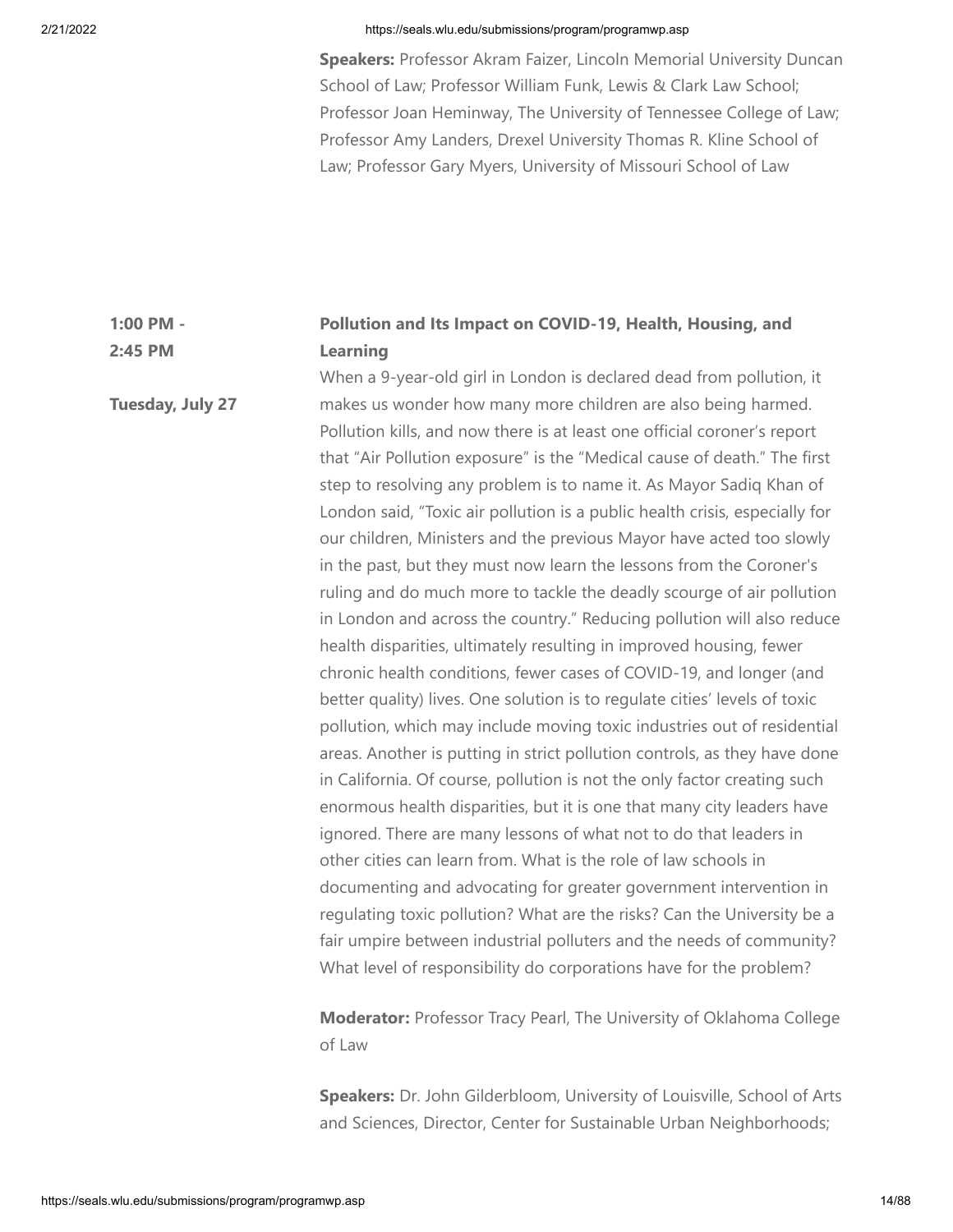**Tuesday, July 27**

### 2/21/2022 https://seals.wlu.edu/submissions/program/programwp.asp

Professor Irma Russell, University of Missouri-Kansas City School of Law

# **1:00 PM - 2:45 PM Bostock v. Clayton County: Causation Analysis** Bostock is a signal SCOTUS case for LGBTQ rights in employment

under Title VII. Justice Gorsuch authored the majority opinion, which also introduces new causation standards. This panel will focus on the broad implications of Justice Gorsuch's "but for" causation analysis to be used in employment discrimination cases, and the implications of his logic to other laws utilizing "but for" causation. In particular, Gorsuch noted that discrimination need not be the "primary factor" in an adverse action but need only be a "but for" cause. The potential implications of his opinion on causation are sweeping across federal laws. AUDIENCE DISCUSSION WELCOME!

**Moderator:** Professor Melissa Essary, Campbell University, Norman Adrian Wiggins School of Law

**Speakers:** Professor Rigel Oliveri, University of Missouri School of Law; Professor Kerri Stone, Florida International University College of Law

### **1:00 PM - 2:45 PM Discussion Group: Philosophical Perspectives on Freedom of Speech in a Liberal Democracy**

Political theorists often argue that a well-functioning democracy requires an informed voting public. But freedom of speech allows the dissemination of deceptive and misleading assertions and outright misrepresentation of facts. How many restrictions of freedom of speech are justified by the need to preserve democracy? Which is the end and which the means? Is the purpose of democratic government the preservation of individual liberty of which freedom of speech is a part or is freedom of speech merely a means to a democratic government that can be restricted as much as necessary to preserve that end? Participants will offer philosophical perspectives on these and related questions.

**Tuesday, July 27**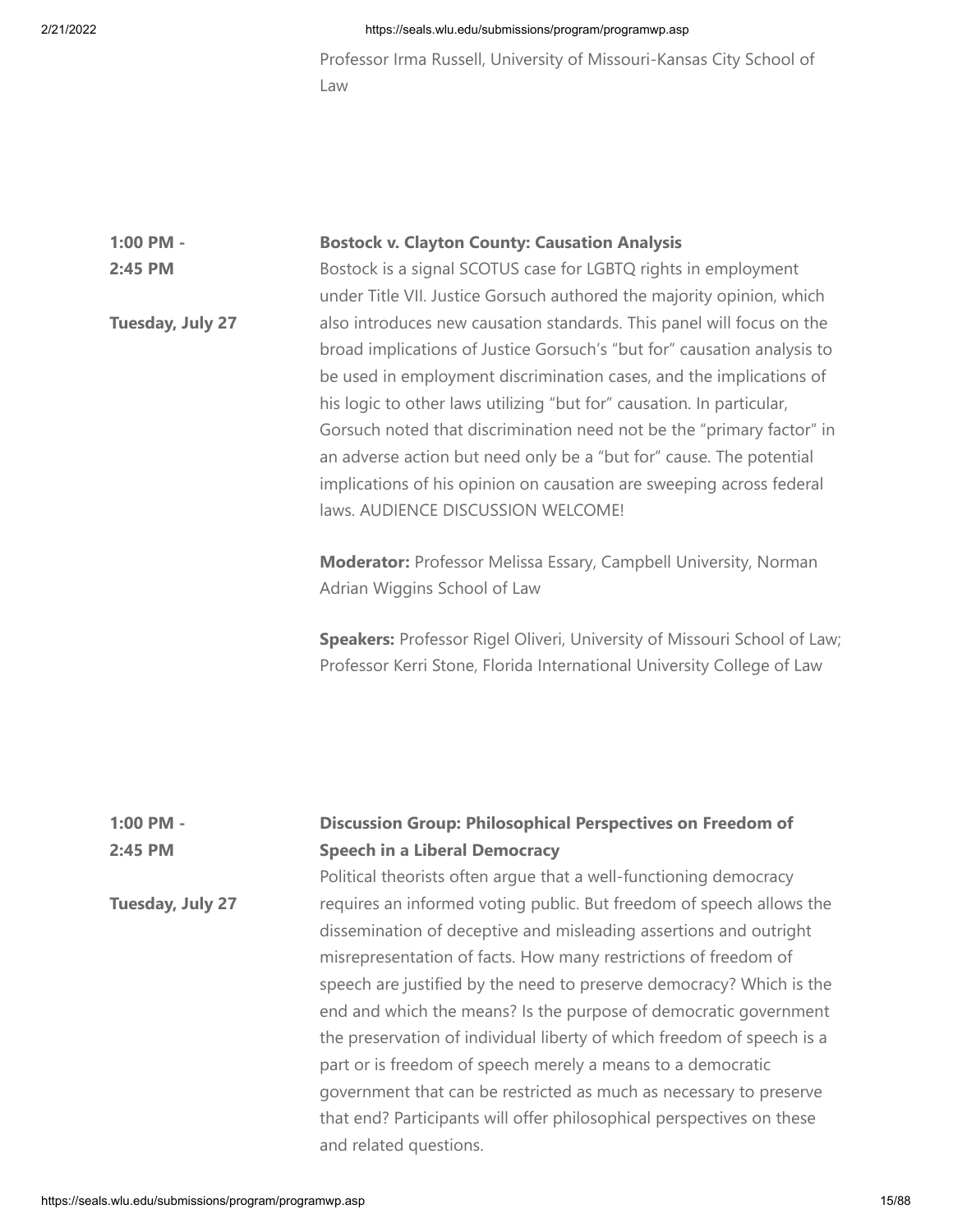**Moderators:** Professor John Anderson, Mississippi College School of Law; Professor Mihailis Diamantis, University of Iowa College of Law; Professor John Hasnas, Georgetown University Law Center

**Discussants:** Professor Raff Donelson, Penn State Dickinson Law; Professor Paul Gowder, University of Iowa College of Law; Professor Christopher Green, The University of Mississippi School of Law; Professor Jeremy Kidd, Drake University Law School; Professor Joshua Kleinfeld, Northwestern Pritzker School of Law; Professor Ken Levy, Louisiana State University Paul M. Hebert Law Center; Professor Christopher Lund, Wayne State University Law School; Professor Amy Sepinwall, The Wharton School, The University of Pennsylvania; Professor Will Thomas, University of Michigan Ross School of Business

| 2:45 PM - | <b>Break (sponsored by Carolina Academic Press)</b> |
|-----------|-----------------------------------------------------|
| 3:00 PM   |                                                     |
|           |                                                     |

**3:00 PM - 5:30 PM Tuesday, July 27 Discussion Group: How to Assure Effective Formative and Summative Assessment** This discussion group focuses on how best to build formative assessment, effective feedback, realistic time management, and accurate, reliable summative assessment into the online, hybrid, and blended educational experience. Discussants will explore how best to create a course and program that maximizes the formal learning outcomes of the instruction and how it best instills the skills and values essential for developing the next generation of lawyers. **Moderator:** Professor Brian Owsley, University of North Texas Dallas College of Law

> **Discussants:** Professor Olympia Duhart, Nova Southeastern University Shepard Broad College of Law; Professor Jennifer Kinsley, Northern

**Tuesday, July 27**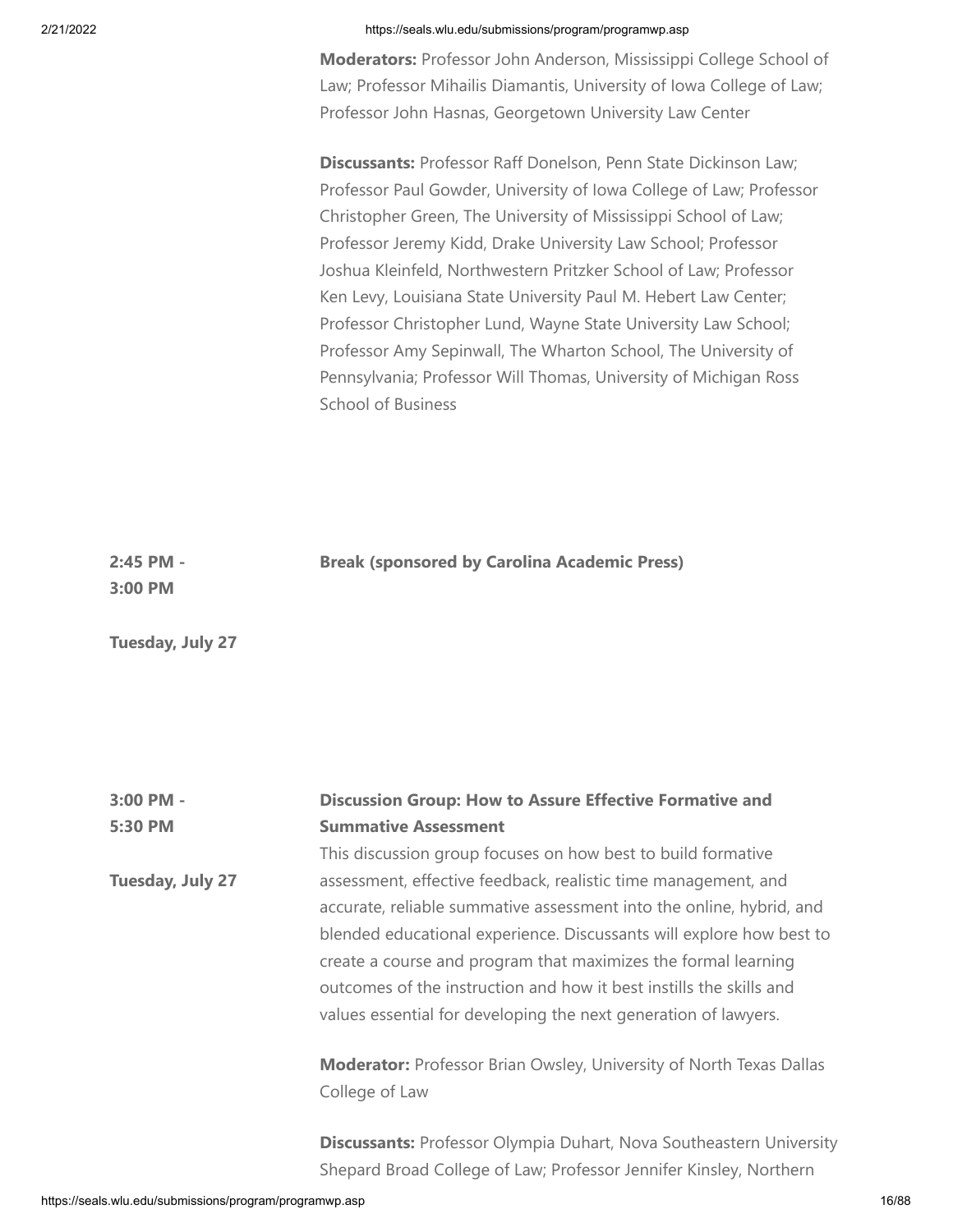Kentucky University, Salmon P. Chase College of Law; Professor Benjamin Madison, Regent University School of Law; Professor Brian Sites, Barry University, Dwayne O. Andreas School of Law; Professor Susan Stephan, Nova Southeastern University Shepard Broad College of Law; Professor Victoria Vanzandt, University of Dayton School of Law; Professor Spencer Weber Waller, Loyola University Chicago School of Law

#### **3:00 PM - National Security Law: Recent Trends and Developments**

**5:30 PM**

**Tuesday, July 27**

This panel will discuss recent trends and developments in the field of national security law. Topics include recent major cases and statutory changes in national security law, as well as the direction of longstanding national security issues. The panel will also consider how national security law can be incorporated into the law school curriculum outside of formal/traditional national security law courses.

**Moderator:** Judge Justin Walker, U.S. Court of Appeals for the D.C. Circuit

**Speakers:** Professor John Cook, University of North Dakota School of Law; Professor Zachary Kaufman, University of Houston Law Center; Professor Melissa Ken, Air Force Academy; Professor Michael Nesbitt, University of Calgary Faculty of Law (Canada)

# **3:00 PM - 6:00 PM Tuesday, July 27 Discussion Group: Planning Forward: Taking the Lessons We Have Learned from Emergency and Planned Distance Education** This panel has brainstormed and compiled 10 lessons learned from both the emergency and planned distance education experiment that each of us participated in since March 2020. These lessons learned have so improved our teaching and our students' learning experiences that we recommend retaining them in our post-pandemic classrooms. Examples include revising learning objectives and modernizing teaching and assessment methods; dealing with student motivation issues; and balancing asynchronous and synchronous teaching with a return to the physical classroom. We will also discuss teaching with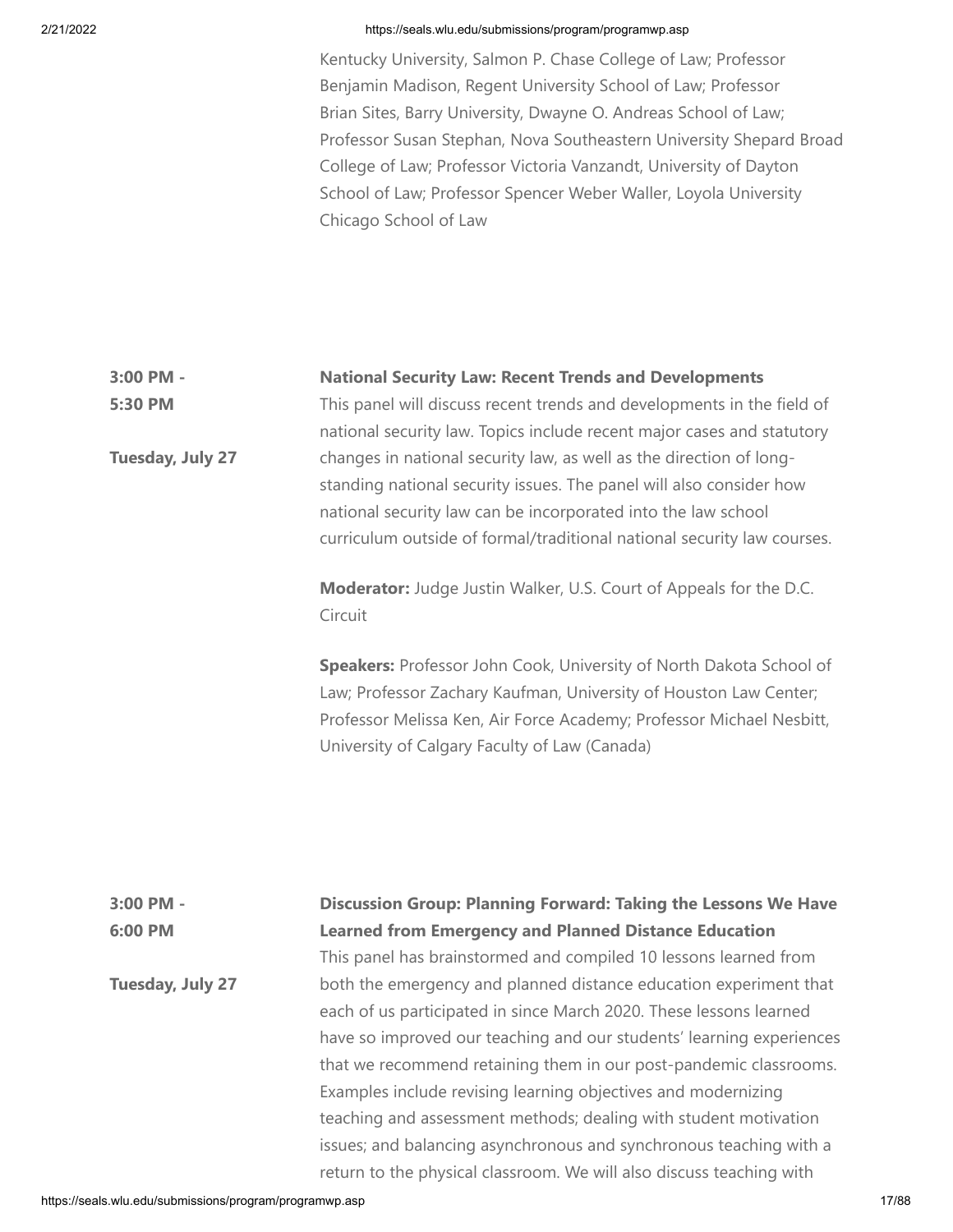compassion and rigor while avoiding becoming an "On-Demand" teacher, and we will explore some of the challenges both faculty and students will face as we return to a post-pandemic world. The panel is comprised of members of the Association of Legal Writing Directors' Online/Distance Learning Committee.

**Moderator:** Professor Christine Rollins, Saint Louis University School of Law

**Discussants:** Professor Katherine Brem, University of Houston Law Center; Professor Erin Donelon, Tulane University; Professor Michelle Falkoff, Northwestern Pritzker School of Law; Professor Chelsi Hayden, University of Nebraska College of Law; Professor Stevie Leahy, Northeastern University School of Law; Professor Karen Sanner, Saint Louis University School of Law

### **3:00 PM - 6:00 PM Discussion Group: Lessons Learned from the 2020 Forced Expansion of Online Education**

This discussion group brings together faculty with extensive experience teaching online courses to discuss what the dramatic shift to pervasive online education has meant to the methods for online learning and assessment as well as to the institutional governance and accreditation of legal education. The program will incorporate the empirical work of Professor Victoria Sutton, LSSEE, and other data about the 2020 shift into online and hybrid education as well as the experiences of faculty and administrators working to meet the everchanging demands of legal education delivery.

**Moderator:** Professor Rebecca Purdom, Emory University School of Law

**Discussants:** Professor April G. Dawson, North Carolina Central University School of Law; Professor Jack Graves, Syracuse University College of Law; Professor Kathryn Nunez, Nova Southeastern University Shepard Broad College of Law; Professor Michele Pistone, Villanova University School of Law; Professor Gordon Russell, Lincoln Memorial University, Duncan School of Law; Professor Brian Sites, Barry University, Dwayne O. Andreas School of Law; Professor

**Tuesday, July 27**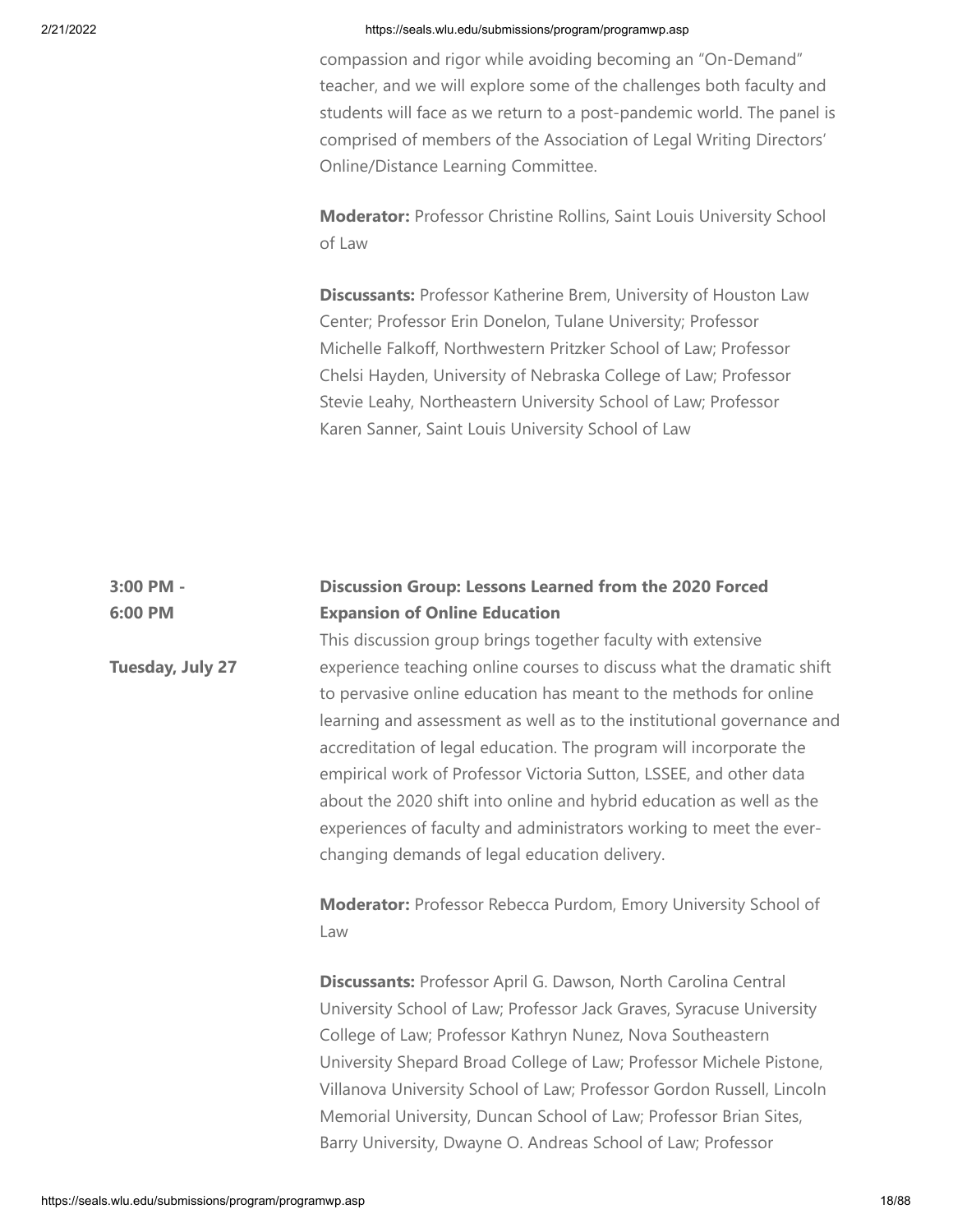Lisa Smith-Butler, Charleston School of Law; Professor Vickie Sutton, Texas Tech University School of Law

### **3:00 PM - 6:00 PM ASPIRING LAW TEACHERS WORKSHOP Discussion Group: Designing Your Teaching Package** This discussion group offers advice on determining your areas of

**West Academic Reception**

**Tuesday, July 27** teaching and research interests. The session explores the importance of connection to your research, passion, and expertise. Topics include how to articulate these connections and show flexibility. Discussants also weigh how aspirants might consider market demands and advise on how to research, compare, and adjust to varied institutional needs. Finally, the group suggests ways to communicate and develop individualized teaching approaches, including styles, methods, and tools.

> **Moderator:** Professor Kathy Cerminara, Nova Southeastern University Shepard Broad College of Law

> **Discussants:** Professor Benjamin Cooper, The University of Mississippi School of Law; Professor Scott Dodson, University of California Hastings College of the Law; Professor Nicholas Kahn-Fogel, University of Arkansas at Little Rock, William H. Bowen School of Law; Professor Anthony Kreis, Georgia State University College of Law; Professor Shakira Pleasant, University of Illinois Chicago School of Law; Professor Gary Simson, Mercer University School of Law; Professor Karen Sneddon, Mercer University School of Law; Dean Elizabeth Kronk Warner, The University of Utah S.J. Quinney College of Law

**6:30 PM - 7:30 PM**

**Tuesday, July 27**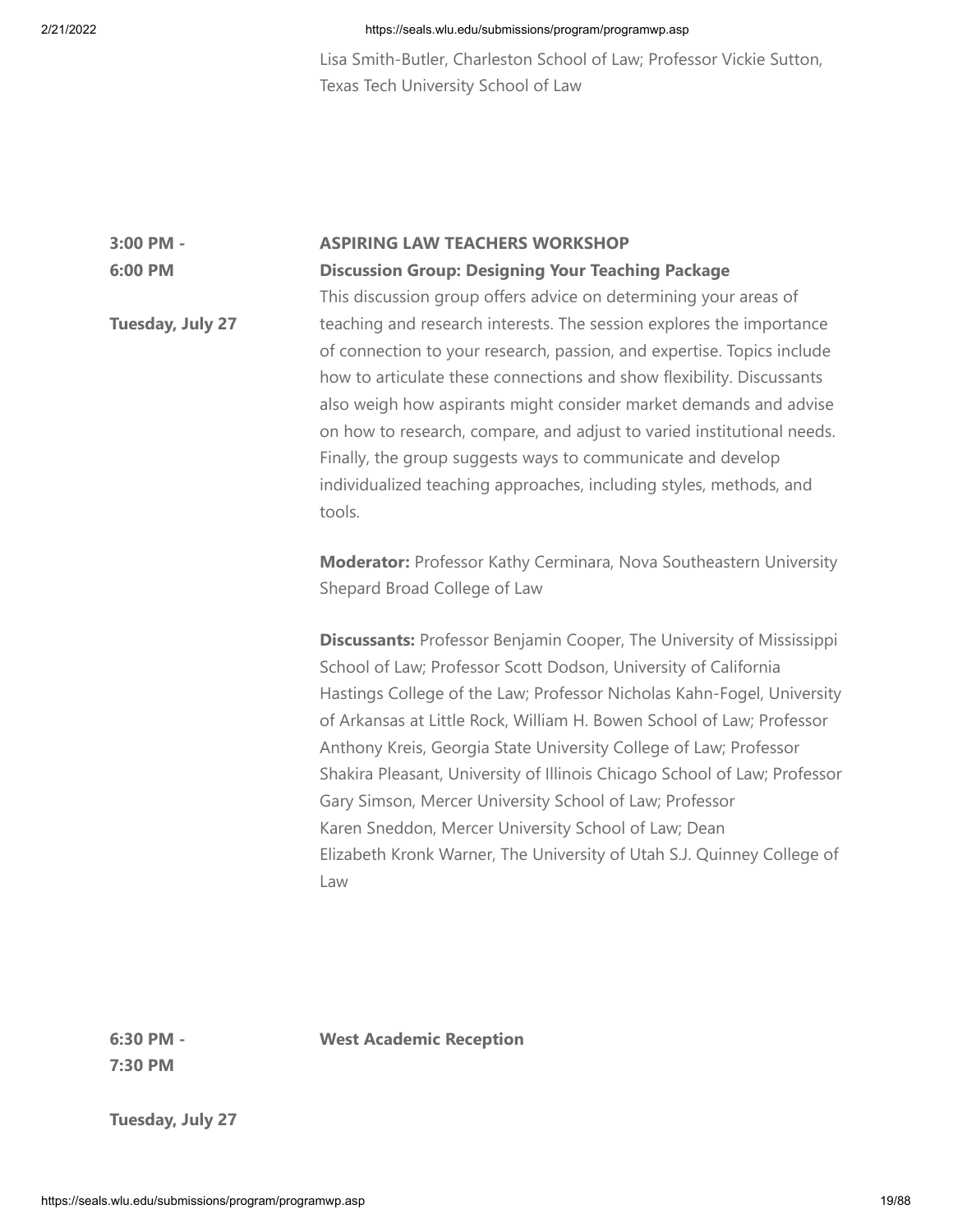# Wednesday, July 28

| 8:00 AM -                 | <b>PROSPECTIVE LAW TEACHERS WORKSHOP</b>                                |
|---------------------------|-------------------------------------------------------------------------|
| 10:00 AM                  | <b>Discussion Group: Mock Interviews</b>                                |
|                           | Candidates have the opportunity to participate in mock interviews       |
| <b>Wednesday, July 28</b> | designed to help prepare them for the teaching market. Faculty          |
|                           | participants will serve as mock interviewers and provide in-role and    |
|                           | out-of-role feedback. (Note: Candidates have been pre-selected prior    |
|                           | to the conference as part of a competitive application process. Faculty |
|                           | who are interested to participate as mock interviewers should contact   |
|                           | the coordinator.) Coordinator: Professor Leah Grinvald                  |

| 8:00 AM -                 | PROSPECTIVE LAW TEACHERS WORKSHOP                                       |
|---------------------------|-------------------------------------------------------------------------|
| 10:00 AM                  | <b>Discussion Group: Mock Interviews</b>                                |
|                           | Candidates have the opportunity to participate in mock interviews       |
| <b>Wednesday, July 28</b> | designed to help prepare them for the teaching market. Faculty          |
|                           | participants will serve as mock interviewers and provide in-role and    |
|                           | out-of-role feedback. (Note: Candidates have been pre-selected prior    |
|                           | to the conference as part of a competitive application process. Faculty |
|                           | who are interested to participate as mock interviewers should contact   |
|                           | the coordinator.) Coordinator: Professor Leah Grinvald                  |

| $8:00$ AM -<br>10:00 AM   | PROSPECTIVE LAW TEACHERS WORKSHOP<br><b>Discussion Group: Mock Interviews</b> |
|---------------------------|-------------------------------------------------------------------------------|
|                           | Candidates have the opportunity to participate in mock interviews             |
| <b>Wednesday, July 28</b> | designed to help prepare them for the teaching market. Faculty                |
|                           | participants will serve as mock interviewers and provide in-role and          |
|                           | out-of-role feedback. (Note: Candidates have been pre-selected prior          |
|                           | to the conference as part of a competitive application process. Faculty       |
|                           | who are interested to participate as mock interviewers should contact         |
|                           | the coordinator.) Coordinator: Professor Leah Grinvald                        |
|                           |                                                                               |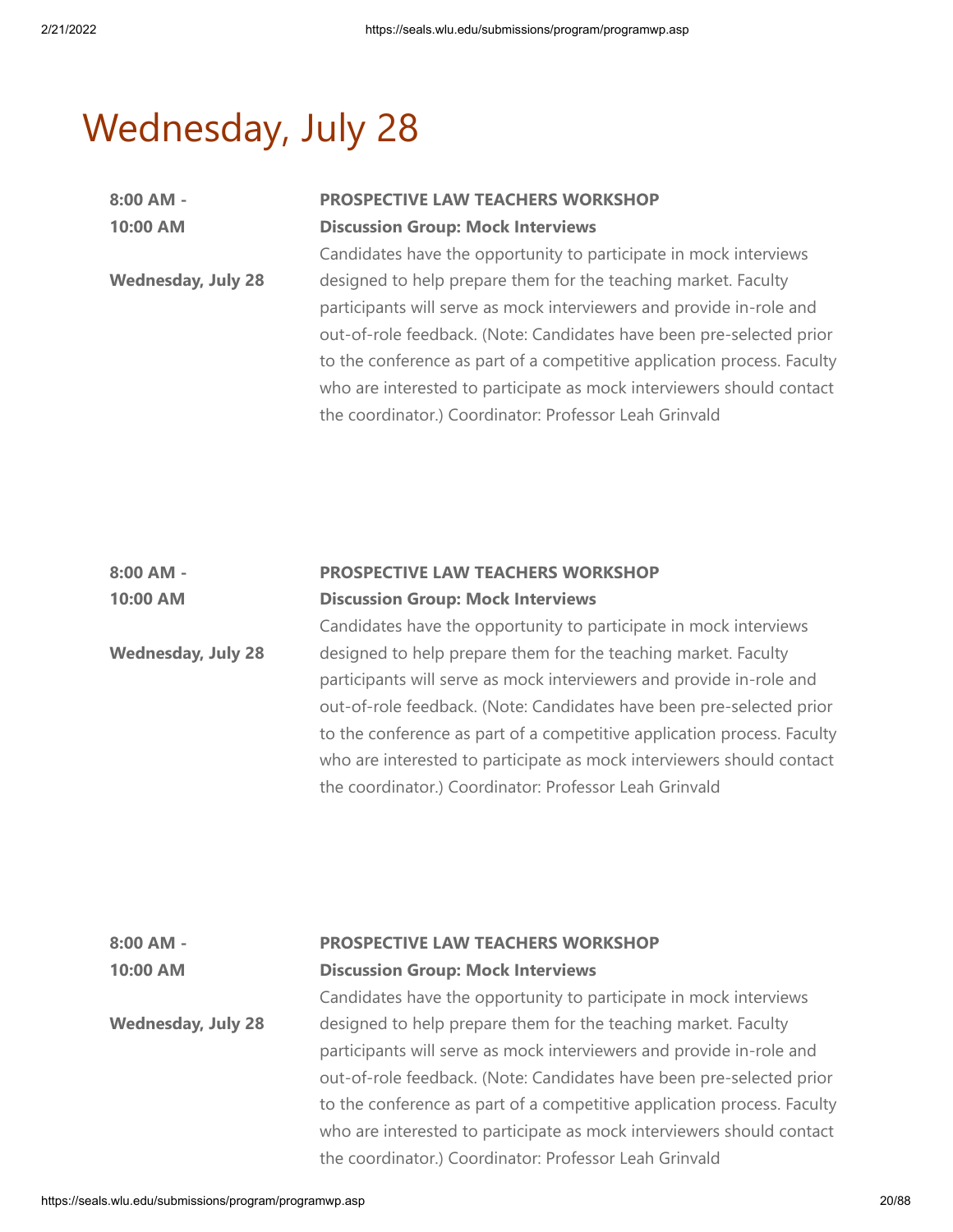# **8:00 AM - 10:00 AM Wednesday, July 28 PROSPECTIVE LAW TEACHERS WORKSHOP Discussion Group: Mock Interviews** Candidates have the opportunity to participate in mock interviews designed to help prepare them for the teaching market. Faculty participants will serve as mock interviewers and provide in-role and out-of-role feedback. (Note: Candidates have been pre-selected prior to the conference as part of a competitive application process. Faculty who are interested to participate as mock interviewers should contact the coordinator.) Coordinator: Professor Leah Grinvald

### **8:00 AM - 10:00 AM PROSPECTIVE LAW TEACHERS WORKSHOP Mock Interviews**

**Wednesday, July 28** Candidates have the opportunity to participate in mock interviews designed to help prepare them for the teaching market. Faculty participants will serve as mock interviewers and provide in-role and out-of-role feedback. (Note: Candidates have been pre-selected prior to the conference as part of a competitive application process. Faculty who are interested to participate as mock interviewers should contact the coordinator.) Coordinator: Professor Leah Grinvald

# **8:00 AM - 10:00 AM Wednesday, July 28 PROSPECTIVE LAW TEACHERS WORKSHOP Discussion Group: Mock Interviews** Candidates have the opportunity to participate in mock interviews designed to help prepare them for the teaching market. Faculty participants will serve as mock interviewers and provide in-role and out-of-role feedback. (Note: Candidates have been pre-selected prior to the conference as part of a competitive application process. Faculty who are interested to participate as mock interviewers should contact the coordinator.) Coordinator: Professor Leah Grinvald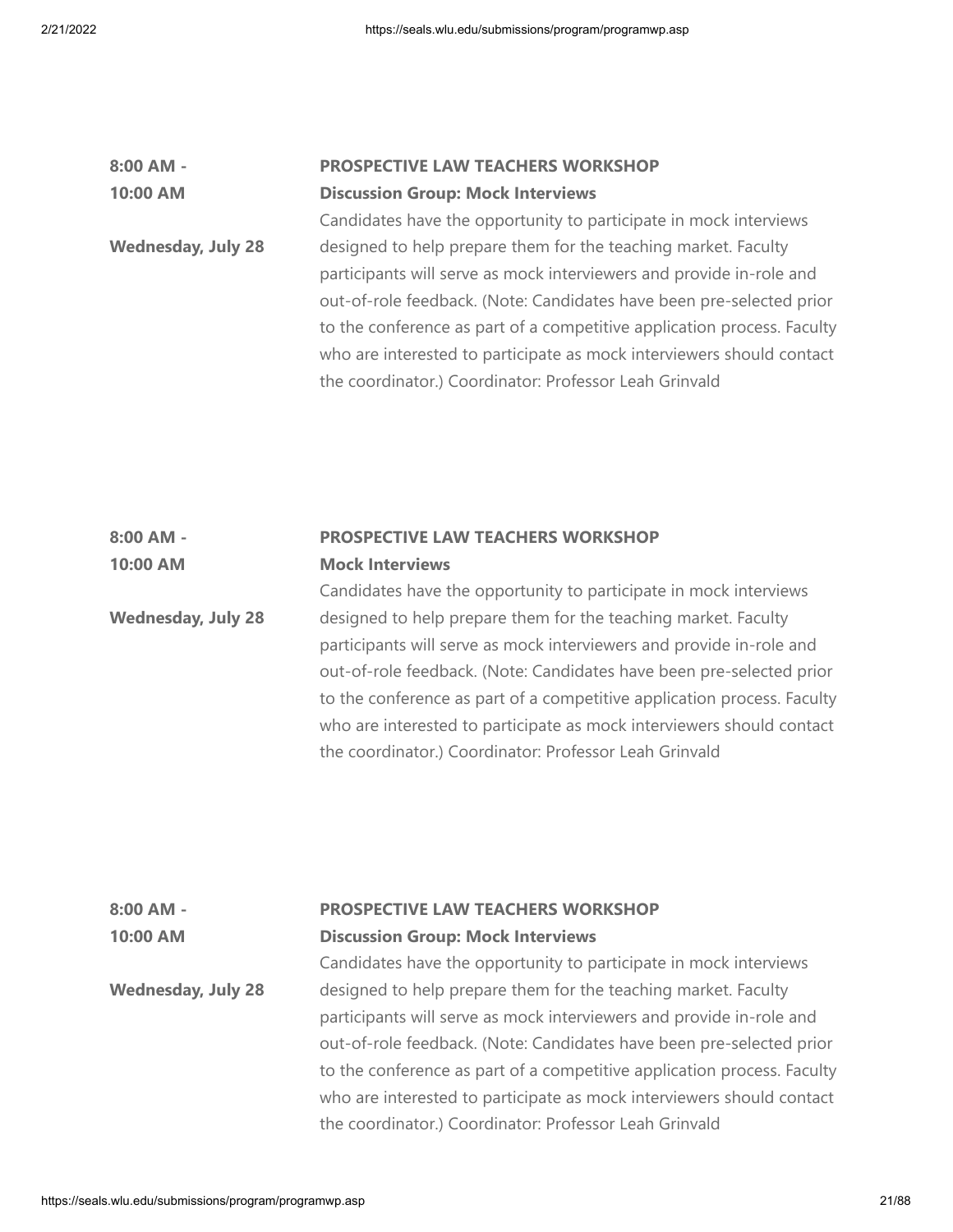| 8:00 AM -                 | <b>PROSPECTIVE LAW TEACHERS WORKSHOP</b>                                |
|---------------------------|-------------------------------------------------------------------------|
| 10:00 AM                  | <b>Discussion Group: Mock Interviews</b>                                |
|                           | Candidates have the opportunity to participate in mock interviews       |
| <b>Wednesday, July 28</b> | designed to help prepare them for the teaching market. Faculty          |
|                           | participants will serve as mock interviewers and provide in-role and    |
|                           | out-of-role feedback. (Note: Candidates have been pre-selected prior    |
|                           | to the conference as part of a competitive application process. Faculty |
|                           | who are interested to participate as mock interviewers should contact   |
|                           | the coordinator.) Coordinator: Professor Leah Grinvald                  |
|                           |                                                                         |

### **8:00 AM - 10:00 AM PROSPECTIVE LAW TEACHERS WORKSHOP Discussion Group: Mock Interviews** Candidates have the opportunity to participate in mock interviews

**Wednesday, July 28** designed to help prepare them for the teaching market. Faculty participants will serve as mock interviewers and provide in-role and out-of-role feedback. (Note: Candidates have been pre-selected prior to the conference as part of a competitive application process. Faculty who are interested to participate as mock interviewers should contact the coordinator.) Coordinator: Professor Leah Grinvald

| 8:00 AM -                 | PROSPECTIVE LAW TEACHERS WORKSHOP                                       |
|---------------------------|-------------------------------------------------------------------------|
| 10:00 AM                  | <b>Discussion Group: Mock Interviews</b>                                |
|                           | Candidates have the opportunity to participate in mock interviews       |
| <b>Wednesday, July 28</b> | designed to help prepare them for the teaching market. Faculty          |
|                           | participants will serve as mock interviewers and provide in-role and    |
|                           | out-of-role feedback. (Note: Candidates have been pre-selected prior    |
|                           | to the conference as part of a competitive application process. Faculty |
|                           | who are interested to participate as mock interviewers should contact   |
|                           | the coordinator.) Coordinator: Professor Leah Grinvald                  |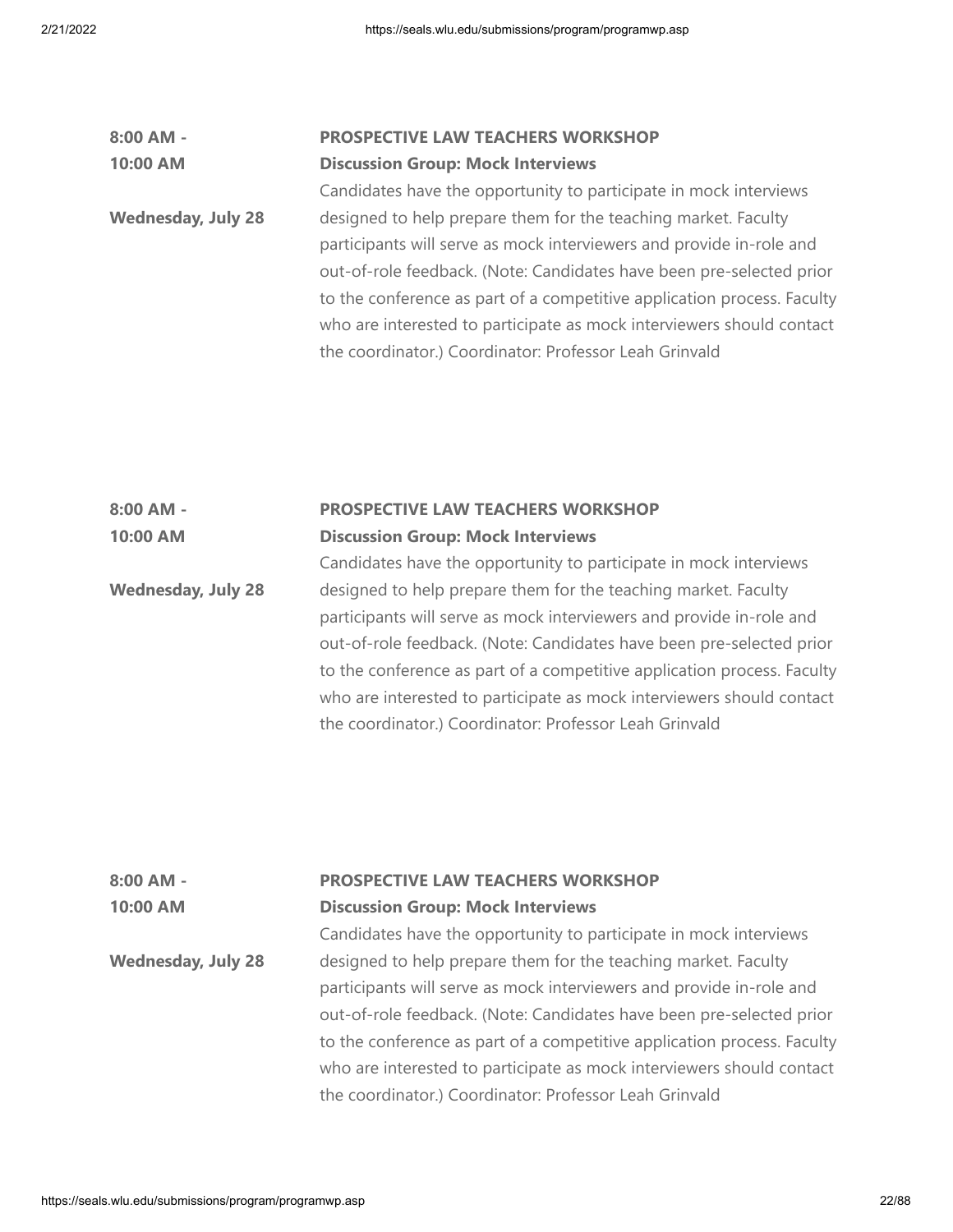| 8:00 AM -                 | <b>PROSPECTIVE LAW TEACHERS WORKSHOP</b>                                |
|---------------------------|-------------------------------------------------------------------------|
| 10:00 AM                  | <b>Discussion Group: Mock Interviews</b>                                |
|                           | Candidates have the opportunity to participate in mock interviews       |
| <b>Wednesday, July 28</b> | designed to help prepare them for the teaching market. Faculty          |
|                           | participants will serve as mock interviewers and provide in-role and    |
|                           | out-of-role feedback. (Note: Candidates have been pre-selected prior    |
|                           | to the conference as part of a competitive application process. Faculty |
|                           | who are interested to participate as mock interviewers should contact   |
|                           | the coordinator.) Coordinator: Professor Leah Grinvald                  |
|                           |                                                                         |

### **8:00 AM - 10:00 AM PROSPECTIVE LAW TEACHERS WORKSHOP Discussion Group: Mock Interviews**

**Wednesday, July 28** Candidates have the opportunity to participate in mock interviews designed to help prepare them for the teaching market. Faculty participants will serve as mock interviewers and provide in-role and out-of-role feedback. (Note: Candidates have been pre-selected prior to the conference as part of a competitive application process. Faculty who are interested to participate as mock interviewers should contact the coordinator.) Coordinator: Professor Leah Grinvald

| $8:00$ AM -               | PROSPECTIVE LAW TEACHERS WORKSHOP                                       |
|---------------------------|-------------------------------------------------------------------------|
| 10:00 AM                  | <b>Discussion Group: Mock Interviews</b>                                |
|                           | Candidates have the opportunity to participate in mock interviews       |
| <b>Wednesday, July 28</b> | designed to help prepare them for the teaching market. Faculty          |
|                           | participants will serve as mock interviewers and provide in-role and    |
|                           | out-of-role feedback. (Note: Candidates have been pre-selected prior    |
|                           | to the conference as part of a competitive application process. Faculty |
|                           | who are interested to participate as mock interviewers should contact   |
|                           | the coordinator.) Coordinator: Professor Leah Grinvald                  |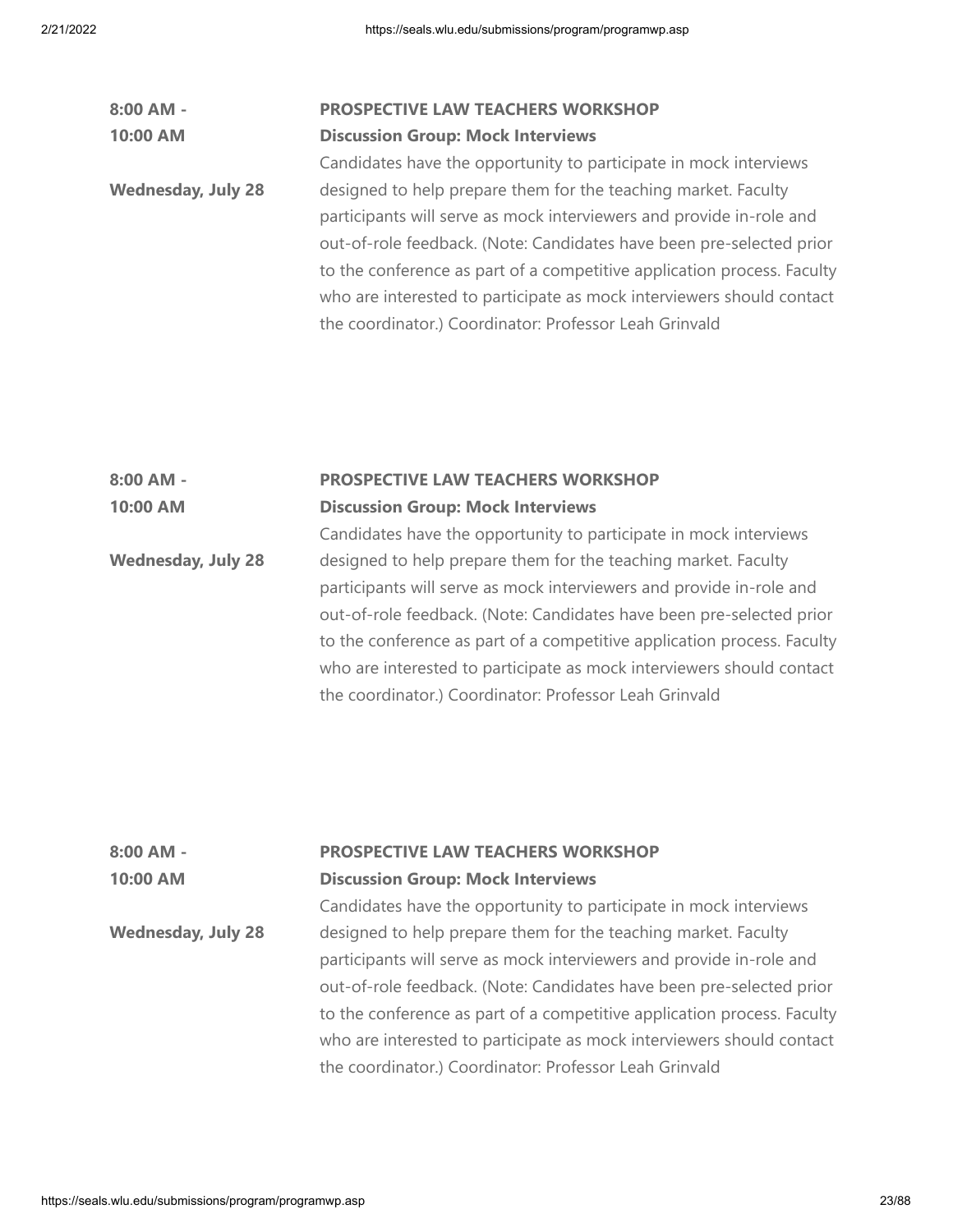**8:00 AM - 12:00 PM Wednesday, July 28 Wolters Kluwer Tennis Tournament 8:00 AM - 12:00 PM Wednesday, July 28 West Academic Golf Tournament 10:00 AM - 10:15 AM Wednesday, July 28 Break (sponsored by MF Digital Marketing) 10:15 AM - NEW SCHOLARS WORKSHOP**

**12:00 PM Wednesday, July 28 Criminal Law & Law and Philosophy** This workshop gives New Scholars the opportunity to present a workin-progress in a welcoming and supportive environment and to receive feedback on their presentation from more senior scholars in their fields. New Scholars are also assigned a mentor. The program is open to junior faculty at member schools. New Scholars are nominated to participate in the New Scholars Workshop by the deans of their respective law schools. **Moderator:** Professor David Hague, St. Mary's University School of Law **Speakers:** Professor Jonathan Abel, University of California Hastings College of the Law, *Criminal Justice Contact Tracing* (Mentor: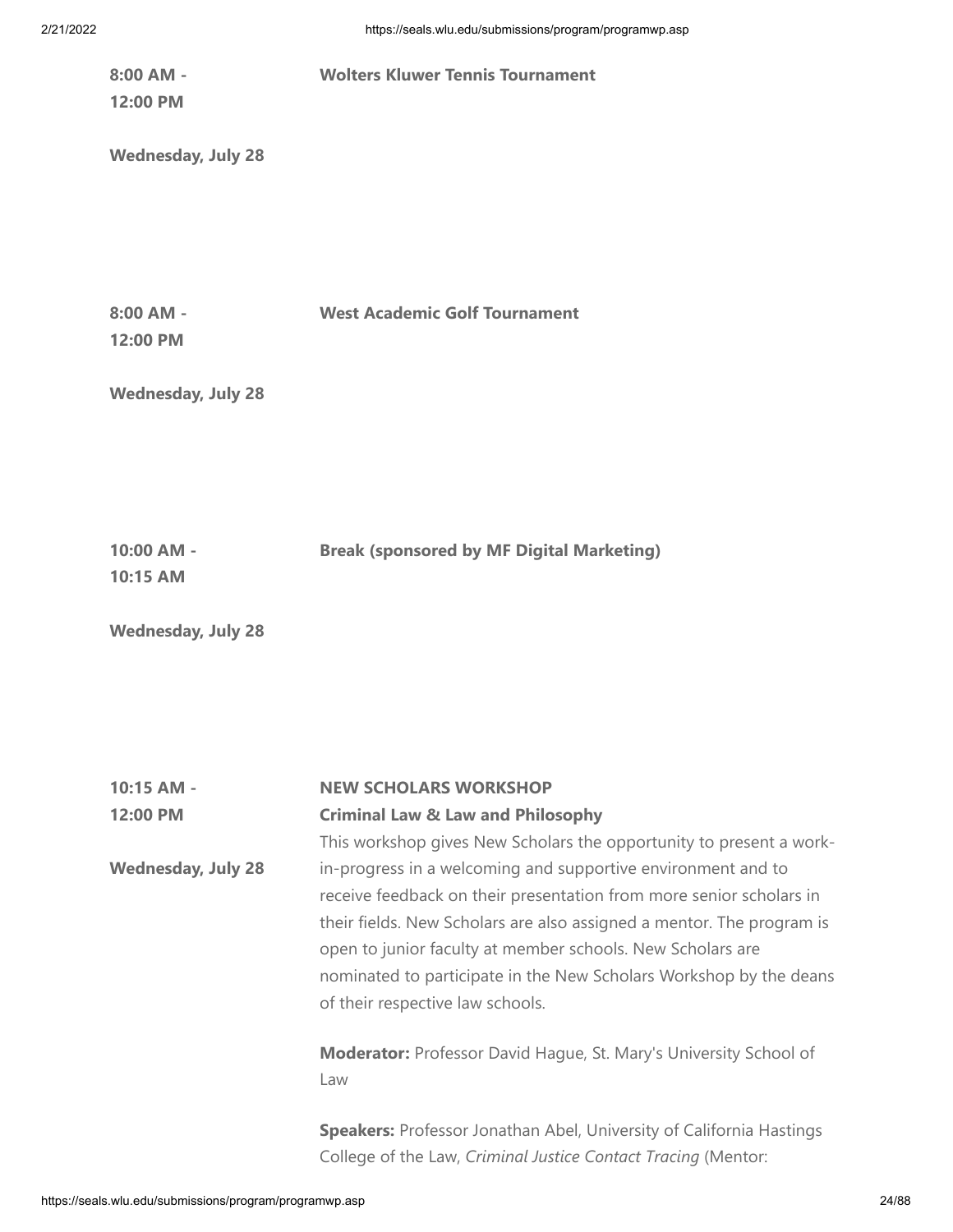Jancy Hoeffel, Tulane Law School); Professor Alex Nunn, University of Arkansas School of Law, *Jurisdictional Elements and the Jury* (Mentor: Lauryn Gouldin, Syracuse University College of Law); Professor Alex Sinha, Quinnipiac University School of Law, *The Thin Blue Line Between Virtue and Vice* (Mentor: Louis Virelli, Stetson University College of Law)

### **10:15 AM - 12:00 PM NEW SCHOLARS WORKSHOP Criminal Law and Criminal Justice**

**Wednesday, July 28** This workshop gives New Scholars the opportunity to present a workin-progress in a welcoming and supportive environment and to receive feedback on their presentation from more senior scholars in their fields. New Scholars are also assigned a mentor. The program is open to junior faculty at member schools. New Scholars are nominated to participate in the New Scholars Workshop by the deans of their respective law schools.

> **Moderator:** Professor Patrick Metze, Texas Tech University School of Law

**Speakers:** Professor Ashley Chase, Stetson University College of Law, *The Parameters of Precedent: Bounds, Casey, the Internet, and the Potential for Criminal Defendants to Have True Access to Justice* (Mentor: Cynthia Alkon, Texas Tech University School of Law); Professor Shawn Fields, Campbell University, Norman Adrian Wiggins School of Law, *Weaponizing Racial Fear: Policing White Spaces in America* (Mentor: Mitch Crusto, Loyola University New Orleans College of Law); Professor Alexandra Klein, Washington and Lee University School of Law, *Volunteering to Kill* (Mentor: Corrina Lain, University of Richmond School of Law)

# **10:15 AM - 12:00 PM**

# **Discussion Group: Dean's Only Roundtable**

In this deans-only roundtable, deans will discuss the particular issue they face heading out of the pandemic. Particular topics may include

**Wednesday, July 28**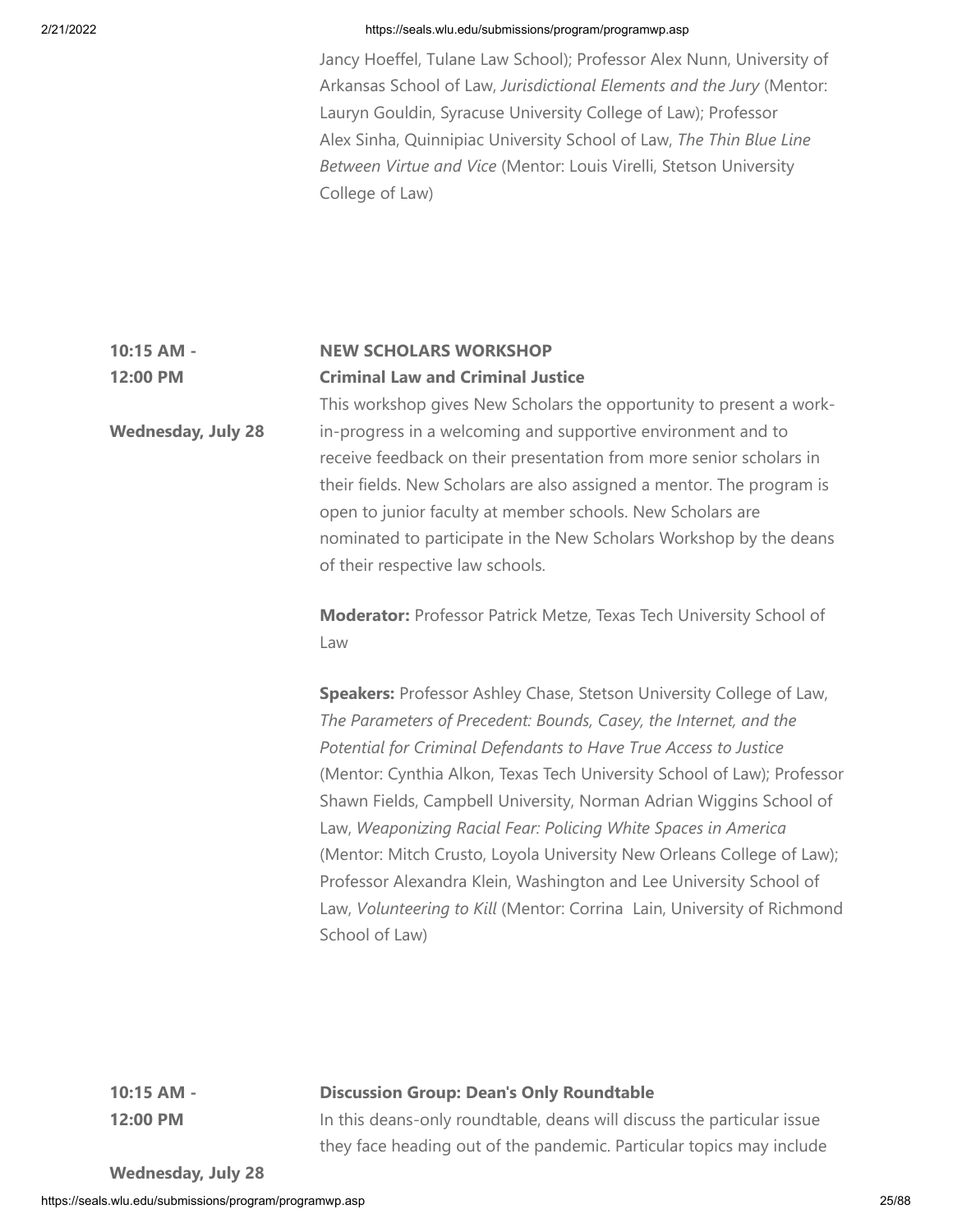reenergizing advancement, sustaining faculty engagement and changes in legal education.

**Discussants:** Dean Michael Barry, South Texas College of Law Houston; Dean Megan Carpenter, University of New Hampshire School of Law; Dean Joshua Paul Fershee, Creighton University School of Law; Dean Daniel M. Filler, Drexel University Thomas R. Kline School of Law; Dean Deidre Keller, Florida A&M University College of Law; Dean Matthew Lyon, Lincoln Memorial University Duncan School of Law; Dean Carla Pratt, Washburn University School of Law

# **10:15 AM - 12:00 PM Wednesday, July 28 NEW SCHOLARS WORKSHOP Corporate Law, Financial Markets, and Taxation I** This workshop gives New Scholars the opportunity to present a workin-progress in a welcoming and supportive environment and to receive feedback on their presentation from more senior scholars in their fields. New Scholars are also assigned a mentor. The program is open to junior faculty at member schools. New Scholars are nominated to participate in the New Scholars Workshop by the deans of their respective law schools. **Moderator:** Professor Mark Drumbl, Washington and Lee University School of Law

**Speakers:** Professor Nicole Iannarone, Drexel University Thomas R. Kline School of Law, *Faux Transparency* (Mentor: Constance Wagner, St. Louis University School of Law); Professor Carla Reyes, SMU Dedman School of Law, *Limited Liability DAOs for Regular People* (Mentor: James Gibson, University of Richmond School of Law)

**12:00 PM - 1:30 PM**

**New Scholars Luncheon (sponsored by Wolters Kluwer)**

**Wednesday, July 28**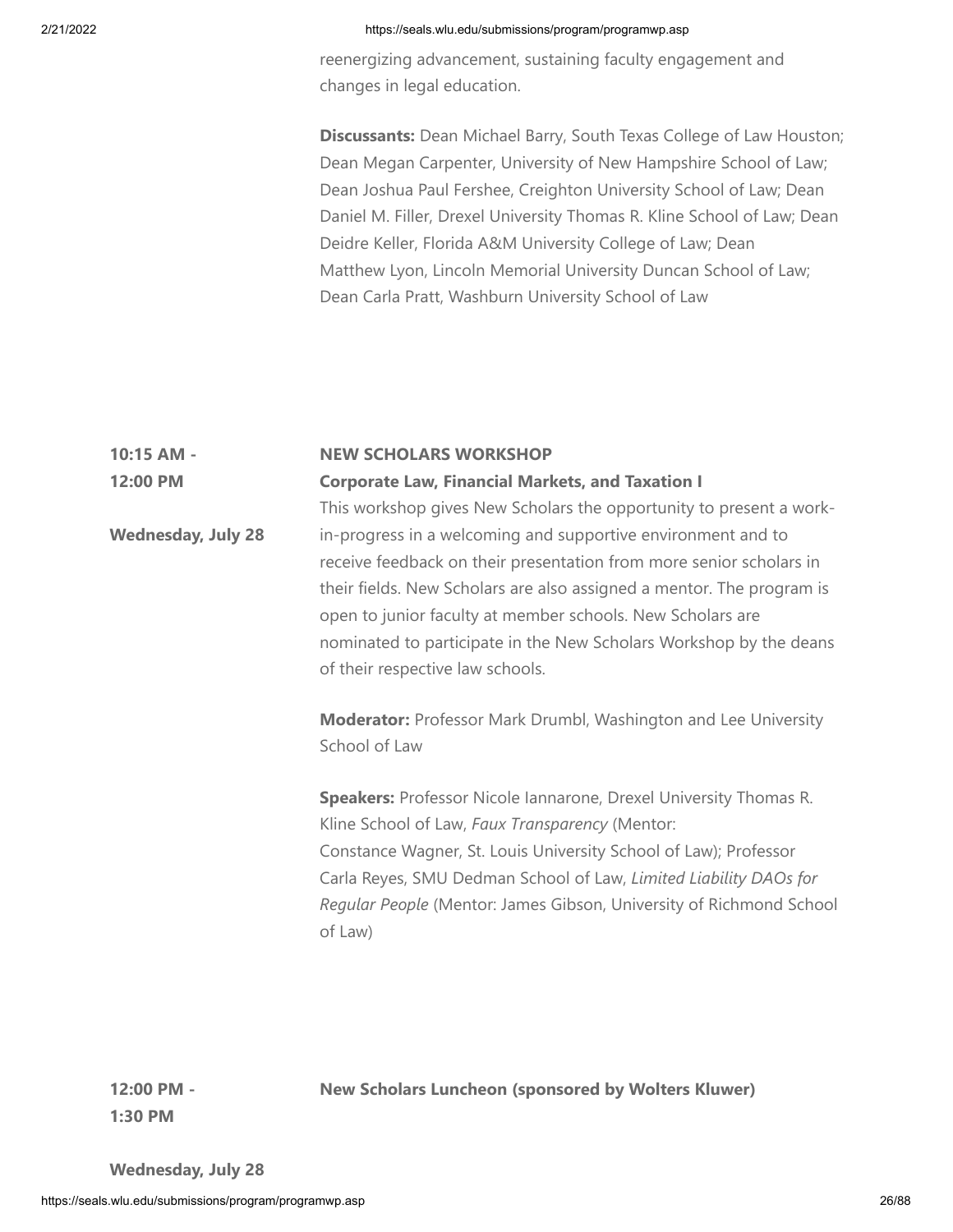| 12:00 PM -                | <b>Call for Papers Luncheon (sponsored by ETS)</b>                          |
|---------------------------|-----------------------------------------------------------------------------|
| 1:30 PM                   | This luncheon is being held to honor the winners of SEALS' annual Call      |
|                           | for Papers competition. Admission ticket required.                          |
| <b>Wednesday, July 28</b> |                                                                             |
|                           | <b>Moderator:</b> Professor Ronald Rychlak, The University of Mississippi   |
|                           | School of Law                                                               |
|                           |                                                                             |
|                           | <b>Speakers:</b> Professor Andrew Hammond, University of Florida Fredric G. |
|                           | Levin College of Law, Territorial Exceptionalism and the American           |
|                           | Welfare State; Professor Leandra Lederman, Indiana University Maurer        |
|                           | School of Law, The Fraud Triangle and Tax Evasion; Professor                |
|                           | James Macleod, Brooklyn Law School, Finding Original Public Meanings        |
|                           |                                                                             |

# **1:30 PM - 3:15 PM Wednesday, July 28 NEWER LAW TEACHERS WORKSHOP Scholarship Fundamentals: Becoming a Productive and Fulfilled Scholar** This group of experienced scholars considers what is, and how to develop, a "scholarly agenda," the alternate routes to tenure and selffulfillment, using colleagues and research assistants to help in the scholarly enterprise, the art or luck of publishing "well," the importance of presenting at conferences, and how to enjoy, and not dread, the scholarly process. The discussion includes the "nuts and bolts" of writing – where, when, what, and more. The group may break into smaller groups to discuss these issues with participants in depth in a more directed dialogue. **Moderator:** Professor Colin Marks, St. Mary's University School of Law **Speakers:** Professor Joel Mintz, Nova Southeastern University Shepard Broad College of Law; Professor Anne Mullins, Stetson University

College of Law; Professor Saurabh Vishnubhakat, Texas A&M University School of Law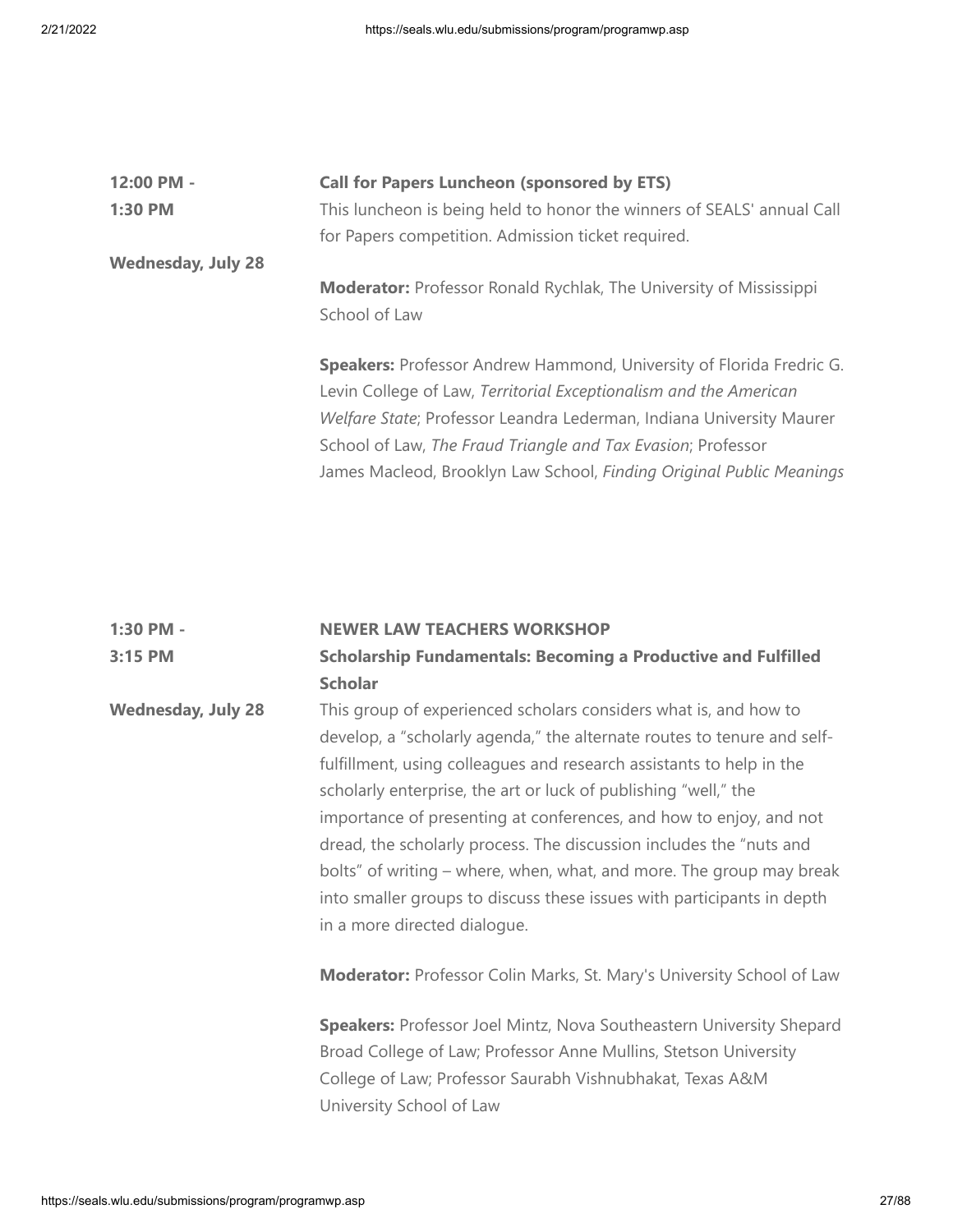| 1:30 PM -                 | "Who, me? I'm not racist!": Addressing Implicit Bias in Legal                                                                                                                                                                                                                                                                                                                                                                                                                                                                                                                                                                                    |  |
|---------------------------|--------------------------------------------------------------------------------------------------------------------------------------------------------------------------------------------------------------------------------------------------------------------------------------------------------------------------------------------------------------------------------------------------------------------------------------------------------------------------------------------------------------------------------------------------------------------------------------------------------------------------------------------------|--|
| 3:15 PM                   | <b>Education</b>                                                                                                                                                                                                                                                                                                                                                                                                                                                                                                                                                                                                                                 |  |
|                           | This panel focuses on the problem of implicit bias and efforts to                                                                                                                                                                                                                                                                                                                                                                                                                                                                                                                                                                                |  |
| <b>Wednesday, July 28</b> | address implicit bias in law schools. "Implicit bias" refers to attitudes or<br>stereotypes towards people or events that affect one's understanding,<br>actions, and decisions in an unconscious manner. Indeed, implicit bias<br>is often unrecognized and is distinct from overt racism. The<br>discussants address the topic from a range of perspectives, including<br>improving access to legal education, addressing implicit bias within a<br>law school, educating about implicit bias on an institutional level, and<br>managing the effects of implicit bias from the perspective of those<br>who experience it in their daily lives. |  |
|                           | <b>Moderator:</b> Professor Allison Martin, Indiana University Robert H.<br>McKinney School of Law<br>Speakers: Ms. Sara Berman, AccessLex Institute; Professor Iva Ferrell,<br>Delaware Law School; Professor Shailini George, Suffolk University Law<br>School                                                                                                                                                                                                                                                                                                                                                                                 |  |

### **1:30 PM - 3:15 PM ASPIRING LAW TEACHERS WORKSHOP What's in a Job Talk**

**Wednesday, July 28** Panelists offer advice on best practices for job talks. They consider ideals such as authenticity, expertise, clarity, and delivery. They also examine how to harness key points from your work into digestible, yet provocative content that best showcases your ideas and what you bring to the intellectual discourse. Job talks not only forecast the scholar you are and will become but also model the type of teacher you will be. Discussants provide tips on how to handle tough questions from the faculty during your talk.

> **Moderator:** Professor Karen Sneddon, Mercer University School of Law

**Speakers:** Professor Meghan Boone, Wake Forest University School of Law; Professor Naomi Cahn, University of Virginia School of Law;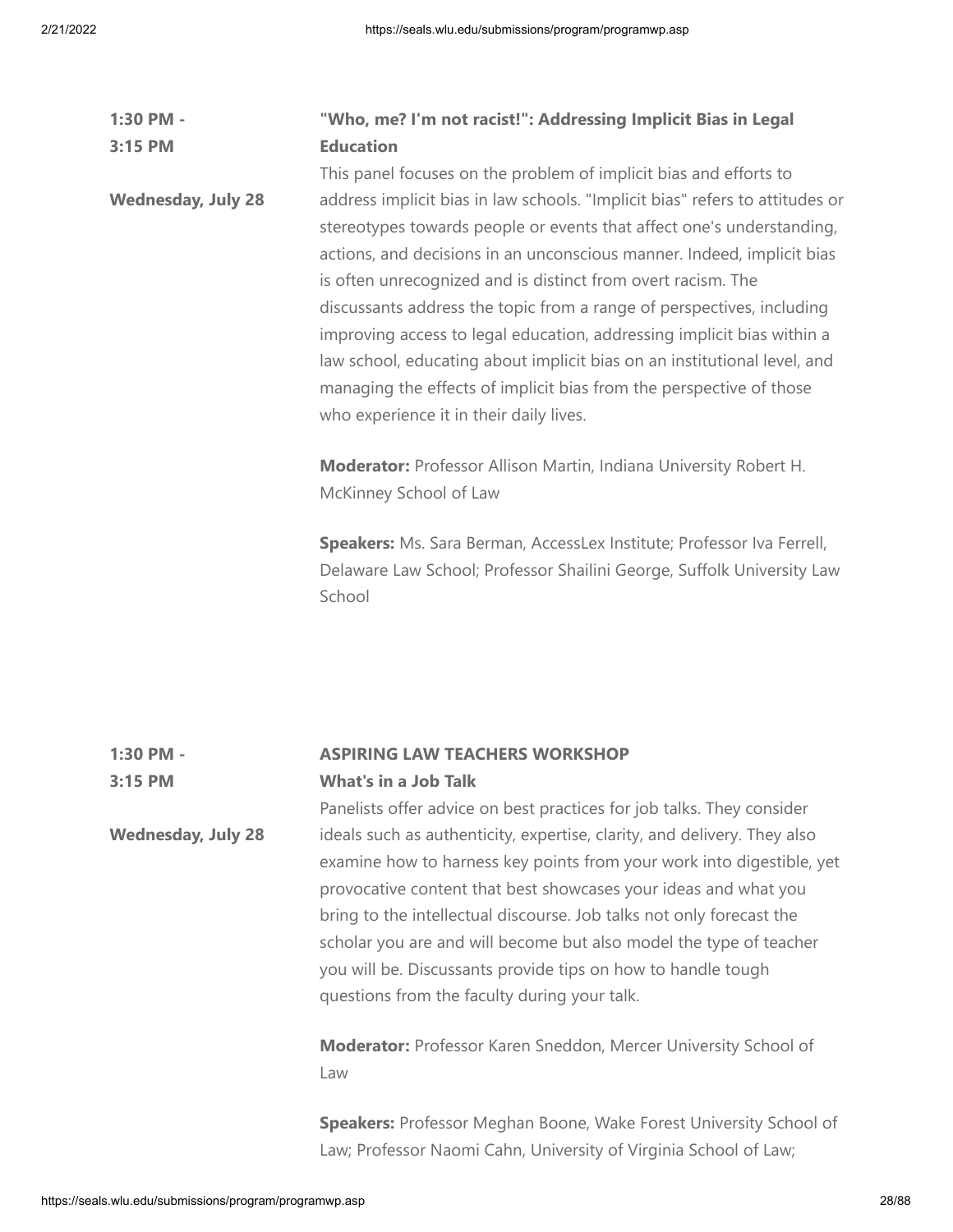Professor Scott Dodson, University of California Hastings College of the Law; Professor Christopher Lund, Wayne State University Law School; Professor Christopher Odinet, University of Iowa College of Law

### **1:30 PM - 3:15 PM NEWER LAW TEACHERS WORKSHOP Assessment and Feedback Across the Curriculum**

**Wednesday, July 28** This panel offers an introduction to assessment and feedback across the law school curriculum, from 1L skills and doctrinal courses to upper-level seminars and skills courses. Each speaker offers an introduction to assessment and feedback challenges and goals for a specific law-student audience. Next, break-out groups meet and use hands-on exercises to exemplify and discuss effective assessment and feedback.

**Moderator:** Professor Tim Duff, Suffolk University Law School

**Speakers:** Professor Dustin Benham, Texas Tech University School of Law; Professor Alex Pearl, The University of Oklahoma College of Law; Professor Tracy Pearl, The University of Oklahoma College of Law; Professor Nancy Soonpaa, Texas Tech University School of Law

| 1:30 PM -<br>3:15 PM      | <b>Initial Thoughts on Law Schools of 2050-An Academic Master</b><br><b>Plan for the Future</b> |  |
|---------------------------|-------------------------------------------------------------------------------------------------|--|
|                           | Legal educators have bemoaned many of the challenges to modern                                  |  |
| <b>Wednesday, July 28</b> | legal education and the legal profession, including the cost of legal                           |  |
|                           | education, the scale of unmet legal needs, the limited scope of live-                           |  |
|                           | client legal education, the use of entrance tests for admission, the use                        |  |
|                           | of seat-time to measure progress, the lack of competency-based                                  |  |
|                           | academic measurement, and many, many more concerns. The                                         |  |
|                           | discussant will identify ideal traits for legal education in the law                            |  |
|                           | school(s) of 2050, the actions needed to create those changes, and the                          |  |
|                           | strategies needed to begin the process of change.                                               |  |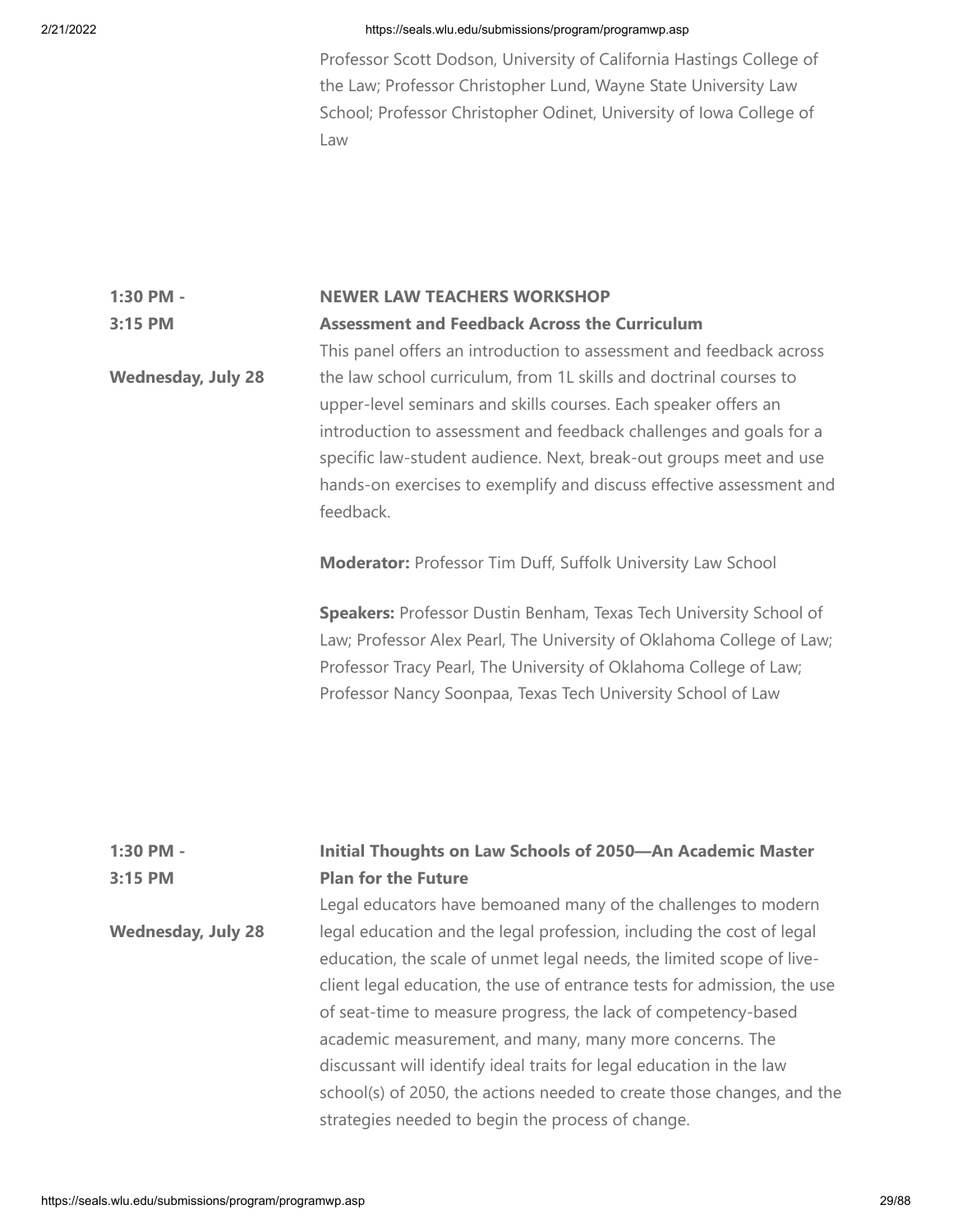**Moderator:** Professor Jon Garon, Nova Southeastern University Shepard Broad College of Law

**Speakers:** Mr. William Adams, American Bar Association Section of Legal Education and Admissions to the Bar; Dean Megan Carpenter, University of New Hampshire School of Law; Professor Jane Cross, Nova Southeastern University Shepard Broad College of Law; Professor Jack Graves, Syracuse University College of Law; Dean Hari Osofsky, Penn State Law; Professor Rebecca Purdom, Emory University School of Law; Professor Gordon Russell, Lincoln Memorial University, Duncan School of Law; Dean Kellye Testy, Law School Admission Council

| $3:15$ PM - | <b>Break (sponsored by the American Bar Association)</b> |
|-------------|----------------------------------------------------------|
| $3:30$ PM   |                                                          |

**Wednesday, July 28**

| 3:30 PM -                 | <b>WORKSHOP ON ONLINE EDUCATION</b>                                         |  |
|---------------------------|-----------------------------------------------------------------------------|--|
| 6:00 PM                   | Discussion Group: Practical Considerations for Online, Hybrid, and          |  |
|                           | <b>Blended Instruction</b>                                                  |  |
| <b>Wednesday, July 28</b> | This discussion group explores the lessons learned and the challenges       |  |
|                           | still faced in developing and teaching engaged classes across all           |  |
|                           | variety of modalities, including asynchronous and synchronous online        |  |
|                           | courses, hybrid courses involving students participating                    |  |
|                           | simultaneously in both the face-to-face and online modalities, and          |  |
|                           | courses with both significant face-to-face and online components. The       |  |
|                           | discussions will include the development of safe classrooms that            |  |
|                           | promote student-affirmative engagement; the difficulty of translating       |  |
|                           | seat-time credit hour calculations to other modalities; and methods for     |  |
|                           | improving the universal progress of all students.                           |  |
|                           | <b>Discussants:</b> Dean Greg Brandes, St. Francis School of Law; Professor |  |
|                           | William Byrnes, Texas A&M University School of Law; Professor               |  |
|                           | April G. Dawson, North Carolina Central University School of Law;           |  |
|                           | Professor Samuel Farkas, The BarBri Group, Vice President of                |  |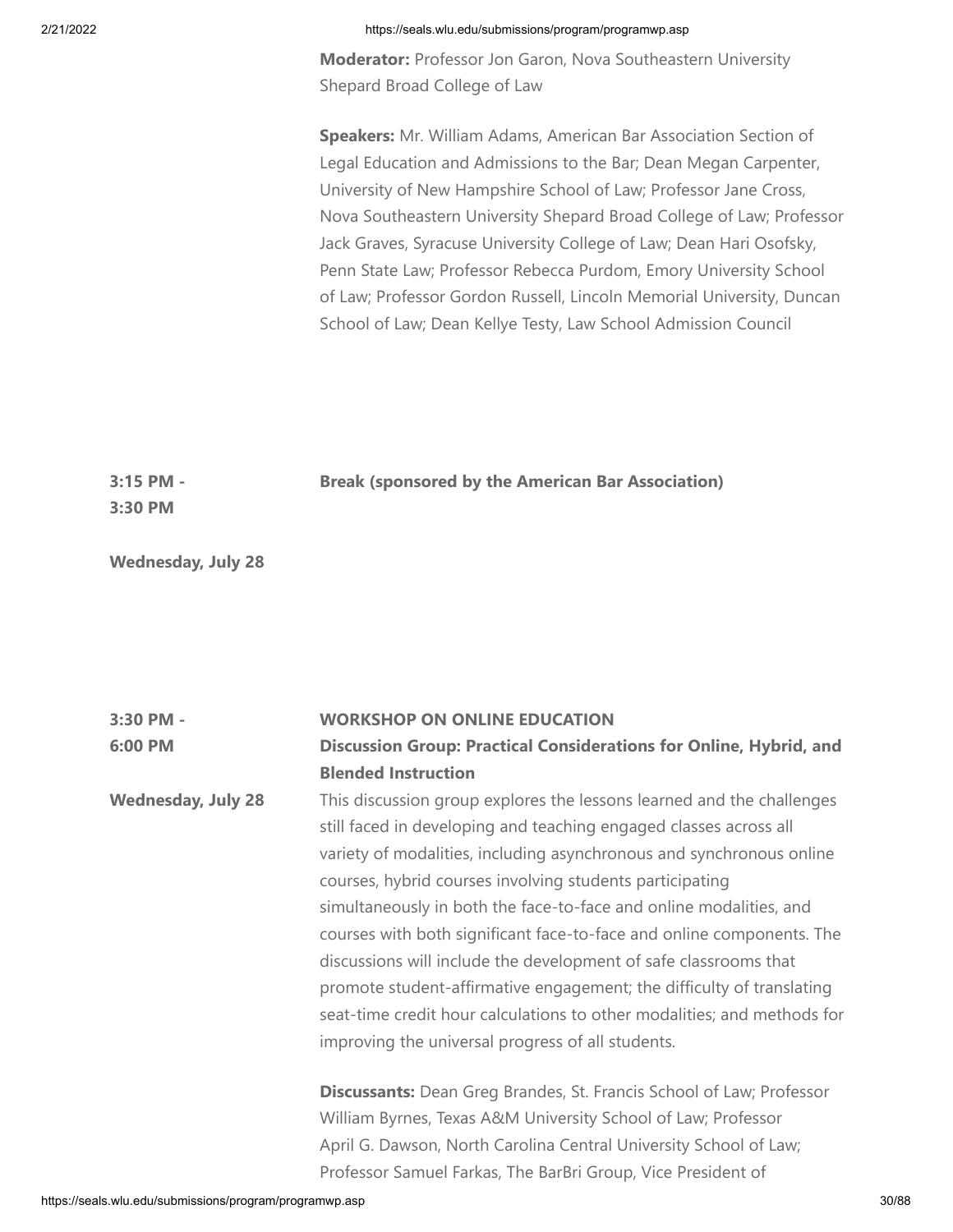Instruction & Online Education; Professor Kathryn Nunez, Nova Southeastern University Shepard Broad College of Law; Professor Michele Pistone, Villanova University School of Law; Professor Rebecca Purdom, Emory University School of Law; Professor Victoria Vanzandt, University of Dayton School of Law

### **3:30 PM - 6:00 PM WORKSHOP ON LABOR AND EMPLOYMENT LAW Discussion Group: Work in the Digital Age**

**Wednesday, July 28** This discussion group examines the impact of technology on the workplace and the laws that govern it. Innovations such as gig work platforms, virtual reality, artificial intelligence, and data analytics are already changing the workplace in significant ways and will increasingly do so in the future. Labor and employment laws, however, have not kept up with these changes and are liable to fall behind further as technology affects various issues, including job losses, changes in how work is performed, classification of workers, employment discrimination, privacy, disabilities, and health and safety.

> **Moderator:** Professor Miriam Cherry, Saint Louis University School of Law

**Discussants:** Professor Brad Areheart, The University of Tennessee College of Law; Professor Jason R. Bent, Stetson University College of Law; Professor Richard Carlson, South Texas College of Law Houston; Professor Deepa Das Acevedo, University of Pennsylvania Law School; Professor Charlotte Garden, Seattle University School of Law; Professor Jeffrey Hirsch, University of North Carolina School of Law; Professor Nicole Porter, University of Toledo College of Law; Professor Kerri Stone, Florida International University College of Law

| 3:30 PM -                 | <b>NEW SCHOLARS WORKSHOP</b><br><b>Discussion Group: Your Next Article</b> |  |
|---------------------------|----------------------------------------------------------------------------|--|
| 6:30 PM                   |                                                                            |  |
|                           | Is my next idea one that will become a good article? Which idea            |  |
| <b>Wednesday, July 28</b> | should I focus on? I've done some initial research; where do I go now?     |  |
|                           | Shall I take a different approach? These are common questions that         |  |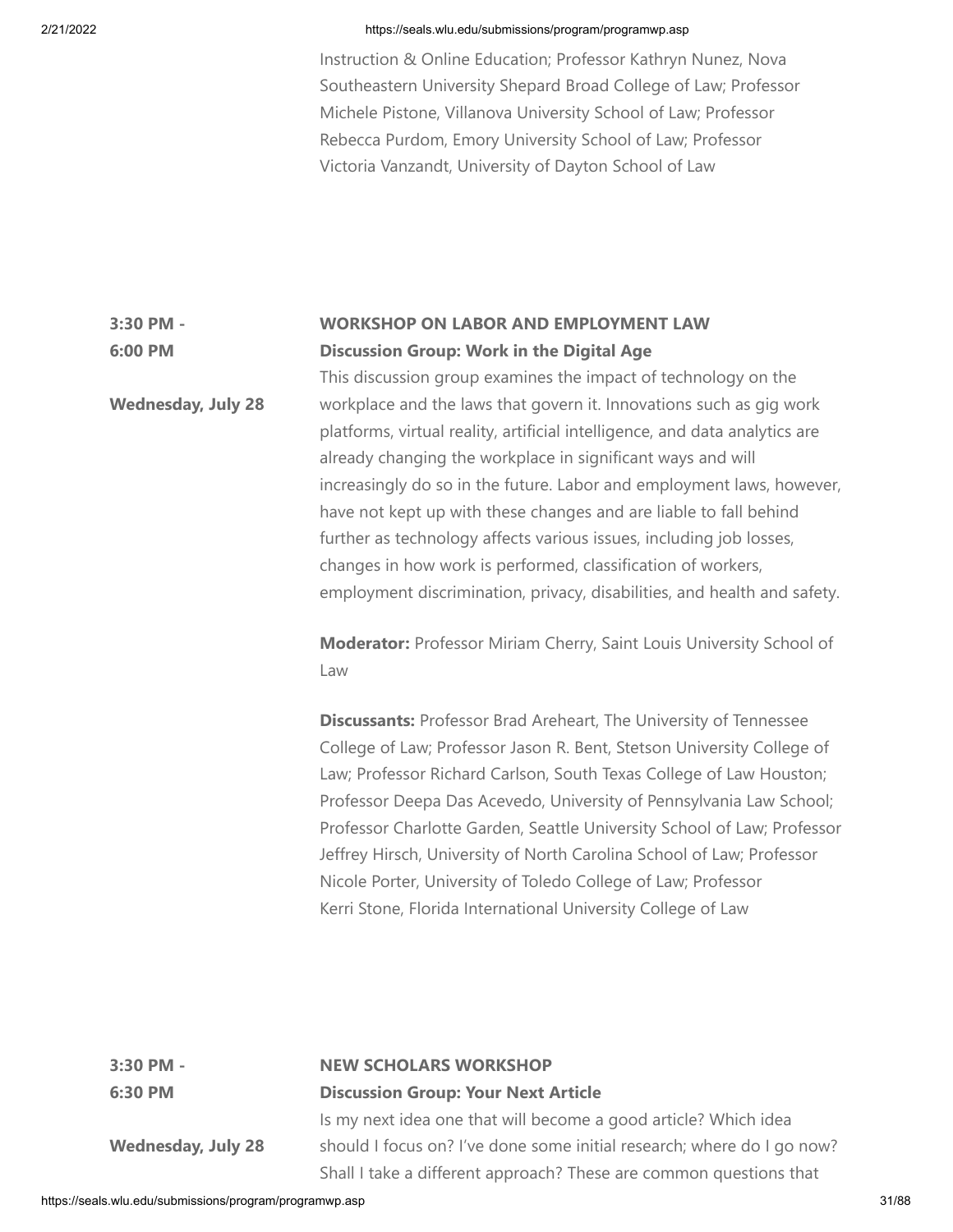new (and even experienced) scholars ask themselves as they progress with developing an idea into an article. The primary purpose of this panel is to provide New Scholars with input on the direction and development of their scholarship. It offers New Scholars an opportunity to present a developing piece or a few ideas about potential projects in an informal setting and receive feedback on their ideas. Additionally, this discussion group explores motivation, creativity, and the process for finding your next great idea.

**Moderator:** Professor Christopher Lund, Wayne State University Law School

**Discussants:** Professor Shawn Fields, Campbell University, Norman Adrian Wiggins School of Law; Professor Nicole Iannarone, Drexel University Thomas R. Kline School of Law; Professor Young Ran (Christine) Kim, The University of Utah S.J. Quinney College of Law; Professor Carla Reyes, SMU Dedman School of Law; Professor Daniel Schaffa, University of Richmond School of Law

#### **3:30 PM - Discussion Group: Black Lawyers Matter**

**6:30 PM Wednesday, July 28** In response to highly controversial, publicized police killings, the Black Lives Matter Movement's demand for racial justice is reverberating throughout our institutions, particularly in the Ivy Towers of academia. In response to this inflection point, university, and particularly law school, leadership has stepped up, committing time and resources to addressing systemic racism. This Discussion Group focuses on what law schools are doing and could be doing to purposefully create the next generation of Black lawyers. First, it identifies the current obstacles that Black students face in obtaining a law degree and it recognizes that past and present strategies have yet to maximize the talent in those seeking to become lawyers. Second, it proposes the Black Lawyers Matter Code (BLMC), a concrete action plan/model that law schools should adopt to bring about transformative change in successfully educating Black lawyers. And third, it argues why the BLMC will produce its stated goal and is good policy to address systemic racism.

> **Moderator:** Professor Mitchell Crusto, Loyola University New Orleans College of Law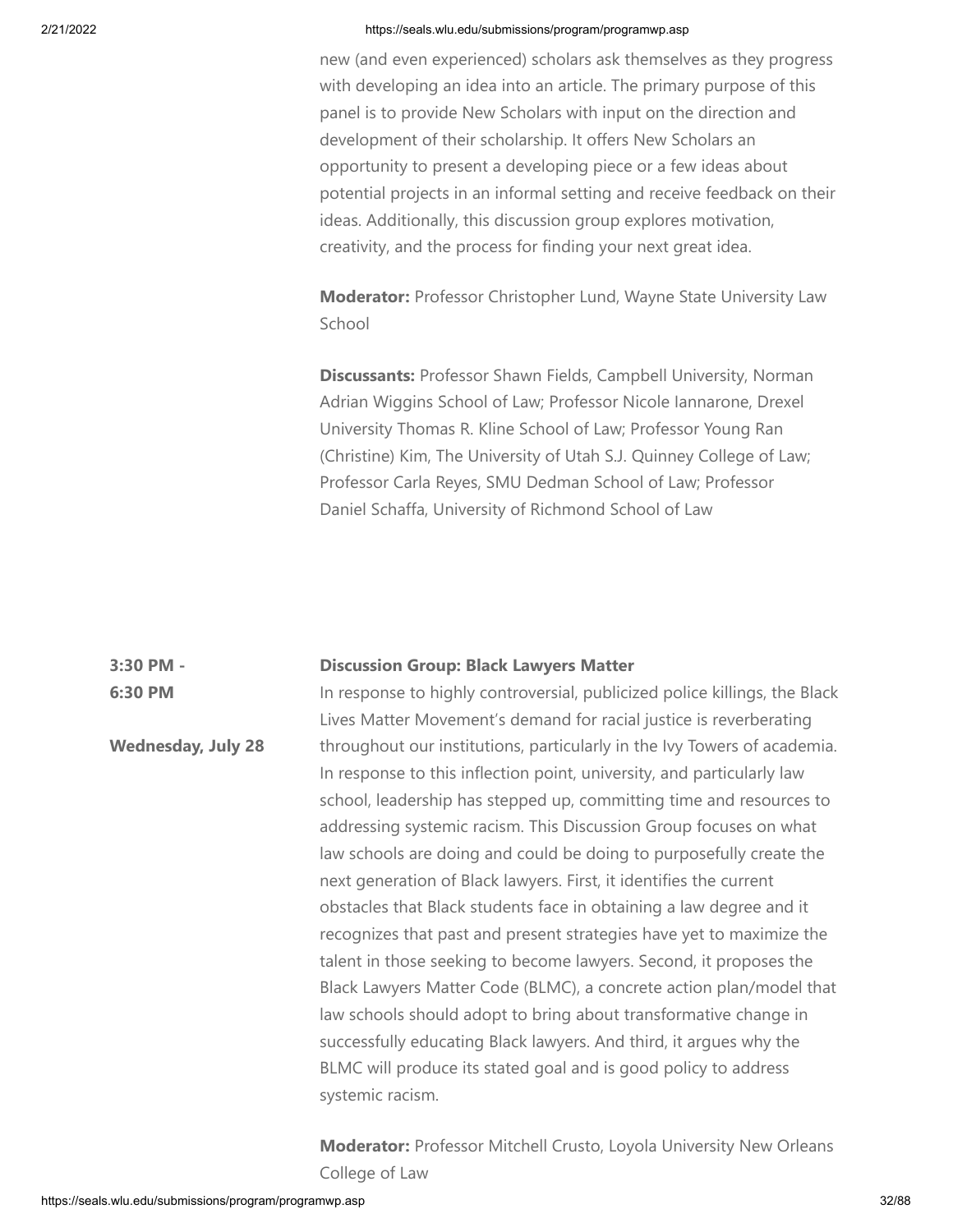**Discussants:** Professor Nicky Boothe-Perry, Florida A&M University College of Law; Professor Kevin Brown, Indiana University, Maurer School of Law; Professor Kevin R. Douglas, Michigan State University College of Law; Professor Maurice Dyson, Suffolk University Law School; Mr. Blaine Lecesne, Loyola University New Orleans College of Law, , Associate Dean for Equity and Inclusion; Professor Timothy Lovelace, Duke University School of Law; Professor Masai McDougall, Loyola University New Orleans College of Law; Professor Richard Winchester, Seton Hall University School of Law

### **3:30 PM - 6:30 PM ASPIRING LAW TEACHERS WORKSHOP Discussion Group: Mapping Academic Opportunities**

**Wednesday, July 28** This discussion group explores how to research the legal academic job hiring market and position yourself for the job. Speakers explain the core components of an academic's life: teaching, scholarship, and service. The discussion includes the variety of legal academic positions and tradeoffs. It examines the importance of considering the distinct cultures and goals of law schools that are hiring. Speakers address how to build experience and prepare your curriculum vita and academic record to compete in the academic market. They also address myths of the market and tips for how to avoid pitfalls in seeking a law faculty position.

> **Moderator:** Professor Joan Heminway, The University of Tennessee College of Law

**Discussants:** Professor Valena Beety, Arizona State University College of Law; Professor Meghan Boone, Wake Forest University School of Law; Professor Darren Bush, University of Houston Law Center; Professor andré douglas pond cummings, University of Arkansas at Little Rock, William H. Bowen School of Law; Dean Brian Gallini, Willamette University College of Law; Professor Jamila Jefferson-Jones, Wayne State University Law School; Professor Colin Marks, St. Mary's University School of Law; Professor Seema Mohapatra, SMU Dedman School of Law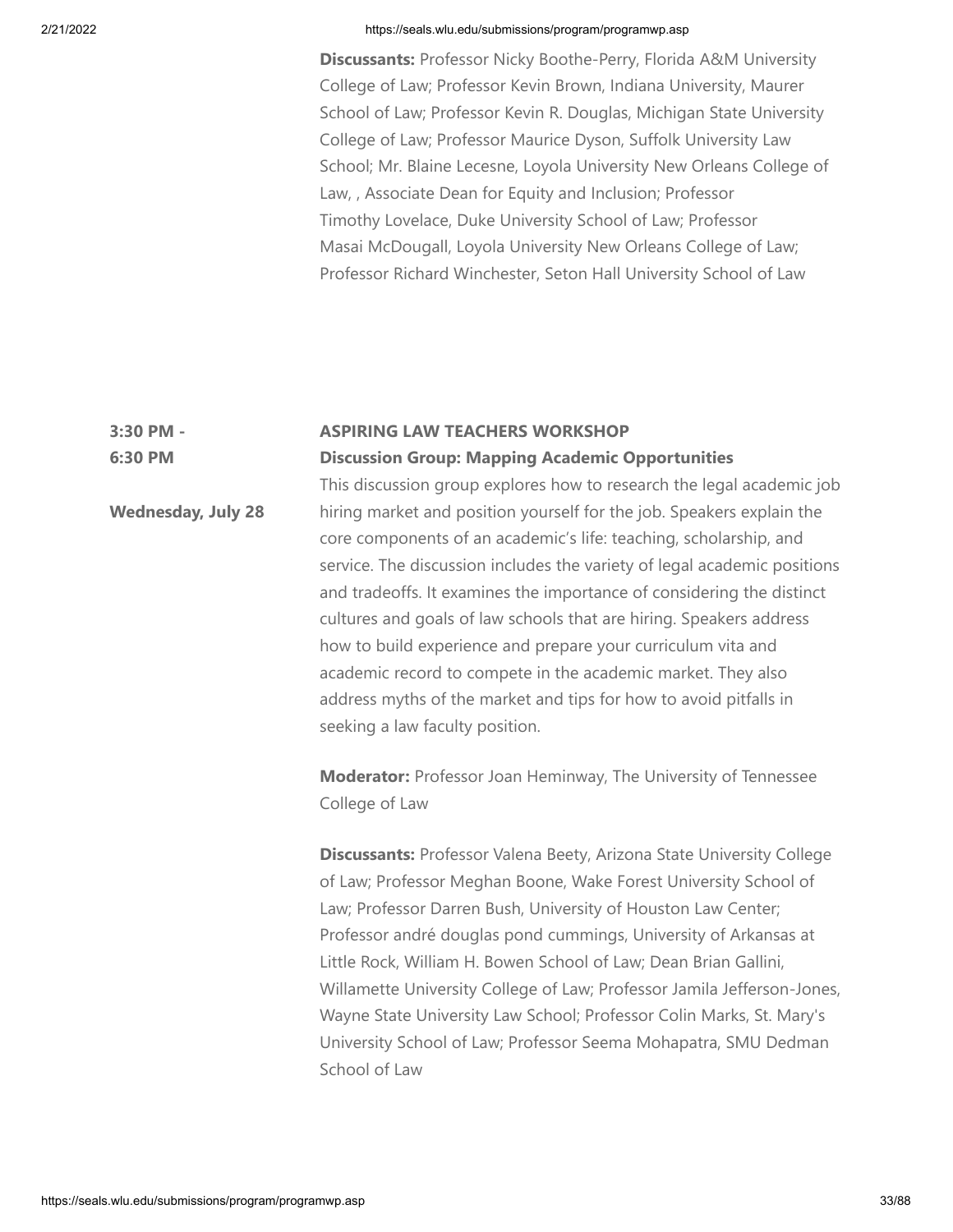| 3:30 PM -                 | <b>Discussion Group: New Perspectives in Technology Law and</b>                                                                                                                                                                                                                                                                                                                                                                          |  |  |
|---------------------------|------------------------------------------------------------------------------------------------------------------------------------------------------------------------------------------------------------------------------------------------------------------------------------------------------------------------------------------------------------------------------------------------------------------------------------------|--|--|
| 6:30 PM                   | <b>Intellectual Property</b>                                                                                                                                                                                                                                                                                                                                                                                                             |  |  |
|                           | This discussion group provides an opportunity for junior scholars                                                                                                                                                                                                                                                                                                                                                                        |  |  |
| <b>Wednesday, July 28</b> | whose research interests span technology law and intellectual property<br>to discuss their works-in-progress among peers with similar scholarly<br>interests. The participants' works cover a wide range of perspectives<br>and methodologies to uncover new insights that may expand our<br>understanding of this fast-moving area of the law and analyze its<br>future direction.                                                      |  |  |
|                           | <b>Moderators: Professor Lucas Osborn, Campbell University, Norman</b>                                                                                                                                                                                                                                                                                                                                                                   |  |  |
|                           | Adrian Wiggins School of Law; Professor Saurabh Vishnubhakat, Texas                                                                                                                                                                                                                                                                                                                                                                      |  |  |
|                           | A&M University School of Law                                                                                                                                                                                                                                                                                                                                                                                                             |  |  |
|                           | <b>Discussants: Professor Nikola Datzov, University of North Dakota</b><br>School of Law; Professor Tabrez Y. Ebrahim, California Western School<br>of Law; Professor Emile Loza de Siles, Duquesne University School of<br>Law; Professor Dustin Marlan, University of Massachusetts School of<br>Law; Professor Micky Minhas, University of New Hampshire School of<br>Law; Professor Anthony Volini, DePaul University College of Law |  |  |

| 6:00 PM -                 | <b>President's Reception</b>                                           |
|---------------------------|------------------------------------------------------------------------|
| 7:00 PM                   | The University of Kentucky J. David Rosenberg College of Law and St.   |
|                           | Mary's University School of Law are co-hosting this reception to honor |
| <b>Wednesday, July 28</b> | SEALS' current President, Professor David Brennen, and last year's     |
|                           | President, Professor Colin Marks.                                      |

# Thursday, July 29

| $8:00$ AM - |  |
|-------------|--|
| $10:00$ AM  |  |

# **NEW SCHOLARS WORKSHOP**

**Corporate Law, Financial Markets, and Taxation II**

**Thursday, July 29**

This workshop gives New Scholars the opportunity to present a workin-progress in a welcoming and supportive environment and to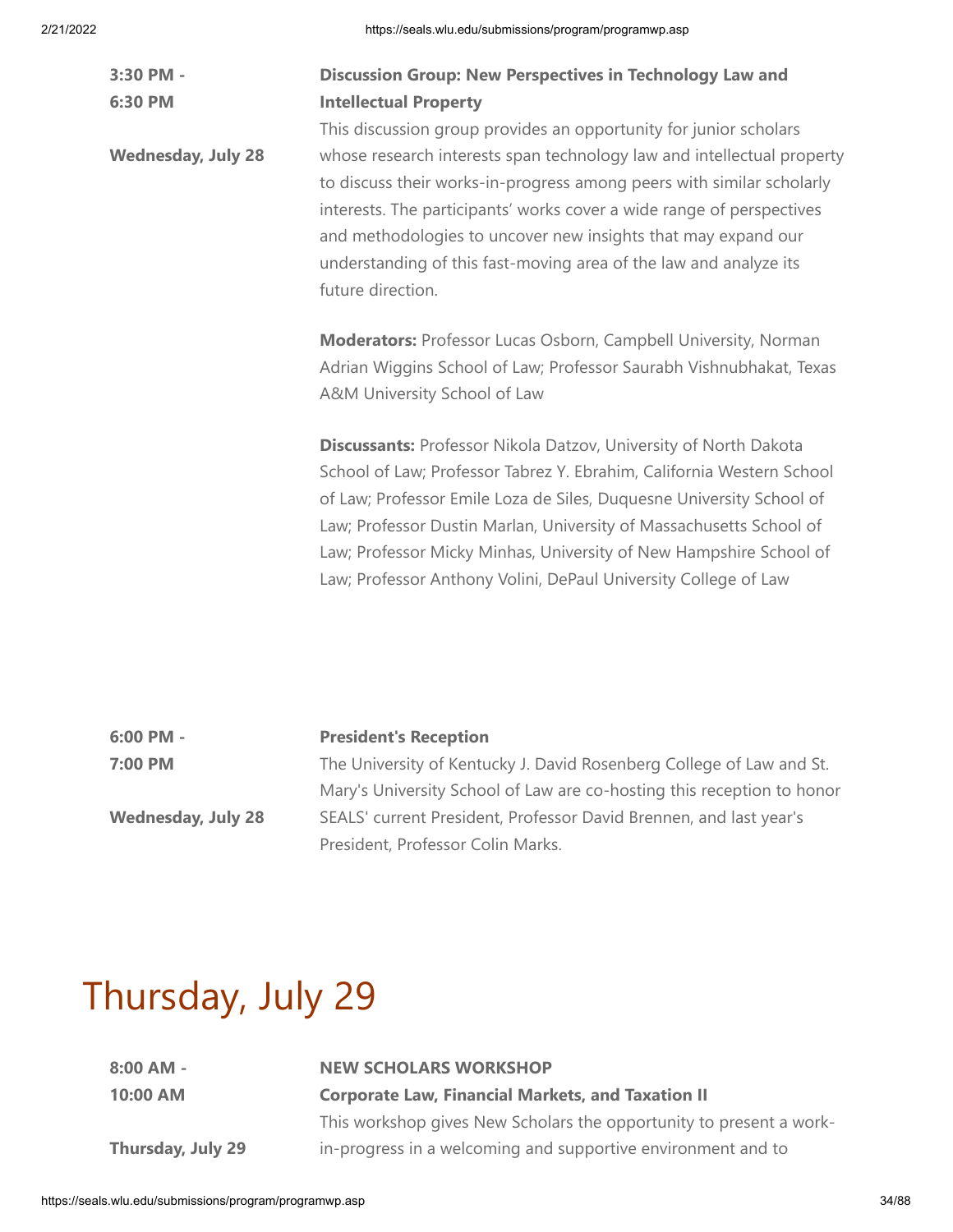receive feedback on their presentation from more senior scholars in their fields. New Scholars are also assigned a mentor. The program is open to junior faculty at member schools. New Scholars are nominated to participate in the New Scholars Workshop by the deans of their respective law schools.

**Moderator:** Professor John Anderson, Mississippi College School of Law

**Speakers:** Professor Catherine Baylin Duryea, St. John's University School of Law, *Crumbs of Judicial Relief: Judicial Review of Price Controls During Wartime* (Mentor: Eric Segall, Georgia State University College of Law); Professor Young Ran (Christine) Kim, The University of Utah S.J. Quinney College of Law, *Taxing Telework* (Mentor: Tessa Davis, University of South Carolina School of Law); Professor Jennifer Levine, Quinnipiac University School of Law, *Qualified Small Business Stock: A Proposal for Reform to Promote Business Formation and Growth* (Mentor: Joan Heminway, University of Tennessee College if Law); Professor Daniel Schaffa, University of Richmond School of Law, *Payroll Subsidies as a Policy Tool* (Mentor: Colin Marks, St. Mary's University School of Law)

### **8:00 AM - 10:00 AM NEW SCHOLARS WORKSHOP Federal and State Courts**

**Thursday, July 29** This workshop gives New Scholars the opportunity to present a workin-progress in a welcoming and supportive environment and to receive feedback on their presentation from more senior scholars in their fields. New Scholars are also assigned a mentor. The program is open to junior faculty at member schools. New Scholars are nominated to participate in the New Scholars Workshop by the deans of their respective law schools.

> **Moderator:** Professor Tiffany Graham, University of Touro College, Jacob D. Fuchsberg Law Center

**Speakers:** Professor Marcus Gadson, Campbell University, Norman Adrian Wiggins School of Law, *State Courts and Federal Pleading Standards* (Mentor: Thomas Metzloff, Duke Law School); Professor Merritt McAlister, University of Florida Fredric G. Levin College of Law,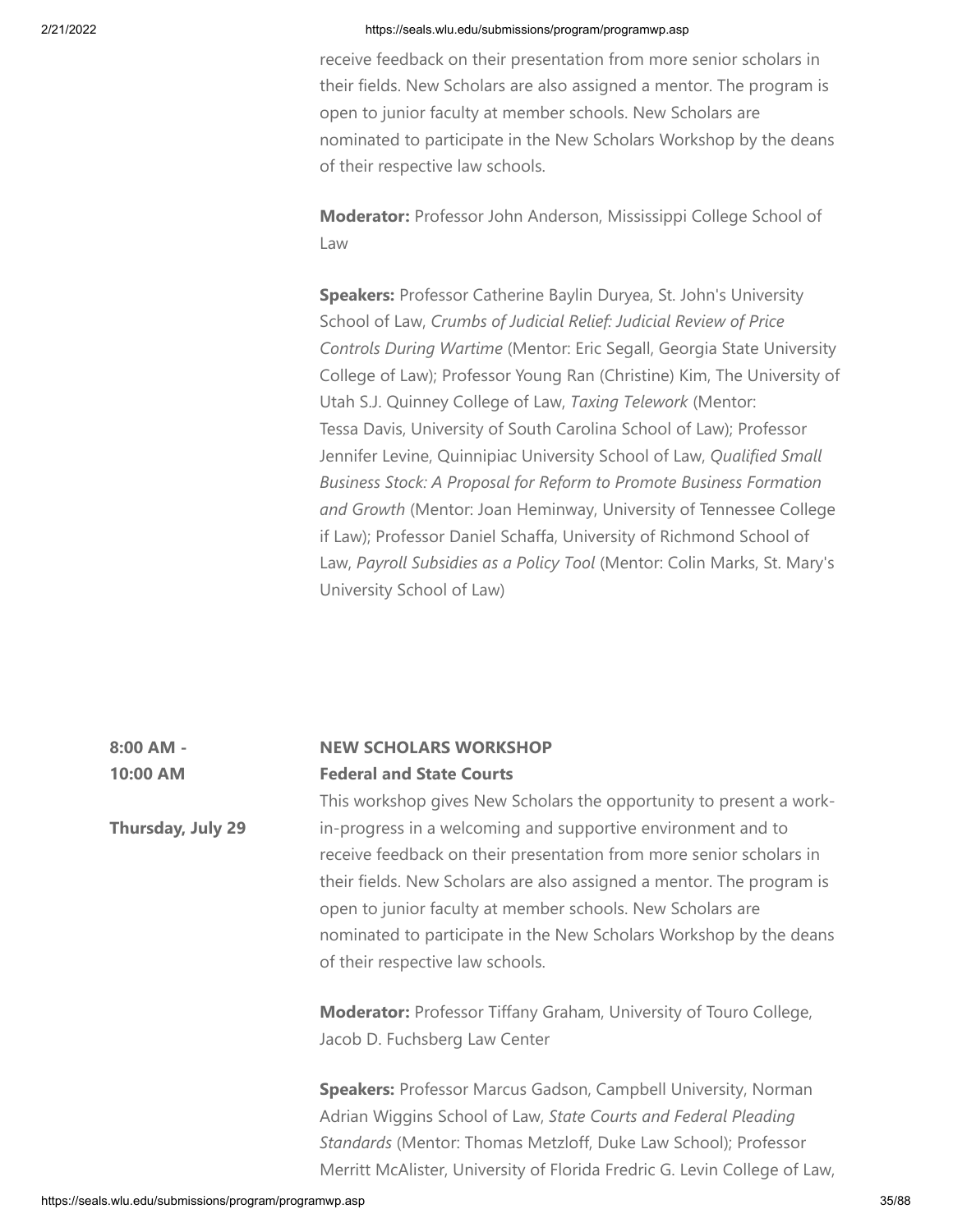*Defining Merit* (Mentor: Rigel Oliveri, University of Missouri School of Law)

# **8:00 AM - 10:00 AM Thursday, July 29 NEW SCHOLARS WORKSHOP Environmental, Economic, and Racial Justice** This workshop gives New Scholars the opportunity to present a workin-progress in a welcoming and supportive environment and to

receive feedback on their presentation from more senior scholars in their fields. New Scholars are also assigned a mentor. The program is open to junior faculty at member schools. New Scholars are nominated to participate in the New Scholars Workshop by the deans of their respective law schools.

**Moderator:** Professor Zack Buck, The University of Tennessee College of Law

**Speakers:** Professor Jennifer Breen, Syracuse University College of Law, *Caring Work, Women's Work, Essential Work: Reconsidering Comparable Worth as an Approach to Pay Equity for Care Workers* (Mentor: Jeffrey Hirsch, University of North Carolina School of Law); Professor Annie Brett, University of Florida Fredric G. Levin College of Law, *improving the Environment* (Mentor: Linda Malone, William & Mary Law School); Professor Taleed El-Sabawi, Elon University School of Law, *People Over Poverty* (Mentor: Marc Roark, Southern University Law Center)

### **8:00 AM - 10:00 AM WORKSHOP ON INTELLECTUAL PROPERTY LAW Empirical Patent Law**

**Thursday, July 29** The Empirical Patent Law panel features presentations relating to the empirical analysis of patent law and practice. The panelists' works-inprogress cover multiple aspects of the patent system, including patent litigation, the United States Patent & Trademark Office, and stakeholder strategies. Using a variety of datasets and methodologies, the panelists' works explore assertions, validity, patentability, and related issues. This is a timely discussion, as empirical studies of the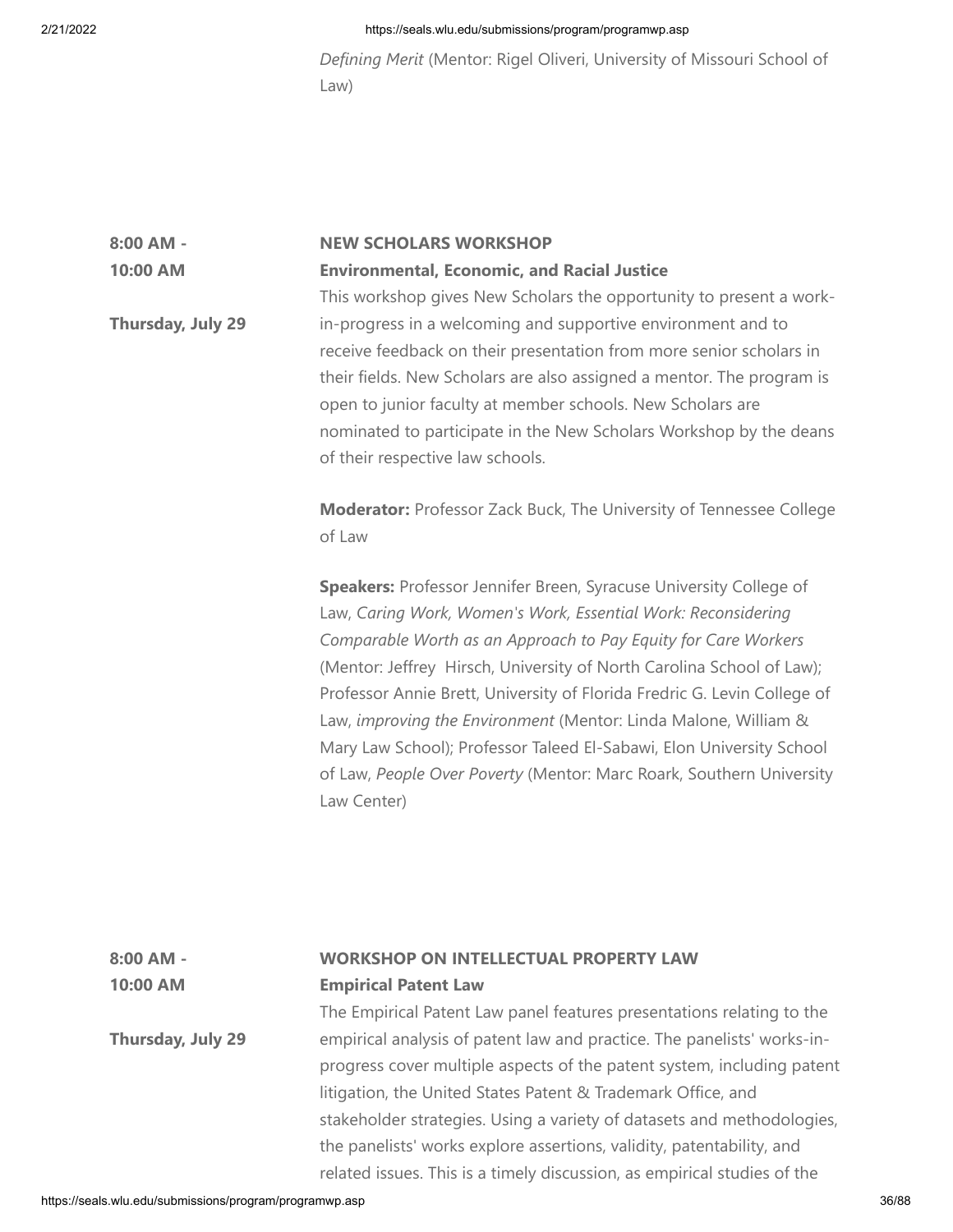patent system have been critical to the current debate on whether more patent reform is necessary.

**Moderator:** Professor Brian Frye, University of Kentucky College of Law

**Speakers:** Professor Christopher Ryan, University of Louisville Brandeis School of Law; Professor Amy Semet, University at Buffalo School of Law; Professor Ryan Whalen, National University of Singapore

#### **9:00 AM - Discussion Group: Lessons Learned from the Pandemic**

**12:00 PM**

**Thursday, July 29**

This discussion group focuses on lessons learned in response to the pandemic. Topics of discussion will include: how to support faculty and students in the creation and delivery of courses, the production and promotion of scholarship, and the delivery of remote library services. The discussion group addresses the opportunities created by a oncein-a-lifetime disruption to the normal operations of legal education, as well as things we tried during the pandemic but need not repeat.

**Moderator:** Professor Caroline Osborne, West Virginia University College of Law

**Discussants:** Professor Elizabeth Adelman, University at Buffalo School of Law; Professor Brian Barnes, Loyola University New Orleans College of Law; Professor Scott Childs, The University of Tennessee College of Law; Professor Michelle Cosby, Temple University, James E. Beasley School of Law; Professor James Donovan, University of Kentucky College of Law; Professor Emily Janoski-Haehlen, University of Akron School of Law; Professor Billie Jo Kaufman, Mercer University School of Law; Professor Anne Klinefelter, University of North Carolina School of Law; Professor Kristina Niedringhaus, Georgia State University College of Law; Professor Jane O'Connell, University of Florida Fredric G. Levin College of Law; Professor Beth Parker, Nova Southeastern University Shepard Broad College of Law; Professor Gordon Russell, Lincoln Memorial University, Duncan School of Law; Professor Roger Skalbeck, University of Richmond School of Law; Professor Leslie Street, William & Mary Law School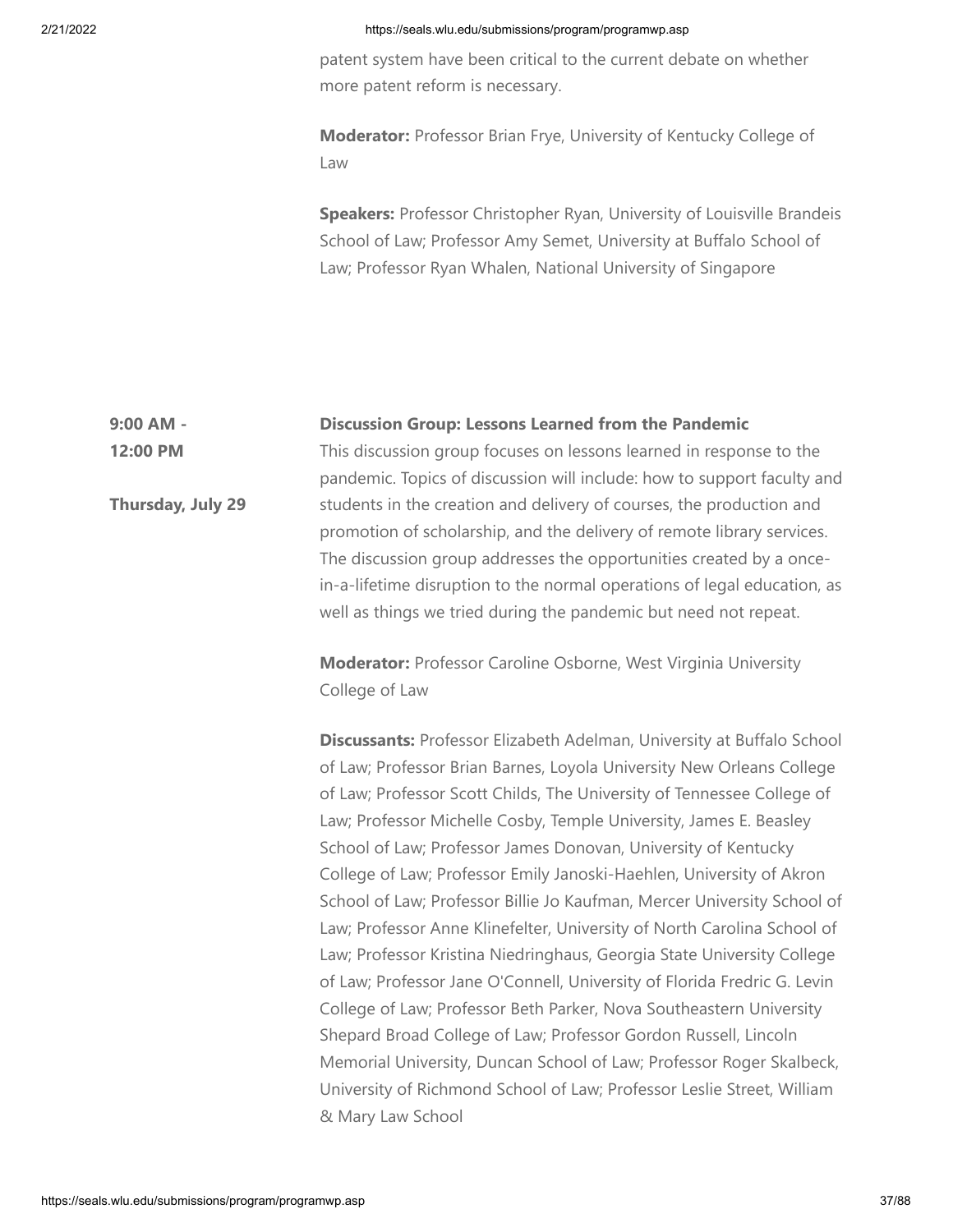| 9:00 AM -         | <b>WORKSHOP ON DISPUTE RESOLUTION</b>                                                                                                                                                                                                                                                                                                                                                                                                                                                                                                                                                                                                                                                                                                                                                                                                                                                                                                                                                                                                                                                                                                                                                                                                                                                                                                                                                                                                                                                                                                                                                                                                                                                                                                  |
|-------------------|----------------------------------------------------------------------------------------------------------------------------------------------------------------------------------------------------------------------------------------------------------------------------------------------------------------------------------------------------------------------------------------------------------------------------------------------------------------------------------------------------------------------------------------------------------------------------------------------------------------------------------------------------------------------------------------------------------------------------------------------------------------------------------------------------------------------------------------------------------------------------------------------------------------------------------------------------------------------------------------------------------------------------------------------------------------------------------------------------------------------------------------------------------------------------------------------------------------------------------------------------------------------------------------------------------------------------------------------------------------------------------------------------------------------------------------------------------------------------------------------------------------------------------------------------------------------------------------------------------------------------------------------------------------------------------------------------------------------------------------|
| 12:00 PM          | <b>Discussion Group: Is Remote Justice Still Justice? Shifting Dispute</b>                                                                                                                                                                                                                                                                                                                                                                                                                                                                                                                                                                                                                                                                                                                                                                                                                                                                                                                                                                                                                                                                                                                                                                                                                                                                                                                                                                                                                                                                                                                                                                                                                                                             |
|                   | <b>Resolution Processes Online</b>                                                                                                                                                                                                                                                                                                                                                                                                                                                                                                                                                                                                                                                                                                                                                                                                                                                                                                                                                                                                                                                                                                                                                                                                                                                                                                                                                                                                                                                                                                                                                                                                                                                                                                     |
| Thursday, July 29 | Due to COVID-19, many dispute resolution processes have shifted to a<br>remote format. This discussion group explores the impact of that shift<br>on facilitation, negotiation, mediation, and arbitration processes, and<br>in specific practice areas, including criminal law and family law. Topics<br>include whether these remote processes achieve just outcomes and<br>how to teach these processes to better prepare students for the<br>future. The discussants share observations and analysis based on their<br>recent experience as advocates, neutrals, and empirical researchers<br>and lessons learned from forcing students to rapidly enhance their<br>technological skills during a period of massive disruption. The<br>program examines how agile particular mechanisms and practice areas<br>have been and whether they have successfully reinvented themselves.<br>Moderators: Professor Cynthia Alkon, Texas A&M University School of<br>Law; Professor Kelly Browe Olson, University of Arkansas at Little Rock,<br>William H. Bowen School of Law<br><b>Discussants: Professor Erin Archerd, University of Detroit Mercy</b><br>School of Law; Professor Debra Berman, South Texas College of Law<br>Houston; Professor Sarah Cole, The Ohio State University, Moritz<br>College of Law; Professor Deborah Thompson Eisenberg, University of<br>Maryland Francis King Carey School of Law; Professor<br>Elayne Greenberg, St. John's University School of Law; Professor<br>Toby Guerin, University of Maryland Francis King Carey School of Law;<br>Professor Joan Stearns Johnsen, University of Florida Fredric G. Levin<br>College of Law; Professor Andrea Schneider, Marquette University Law<br>School |
|                   |                                                                                                                                                                                                                                                                                                                                                                                                                                                                                                                                                                                                                                                                                                                                                                                                                                                                                                                                                                                                                                                                                                                                                                                                                                                                                                                                                                                                                                                                                                                                                                                                                                                                                                                                        |

**West Academic Mimosa Reception**

**10:00 AM - 10:15 AM**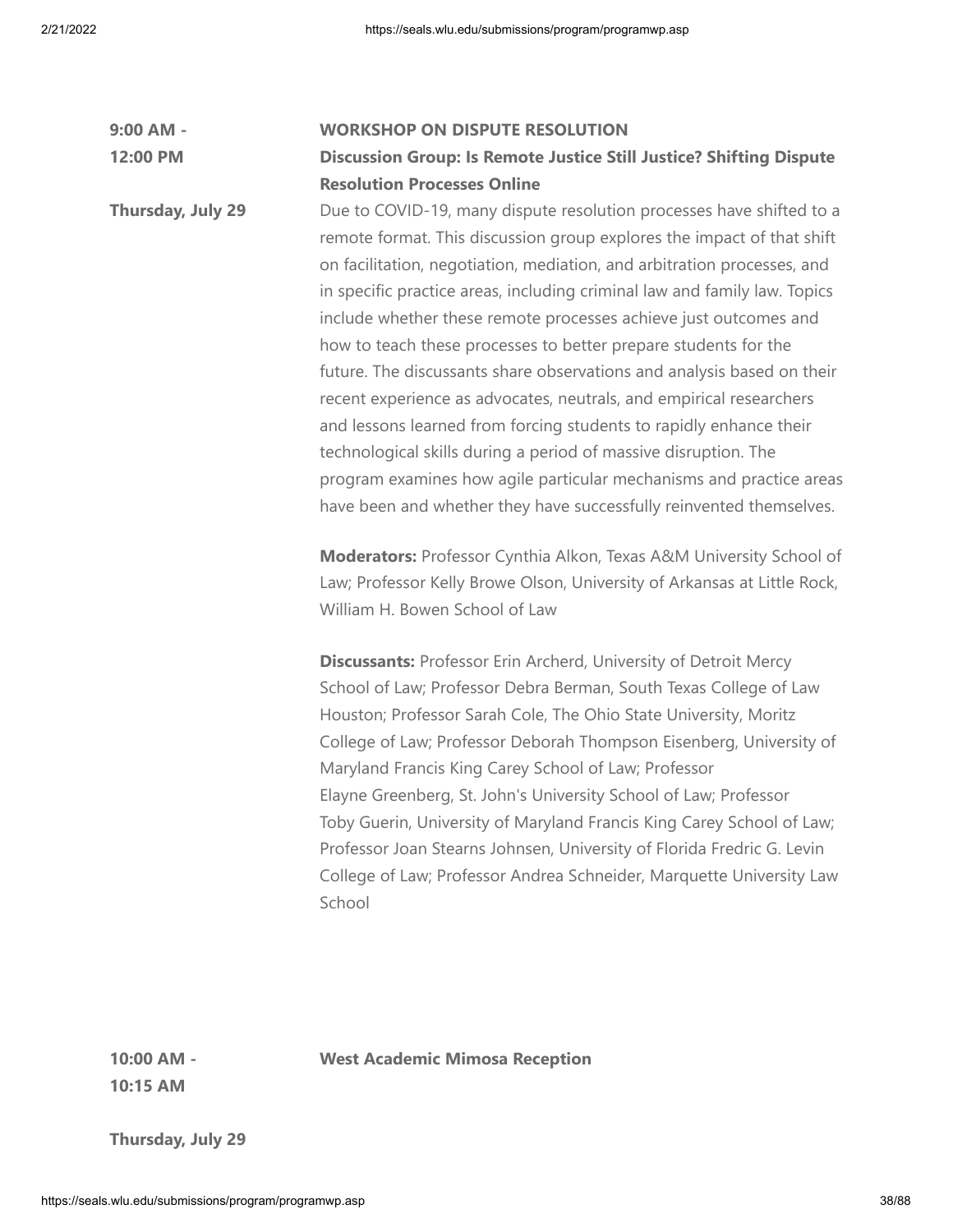**Thursday, July 29**

#### **10:15 AM - 12:00 PM ASPIRING LAW TEACHERS WORKSHOP Discussion Group: The Art of Self-Promotion**

This discussion group explores packaging, marketing, and promotion strategies for your academic reputation and your scholarly ideas. Speakers discuss conventional and controversial methods of enhancing your academic brand. They also address potential pitfalls, including consequences of public ideological battles. Should professors stay in their lane of expertise and maintain professional etiquette? Can professors afford to stay silent? Last, discussants offer tips on how to balance personal and professional interests in social media dissemination.

**Moderator:** Professor Rachel Gurvich, University of North Carolina School of Law

**Discussants:** Professor Darren Bush, University of Houston Law Center; Professor Brian Frye, University of Kentucky College of Law; Dean Brian Gallini, Willamette University College of Law; Professor Andy Grewal, University of Iowa College of Law; Professor Anthony Kreis, Georgia State University College of Law; Professor Lucas Osborn, Campbell University, Norman Adrian Wiggins School of Law; Professor Caprice Roberts, The George Washington University Law School; Professor Maybell Romero, Tulane University Law School; Professor Charlotte Tschider, Loyola University Chicago School of Law; Professor Vanessa Zboreak, Elon University School of Law

### **10:15 AM - 12:00 PM WORKSHOP ON INTELLECTUAL PROPERTY LAW New Inquiries in Copyright Law**

This panel highlights recent and emerging scholarship in copyright law and its intersections with other legal domains, with technological developments, and with economic and social trends. Panelists present research at varying stages of development and engage with each other's work. Most of the panelists are relatively junior scholars, firsttime participants at SEALS, or both.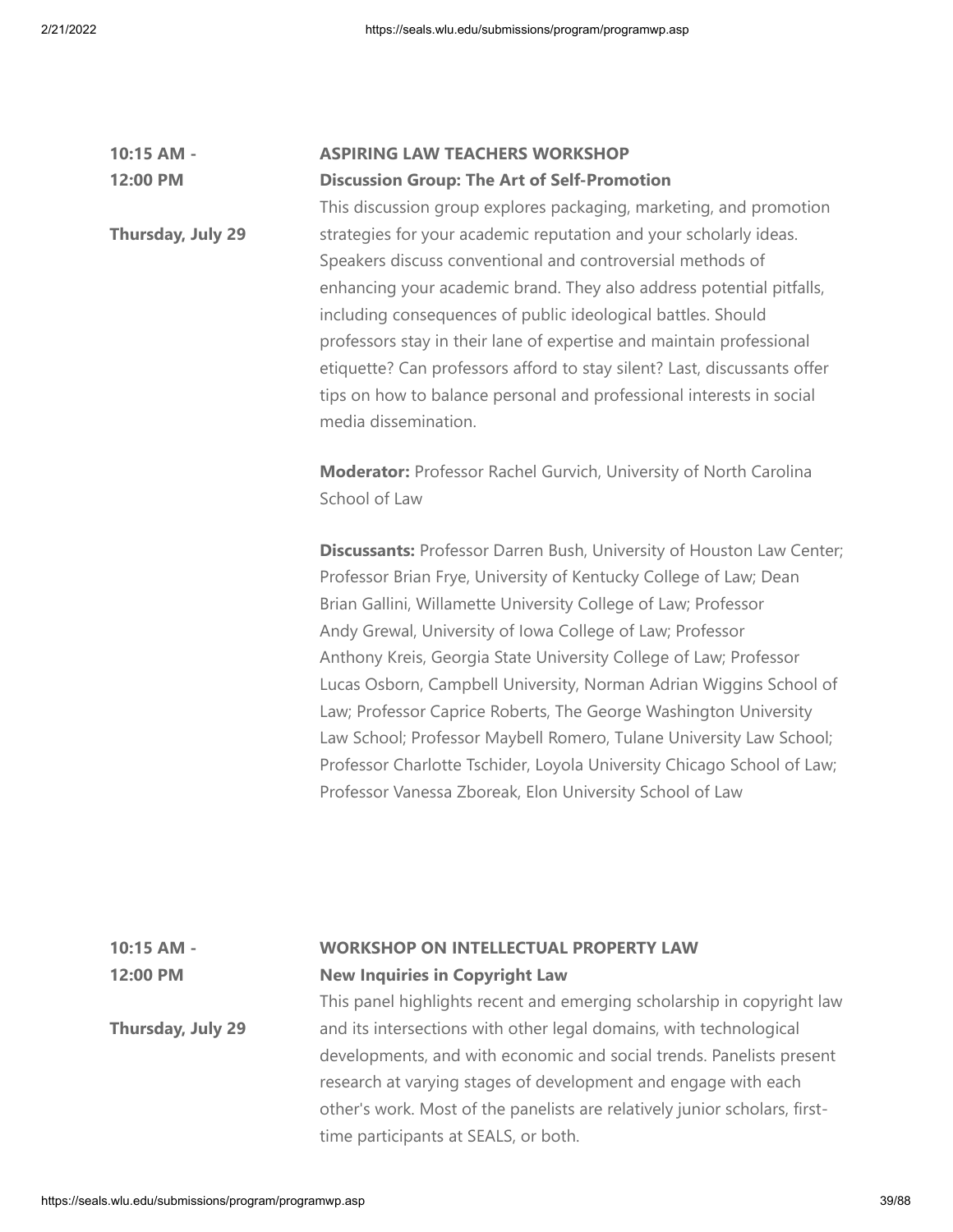**Moderator:** Professor Zvi Rosen, Southern Illinois University School of Law

**Speakers:** Professor Tesh Dagne, Thompson Rivers University (Canada); Professor Amanda Levendowski, Georgetown University Law Center; Professor Xiyin Tang, University of California, Los Angeles, School of Law; Professor Jacob Victor, Rutgers Law School (Newark)

#### **10:15 AM - 12:00 PM WORKSHOP ON TAX LAW Tax Law and Policy - International, Federal, State**

This panel addresses a variety of issues in tax policy, including the implications of complex sets of relevant tax rules in various contexts and scenarios. Papers included in this panel consider cross-border issues at the local, state, and international levels, as well as questions that arise around the coordination between the IRS and other agencies. Other panelists consider issues around the marriage penalty and the physical presence rules.

**Moderator:** Professor Richard Winchester, Seton Hall University School of Law

**Speakers:** Professor Andrew Appleby, Stetson University College of Law; Professor Rebecca Rosenberg, Ohio Northern University, Pettit College of Law; Professor Blaine Saito, Northeastern University School of Law; Professor Eric Smith, Weber State University, School of Business; Professor Adam Thimmesch, University of Nebraska College of Law

| 10:15 AM -        | <b>WORKSHOP ON ADVANCEMENT</b>                                         |
|-------------------|------------------------------------------------------------------------|
| 12:00 PM          | <b>Discussion Group: Fundraising Post-COVID</b>                        |
|                   | We see the light at the end of the tunnel: the pandemic is almost      |
| Thursday, July 29 | behind us. Now we can return to our pre-2020 fundraising methods.      |
|                   | Or should we? What lessons have we learned from fundraising during     |
|                   | the pandemic? This discussion group considers fundraising in a post-   |
|                   | COVID world, including new fundraising tools, metrics, and priorities. |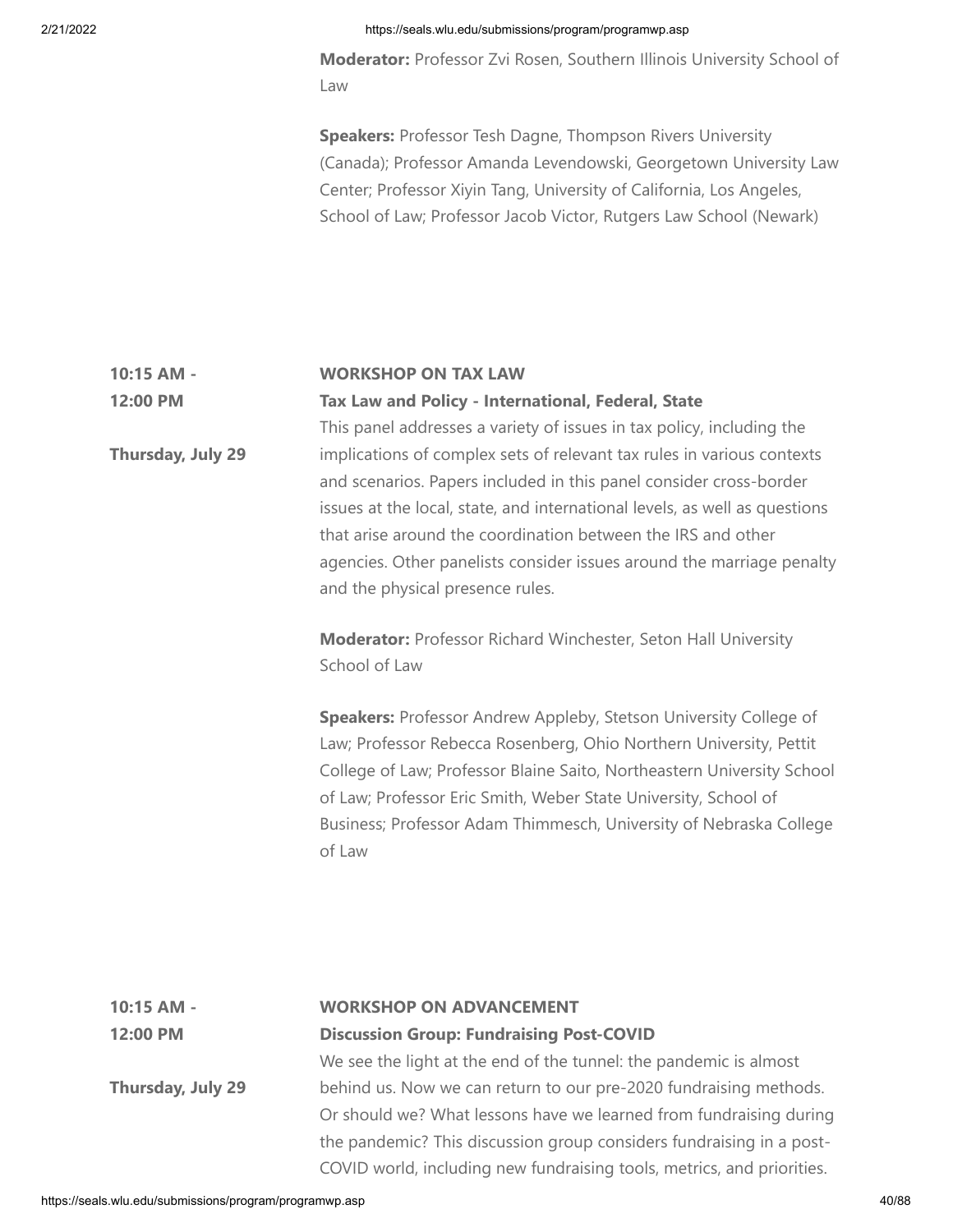**Moderator:** Ms. Florentina Butler, Washington and Lee University School of Law, Associate Director of Law Advancement

**Discussants:** Ms. Renee Bush, George Mason University Antonin Scalia Law School, Assistant Dean for Development & Alumni Relations; Ms. Tory Gaddy, University of Arkansas School of Law, Director of Development; Mr. Benjamin Ginsberg, University of Pittsburgh School of Law, Director of Development; Assistant Dean Wanda Hoover, University of Arkansas at Little Rock, William H. Bowen School of Law; Ms. Suzette Matthews, The University of Mississippi School of Law, Senior Director of Development

**10:15 AM - 12:00 PM Thursday, July 29 Confident or Crazy: Calling all Potential Deans** This panel brings together several recently appointed deans to discuss what prompted them to consider becoming a dean; how they identified potential schools and prepared themselves to be viable candidates; what the search process is like and how to maximize one's success; priorities for the first 100 days; and things they wish they'd done differently before, during or after the process. **Moderator:** Dean Patricia Roberts, St. Mary's University School of Law **Speakers:** Dean Robert Ahdieh, Texas A&M University School of Law; Dean Michael Barry, South Texas College of Law Houston; Dean Larry Cunningham, Charleston School of Law; Dean Daniel M. Filler, Drexel University Thomas R. Kline School of Law; Dean Eboni S. Nelson, University of Connecticut School of Law; Dean Sean Scott, California Western School of Law; Dean Donald Tobin, University of Maryland Francis King Carey School of Law; Dean Reynaldo Anaya Valencia, Capital University Law School

# **Cultural Self-Awareness & Professional Identity Formation Across the Curriculum**

**Thursday, July 29**

**10:15 AM - 12:00 PM**

Cognition and culture influence every aspect of human interaction.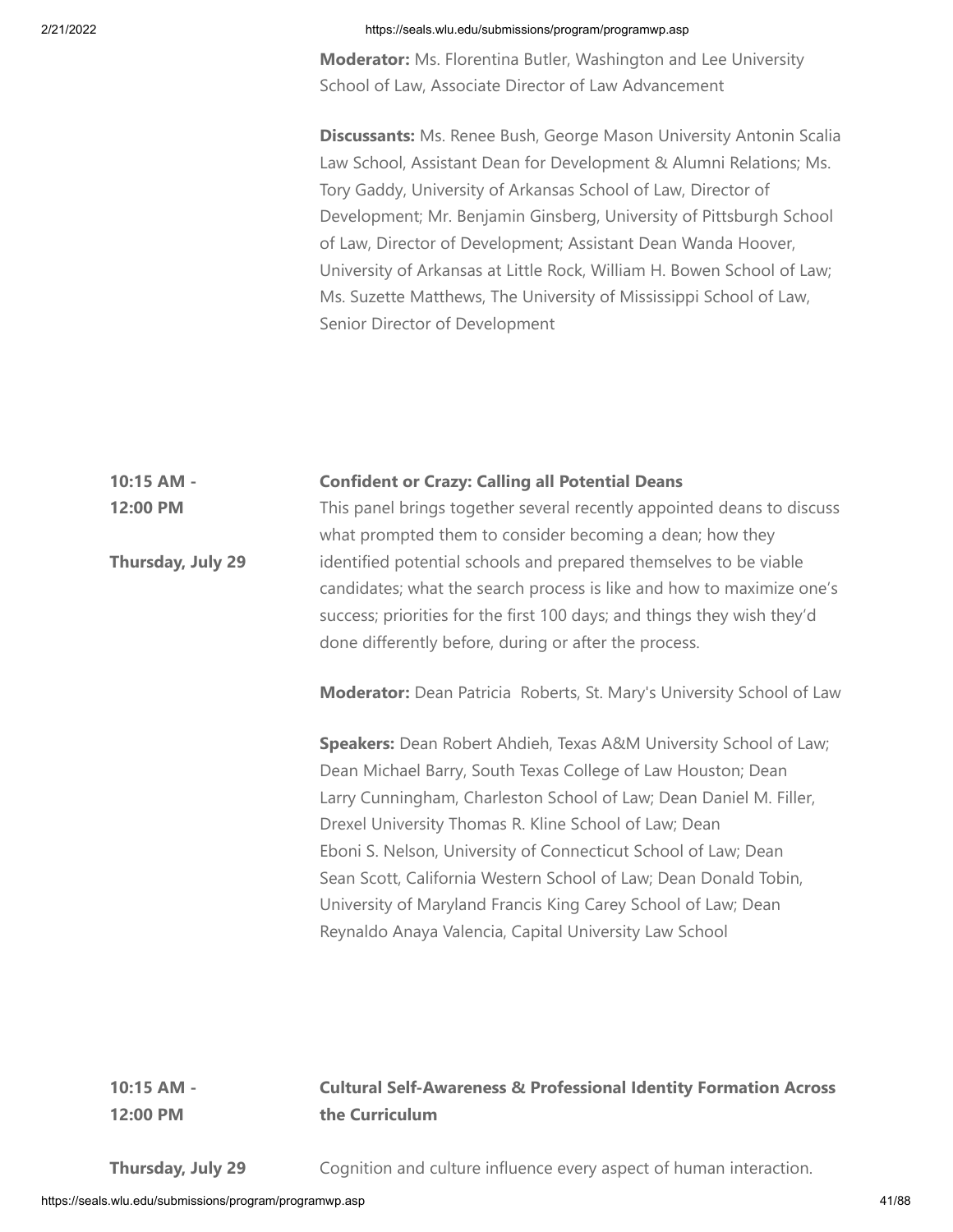They inform how people perceive, evaluate, and communicate information. To thrive in practice, then, law students' socialization to the legal profession should enhance, not undermine, their ability to understand how culture impacts the law, legal relations, and the lawyering process. Developing cultural self-awareness as part of professional identity formation is critical to this socialization. This panel brings together teacher-scholars from across the curriculum to discuss how they integrate cultural self-awareness and professional identity formation in their classrooms.

**Moderator:** Professor Danielle Tully, Brooklyn Law School

**Speakers:** Professor Sherley Cruz, The University of Tennessee College of Law; Professor Sarah Schendel, Suffolk University Law School; Professor Mikah Thompson, University of Missouri-Kansas City School of Law

| 1:00 PM           |                                                                                                                                                                                                                                                                                                                                                                   |
|-------------------|-------------------------------------------------------------------------------------------------------------------------------------------------------------------------------------------------------------------------------------------------------------------------------------------------------------------------------------------------------------------|
| Thursday, July 29 |                                                                                                                                                                                                                                                                                                                                                                   |
| $1:00$ PM -       | How to Create a Proposal: Best Practices for Marketing,                                                                                                                                                                                                                                                                                                           |
| 2:45 PM           | <b>Enrollment, and Instructional Design for Online Legal Masters and</b>                                                                                                                                                                                                                                                                                          |
|                   | <b>Hybrid JD Programs</b>                                                                                                                                                                                                                                                                                                                                         |
| Thursday, July 29 | The online market presents a significant opportunity for law schools to<br>increase their footprints and connect with a new audience of<br>prospective students, yet 26% of all new online programs fail to report<br>a single conferral. In this session, participants will learn how to<br>successfully position programs to compete in the online marketplace. |
|                   | The panel addresses topics such as understanding market research                                                                                                                                                                                                                                                                                                  |
|                   | and program viability, successfully breaking through the noise of                                                                                                                                                                                                                                                                                                 |
|                   | competitive programs, and designing a program for optimal online                                                                                                                                                                                                                                                                                                  |
|                   | delivery. Specific topics include: (1) understanding the market                                                                                                                                                                                                                                                                                                   |
|                   | potential, both regional and nationwide; (2) tapping into quality                                                                                                                                                                                                                                                                                                 |

**West Academic Luncheon**

**12:00 PM -**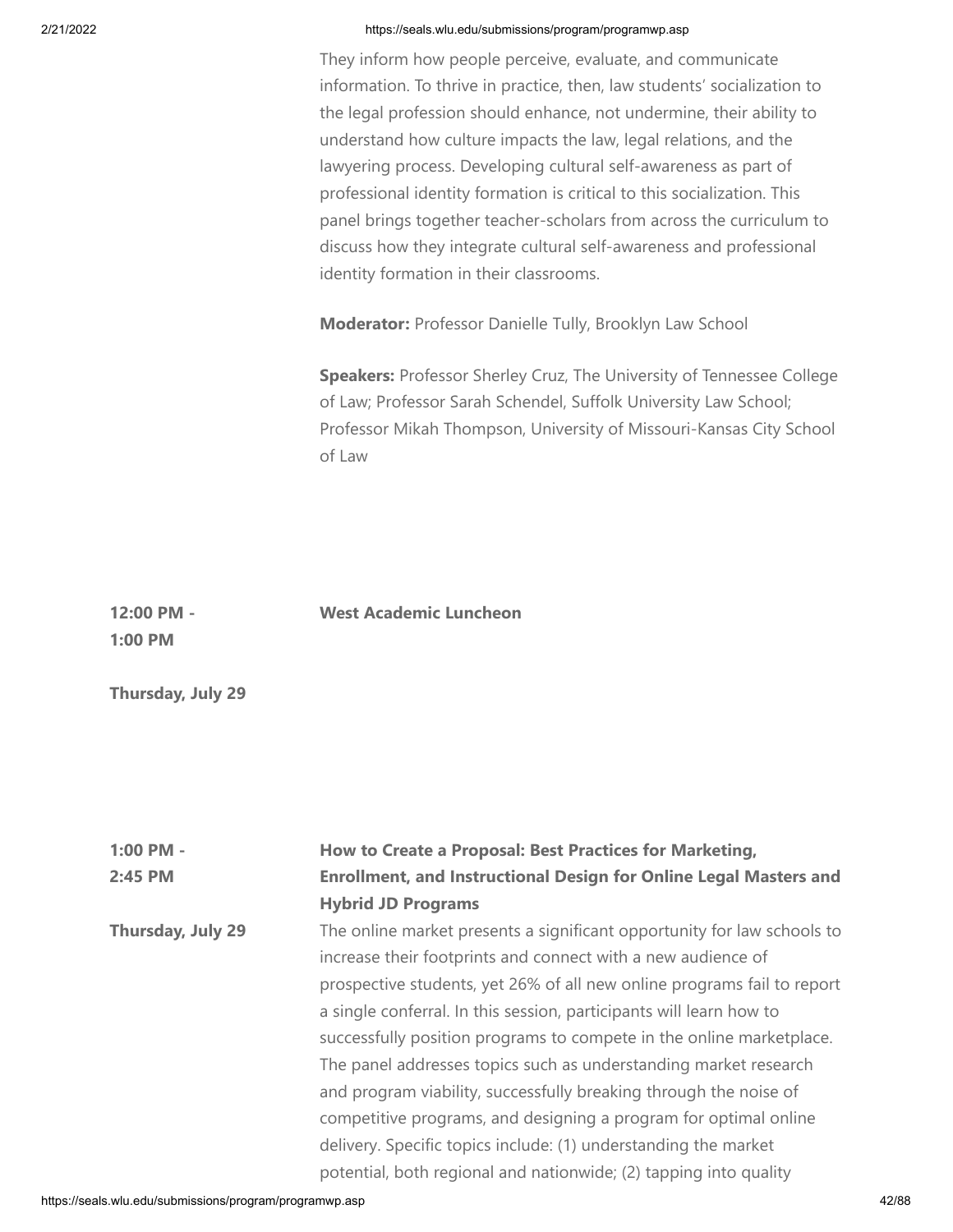enrollments and target markets; (3) developing processes and understanding emotional decision points necessary to create a program; (4) creating top-tier programs for an online modality and best practices for instructional design using learning theory and lawspecific faculty interaction; and (5) ensuring quality student outcomes, assessment, and support.

**Moderator:** Professor Robert McFarland, Faulkner University, Thomas Goode Jones School of Law

**Speakers:** Mr. Jared Brueckner, iDesign, Senior Vice President; Mr. Stephen Burnett, All Campus, Law School Advisor; Mr. Jack Harney, All Campus, Senior Director of Strategic Partnerships; Mr. Kyle Shea, All Campus, Executive Vice President, Partnership Development and Cofounder

#### **1:00 PM - 2:45 PM WORKSHOP ON TAX LAW Tax Reform in the 21st Century**

**Thursday, July 29**

This panel brings together tax policy experts from a variety of fields to consider ways the tax law can be reformed. Under consideration are wealth taxes, "tax loopholes", the role of the federal tax system in the taxation of legalized marijuana, and lessons the tax system can learn from pandemic relief. Presenters consider the implications of a variety of tax policy tools on these various topics.

**Moderator:** Professor Ted Afield, Georgia State University College of Law

**Speakers:** Professor Jennifer Bird-Pollan, University of Kentucky College of Law; Professor David Gamage, Indiana University Maurer School of Law; Professor Diane J. Klein, University of La Verne College of Law; Professor Andrew Swain, Indiana University Judd Leighton School of Business and Economics; Professor Eleanor Wilking, Cornell Law School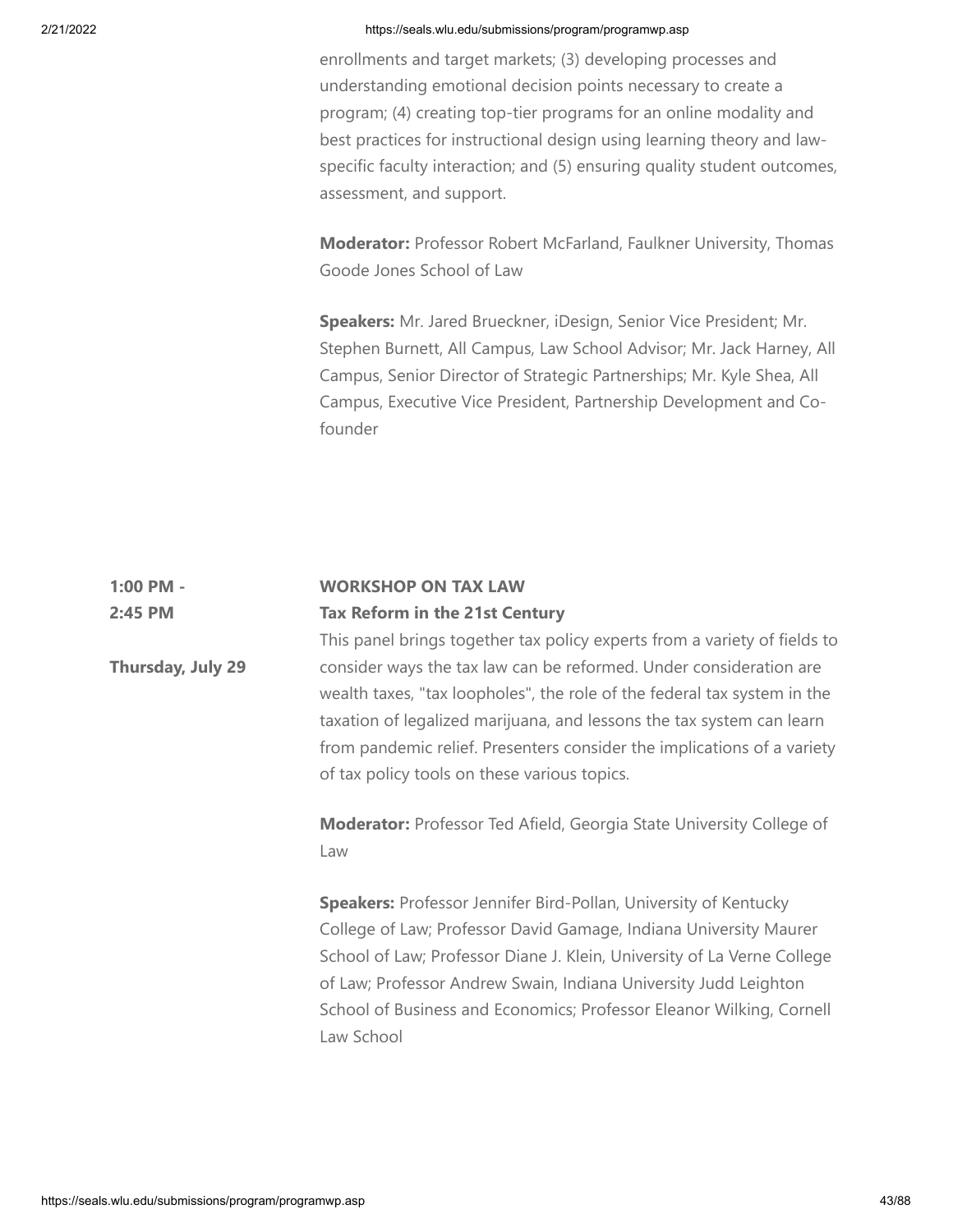**1:00 PM - 2:45 PM**

**Thursday, July 29**

## **SCOTUS: Post-RBG**

Justice Ruth Bader Ginsburg served on the U.S. Supreme Court for decades, becoming a pop-culture feminist icon known as "The Notorious RBG." In many but not all opinions, she led the liberal wing of the Court. She authored the majority opinion in the groundbreaking VMI case that gave women the right to attend the previously all-male military school. In many controversial 5-4 opinions, Justice Ginsburg penned impassioned dissenting opinions, which resulted in countless images of her picture with the words, "I dissent." She enjoyed a meaningful friendship, and sometimes unexpected concurring opinions, with Justice Antonin Scalia. This panel explores Justice Ginsburg's rich background, legal career, tenure, and legacy. Panelists also explore the future of the Court after losing RBG and adding Justice Amy Coney Barrett.

**Moderator:** Professor Michael Dimino, Widener University Commonwealth Law School

**Speakers:** Professor Renee Knake Jefferson, University of Houston Law Center; Professor Corinna Lain, University of Richmond School of Law; Professor Merritt McAlister, University of Florida Fredric G. Levin College of Law; Professor Andrew Siegel, Seattle University School of Law

| $1:00$ PM -              | Discussion Group: "Wow - that was unexpected!": Deaning in a              |
|--------------------------|---------------------------------------------------------------------------|
| 2:45 PM                  | <b>Time of Crisis</b>                                                     |
|                          | Deans and Associate Deans explore the challenges of the past year,        |
| <b>Thursday, July 29</b> | including providing legal education during a pandemic; navigating         |
|                          | political, social and racial justice issues with diverse faculty, staff,  |
|                          | student and alumni stakeholders; generating philanthropy and              |
|                          | revenue despite exhausted team members and fiscal upheaval for            |
|                          | agencies, businesses, nonprofits and alumni; escalating costs and         |
|                          | uncertain enrollment future; and maintaining a sense of community         |
|                          | and hope against the backdrop of all of these challenges. While the       |
|                          | discussion will provide a bit of catharsis, the purpose of the discussion |
|                          | group is to share ideas that were most successful in addressing these     |
|                          | unexpected crises, and to strategize on building continued resilience     |
|                          | as leaders, and among our communities, as we move forward.                |
|                          |                                                                           |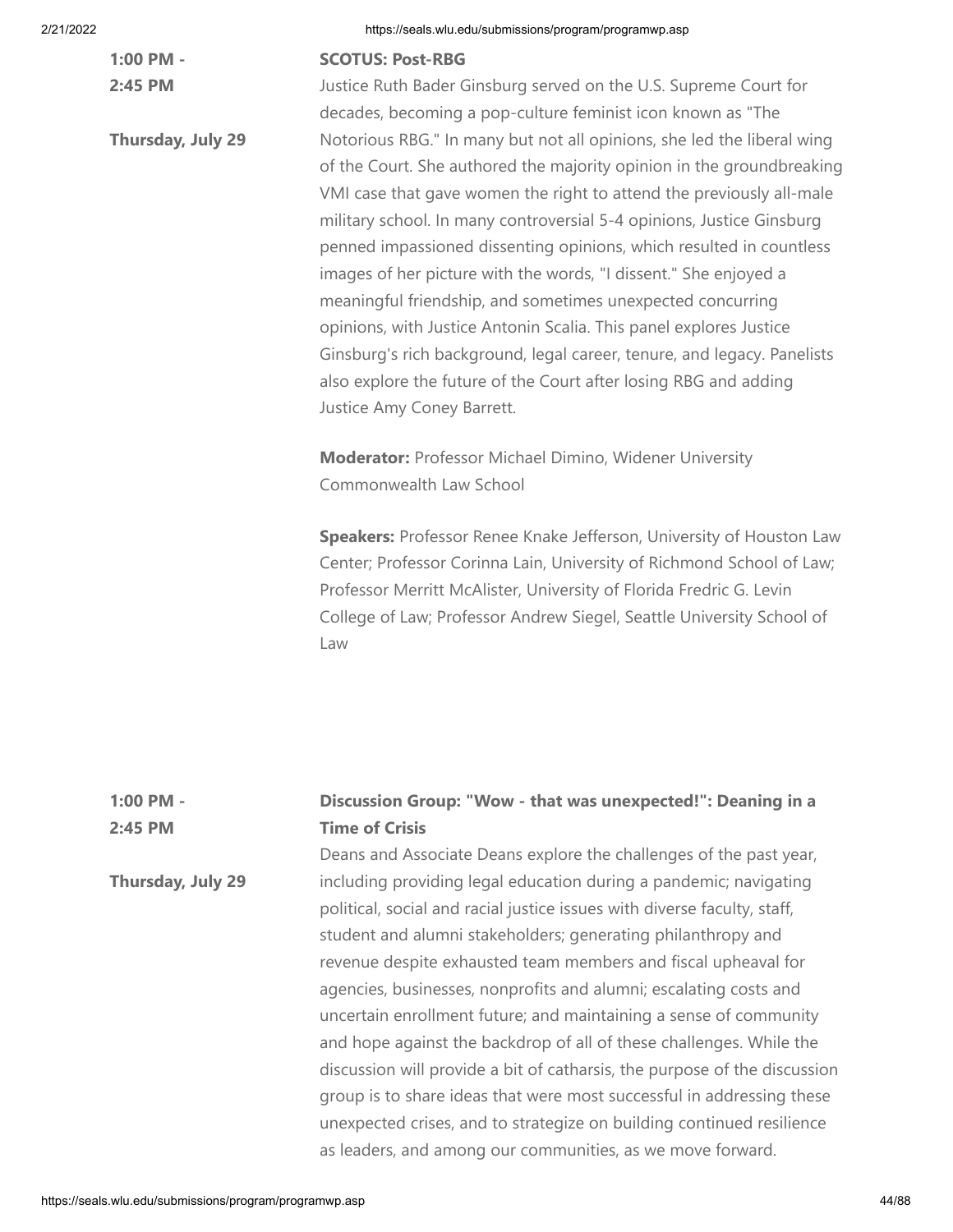**Moderator:** Dean Patricia Roberts, St. Mary's University School of Law

**Discussants:** Dean Robert Ahdieh, Texas A&M University School of Law; Dean Michael Barry, South Texas College of Law Houston; Professor Scott Bauries, University of Kentucky College of Law; Dean Larry Cunningham, Charleston School of Law; Dean Joshua Paul Fershee, Creighton University School of Law; Dean Matthew Lyon, Lincoln Memorial University Duncan School of Law; Professor Colin Marks, St. Mary's University School of Law; Dean Sean Scott, California Western School of Law; Professor Milena Sterio, Cleveland State University, Cleveland-Marshall College of Law; Dean Donald Tobin, University of Maryland Francis King Carey School of Law; Dean Reynaldo Anaya Valencia, Capital University Law School

#### **1:00 PM - WORKSHOP ON BUSINESS LAW**

**2:45 PM Discussion Group: First Things First: Is Short-Termism the Problem?**

> Recently, Ernst and Young prepared a "Study on Directors' Duties and Sustainable Corporate Governance" for the European Commission. The study is based on evidence collected from 1992 to 2018 that seems to show that the boards of directors of publicly held companies within the EU tend to focus on the short-term benefits of shareholders to the detriment of the company's long-term interests. We discuss the Study on Directors' Duties and its empirical findings. In the context of a new political and economic order, we discuss what that study means to corporate law and corporate governance in the United States. Finally, we discuss what "short-termism" means, if it exists and, if it does, whether it is as harmful as it sounds.

**Moderator:** Professor Lécia Vicente, Louisiana State University Paul M. Hebert Law Center

**Discussants:** Professor Eric Chaffee, University of Toledo College of Law; Dean Joshua Paul Fershee, Creighton University School of Law; Professor Jill Fisch, University of Pennsylvania Law School; Professor George Georgiev, Emory University School of Law; Professor Joan Heminway, The University of Tennessee College of Law; Professor Florian Moslein, Philipps University Marburg (Germany); Professor Mariana Pargendler, New York University School of Law, & Fundação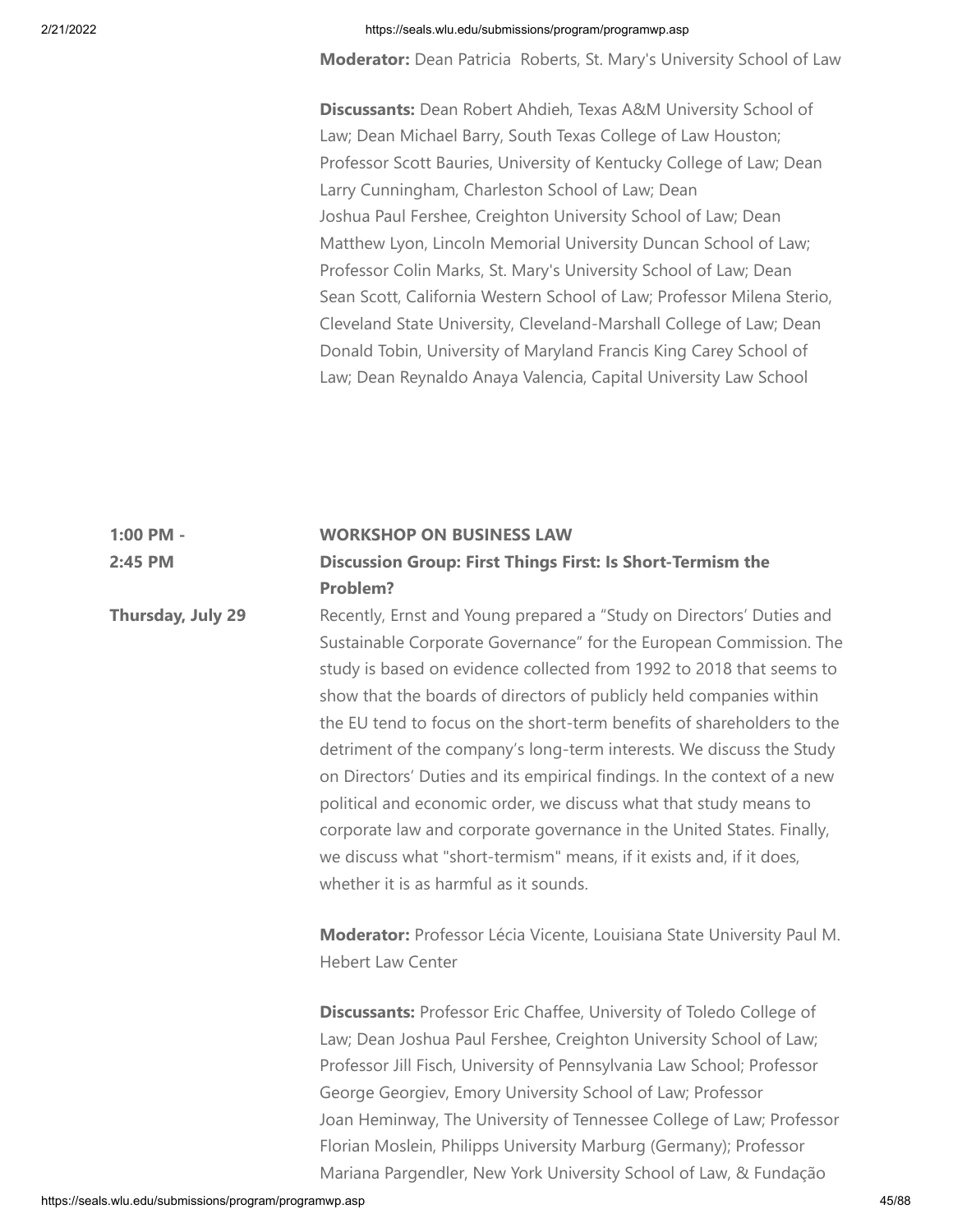Getúlio Vargas (FGV) Law School, São Paulo, Brazil ; Professor Paolo Saguato, George Mason University Antonin Scalia Law School; Professor Megan Wischmeier Shaner, The University of Oklahoma College of Law; Professor Marcia Weldon, University of Miami School of Law

## **1:00 PM - 2:45 PM WORKSHOP FOR ASSOCIATE DEANS FOR RESEARCH Discussion Group: Obtaining Funded Research**

## **Thursday, July 29 Moderator:** Professor Ronald Krotoszynski, The University of Alabama School of Law

**Discussants:** Professor Shima Baughman, The University of Utah S.J. Quinney College of Law; Professor Michael Higdon, The University of Tennessee College of Law; Professor Edward Janger, Brooklyn Law School; Professor Linda Jellum, Mercer University School of Law; Professor Melanie Reid, Lincoln Memorial University Duncan School of Law

| $1:00$ PM -       | <b>WORKSHOP ON ADVANCEMENT</b>                                           |
|-------------------|--------------------------------------------------------------------------|
| 2:45 PM           | <b>Discussion Group: Building a Culture of Philanthropy</b>              |
|                   | You hear about the importance of a culture of philanthropy, but what     |
| Thursday, July 29 | does that mean and how do you go about building it? Where do we          |
|                   | start? Who does it involve? Should faculty help fundraise? Who else      |
|                   | should be on board? This session will offer steps in building or         |
|                   | growing a culture of philanthropy at your school.                        |
|                   | <b>Moderator:</b> Ms. Tory Gaddy, University of Arkansas School of Law,  |
|                   | Director of Development                                                  |
|                   | <b>Discussants:</b> Ms. Florentina Butler, Washington and Lee University |
|                   | School of Law, Associate Director of Law Advancement; Assistant Dean     |
|                   | Wanda Hoover, University of Arkansas at Little Rock, William H. Bowen    |
|                   | School of Law; Dean J. Rich Leonard, Campbell University, Norman         |
|                   | Adrian Wiggins School of Law                                             |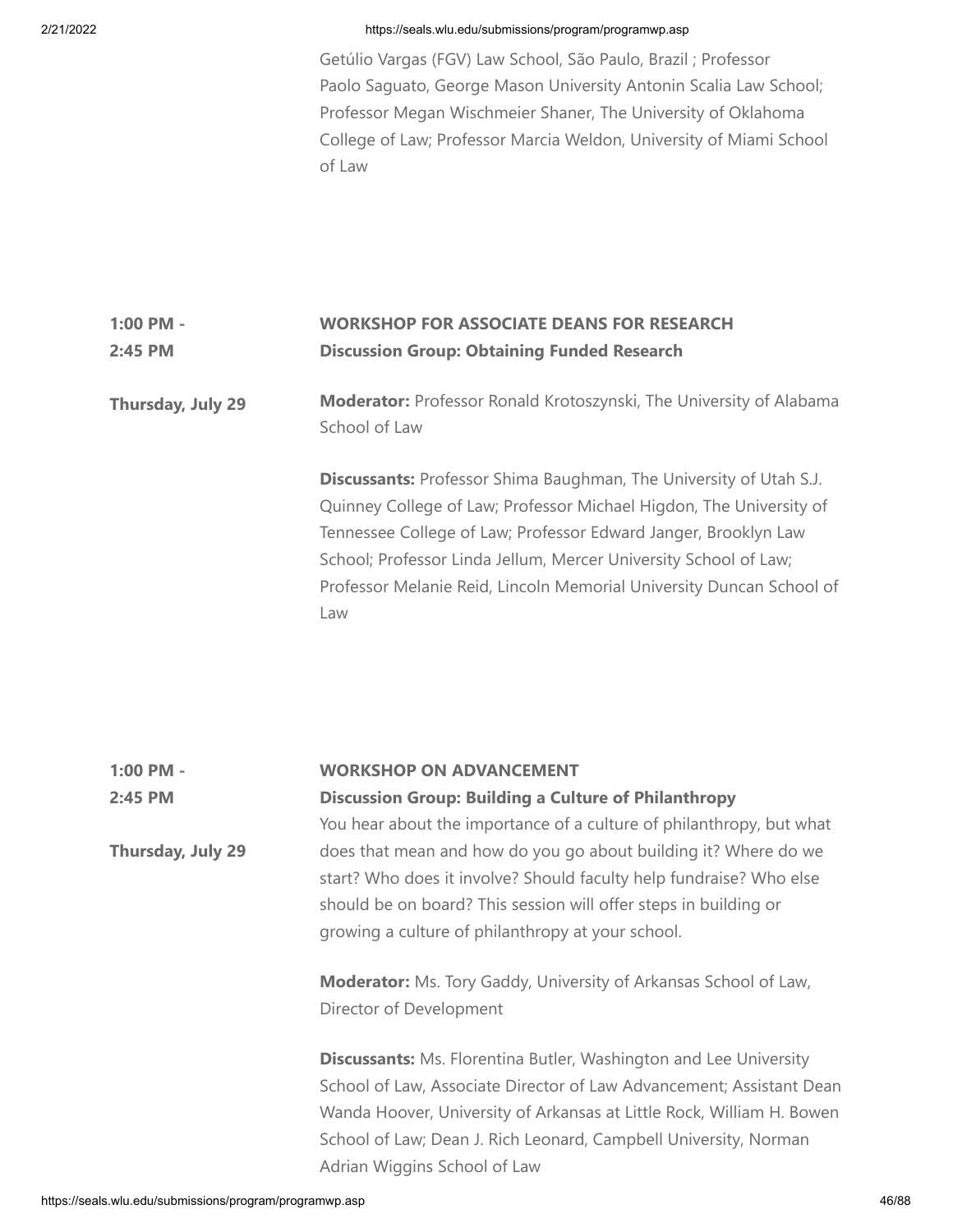| 1:00 PM -         | <b>WORKSHOP ON INTELLECTUAL PROPERTY LAW</b>                                                                                                                                                                                                                                                                                                                                                                                                                                                                                                                                                                                                          |
|-------------------|-------------------------------------------------------------------------------------------------------------------------------------------------------------------------------------------------------------------------------------------------------------------------------------------------------------------------------------------------------------------------------------------------------------------------------------------------------------------------------------------------------------------------------------------------------------------------------------------------------------------------------------------------------|
| 4:00 PM           | <b>Intellectual Property Law, Culture, and Race</b>                                                                                                                                                                                                                                                                                                                                                                                                                                                                                                                                                                                                   |
|                   | Recent scholarship has started to critically analyze the impact that                                                                                                                                                                                                                                                                                                                                                                                                                                                                                                                                                                                  |
| Thursday, July 29 | intellectual property rights have on culture and race. Do intellectual<br>property laws affect what type of cultural expressions are worthy of<br>protection? Does race play a part in who benefits from intellectual<br>property rights? What should the governance structure for the cultural<br>expressions and traditional knowledge of indigenous peoples and<br>local communities look like? The panel explores these questions, the<br>answers to which may have significant implications, including the need<br>to reform existing laws or justifying the creation of new systems in<br>domestic and international intellectual property law. |
|                   | Moderator: Dean Deidre Keller, Florida A&M University College of<br>Law                                                                                                                                                                                                                                                                                                                                                                                                                                                                                                                                                                               |
|                   | Speakers: Professor Leah Chan Grinvald, Suffolk University Law<br>School; Professor Christine Haight Farley, American University,<br>Washington College of Law; Professor Aman K. Gebru, Duquesne<br>University School of Law; Professor Janewa Osei-Tutu, Florida<br>International University College of Law; Professor Trevor Reed, Arizona<br>State University College of Law                                                                                                                                                                                                                                                                      |

**Break (sponsored by Fast Case)**

**2:45 PM - 3:00 PM**

**Thursday, July 29**

**3:00 PM - 5:00 PM**

**WORKS-IN-PROGRESS WORKSHOP Legal Research and Writing**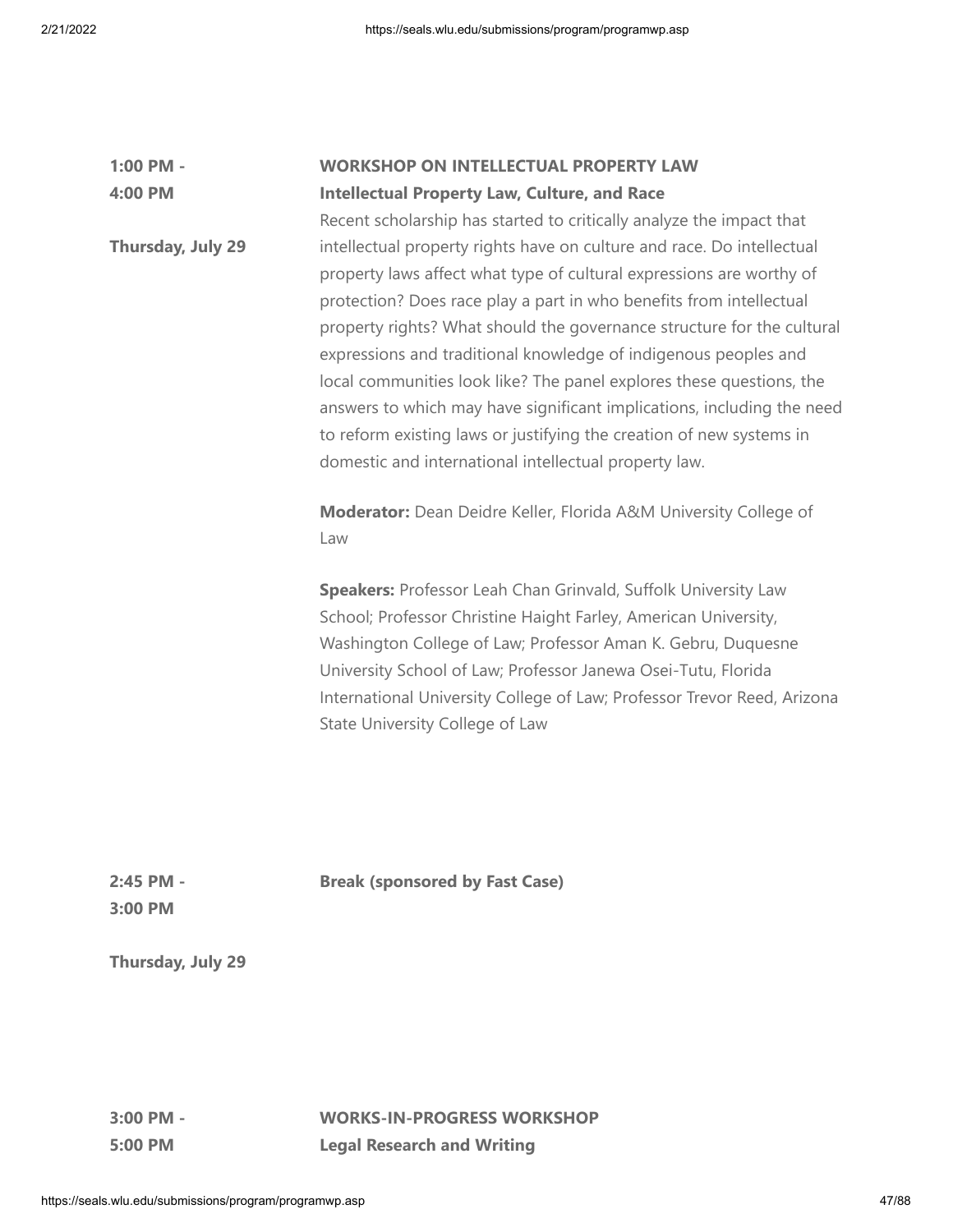**Thursday, July 29**

**Thursday, July 29**

## 2/21/2022 https://seals.wlu.edu/submissions/program/programwp.asp

This workshop gives participants the opportunity to present a work-inprogress and receive feedback on their work.

**Moderator:** Professor Gail Stephenson, Southern University Law Center

**Speakers:** Professor Michael Blasie, Penn State Dickinson Law, *The Law, Policies, Effects, and Risks That Mandate Versatile Writing*; Professor Marissa Meredith, Duquesne University School of Law, *Proposing a Domestic Violence Registry*; Professor Anne Mullins, Stetson University College of Law, *A New Rhetorical Framework for Judicial Rhetoric*; Professor Maria Termini, Brooklyn Law School, *Accentuate to the Negative? Whether and When to Use Negation and Negative Framing*; Professor Tara Willke, Duquesne University School of Law, *Legal Analysis, Signals, and Legal Writing: Making the Connections*

| 3:00 PM - | <b>Discussion Group: Advice for Newer Law Professors from Law</b>   |
|-----------|---------------------------------------------------------------------|
| 5:00 PM   | <b>School Deans</b>                                                 |
|           | This discussion aroun will bring together a panel of experienced de |

This discussion group will bring together a panel of experienced deans to give their perspective on issues common to newer professors. These include things like juggling multiple service requests, navigating faculty meetings, setting reasonable expectations of availability with students, and evaluating advice from all the many people who will want to provide it. There will be ample opportunity for individual questions and for breaking into smaller groups.

**Moderator:** Dean Gregory Bowman, Roger Williams University School of Law

**Discussants:** Dean Robert Ahdieh, Texas A&M University School of Law; Dean Michael Barry, South Texas College of Law Houston; Dean April Barton, Duquesne University School of Law; Dean Richard Bierschbach, Wayne State University Law School; Dean Greg Brandes, St. Francis School of Law; Dean Megan Carpenter, University of New Hampshire School of Law; Dean Joshua Paul Fershee, Creighton University School of Law; Dean Brian Gallini, Willamette University College of Law; Dean Ian Holloway, University of Calgary Faculty of Law (Canada), Council of Canadian Law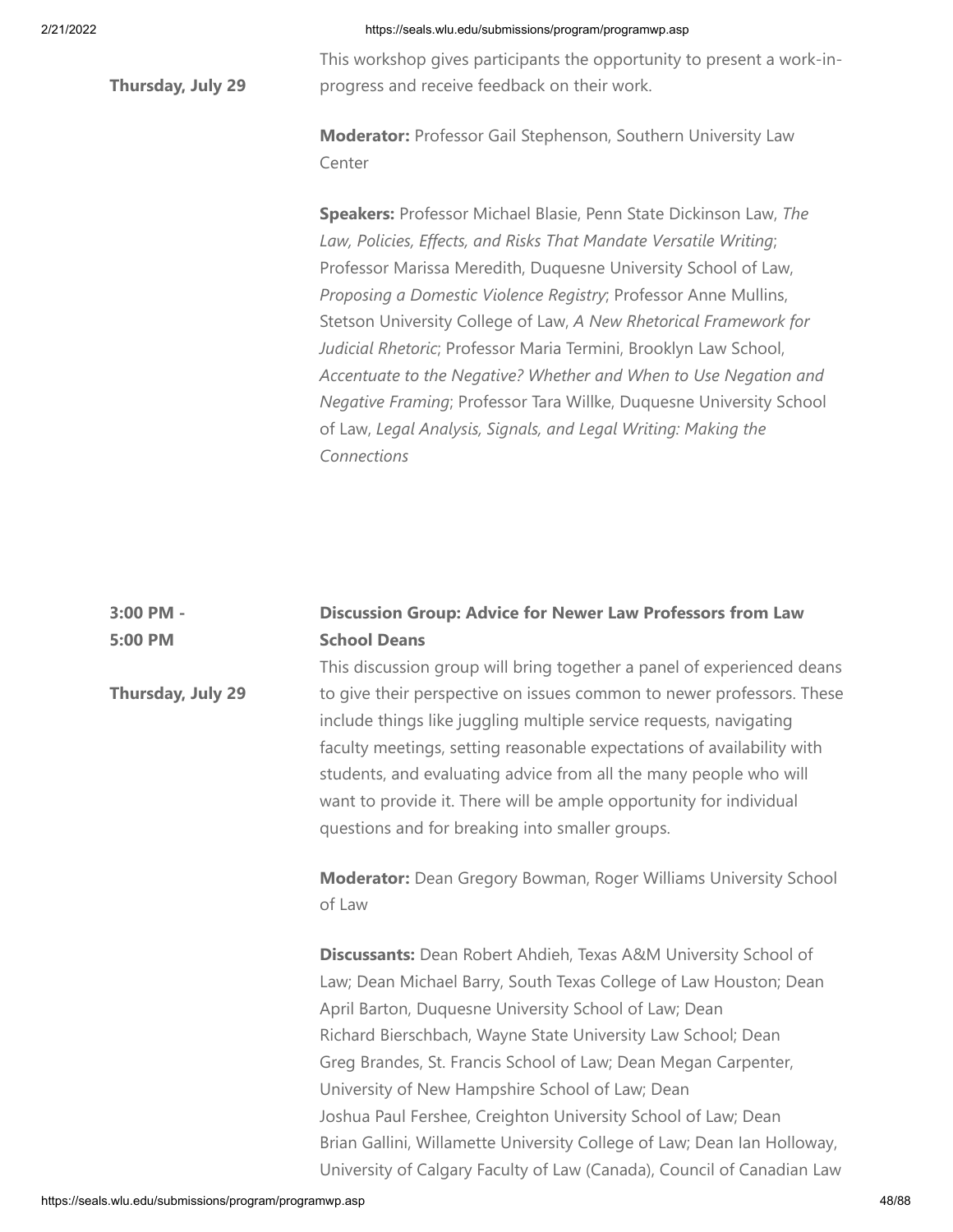Deans; Dean Deidre Keller, Florida A&M University College of Law; Dean Browne Lewis, North Carolina Central University School of Law; Dean Eboni S. Nelson, University of Connecticut School of Law; Dean Patricia E. Roberts, St. Mary's University School of Law; Dean Laura Rosenbury, University of Florida Fredric G. Levin College of Law; Dean Reynaldo Anaya Valencia, Capital University Law School

#### **3:00 PM - 5:00 PM WORKSHOP ON INTELLECTUAL PROPERTY LAW Tensions Within Law & Technology**

**Thursday, July 29** This panel addresses tensions within law and technology. Specifically, it addresses how the law should change or tensions that technology has created, or will create, for law and society. Technology applications include artificial intelligence (AI), cybersecurity, data privacy, digital platforms, and Internet of Things (IoT), among others. Panelists will discuss whether reform is needed to current rules and the potential impact to businesses and society.

> **Moderator:** Professor Tabrez Ebrahim, California Western School of Law

**Speakers:** Professor Stacy-Ann Elvy, University of California, Davis, School of Law; Professor James Gibson, University of Richmond School of Law; Professor Connie Nichols, Baylor University Law School; Professor Eric Priest, University of Oregon School of Law; Professor W Keith Robinson, Wake Forest University School of Law; Professor Harry Surden, University of Colorado Law School

| 3:00 PM -         | <b>WORKSHOP ON ONLINE EDUCATION</b>                                 |
|-------------------|---------------------------------------------------------------------|
| 6:00 PM           | <b>Discussion Group: Online &amp; Hybrid Learning Pedagogy Best</b> |
|                   | <b>Practices and Standards Development</b>                          |
| Thursday, July 29 | The discussants will lead an audience conversation: "Since the      |
|                   | publication of the 2015 best practices and model recommendations,   |
|                   | what have we learned? What should the community be considering      |
|                   | now?" Our goal for this discussion is to test whether there is an   |
|                   | appetite for an updated set of best practice standards and model    |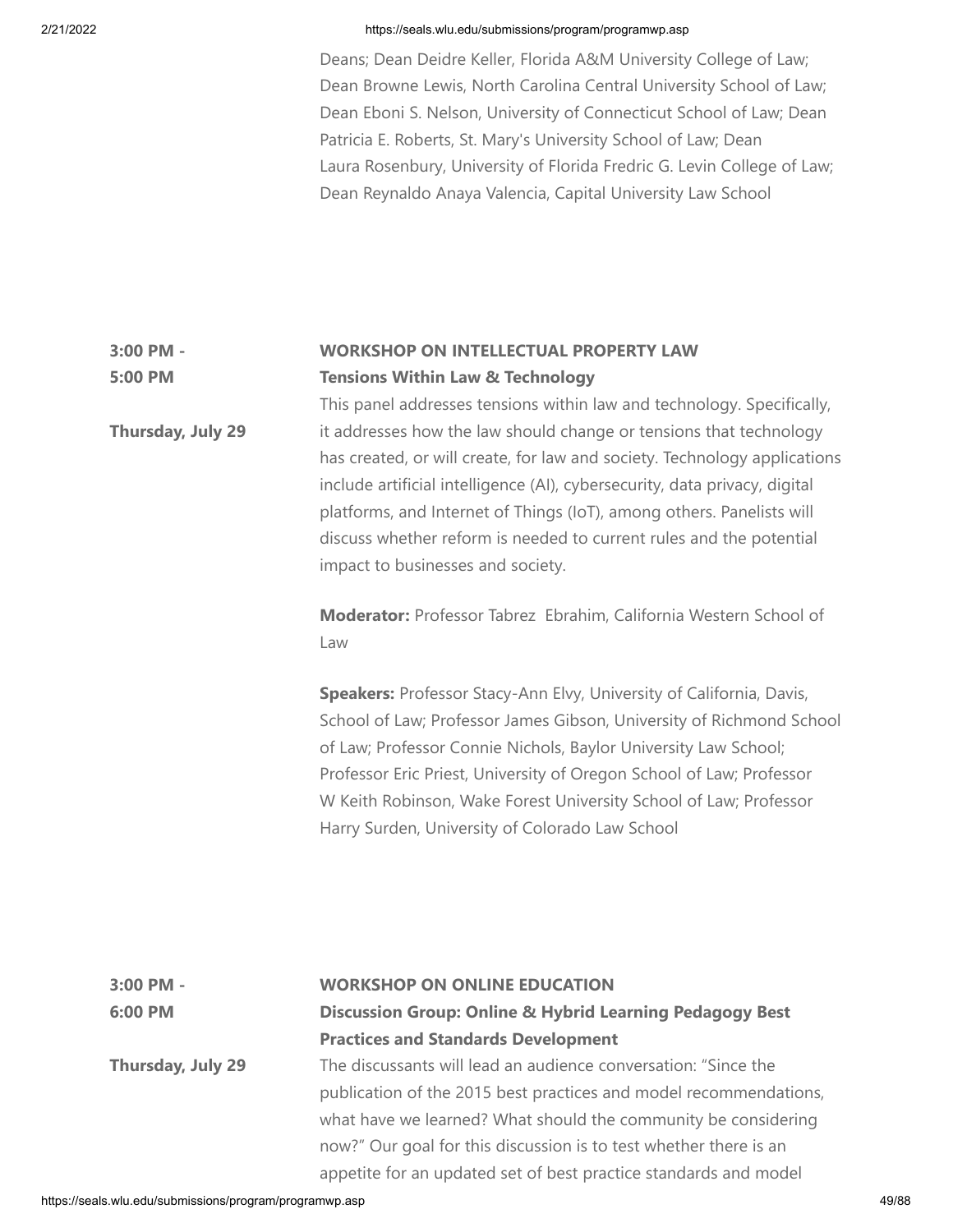rules. Example discussion points include: How should the ABA and regional accreditors review online law classes? How should the accreditation standards consider non-JD online offerings? Some law schools report status differences between faculty who teach online and residential classes; how should this status difference be approached? Some law schools heavily use adjuncts to teach online law classes; is this a problem, and if so, what steps should be taken?

**Moderators:** Professor William Byrnes, Texas A&M University School of Law; Professor Rebecca Purdom, Emory University School of Law

**Discussants:** Dean April Barton, Duquesne University School of Law; Ms. Sara Berman, AccessLex Institute; Professor Samuel Farkas, The BarBri Group, Vice President of Instruction & Online Education; Professor Jon Garon, Nova Southeastern University Shepard Broad College of Law; Professor Jack Graves, Syracuse University College of Law; Professor Jennifer Kinsley, Northern Kentucky University, Salmon P. Chase College of Law; Professor Lisa Smith-Butler, Charleston School of Law; Professor Vickie Sutton, Texas Tech University School of Law; Professor Victoria Vanzandt, University of Dayton School of Law

#### **3:00 PM - 6:00 PM Discussion Group: Professional Responsibility in Our Turbulent Times**

**Thursday, July 29** Many of the events over the last few years have had significant professional responsibility ramifications. This discussion group addresses such topics as the impact of COVID-19 on legal ethics (including any changes that might be considered to the Model Rules of Professional Conduct); possible changes to professional ethics rules that might make the profession more inclusive and better able to serve the diverse population of the United States; professional responsibility issues that have arisen in the political sphere; and ways in which such issues might best be brought into the professional responsibility classroom or other courses. Participants have the opportunity to discuss their own research, as well as get feedback on potential ideas for scholarly projects.

> **Moderator:** Professor John Cook, University of North Dakota School of Law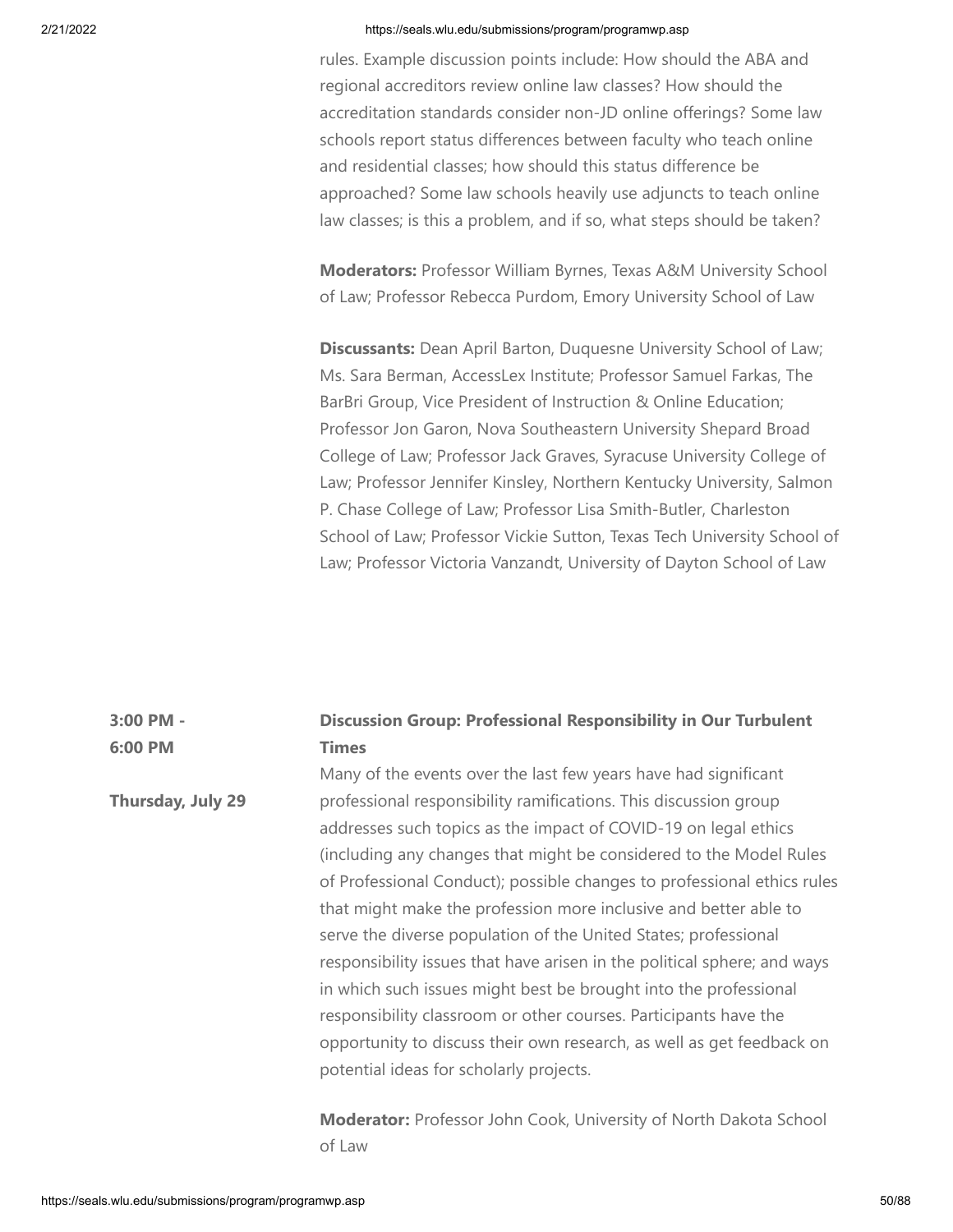**Discussants:** Professor Elizabeth Chambliss, University of South Carolina School of Law; Professor Benjamin Cooper, The University of Mississippi School of Law; Professor Martin Edwards, Belmont University College of Law; Professor Renee Knake Jefferson, University of Houston Law Center; Professor Kate Kruse, Mitchell Hamline School of Law; Professor Kenneth Lewis, Nova Southeastern University Shepard Broad College of Law; Professor Alex Long, The University of Tennessee College of Law; Professor Thomas Metzloff, Duke University School of Law; Professor John Rice, Duquesne University School of Law; Professor Paula Schaefer, The University of Tennessee College of Law

#### **3:00 PM - WORKSHOP ON TAX LAW**

**6:00 PM**

**Thursday, July 29**

**Discussion Group: Tax Law and Policy in the 21st Century** Congress and the Biden administration are working hard to institute a series of tax reforms in a variety of different areas. This discussion group considers a variety of issues raised in the tax reform arena. Members of the discussion group consider both reforms already enacted by Congress and alternative proposals that either may still be enacted or should have been enacted. In addition, participants consider a variety of topics at the subnational and international level that contribute to the overall improvement of the tax policy arena.

**Moderator:** Professor Jennifer Bird-Pollan, University of Kentucky College of Law

**Discussants:** Professor Ted Afield, Georgia State University College of Law; Professor Andrew Appleby, Stetson University College of Law; Professor Neil Buchanan, University of Florida Fredric G. Levin College of Law; Professor Gary Lucas, Texas A&M University School of Law; Professor Kathy Moore, University of Kentucky College of Law; Professor Rebecca Rosenberg, Ohio Northern University, Pettit College of Law; Professor Andrew Swain, Indiana University Judd Leighton School of Business and Economics; Professor Phyllis Taite, Florida A&M University College of Law; Professor Richard Winchester, Seton Hall University School of Law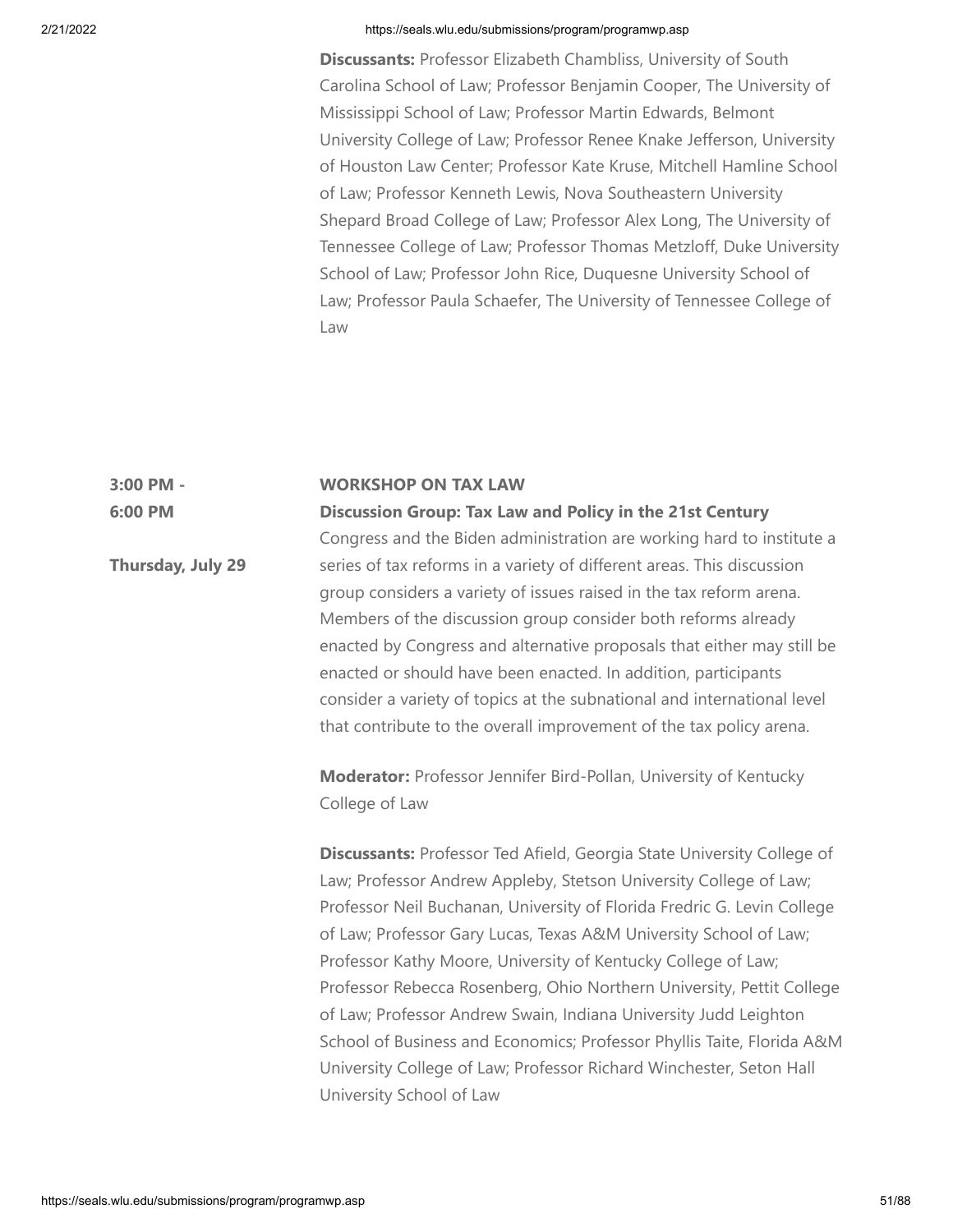| 3:00 PM -         | <b>NEW SCHOLARS WORKSHOP</b>                                                                                                                                                                                                                                                                                                                                                                                                                                                                                                                                                                                                                                                                                   |
|-------------------|----------------------------------------------------------------------------------------------------------------------------------------------------------------------------------------------------------------------------------------------------------------------------------------------------------------------------------------------------------------------------------------------------------------------------------------------------------------------------------------------------------------------------------------------------------------------------------------------------------------------------------------------------------------------------------------------------------------|
| 6:00 PM           | <b>Discussion Group: Your Next Article</b>                                                                                                                                                                                                                                                                                                                                                                                                                                                                                                                                                                                                                                                                     |
|                   | Is my next idea one that will become a good article? Which idea                                                                                                                                                                                                                                                                                                                                                                                                                                                                                                                                                                                                                                                |
| Thursday, July 29 | should I focus on? I've done some initial research; where do I go now?<br>Shall I take a different approach? These are common questions that<br>new (and even experienced) scholars ask themselves as they progress<br>with developing an idea into an article. The primary purpose of this<br>panel is to provide New Scholars with input on direction and<br>development of their scholarship. It offers New Scholars an<br>opportunity to present a developing piece or a few ideas about<br>potential projects in an informal setting and to receive feedback on<br>their ideas. Additionally, this discussion group explores motivation,<br>creativity, and the process for finding your next great idea. |
|                   | Moderator: Professor Missy Lonegrass, Louisiana State University Paul<br>M. Hebert Law Center                                                                                                                                                                                                                                                                                                                                                                                                                                                                                                                                                                                                                  |
|                   | <b>Discussants: Professor Jennifer Breen, Syracuse University College of</b><br>Law; Professor Annie Brett, University of Florida Fredric G. Levin<br>College of Law; Professor Catherine Baylin Duryea, St. John's University<br>School of Law; Professor Taleed El-Sabawi, Elon University School of<br>Law; Professor Marcus Gadson, Campbell University, Norman Adrian<br>Wiggins School of Law; Professor Alexandra Klein, Washington and Lee<br>University School of Law; Professor Merritt McAlister, University of<br>Florida Fredric G. Levin College of Law                                                                                                                                          |

# Friday, July 30

**8:00 AM - 9:00 AM**

**Board of Trustees Meeting**

**Friday, July 30**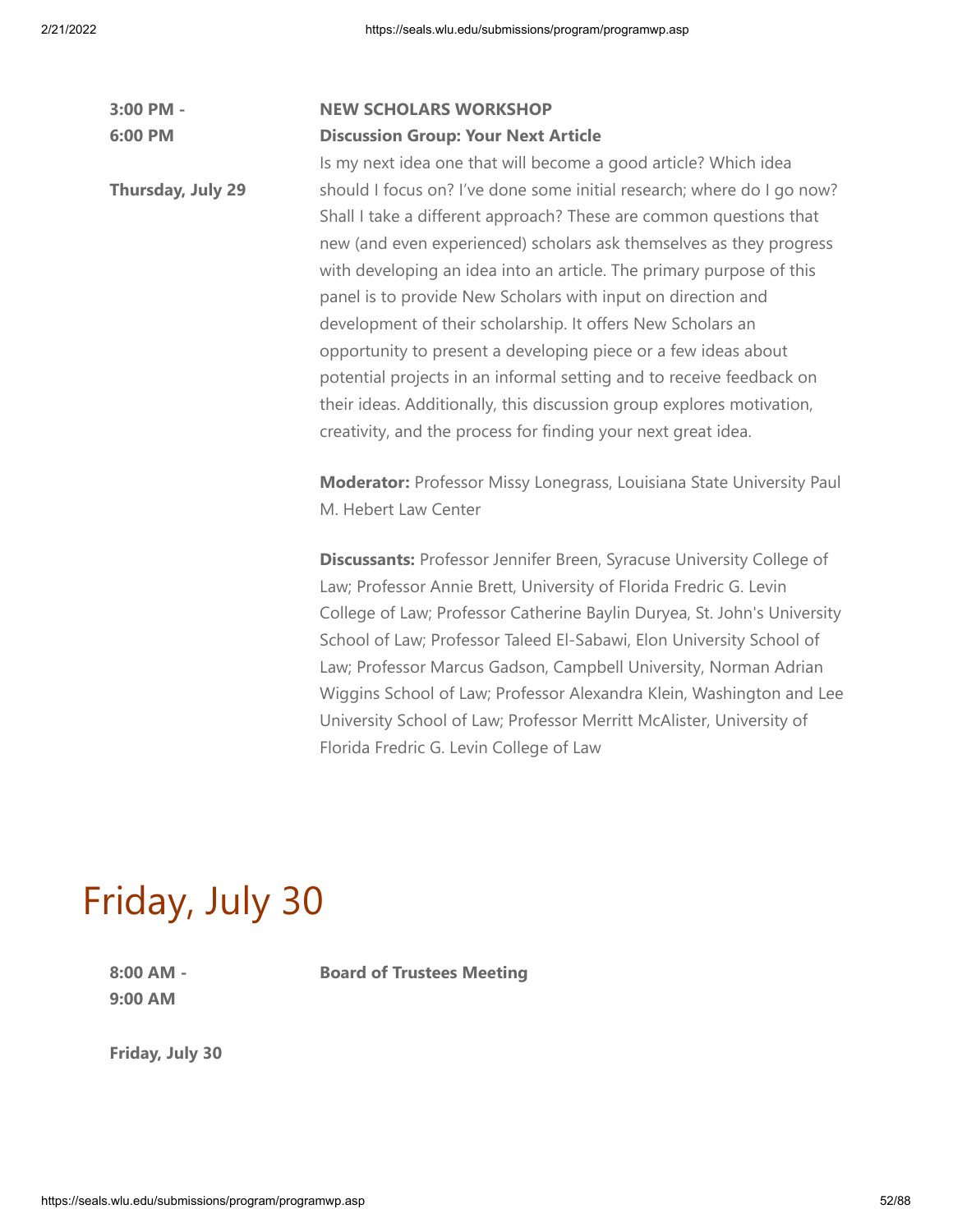| 2/21/2022 |                       | https://seals.wlu.edu/submissions/program/programwp.asp                                                                                                                                                                                                                                                                                                                                                                                                                                                                                                                                                                                                                                                                             |
|-----------|-----------------------|-------------------------------------------------------------------------------------------------------------------------------------------------------------------------------------------------------------------------------------------------------------------------------------------------------------------------------------------------------------------------------------------------------------------------------------------------------------------------------------------------------------------------------------------------------------------------------------------------------------------------------------------------------------------------------------------------------------------------------------|
|           | 8:00 AM -<br>10:00 AM | <b>WORKSHOP ON HEALTH LAW</b><br>Public Health Law and Covid-19. Where Did We Go Wrong?<br>The COVID-19 pandemic has been a structural stress test for public                                                                                                                                                                                                                                                                                                                                                                                                                                                                                                                                                                       |
|           | Friday, July 30       | health law. The American public has been inundated with confusing<br>guidelines and mandates. The Supreme Court in Roman Catholic<br>Diocese of Brooklyn NY v. Andrew Cuomo, 592 U.S. __ (2020) struck<br>down New York's restrictions on religious gatherings. The decision<br>shows a major shift in enforcement of constitutional liberties while<br>COVID-19 lingers. It also leads to the conclusion that the federal<br>government and states have not done a very good job of ensuring a<br>strong public health legal system. This panel addresses the mistakes<br>made in the issuing, implementation and enforcement of the public<br>health mandates and quidelines and the lessons learned since the<br>pandemic began. |
|           |                       | Moderator: Professor Chris Ogolla, Barry University, Dwayne O.<br>Andreas School of Law                                                                                                                                                                                                                                                                                                                                                                                                                                                                                                                                                                                                                                             |
|           |                       | Speakers: Professor Mitchell Crusto, Loyola University New Orleans<br>College of Law; Professor Barbara Pfeffer-Billauer, University of Porto<br>Faculty of Law (Portugal); Professor Michelle Richards, University of<br>Detroit Mercy School of Law; Professor Charlotte Tschider, Loyola<br>University Chicago School of Law                                                                                                                                                                                                                                                                                                                                                                                                     |

| 8:00 AM -       | <b>WRITING CONNECTIONS WORKSHOP</b>                                      |
|-----------------|--------------------------------------------------------------------------|
| 10:00 AM        | Reason on Trial: Interrogating and Disrupting the Legal Writing          |
|                 | Canon                                                                    |
| Friday, July 30 | This presentation will explain how comparative rhetoric and critical     |
|                 | rhetoric can be used to (1) understand the way law perpetuates and       |
|                 | reinforces systems of privilege and power; and (2) can be used to        |
|                 | interrupt and disrupt existing systems. By critically examining rhetoric |
|                 | and drawing on other rhetoric traditions, we seek to foster more just    |
|                 | and equitable ways of thinking about and applying the law. We will       |
|                 | demonstrate specific ways that traditional rhetoric (1) silences         |
|                 | alternative voices and (2) privileges elite perspectives; reveal how     |
|                 | interruption has been deployed to effect change; and discuss how to      |
|                 | deploy Indigenous, African Diasporic, Asian Diasporic, and Latinx        |
|                 |                                                                          |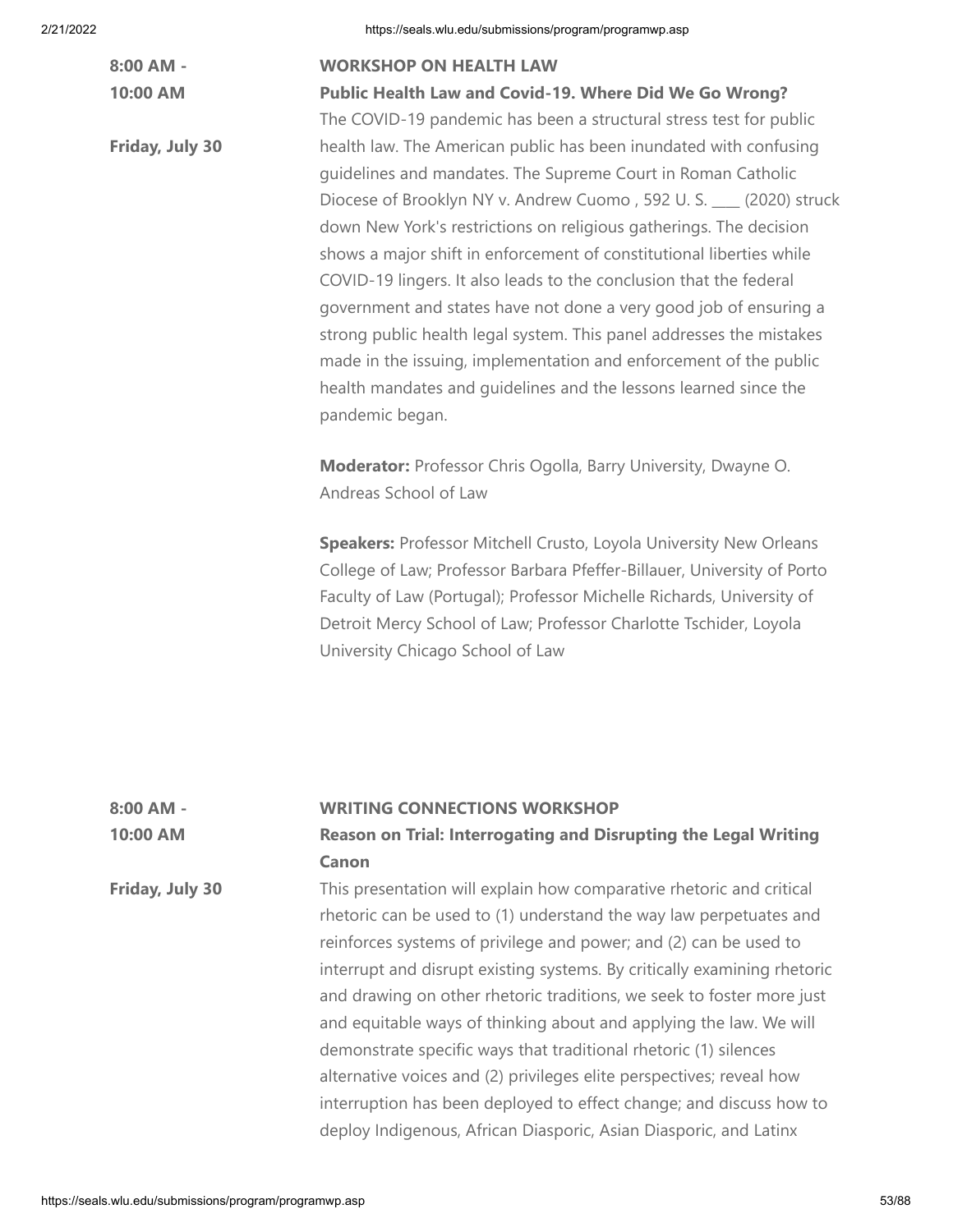**8:00 AM -**

## 2/21/2022 https://seals.wlu.edu/submissions/program/programwp.asp

Rhetoric to create legal discourse in opposition to Western reasoning and analytic paradigms.

**Moderator:** Professor Kathryn Stanchi, University of Nevada, Las Vegas William S. Boyd School of Law

**Speakers:** Professor Elizabeth Berenguer, Stetson University College of Law; Professor Lucy Jewel, The University of Tennessee College of Law; Professor Teri McMurtry-Chubb, University of Illinois Chicago School of Law

| 10:00 AM                                                | <b>Public Law</b>                                                                                                                                                                                                                                                                                                                                                                                                                                                                                                                             |       |
|---------------------------------------------------------|-----------------------------------------------------------------------------------------------------------------------------------------------------------------------------------------------------------------------------------------------------------------------------------------------------------------------------------------------------------------------------------------------------------------------------------------------------------------------------------------------------------------------------------------------|-------|
|                                                         | This workshop gives participants a chance to present a work-in-                                                                                                                                                                                                                                                                                                                                                                                                                                                                               |       |
| Friday, July 30                                         | progress and receive feedback on their work.                                                                                                                                                                                                                                                                                                                                                                                                                                                                                                  |       |
|                                                         | Moderator: Professor Stephanie Ledesma, Texas Southern University,<br>Thurgood Marshall School of Law                                                                                                                                                                                                                                                                                                                                                                                                                                         |       |
|                                                         | Speakers: Professor Sasha Coupet, Loyola University Chicago School<br>of Law, Inclusive K-12 Curricula as the Cure for What Ails Us; Professor<br>Heidi Gilchrist, Brooklyn Law School, Universal Jurisdiction in Germany:<br>No Hiding From Justice; Professor Jeffrey Parness, Northern Illinois<br>University College of Law, Eliminating Mothers and Fathers Under U.S.<br>Laws; Professor Cora True-Frost, Syracuse University College of Law,<br>Harmony and Dissonance at the Intersection of International Human<br><b>Rights Law</b> |       |
|                                                         |                                                                                                                                                                                                                                                                                                                                                                                                                                                                                                                                               |       |
| 8:00 AM -                                               | <b>WORKS-IN-PROGRESS WORKSHOP</b>                                                                                                                                                                                                                                                                                                                                                                                                                                                                                                             |       |
| 10:00 AM                                                | <b>Administrative Law</b>                                                                                                                                                                                                                                                                                                                                                                                                                                                                                                                     |       |
|                                                         | This workshop gives participants a chance to present a work-in-                                                                                                                                                                                                                                                                                                                                                                                                                                                                               |       |
| Friday, July 30                                         | progress and receive feedback on their work.                                                                                                                                                                                                                                                                                                                                                                                                                                                                                                  |       |
|                                                         | Moderator: Professor Douglas Williams, Saint Louis University School<br>of Law                                                                                                                                                                                                                                                                                                                                                                                                                                                                |       |
| https://seals.wlu.edu/submissions/program/programwp.asp |                                                                                                                                                                                                                                                                                                                                                                                                                                                                                                                                               | 54/88 |

**WORKS-IN-PROGRESS WORKSHOP**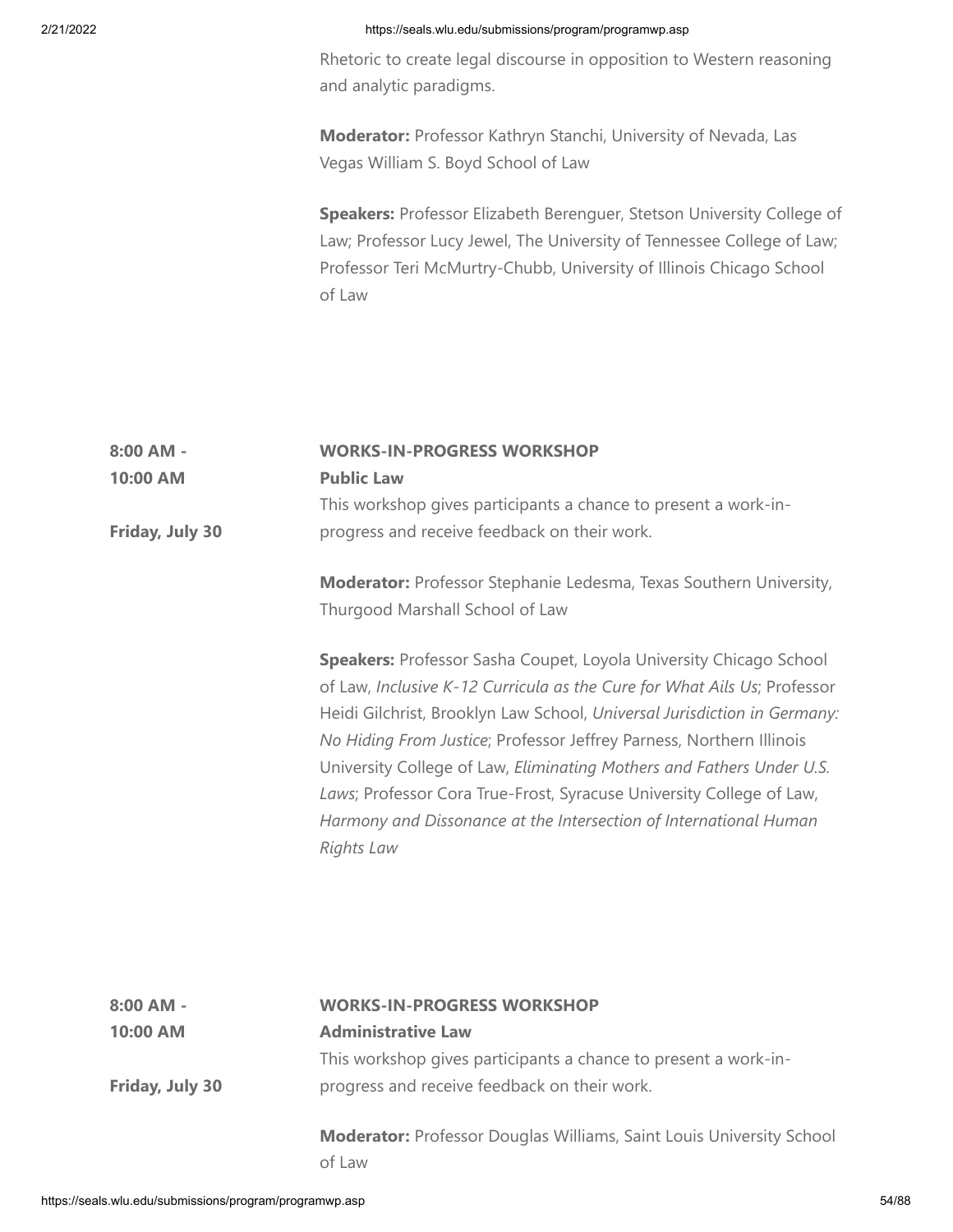**Speakers:** Professor Emily Bremer, Notre Dame Law School, *The Captured Roots of Agency Rulemaking*; Professor Amy Gaudion, Penn State Dickinson Law, *Shifting the Oversight Lens to Reform the U.S. Government's Vulnerabilities Equities Process*; Professor Bijal Shah, Arizona State University Sandra Day O'Connor College of Law, *Constitutionality of Presidential Action*; Professor Saurabh Vishnubhakat, Texas A&M University School of Law, *Constitutional Structure in the Patent Office*

#### **8:00 AM - ASPIRING LAW TEACHERS WORKSHOP**

**11:00 AM**

**Friday, July 30**

**Discussion Group: Crafting Your Scholarship Goals** This discussion group addresses the value of scholarship. Topics include how to develop best writing practices and balance commitments. Speakers explore various types of writing from opinioneditorials and blogs to journal articles and manuscripts. This group examines benchmarks for quality and quantity including length, type of research, and placements. Speakers offer advice for how to create a thoughtful, clear research agenda. The discussants also consider how to evaluate different publication opportunities and offer advice on how to maintain your voice as you seek to meet institutional and editorial norms.

**Moderator:** Professor Marc Roark, Southern University Law Center

**Discussants:** Professor andré douglas pond cummings, University of Arkansas at Little Rock, William H. Bowen School of Law; Professor Jamila Jefferson-Jones, Wayne State University Law School; Professor Nicholas Kahn-Fogel, University of Arkansas at Little Rock, William H. Bowen School of Law; Professor Layne Keele, Faulkner University, Thomas Goode Jones School of Law; Professor Anthony Kreis, Georgia State University College of Law; Professor Nancy Leong, University of Denver, Sturm College of Law; Professor Katherine Macfarlane, Southern University Law Center; Professor Portia Pedro, Boston University School of Law; Professor Maybell Romero, Tulane University Law School; Professor Karen Sneddon, Mercer University School of Law; Professor Louis Virelli, Stetson University College of Law; Professor Michael Vitiello, University of the Pacific, McGeorge School of Law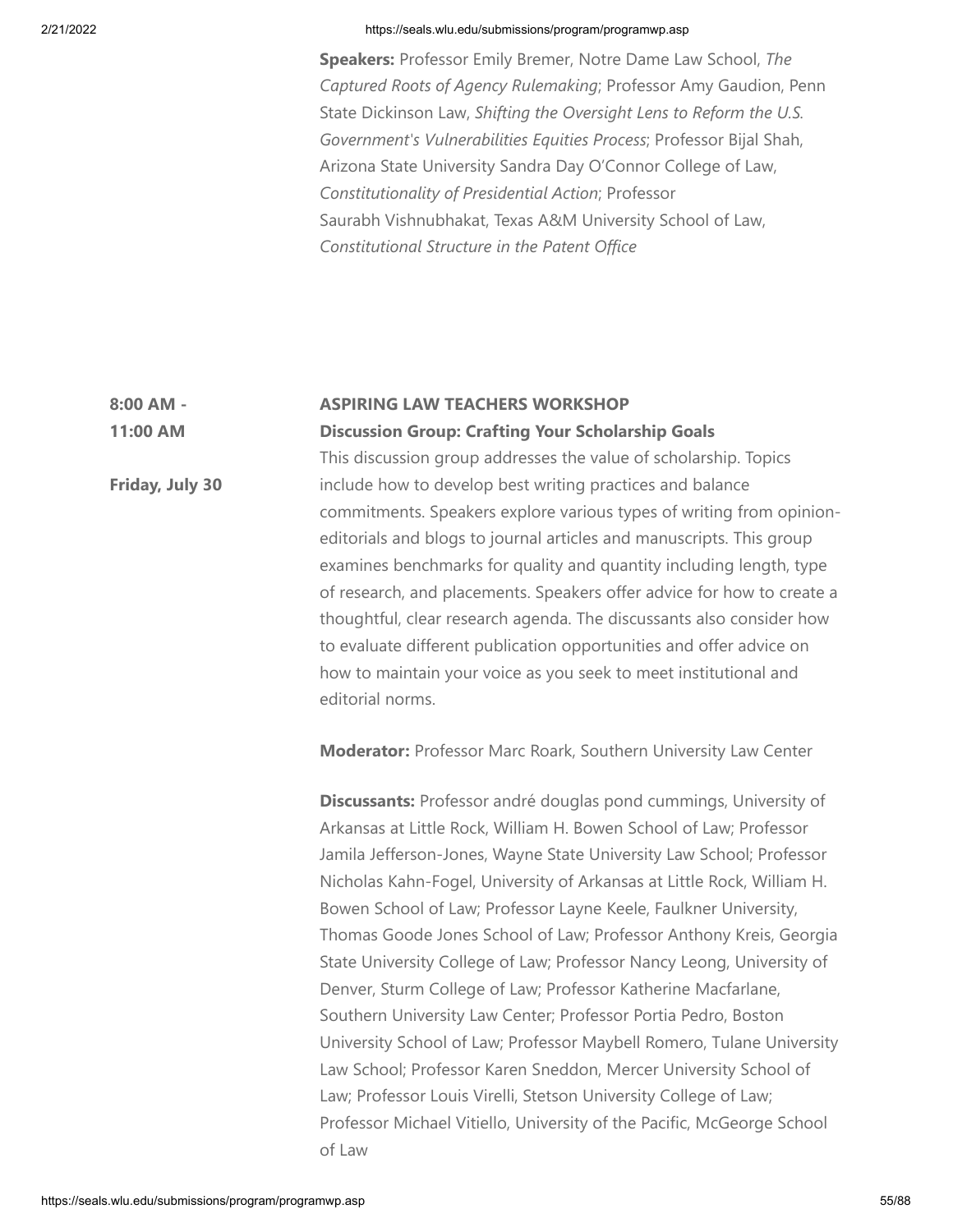| 9:00 AM -       | <b>Discussion Group: T&amp;E Pedagogy: Pushing Boundaries</b>                                                                                                                                                                                                                                                                                                                                                                                                                                                                                                                                                                                               |
|-----------------|-------------------------------------------------------------------------------------------------------------------------------------------------------------------------------------------------------------------------------------------------------------------------------------------------------------------------------------------------------------------------------------------------------------------------------------------------------------------------------------------------------------------------------------------------------------------------------------------------------------------------------------------------------------|
| 12:00 PM        | Trusts & Estates, as an area of law, has a reputation for being old-                                                                                                                                                                                                                                                                                                                                                                                                                                                                                                                                                                                        |
| Friday, July 30 | fashioned and very much tied to the past. Trusts & Estates professors,<br>however, have pushed boundaries in their classrooms by (a)<br>harnessing the power of technology, especially over the past year; (b)<br>using experiential learning; and (c) considering how to incorporate<br>issues of race, gender, class, and culture. This discussion will explore<br>learning goals, techniques, assessments, and other ideas for pushing<br>these and other boundaries in the Trusts & Estates classroom.                                                                                                                                                  |
|                 | Moderator: Professor Karen Sneddon, Mercer University School of<br>Law                                                                                                                                                                                                                                                                                                                                                                                                                                                                                                                                                                                      |
|                 | <b>Discussants: Professor Julia Belian, University of Detroit Mercy School</b><br>of Law; Professor Emily Grant, Washburn University School of Law;<br>Professor Victoria J. Haneman, Creighton University School of Law;<br>Professor Carla Spivack, Oklahoma City University School of Law;<br>Professor Allison Tait, University of Richmond School of Law; Professor<br>Phyllis Taite, Florida A&M University College of Law; Professor<br>Patrick Tolan, Western Michigan University Cooley Law School;<br>Professor Reid Weisbord, Rutgers Law School (Newark)                                                                                        |
| 9:00 AM -       | <b>WORKSHOP ON REMEDIES</b>                                                                                                                                                                                                                                                                                                                                                                                                                                                                                                                                                                                                                                 |
| 12:00 PM        | <b>Discussion Group: Remedies and Statutes</b>                                                                                                                                                                                                                                                                                                                                                                                                                                                                                                                                                                                                              |
|                 | Discussants examine the intersection of remedies and statutes for                                                                                                                                                                                                                                                                                                                                                                                                                                                                                                                                                                                           |
| Friday, July 30 | sources and limits of power. To what extent are congressional efforts<br>effective in discerning among remedies, operationalizing goals, and<br>creating limits? Discussants also analyze court conformity,<br>interpretation, and resistance to statutory strictures. To what extent do<br>judges retain historic equity power if Congress has not explicitly<br>removed such authority? What if statutory methods of interpretation<br>lead to absurd results? We explore varied civil statutes affecting the<br>SEC, FTC, IP, FCRA, and ACA, as well as other administrative and<br>criminal statutes. These enforcement schemes raise serious issues of |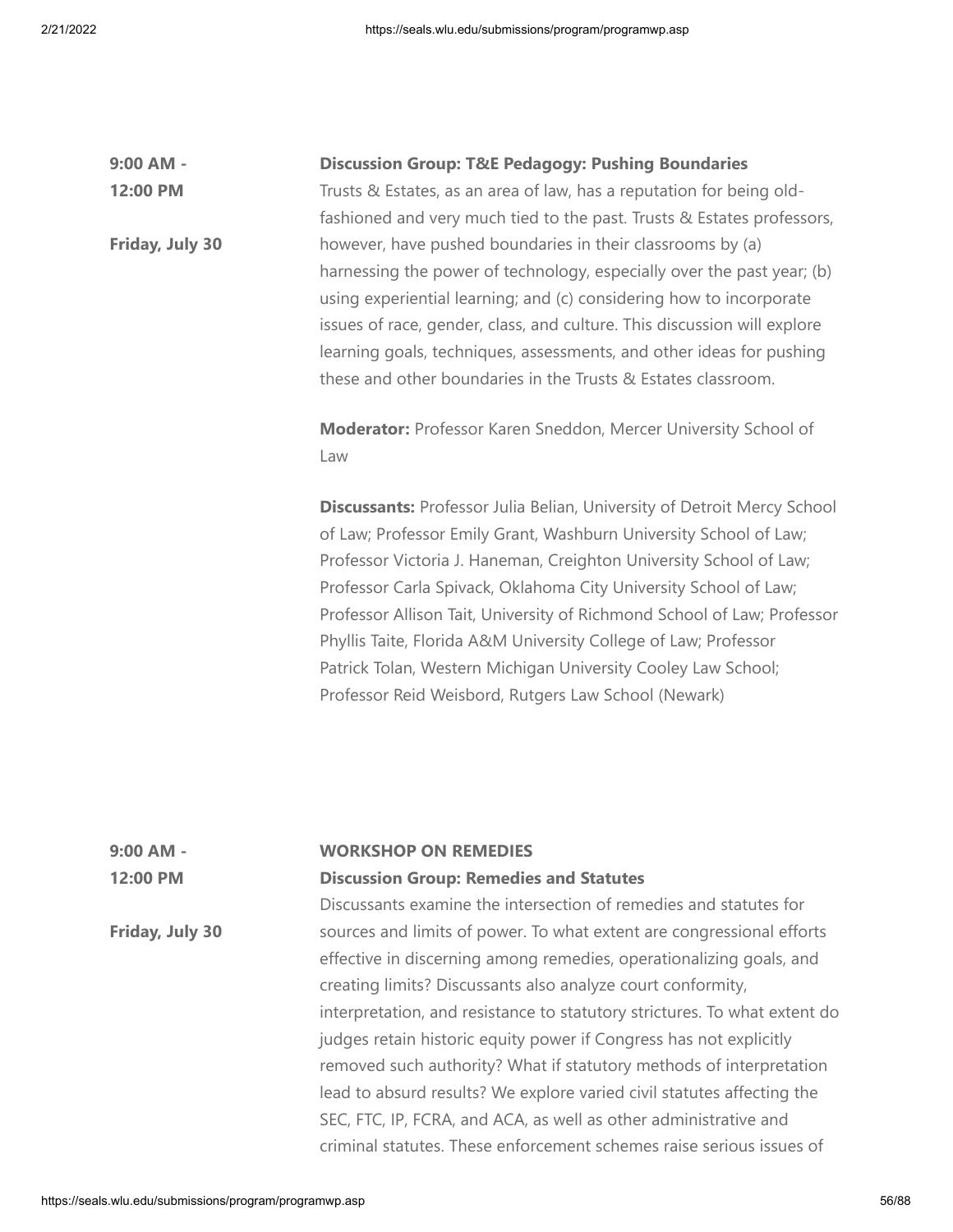remedies, equity, severability, facial challenges, jury trial rights, and justiciability.

**Moderator:** Professor Caprice Roberts, The George Washington University Law School

**Discussants:** Professor T. Leigh Anenson, University of Maryland Robert H. Smith School of Business; Professor Jonathan Cardi, Wake Forest University School of Law; Professor Cortney Lollar, University of Kentucky College of Law; Professor Christopher Lund, Wayne State University Law School; Professor Michael T. Morley, Florida State University College of Law; Professor Odeana Neal, University of Baltimore School of Law; Professor Portia Pedro, Boston University School of Law; Professor Christopher Roederer, University of Dayton School of Law; Professor Howard Wasserman, Florida International University College of Law; Professor Russell Weaver, University of Louisville, Louis D. Brandeis School of Law; Professor Vanessa Zboreak, Elon University School of Law

#### **9:00 AM - 12:00 PM Discussion Group: Trending Topics in Health Law and Health Policy**

**Friday, July 30** Health law scholars from across a spectrum of health law and policy disciplines share a wide range of emerging scholarship ideas that focus on current legal issues in health law. Topics include health data privacy and HIPAA issues; risks comparisons in biomedical research; prescribing algorithms under the Prescription Drug Monitoring Program; children and health justice; use and application of consumer health technology; statutory and regulatory standards for deidentification of data; drug pricing; disparate impact of public health burdens on women; Second Amendment rights as a public health concern and its effect on race; analysis of the COVID-19 response by developed and developing countries; Stark Law regulatory reforms; experiences of high costs for patients with insurance; telemedicine fraud enforcement; and disclaiming disability, among others.

> **Moderator:** Professor Deborah Farringer, Belmont University College of Law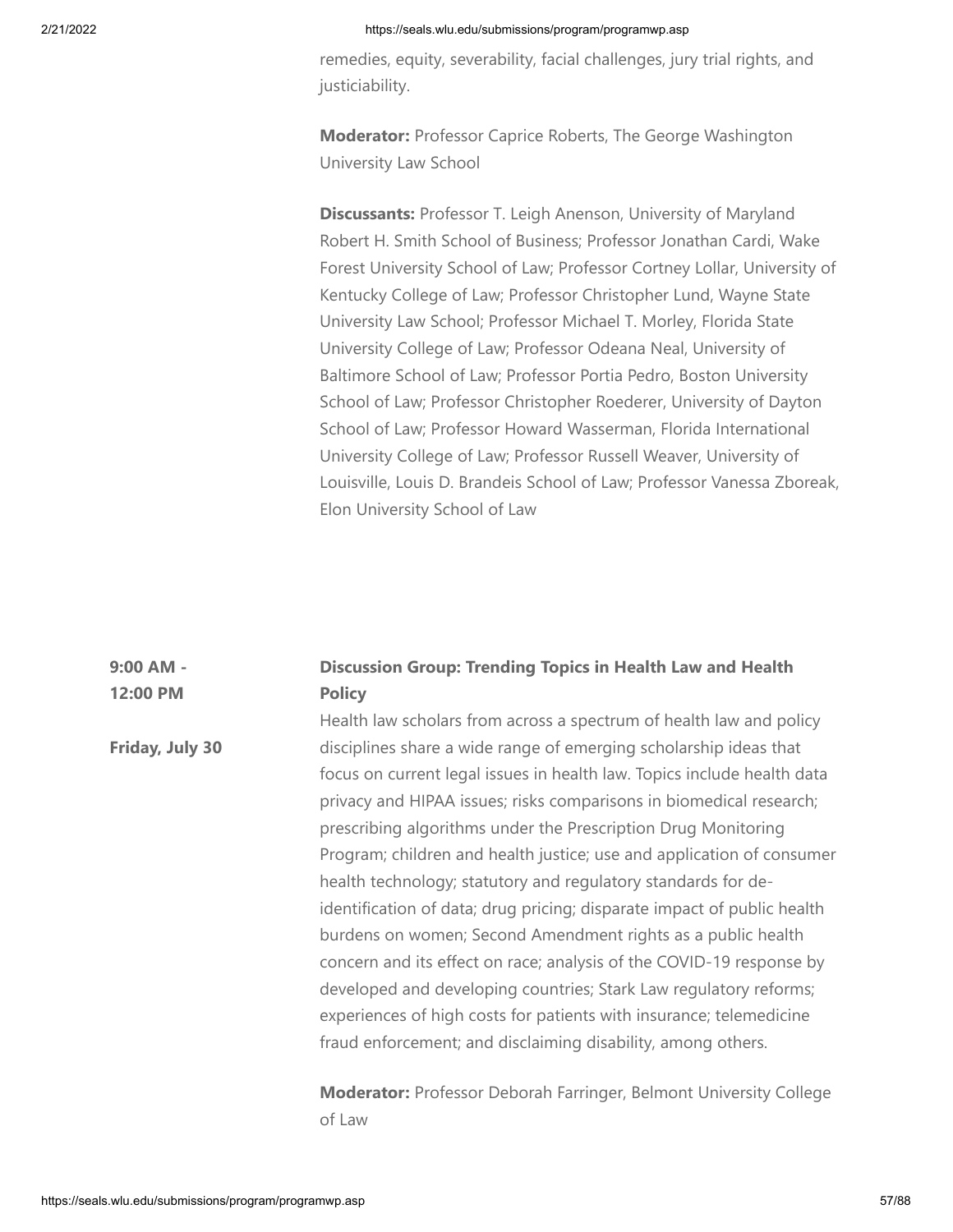**Discussants:** Professor Valarie Blake, West Virginia University College of Law; Professor Zack Buck, The University of Tennessee College of Law; Professor Amy Campbell, UIC Law School; Professor Kelly Dineen, Creighton University School of Law; Professor Leah Fowler, University of Houston Law Center; Dr. John Gilderbloom, University of Louisville, School of Arts and Sciences, Director, Center for Sustainable Urban Neighborhoods; Professor Jessica Mantel, University of Houston Law Center; Professor Seema Mohapatra, SMU Dedman School of Law; Professor Jennifer Oliva, Seton Hall University School of Law; Professor Nicole Porter, University of Toledo College of Law; Professor Ani Satz, Emory University School of Law; Professor Joanna Sax, California Western School of Law; Professor Debra Strauss, Fairfield University Charles F. Dolan School of Business; Professor Nicolas P. Terry, Indiana University Robert H. McKinney School of Law; Professor Stacey Tovino, The University of Oklahoma College of Law; Professor Marilyn Uzdavines, Nova Southeastern University Shepard Broad College of Law

#### **9:00 AM - 12:00 PM WORKSHOP ON BUSINESS LAW Discussion Group: "Contract Creep": The Legal Treatment of**

**Business Entity Organic Documents as Contracts**

In recent years, litigation on a variety of substantive legal matters from limited liability company bankruptcies to bylaw litigation limits has raised questions about the legal nature of second-order (i.e., nonchartering) business firm organic documents—corporate bylaws, partnership agreements, and limited liability agreements/operating agreements. Are these important documents contracts, quasicontracts, or neither? If they are not contracts, should they be treated or interpreted as contracts? And how do the answers to these questions impact the rights and responsibilities of equity holders and others engaged in and with these business associations? This discussion group explores these and other related questions.

**Moderator:** Professor Joan Heminway, The University of Tennessee College of Law

**Discussants:** Professor Christopher Bradley, University of Kentucky College of Law; Professor Eric Chaffee, University of Toledo College of

**Friday, July 30**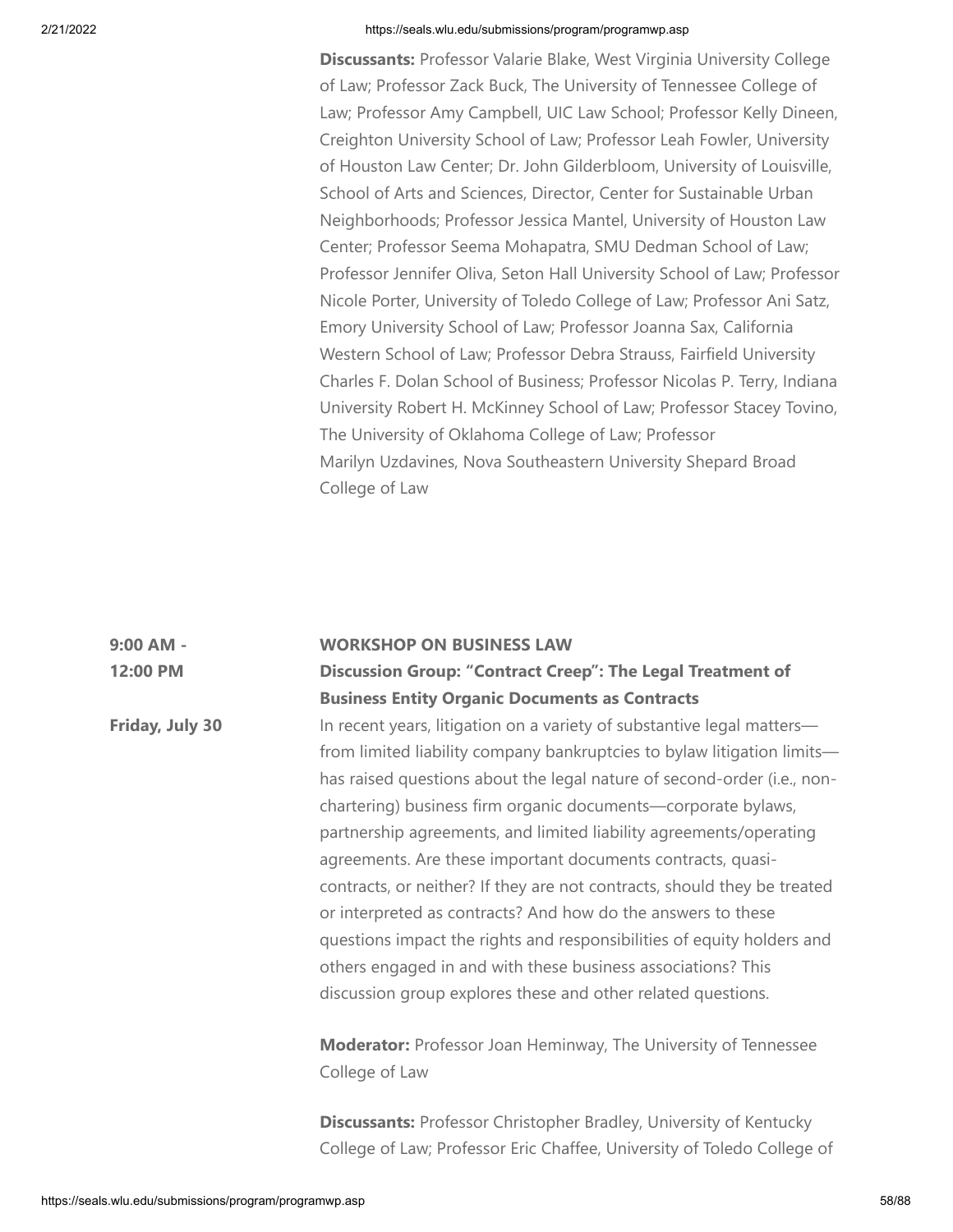Law; Dean Joshua Paul Fershee, Creighton University School of Law; Professor Jeremy Kidd, Drake University Law School; Professor Colin Marks, St. Mary's University School of Law; Professor Benjamin Means, University of South Carolina School of Law; Professor David Rosenfeld, Northern Illinois University College of Law; Mr. Thomas Rutledge, Stoll Kennon Ogden; Professor Christina Sautter, Louisiana State University Paul M. Hebert Law Center; Professor Megan Wischmeier Shaner, The University of Oklahoma College of Law; Professor Lécia Vicente, Louisiana State University Paul M. Hebert Law Center

## **9:30 AM - 12:00 PM Discussion Group: Constitutional Orphan, Paving the Way, Shortlisted, Unequal Profession, We the Women—New Books on Women's Rights**

**Friday, July 30** Several recent books examine the future of women's rights through different historical lenses: Constitutional Orphan—Gender Equality and the Nineteenth Amendment (Paula Monopoli, Oxford Univ. Press 2020); Paving the Way—The First American Women Law Professors (Herma Hill Kay and Pat Cain, University of California 2021); Shortlisted —Women in the Shadows of the Supreme Court (Renee Knake Jefferson and Hannah Brenner Johnson, NYU Press 2020); Unequal Profession—Race and Gender in Legal Academia (Meera Deo, Stanford 2019); and We the Women—The Unstoppable Mothers of the Equal Rights Amendment (Julie Suk, Skyhorse 2020). This discussion group brings together the authors of these important books with other scholars to consider previously untold stories shaping women's rights and to identify the work that remains to address inequality.

> **Moderator:** Professor Renee Jefferson, University of Houston Law Center

**Discussants:** Professor Patricia Cain, Santa Clara University School of Law; Professor Rebecca Curtin, Suffolk University Law School; Professor Meera Deo, Thomas Jefferson School of Law; Professor Hannah Brenner Johnson, California Western School of Law; Professor RonNell Andersen Jones, The University of Utah S.J. Quinney College of Law; Professor Paula Monopoli, University of Maryland Francis King Carey School of Law; Dean Carla Pratt, Washburn University School of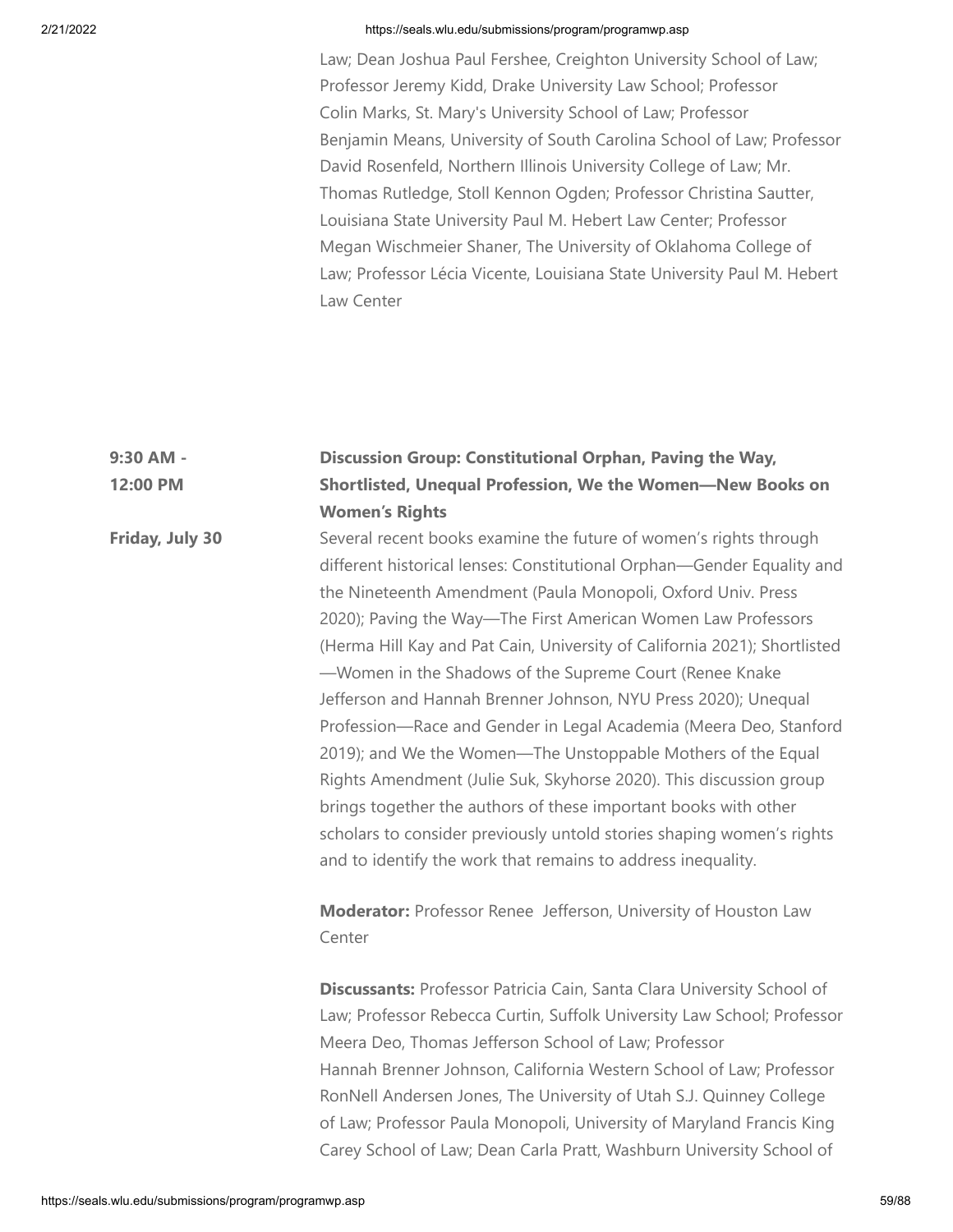Law; Professor Rebecca Purdom, Emory University School of Law; Dean Laura Rosenbury, University of Florida Fredric G. Levin College of Law; Professor Wenona Singel, Michigan State University College of Law; Professor Julie Suk, CUNY School of Law; Professor Gina Warren, University of Houston Law Center

| 10:00 AM - | <b>Break (sponsored by Carolina Academic Press)</b> |  |
|------------|-----------------------------------------------------|--|
| 10:15 AM   |                                                     |  |

**Friday, July 30**

| $10:15$ AM -    | <b>WORKS-IN-PROGRESS WORKSHOP</b>                                             |
|-----------------|-------------------------------------------------------------------------------|
| 12:00 PM        | <b>Constitutional Law</b>                                                     |
|                 | This workshop gives participants the opportunity to present a work-in-        |
| Friday, July 30 | progress and to receive feedback on their work.                               |
|                 | <b>Moderator:</b> Professor Charles Rhodes, South Texas College of Law        |
|                 | Houston                                                                       |
|                 | <b>Speakers:</b> Professor Brian Frye, University of Kentucky College of Law, |
|                 | Free Smokey; Professor Anthony Kreis, Georgia State University College        |
|                 | of Law, Folk Remedies for a Constitution; Professor Michael T. Morley,        |
|                 | Florida State University College of Law, Election Emergencies: Voting in      |
|                 | the Wake of War and Pandemic; Professor Mark Rush, Washington and             |
|                 | Lee University School of Law, The First Amendment in a Digital Viral          |
|                 | World; Professor Miguel Schor, Drake University Law School, American          |
|                 | Constitutional Exceptionalism in the Age of Populism; Professor               |
|                 | Lee Strang, University of Toledo College of Law, The Virtues of               |
|                 | Imperfection; Professor Howard Wasserman, Florida International               |
|                 | University College of Law, First Amendment                                    |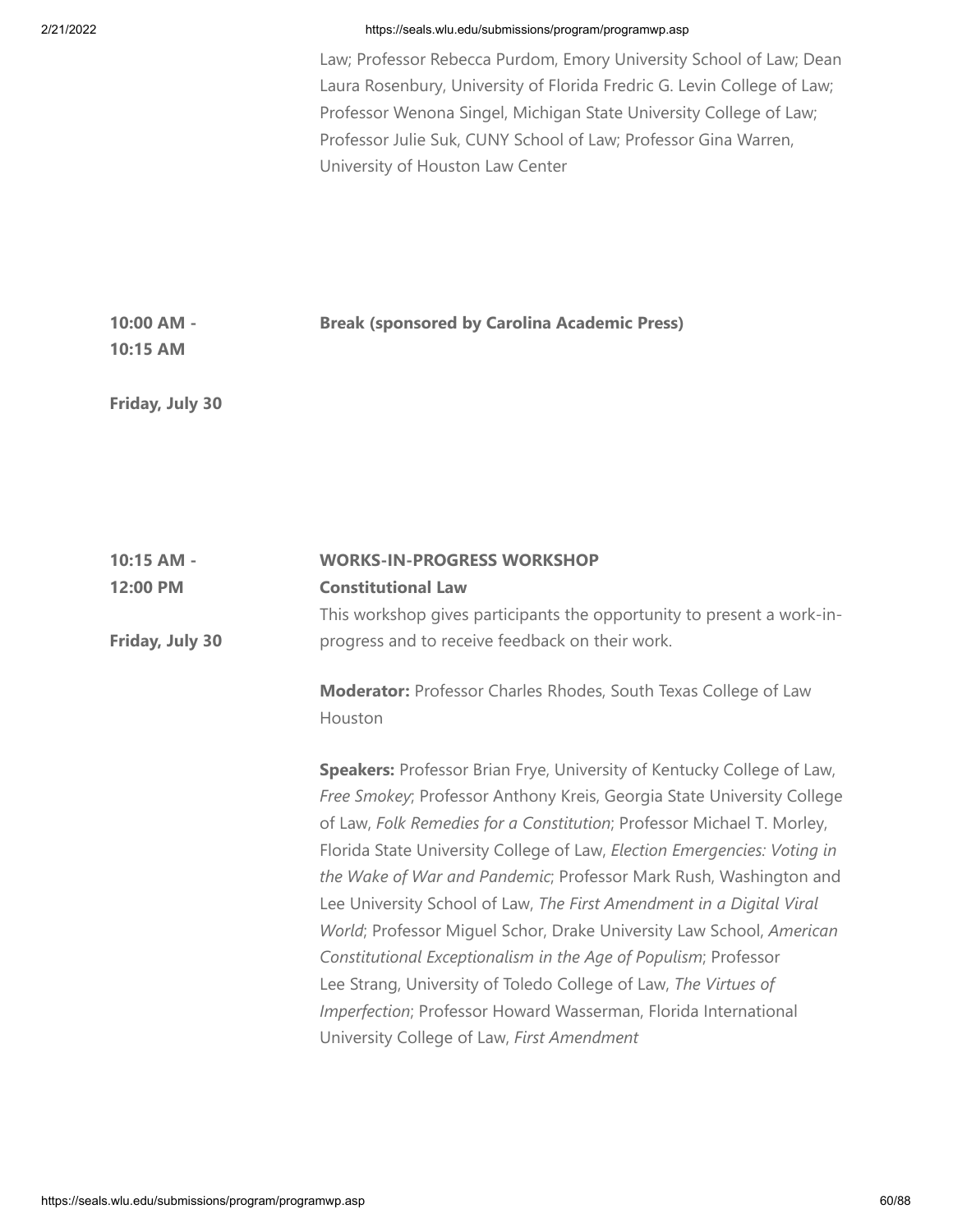**10:15 AM - 12:00 PM**

**Friday, July 30**

2/21/2022 https://seals.wlu.edu/submissions/program/programwp.asp

## **WORKSHOP ON ADVANCEMENT**

## **Discussion Group: Building an Effective Advisory Board**

A highly functioning board can bring additional resources to the table and assist you in achieving your goals. What should the board members' roles be? How should the group be organized? How often should they meet? Should they fundraise? These questions will be answered and a blueprint offered as you strive to establish best practices for your board.

**Moderators:** Mr. Benjamin Ginsberg, University of Pittsburgh School of Law, Director of Development; Assistant Dean Wanda Hoover, University of Arkansas at Little Rock, William H. Bowen School of Law

**Discussants:** Dean Michael Barry, South Texas College of Law Houston; Professor Theresa Beiner, University of Arkansas at Little Rock, William H. Bowen School of Law; Ms. Florentina Butler, Washington and Lee University School of Law, Associate Director of Law Advancement; Ms. Tory Gaddy, University of Arkansas School of Law, Director of Development; Dean J. Rich Leonard, Campbell University, Norman Adrian Wiggins School of Law

## **10:15 AM - 12:00 PM WORKSHOP ON INTELLECTUAL PROPERTY LAW Tensions in Patent Law** This panel explores and discusses various tensions in patent law and

related proposals for reform, including the tension between promoting medical innovation and ensuring adequate access to medicines in the context of a pandemic; and the tension between patent law's goal of accelerating technological growth on the one hand, versus the potential negative psychological and societal effects of technology on the other.

**Moderator:** Professor Lucas Osborn, Campbell University, Norman Adrian Wiggins School of Law

**Speakers:** Professor Stephanie Bair, Brigham Young University, J. Reuben Clark Law School; Professor Jeremy Bock, Tulane University Law School; Professor Andrew C. Michaels, University of Houston Law Center; Professor Sean Tu, West Virginia University College of Law

**Friday, July 30**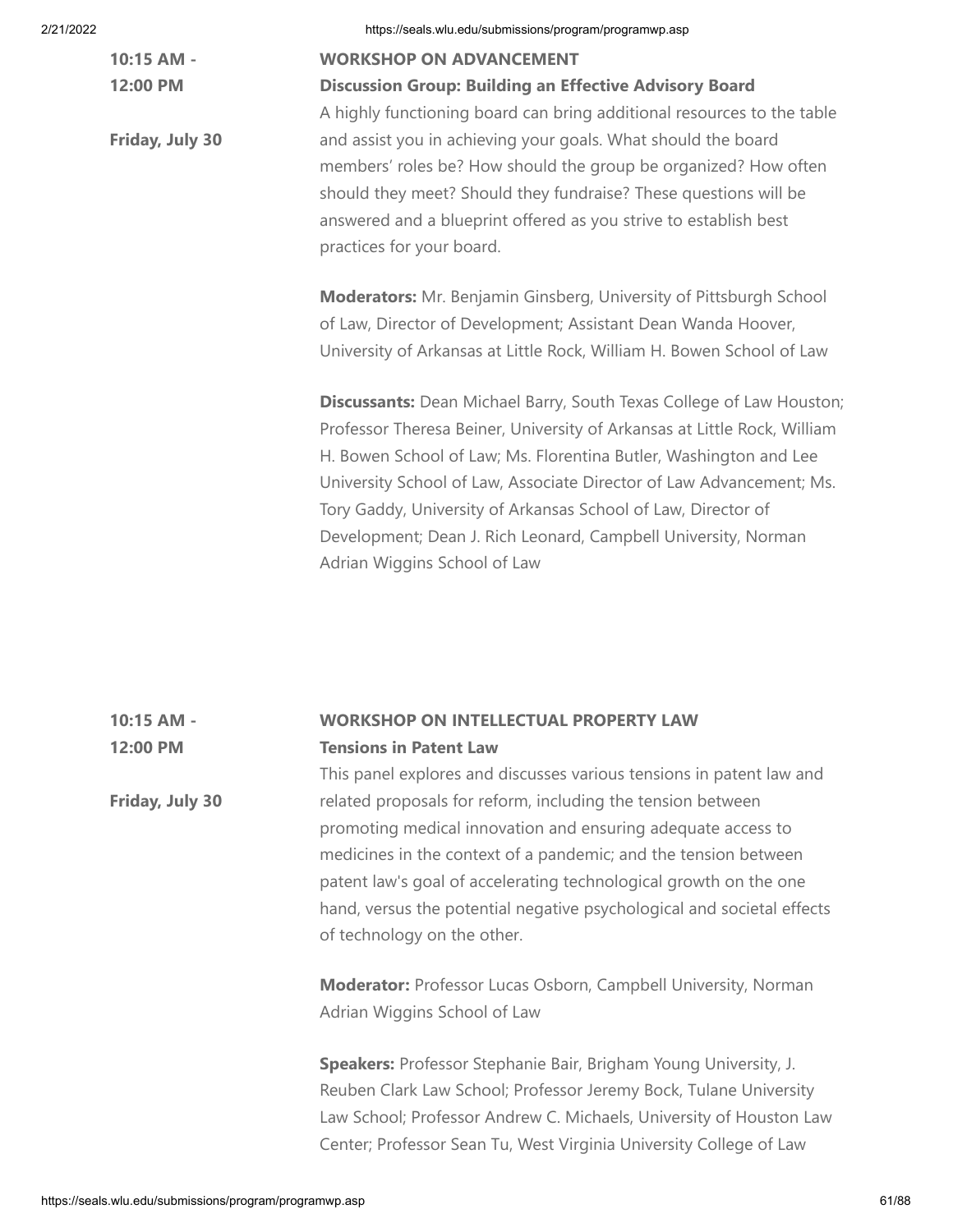| 10:15 AM -      | <b>WRITING CONNECTIONS WORKSHOP</b>                                                                                                                                                                                                                                                                                                                                                                                                                                                                                                                                                                                                                          |
|-----------------|--------------------------------------------------------------------------------------------------------------------------------------------------------------------------------------------------------------------------------------------------------------------------------------------------------------------------------------------------------------------------------------------------------------------------------------------------------------------------------------------------------------------------------------------------------------------------------------------------------------------------------------------------------------|
| 12:00 PM        | <b>Curriculum Changes Caused by COVID-19: What We Love, and</b>                                                                                                                                                                                                                                                                                                                                                                                                                                                                                                                                                                                              |
|                 | <b>What We Love to Hate</b>                                                                                                                                                                                                                                                                                                                                                                                                                                                                                                                                                                                                                                  |
| Friday, July 30 | Many of us were traditionalists before the COVID-19-induced switch to<br>a virtual classroom. This panel, made up of members of the<br>Association of Legal Writing Directors' Online/Distance Education<br>Committee, will discuss curriculum changes to both skills and doctrinal<br>courses brought on by the move to the virtual classroom. Some we<br>love, and some we love to hate. But many of the changes are here to<br>stay. The panel will discuss those changes in the context of their<br>suitability to our current Gen-Z cohort of students, and their relation<br>to current ABA standards governing law school teaching and<br>assessment. |
|                 | Moderator: Professor Ericka Kelsaw, Texas Southern University,<br>Thurgood Marshall School of Law                                                                                                                                                                                                                                                                                                                                                                                                                                                                                                                                                            |
|                 | <b>Speakers: Professor Catherine Cameron, Stetson University College of</b><br>Law; Professor Ericka Curran, University of Dayton School of Law;<br>Professor Joy Herr-Cardillo, University of Arizona College of Law;<br>Professor Christine Rollins, Saint Louis University School of Law                                                                                                                                                                                                                                                                                                                                                                  |
| 12:00 PM -      | <b>Steering Committee Luncheon (sponsored by BarBri Legal</b>                                                                                                                                                                                                                                                                                                                                                                                                                                                                                                                                                                                                |
| 1:30 PM         | <b>Education</b> )                                                                                                                                                                                                                                                                                                                                                                                                                                                                                                                                                                                                                                           |
|                 | Each member and affiliate school is invited to send one representative                                                                                                                                                                                                                                                                                                                                                                                                                                                                                                                                                                                       |
| Friday, July 30 | to this luncheon.                                                                                                                                                                                                                                                                                                                                                                                                                                                                                                                                                                                                                                            |
|                 |                                                                                                                                                                                                                                                                                                                                                                                                                                                                                                                                                                                                                                                              |

| 1:30 PM -       | <b>Team Based Learning for International Collaboration,</b>          |  |
|-----------------|----------------------------------------------------------------------|--|
| $3:15$ PM       | <b>Simultaneous and Otherwise.</b>                                   |  |
|                 | The SEALS Global Outreach Committee is hosting a panel on Team       |  |
| Friday, July 30 | Based Learning for International Collaboration. This panel discusses |  |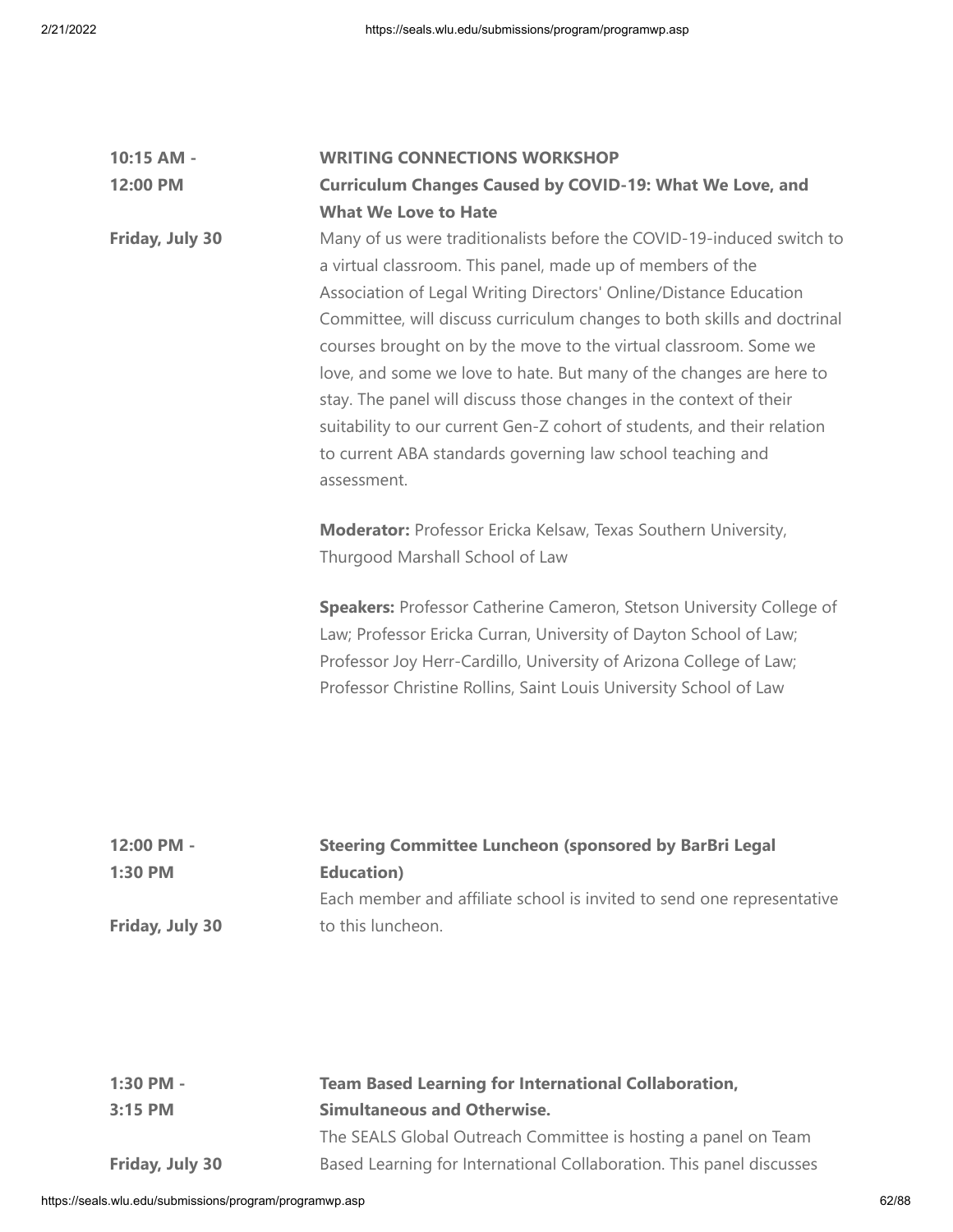the benefits of international collaboration in online classes and discusses ways various professors have incorporated innovative ways to teach comparative law, international law, comparative criminal procedure, constitutional law, and administrative law using "teambased learning." International collaboration excites many students all without leaving the comfort of home. Participants from the U.S. and E.U. will attend and participate to discuss future collaborations.

**Moderator:** Dean Joshua Fershee, Creighton University School of Law

**Speakers:** Professor Class Friedrich Germelmann, University of Hanover Faculty of Law (Germany), & Faculty Coordinator for International Relations; Professor Patrick Hugg, Loyola University New Orleans College of Law; Professor Arndt Kuennecke, Federal University of Applied Sciences for Public Administration (Bruehl, Germany); Professor Dimitrios Parashu, University of Hanover Faculty of Law (Germany); Professor Melanie Reid, Lincoln Memorial University Duncan School of Law

### **1:30 PM - 3:15 PM WRITING CONNECTIONS WORKSHOP Balance in the Age of Covid-19**

**Friday, July 30** This panel will explore how legal writing faculty members have sought and achieved balance in the age of COVID-19. With this pandemic raging in the midst of civil unrest and political transitions, it has become harder to find and achieve personal and professional balance. In times of social distancing, our homes have become our offices and classrooms. Achieving balance is a highly personalized experience that requires looking at the variety of roles each of us plays in our families, communities, classrooms, and institutions. For these reasons, the panelists will share their personal experiences in seeking balance during these trying times with the hope of providing guidance to others searching for balance moving forward.

> **Moderator:** Professor Suzanna Geiser, Campbell University, Norman Adrian Wiggins School of Law

**Speakers:** Professor Jane Cross, Nova Southeastern University Shepard Broad College of Law; Professor Brenda Gibson, Wake Forest University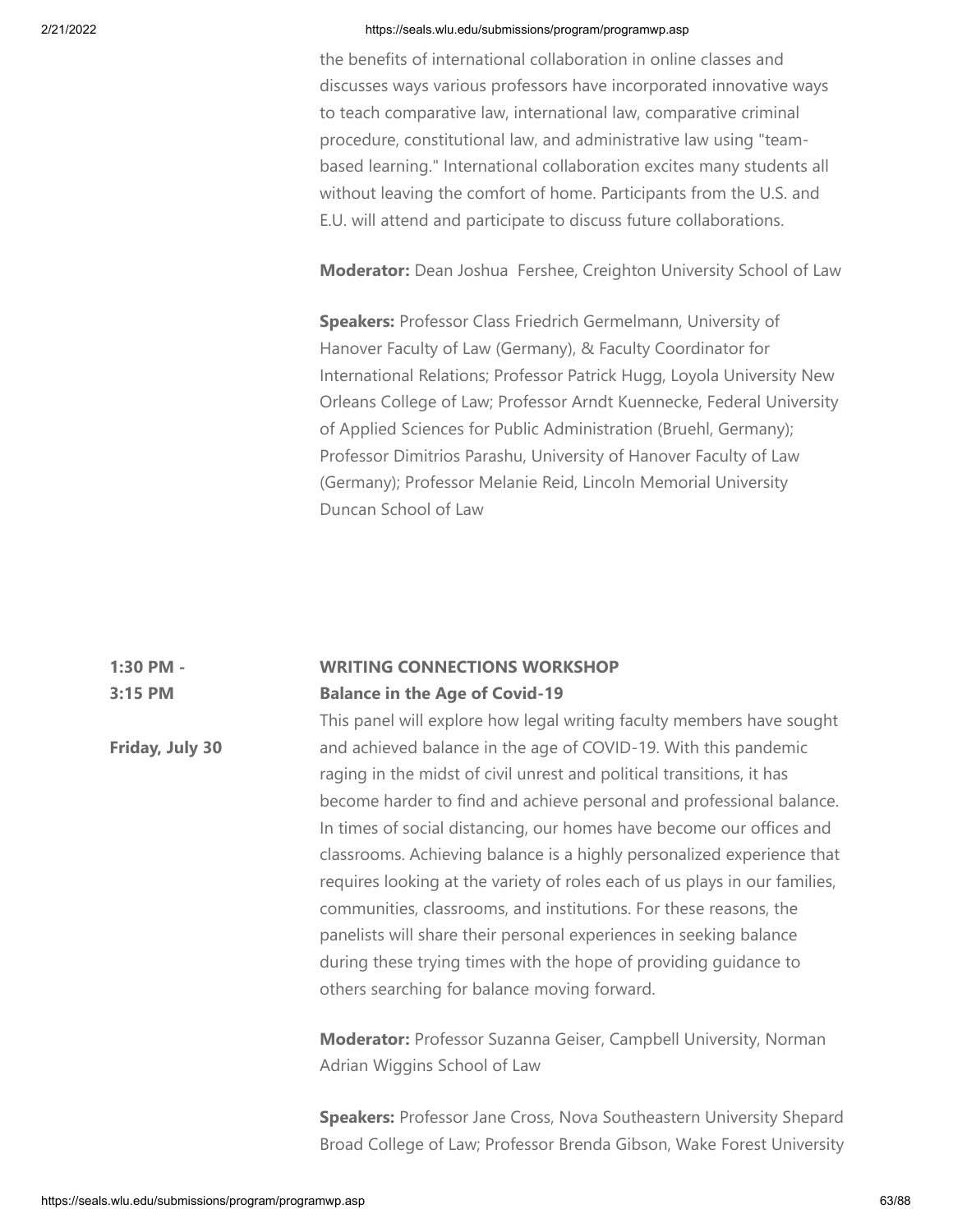School of Law; Professor Sara Warf, University of North Carolina School of Law

#### **1:30 PM - WORKSHOP ON ADVANCEMENT**

## **3:15 PM Discussion Group: Best Practices in Engaging Donors & Potential Donors**

**Friday, July 30** Donor engagement is key to your fundraising success. Sounds easy, but is it? In this session, you will hear how to involve your donors in the life of the law school in a meaningful way. You will learn how to attract potential donors to partner with you, your students, and your faculty. You will also receive examples of how to keep these donors engaged for the long haul.

> **Moderators:** Ms. Renee Bush, George Mason University Antonin Scalia Law School, Assistant Dean for Development & Alumni Relations; Assistant Dean Wanda Hoover, University of Arkansas at Little Rock, William H. Bowen School of Law

> **Discussants:** Dean Michael Barry, South Texas College of Law Houston; Ms. Florentina Butler, Washington and Lee University School of Law, Associate Director of Law Advancement; Ms. Tory Gaddy, University of Arkansas School of Law, Director of Development; Dean J. Rich Leonard, Campbell University, Norman Adrian Wiggins School of Law; Ms. Suzette Matthews, The University of Mississippi School of Law, Senior Director of Development

| 1:30 PM -       | <b>WORKS-IN-PROGRESS WORKSHOP</b>                                                                        |
|-----------------|----------------------------------------------------------------------------------------------------------|
| $3:15$ PM       | <b>Criminal Law</b>                                                                                      |
| Friday, July 30 | This workshop gives participants the opportunity to present a work-in-<br>progress and receive feedback. |
|                 | <b>Moderator:</b> Professor Kendra Haurd Fershee, Creighton University                                   |

School of Law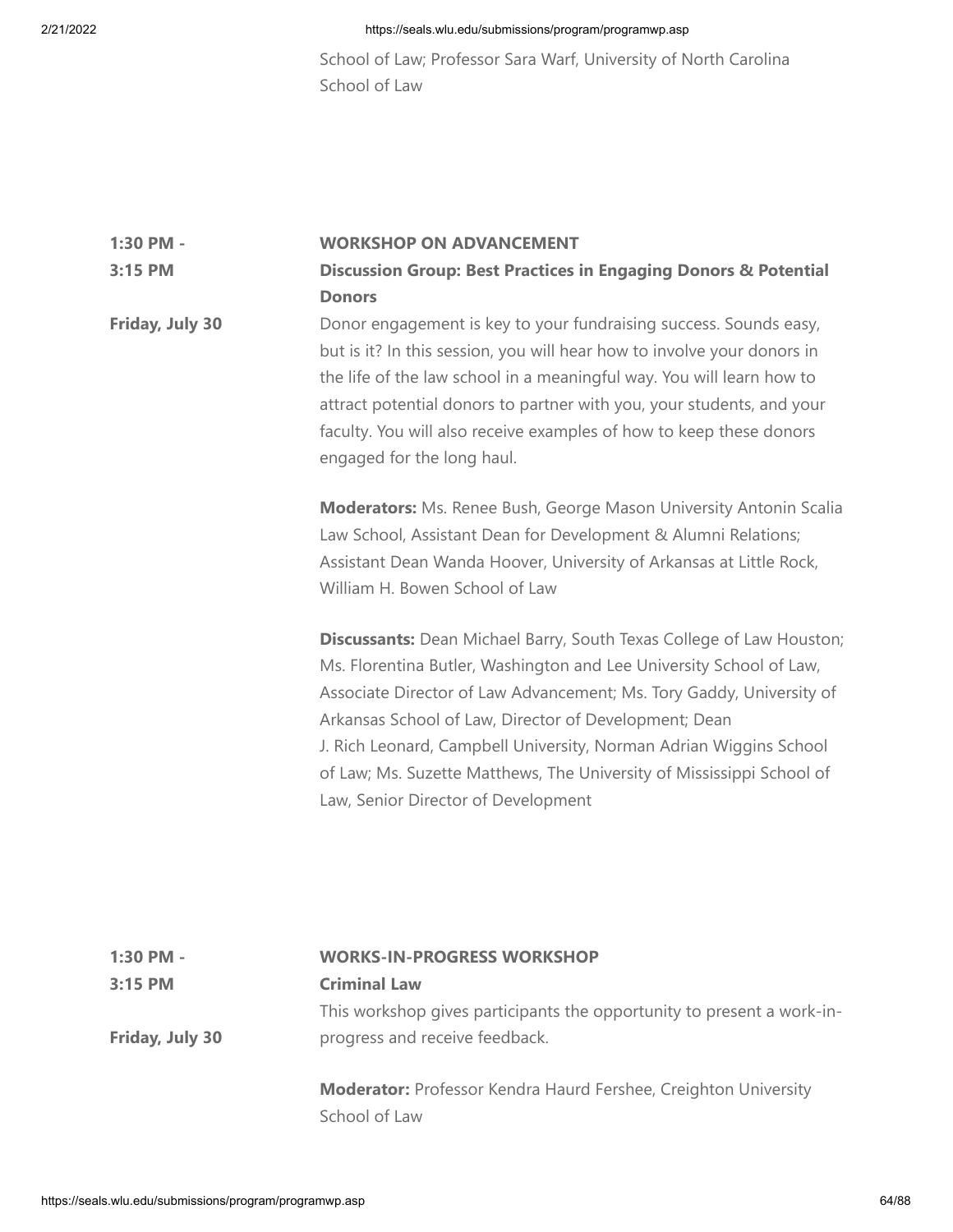**Speakers:** Professor Mark Drumbl, Washington and Lee University School of Law, *Exposing Collaborators: Stories and Sentiments Starting in Communist Prague*; Professor Lauryn P. Gouldin, Syracuse University College of Law, *Specific Suspicion*; Professor Anna Offit, SMU Dedman School of Law, *Religious Convictions*

| 1:30 PM -<br>3:15 PM<br>Friday, July 30 | <b>WORKS-IN-PROGRESS WORKSHOP</b><br><b>Criminal Law</b><br>This workshop gives participants the opportunity to present a work-in-<br>progress and receive feedback on their work.                                                                                                                                                                                                                                                                                                                                                                                                                                                                          |
|-----------------------------------------|-------------------------------------------------------------------------------------------------------------------------------------------------------------------------------------------------------------------------------------------------------------------------------------------------------------------------------------------------------------------------------------------------------------------------------------------------------------------------------------------------------------------------------------------------------------------------------------------------------------------------------------------------------------|
|                                         | Moderator: Professor Julia Belian, University of Detroit Mercy School<br>of Law                                                                                                                                                                                                                                                                                                                                                                                                                                                                                                                                                                             |
|                                         | Speakers: Professor Miriam Baer, Brooklyn Law School, Myths and<br>Misunderstandings in White Collar Crime; Professor Zachary Kaufman,<br>University of Houston Law Center, Police Bystanders and Upstanders;<br>Professor Melanie Reid, Lincoln Memorial University Duncan School of<br>Law, The Impact of Autonomous Driving and Artificial Intelligence on<br>Road Surveillance Evidence; Professor Erin Sheley, The University of<br>California Western School of Law, The Dignitary Confrontation Clause;<br>Professor Madalyn Wasilczuk, University of South Carolina School of<br>Law, Trauma, Generational Harm, and the Law of Racialized Policing |
| 3:15 PM -<br>3:30 PM                    | <b>Break (sponsored by Carolina Academic Press)</b>                                                                                                                                                                                                                                                                                                                                                                                                                                                                                                                                                                                                         |
| Friday, July 30                         |                                                                                                                                                                                                                                                                                                                                                                                                                                                                                                                                                                                                                                                             |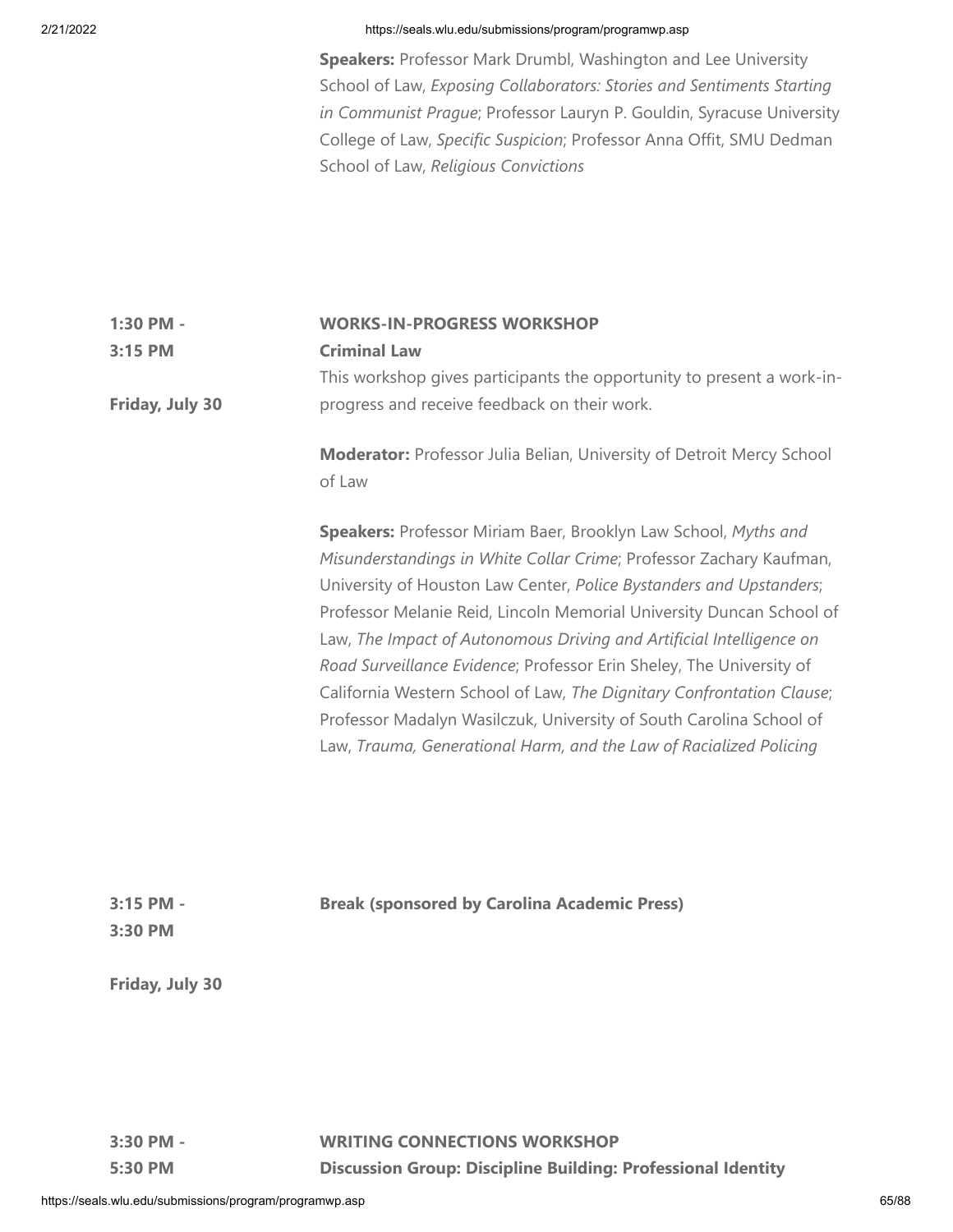**Friday, July 30**

## 2/21/2022 https://seals.wlu.edu/submissions/program/programwp.asp

## **Formation**

This Discussion Group seeks to promote conversation around law students' socialization to the legal profession such as their ability to understand how culture impacts the law, legal relations, and the lawyering process; how assessment practices impact student motivation and success, and how to address curricular shortcomings in developing cultural competency and self-awareness.

**Moderator:** Professor Suzanna Geiser, Campbell University, Norman Adrian Wiggins School of Law

**Discussants:** Professor Renee Allen, St. John's University School of Law; Professor Tiffany Atkins, Elon University School of Law; Ms. Sara Berman, AccessLex Institute; Professor Stephanie Hartung, Northeastern University School of Law; Professor Jean Mangan, University of Georgia School of Law; Professor Rosemary Queenan, Albany Law School; Professor Anne Ralph, The Ohio State University, Moritz College of Law; Professor Suzanne Rowe, University of Oregon School of Law; Professor Rebecca Scharf, University of Nevada, Las Vegas William S. Boyd School of Law; Professor Danielle Tully, Brooklyn Law School; Professor Laura Webb, University of Richmond School of Law; Professor Melissa H. Weresh, Drake University Law School

**3:30 PM - 6:00 PM Friday, July 30 WORKSHOP ON LABOR AND EMPLOYMENT LAW Discussion Group: Contract Issues in Employment Law** Employment is a contractual relationship, and many of the disputes between employers and employees involve contract disputes. But employment contracts have features and present problems that are peculiar to employment. This panel will discuss a number of topics related to employment contracts, including the question whether handbooks and policies are contracts, the effect of disclaimers, the enforceability of contracts for non-competition or to protect data, and the enforceability of arbitration agreements. **Moderator:** Professor Richard Carlson, South Texas College of Law

Houston

**Discussants:** Professor Rachel Arnow-Richman, University of Florida Fredric G. Levin College of Law; Professor Scott Bauries, University of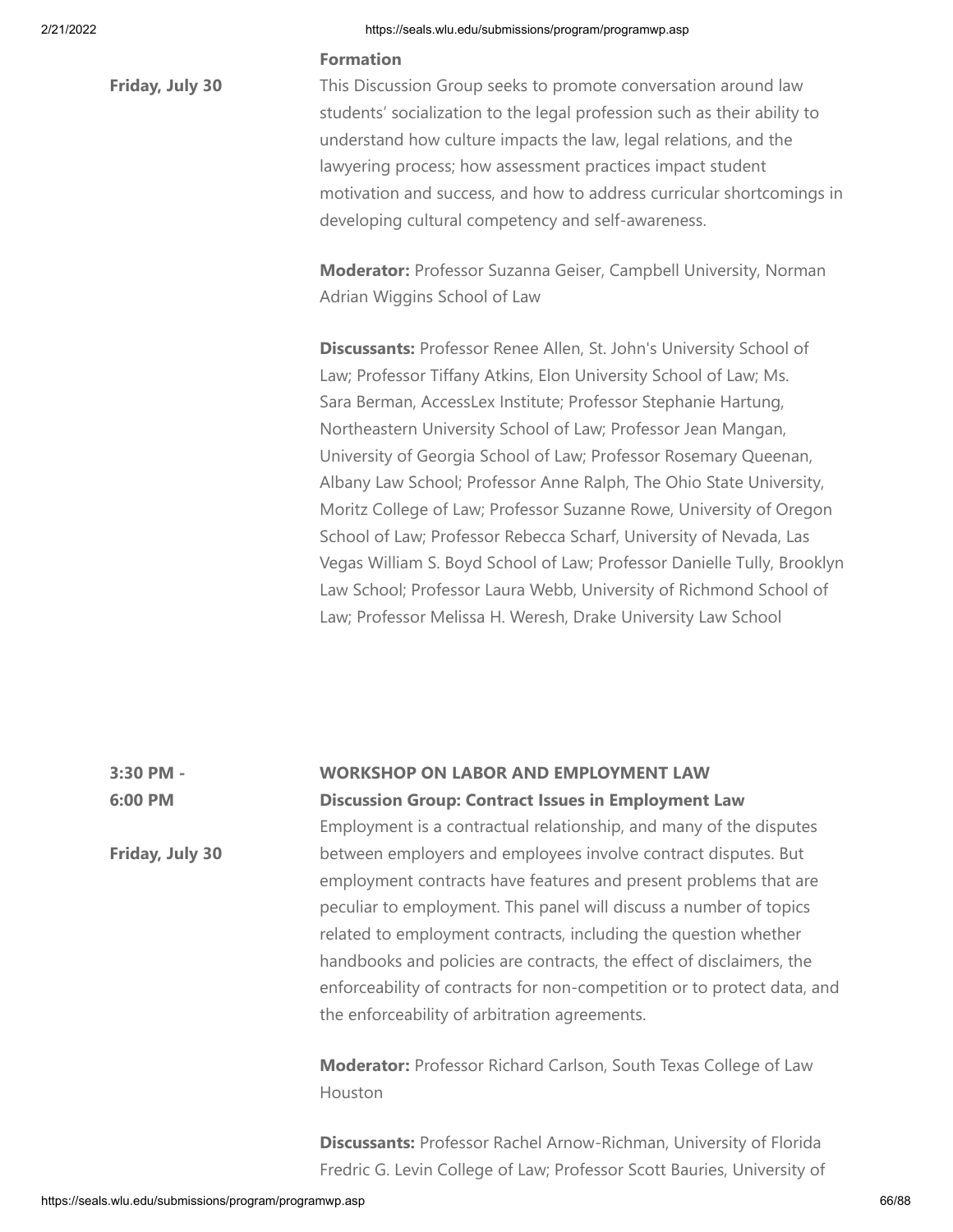Kentucky College of Law; Professor Robert Brain, LMU Loyola Law School; Professor Miriam Cherry, Saint Louis University School of Law; Professor Jeffrey Hirsch, University of North Carolina School of Law; Professor Nicole Porter, University of Toledo College of Law; Professor John Rice, Duquesne University School of Law; Professor Kerri Stone, Florida International University College of Law

## **3:30 PM - 6:30 PM WORKSHOP FOR ASSOCIATE DEANS FOR RESEARCH Discussion Group: Faculty Research & Development Deans— Promoting Scholarship in Challenging Times**

This roundtable discussion addresses how faculty deans can develop and apply the skills essential for their work and their faculties. Particular attention is paid to how associate deans lead effectively, how institutions best promote faculty scholarship, and how an institution should develop strategies based on institutional and individual challenges. The group seeks to address specific questions along these topics, including how to craft ideal strategies for guiding faculty (individually and collectively), how institutions should market their work to a diverse array of constituent audiences, and how a mentorship relationship interacts with the committee on promotion and tenure.

**Moderator:** Professor Ronald Krotoszynski, The University of Alabama School of Law

**Discussants:** Professor Shima Baughman, The University of Utah S.J. Quinney College of Law; Professor Michael Higdon, The University of Tennessee College of Law; Professor Edward Janger, Brooklyn Law School; Professor Linda Jellum, Mercer University School of Law; Professor Melanie Reid, Lincoln Memorial University Duncan School of Law

**3:30 PM - 6:30 PM**

**Friday, July 30**

# **Discussion Group: Reorganizing, Restructuring, and Reforming the Federal Courts**

This discussion group considers issues and proposals for reorganizing,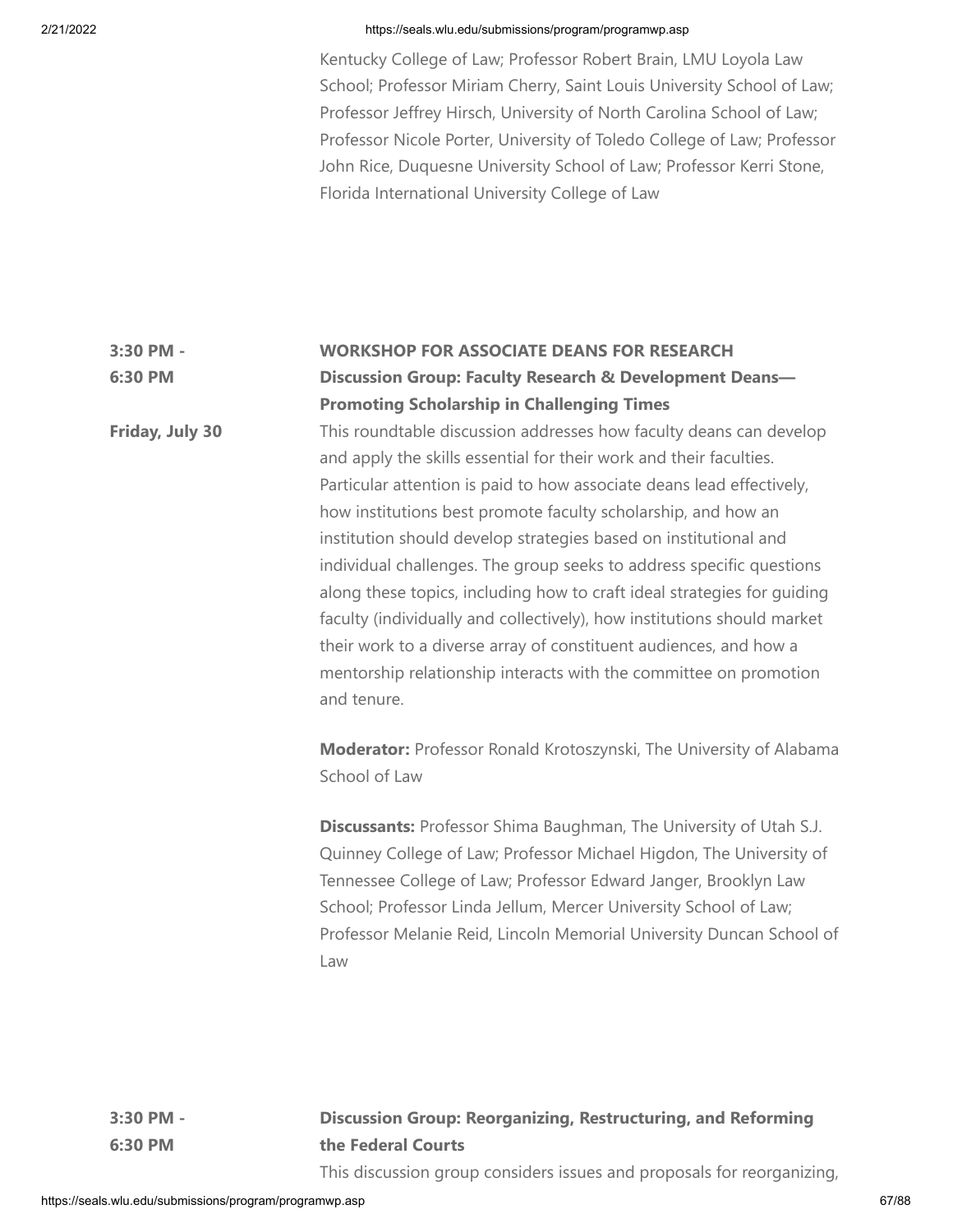**Friday, July 30**

restructuring, and reforming the Supreme Court and the federal courts. Following the failure to confirm Merrick Garland in 2016 and the appointment of Amy Coney Barrett in the weeks before the 2020 election, reforming the Supreme Court and the federal judiciary rose to the political agenda. A broad range of proposals have circulated among legal scholars, activists, and elected officials, including: expanding the size of the Supreme Court; imposing term limits; reworking how judges are placed on the Court; creating party seats; and adding lower-court judges. As a discussion group, the program will allow for a number and broad range of voices on the issues.

**Moderator:** Professor Howard Wasserman, Florida International University College of Law

**Discussants:** Professor Michael Dimino, Widener University Commonwealth Law School; Professor Scott Dodson, University of California Hastings College of the Law; Professor Daniel Epps, Washington University School of Law; Professor Amanda Frost, American University, Washington College of Law; Professor Corinna Lain, University of Richmond School of Law; Professor Linda Malone, William & Mary Law School; Professor Thomas Metzloff, Duke University School of Law; Professor Lori Ringhand, University of Georgia School of Law; Professor Eric Segall, Georgia State University College of Law; Professor Ilya Somin, George Mason University Antonin Scalia Law School

# **3:30 PM - 6:30 PM Friday, July 30 Discussion Group: T&E Scholarship Discussion Group - Current and Evolving Trusts & Estates Scholarship** Scholarship in the Trusts & Estates field is dynamic and expanding. Until recently, trusts and estates law primarily concerned mechanisms for the effective transfer of wealth and it was the province of dry formalities. There was widespread consensus over a series of core principles and concepts basic to the field. New scholarship, however, seeks to challenge this traditional approach and to bring alternative perspectives to the core meanings and concepts of trusts and estates. The scholarship today uses a variety of methodologies and lenses. In this discussion group, participants have an opportunity to present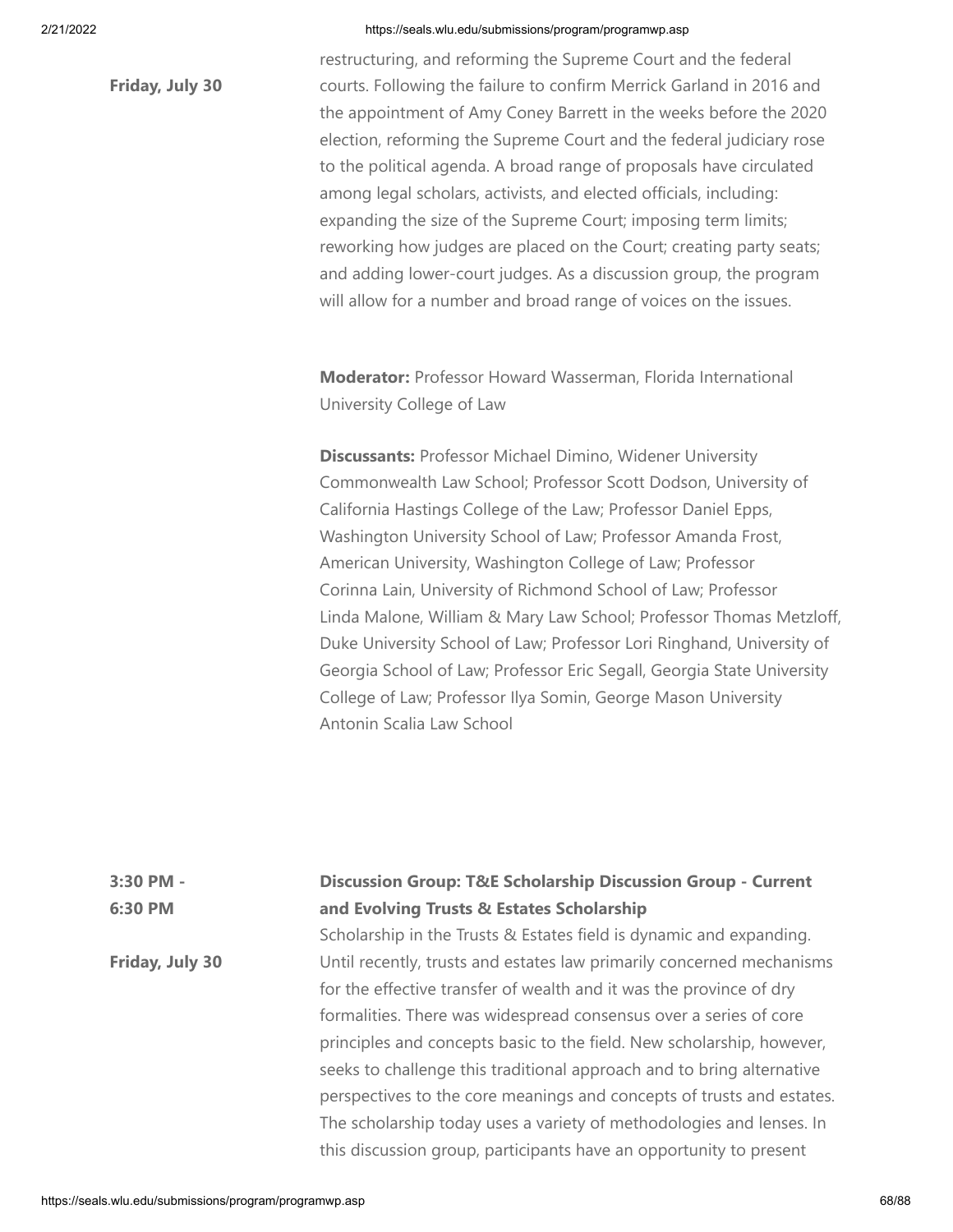their current research and explore symmetries and differences between their various scholarly projects.

**Moderator:** Professor Victoria Haneman, Creighton University School of Law

**Discussants:** Professor Taleed El-Sabawi, Elon University School of Law; Professor Emily Grant, Washburn University School of Law; Professor Michael Higdon, The University of Tennessee College of Law; Professor Samuel Kan, Barry University, Dwayne O. Andreas School of Law; Professor Karen Sneddon, Mercer University School of Law; Professor Carla Spivack, Oklahoma City University School of Law; Professor Allison Tait, University of Richmond School of Law; Professor Phyllis Taite, Florida A&M University College of Law; Professor Reid Weisbord, Rutgers Law School (Newark)

#### **3:30 PM - 6:30 PM WORKSHOP ON TAX LAW Discussion Group: Tax Law**

This discussion group is broadly concerned with issues of taxation. Discussants will address individual income tax, corporate income tax, state & local tax, estate & gift tax, tax expenditure policy, international tax, and entitlements. While these disparate themes might seem only loosely related, a common thread of the difficulties of balancing equity, simplicity, incentives, and transparency runs through all of them. These scholars grapple with the central tax topics of the day, and address the looming concerns that must be dealt with by all levels of government.

**Moderator:** Professor Tessa Davis, University of South Carolina School of Law

**Discussants:** Professor David Gamage, Indiana University Maurer School of Law; Professor Victoria J. Haneman, Creighton University School of Law; Professor Young Ran (Christine) Kim, The University of Utah S.J. Quinney College of Law; Professor Diane J. Klein, University of La Verne College of Law; Professor Leandra Lederman, Indiana University Maurer School of Law; Professor Blaine Saito, Northeastern University School of Law; Professor Eric Smith, Weber State University, School of Business; Professor Adam Thimmesch, University of

**Friday, July 30**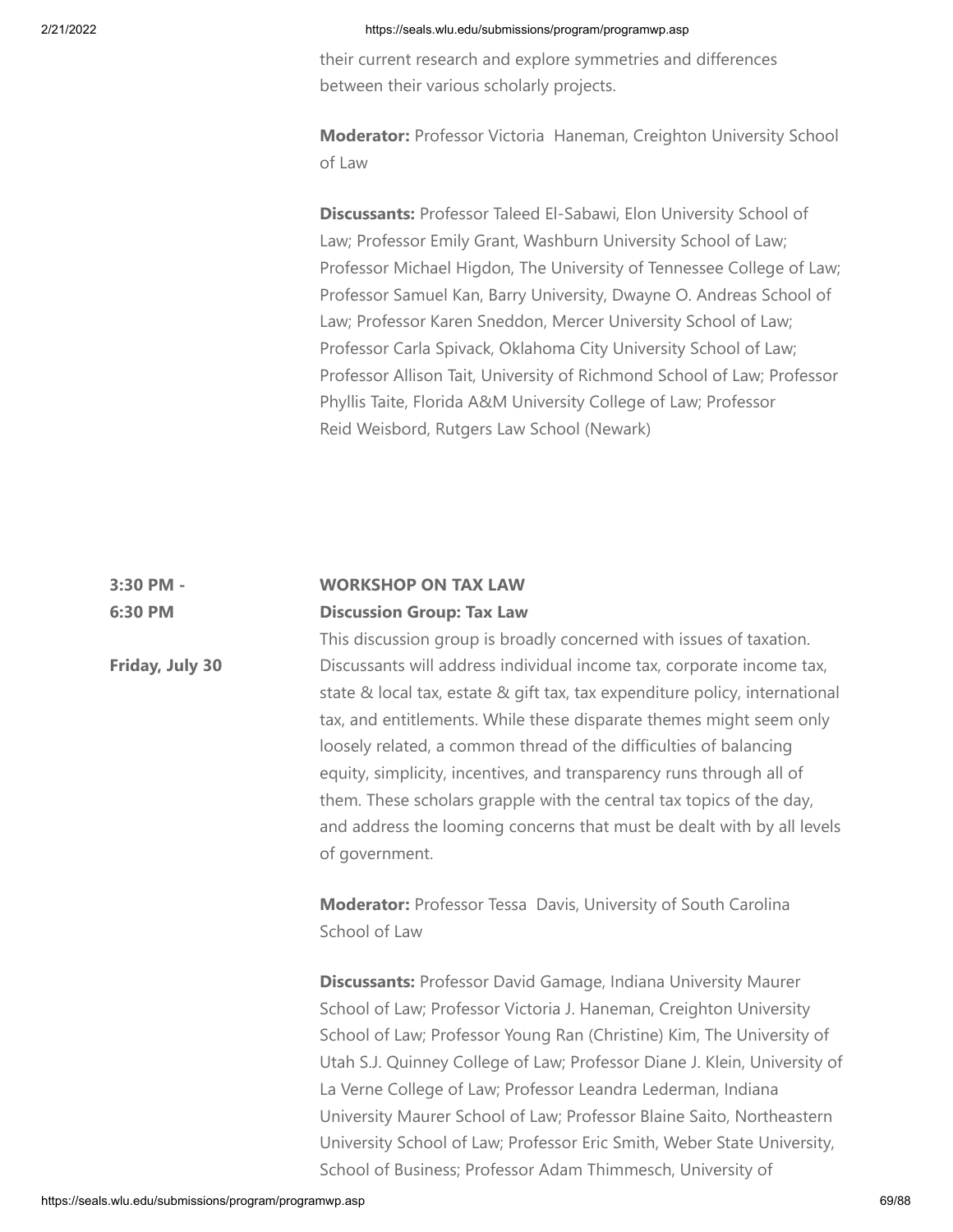Nebraska College of Law; Professor Eleanor Wilking, Cornell Law School

| 7:30 PM -       | <b>Legal Philology Cocktail Reception</b>                                |
|-----------------|--------------------------------------------------------------------------|
| 10:00 PM        | Maybell Romero (Tulane) and Brian Frye (Kentucky) are hosting this       |
|                 | cocktail reception for anyone with an interest in legal philology. There |
| Friday, July 30 | may or may not be a wedding at the start of the event. Attend to find    |
|                 | out.                                                                     |
|                 |                                                                          |

# Saturday, July 31

| $8:00$ AM -              | <b>WORKS-IN-PROGRESS WORKSHOP</b>                                         |
|--------------------------|---------------------------------------------------------------------------|
| 10:00 AM                 | <b>Private Law</b>                                                        |
|                          | This workshop gives participants the opportunity to present a work-in-    |
| <b>Saturday, July 31</b> | progress and receive feedback.                                            |
|                          | <b>Moderator:</b> Professor Darren Bush, University of Houston Law Center |
|                          | <b>Speakers:</b> Professor Nick Davrados, Loyola University New Orleans   |
|                          | College of Law, Proper Law to the Succession; Professor Edward W. De      |
|                          | Barbieri, Albany Law School, A Small Claims Court Remedy to Breach of     |
|                          | the Warranty of Habitability; Professor Kevin R. Douglas, Michigan        |
|                          | State University College of Law, How Creepy Concepts Undermine            |
|                          | Effective Insider Trading Reform; Professor Jill Fisch, University of     |
|                          | Pennsylvania Law School, GameStop and the Resurgence of the Retail        |
|                          | Investor; Professor David Kwok, University of Houston Law Center,         |
|                          | Corporate Religion Transparency; Professor Robert Rhee, University of     |
|                          | Florida Fredric G. Levin College of Law, The Irrelevance of Delaware      |
|                          | Corporate Law                                                             |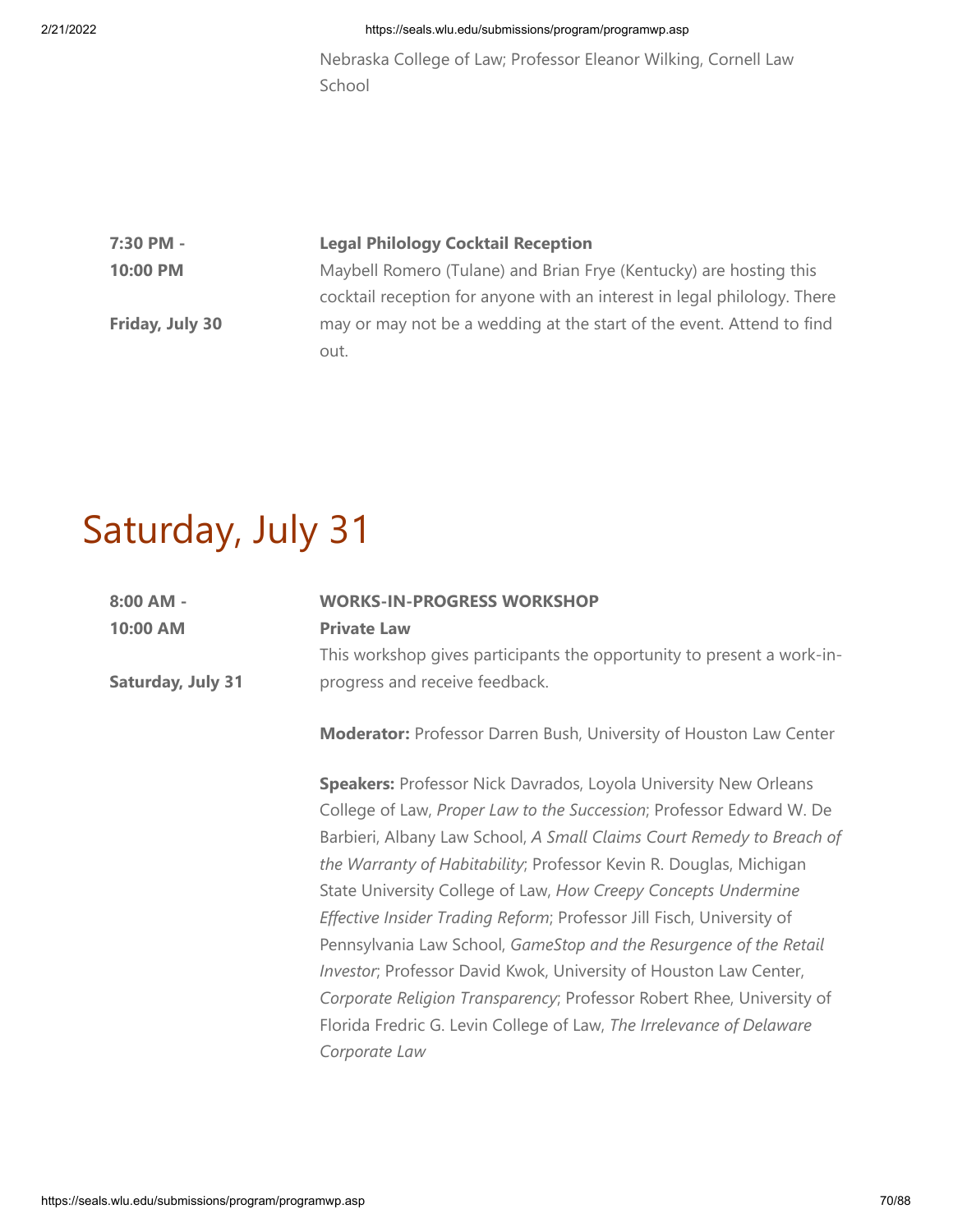| $8:00$ AM -              | <b>WORKSHOP ON ACADEMIC FREEDOM IN AN ERA OF CHANGE</b>                 |
|--------------------------|-------------------------------------------------------------------------|
| 10:00 AM                 | <b>Academic Freedom in an Era of Change</b>                             |
|                          | Academic Freedom is a core principle and value of higher education in   |
| <b>Saturday, July 31</b> | the United States and other countries. It embodies important rights     |
|                          | and responsibilities, and it can be threatened or infringed in various  |
|                          | ways, such as due to political or institutional pressures. In addition, |
|                          | focus on academic freedom can become subsumed or entangled with         |
|                          | challenging issues of free speech on campus. This panel will address    |
|                          | rights and responsibilities of academic freedom, how it interplays with |
|                          | freedom of speech, and the impact of academic freedom for law           |
|                          | faculty, staff, and students.                                           |
|                          | <b>Moderator:</b> Professor Marc Roark, Southern University Law Center  |
|                          | Speakers: Professor Todd Berger, Syracuse University College of Law;    |
|                          | Professor Anne Klebes-Pelissier, Roger Williams University School of    |
|                          | Law; Professor Katherine Macfarlane, Southern University Law Center     |

| $9:00$ AM - | <b>WORKSHOP ON TAX LAW</b>               |
|-------------|------------------------------------------|
| 12:00 PM    | <b>Tax Law, Policy, and Human Beings</b> |

**Saturday, July 31** Sometimes we forget, but real live human beings (and dead ones!) are subject to the income tax. The presenters on this panel consider the myriad ways that the income tax responds to and is shaped by the choices human beings make. In particular, papers in this panel address the rise of telework, the effect of the tax system on the cost of death, tax and the cyborg, and the human factor in the economic calculus.

> **Moderator:** Professor Carla Spivack, Oklahoma City University School of Law

**Speakers:** Professor Tessa R. Davis, University of South Carolina School of Law; Professor Victoria J. Haneman, Creighton University School of Law; Professor Young Ran (Christine) Kim, The University of Utah S.J. Quinney College of Law; Professor Phyllis Taite, Florida A&M University College of Law; Professor Richard Winchester, Seton Hall University School of Law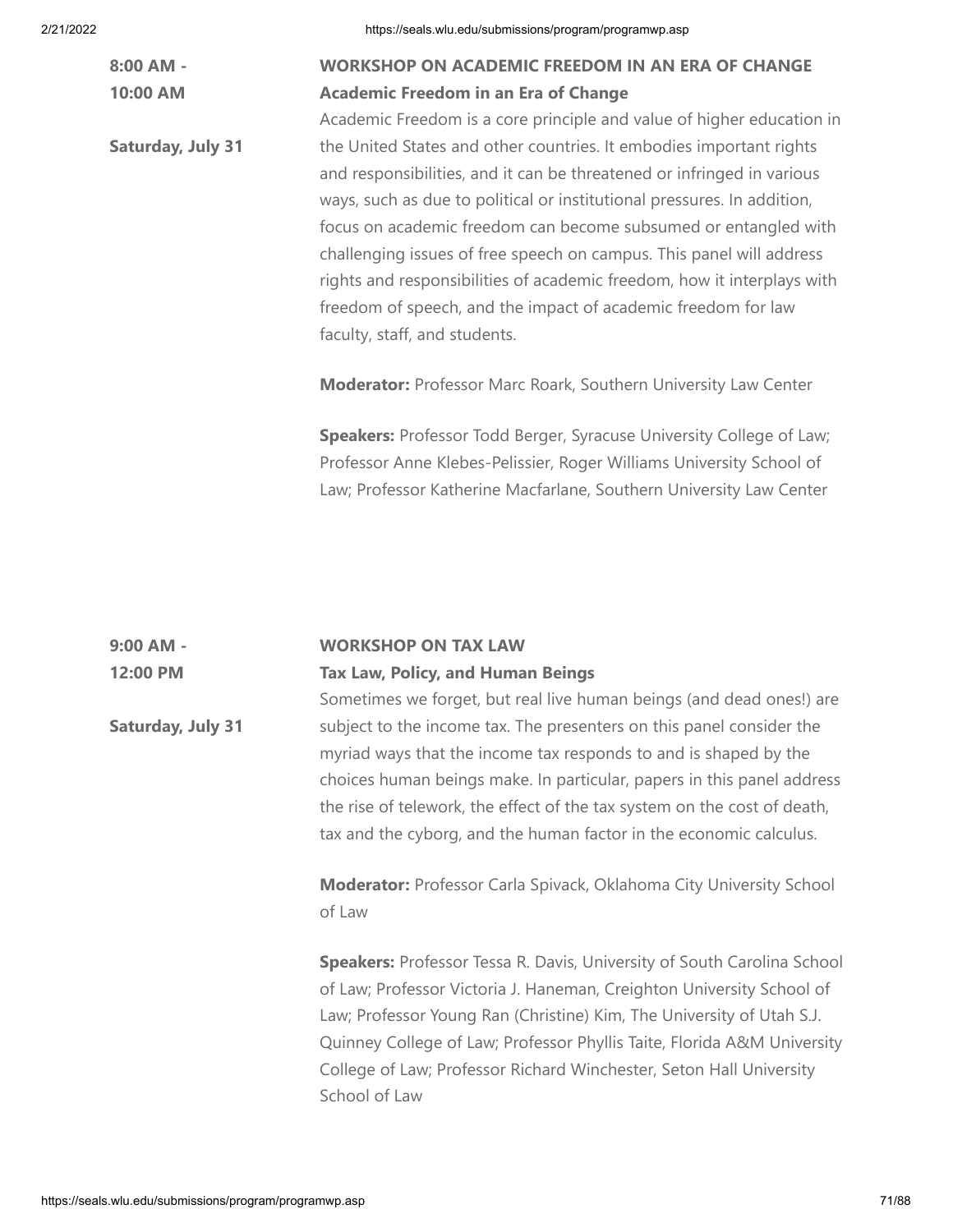| $9:00$ AM -              | <b>WORKSHOP ON LABOR AND EMPLOYMENT LAW</b>                                                                                                                                                                                                                                                                                                                                                                                                                                                                                                                                                      |
|--------------------------|--------------------------------------------------------------------------------------------------------------------------------------------------------------------------------------------------------------------------------------------------------------------------------------------------------------------------------------------------------------------------------------------------------------------------------------------------------------------------------------------------------------------------------------------------------------------------------------------------|
| 12:00 PM                 | <b>Discussion Group: Post-Election Preview: Labor and Employment</b>                                                                                                                                                                                                                                                                                                                                                                                                                                                                                                                             |
|                          | Law under a New Biden Administration                                                                                                                                                                                                                                                                                                                                                                                                                                                                                                                                                             |
| <b>Saturday, July 31</b> | There is a strong consensus that the Trump Administration had a<br>negative impact on the interests and rights of organized labor and on<br>more general workplace protections and equality. What will it mean<br>for the field of labor and employment law to have a Democratic<br>President and a Democratic-controlled Congress? This discussion<br>group explores how the Biden Administration might influence labor<br>and employment laws. It previews both what we expect might happen<br>and what we hope will happen with respect to legislative, regulatory,<br>and executive reforms. |
|                          | <b>Moderator:</b> Professor Nicole Porter, University of Toledo College of<br>Law                                                                                                                                                                                                                                                                                                                                                                                                                                                                                                                |
|                          | <b>Discussants: Professor Richard Carlson, South Texas College of Law</b><br>Houston; Professor Miriam Cherry, Saint Louis University School of<br>Law; Professor Jeffrey Hirsch, University of North Carolina School of<br>Law; Professor Marcia McCormick, Saint Louis University School of<br>Law; Professor Kerri Stone, Florida International University College of<br>Law; Professor Jamillah Williams, Georgetown University Law Center                                                                                                                                                   |

| 9:00 AM -                | <b>WORKSHOP ON CIVIL PROCEDURE</b>                                        |
|--------------------------|---------------------------------------------------------------------------|
| 12:00 PM                 | <b>Discussion Group: Civil Procedure Roundtable on Adjudication</b>       |
|                          | The adjudication process is constantly evolving, including the            |
| <b>Saturday, July 31</b> | pandemic-related shift to predominantly virtual proceedings. The          |
|                          | pretrial stage continues to be emphasized under both Twigbal's            |
|                          | stringent pleading regime and recent federal rules changes, including     |
|                          | major discovery revisions. State legislatures are superseding prior state |
|                          | common-law doctrine in statutory enactments that intermix substance       |
|                          | and procedure, resulting in new Erie issues in federal courts.            |
|                          | Challenges are arising in the rare cases reaching a jury verdict          |
|                          | regarding impeaching the jury's deliberations and the deference to be     |
|                          | afforded to the jury's verdict. The appropriate scope of remedial relief  |
|                          | at the end of the adjudication process is also subject to continuing      |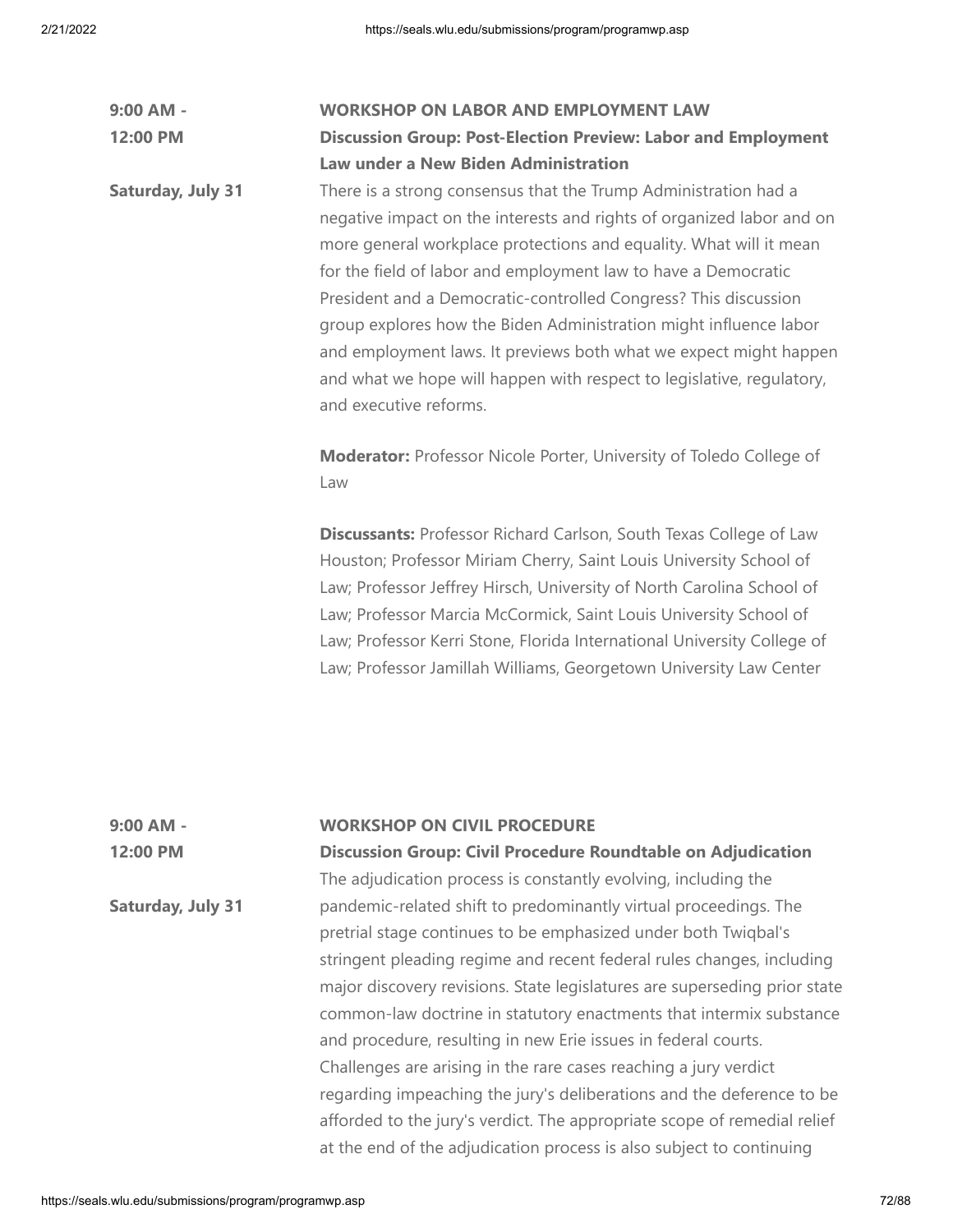debate. This discussion group will address such current procedural issues related to the adjudication process.

**Moderators:** Professor Richard Freer, Emory University School of Law; Professor Charles Rhodes, South Texas College of Law Houston

**Discussants:** Professor Scott Dodson, University of California Hastings College of the Law; Professor Seth Endo, University of Florida Fredric G. Levin College of Law; Professor Andrew Hammond, University of Florida Fredric G. Levin College of Law; Professor Thomas Metzloff, Duke University School of Law; Professor Michael T. Morley, Florida State University College of Law; Professor Jeffrey Parness, Northern Illinois University College of Law; Professor Howard Wasserman, Florida International University College of Law

#### **9:30 AM - 10:00 AM MINDFULNESS WORKSHOP Registration**

**Saturday, July 31**

**10:00 AM - Break (sponsored by Wolters Kluwer)**

**10:15 AM**

**Saturday, July 31**

**10:15 AM - 12:00 PM Saturday, July 31 Discussion Group: Current Issues in Immigration** The narrative was "us versus them." Rightful U.S. citizens versus the invading masses. These contrasting depictions were arguably a national obsession with the election of Donald Trump in 2016, and what many believe was his unrelenting verbal and policy war against immigrants while in office. He began his presidential bid by targeting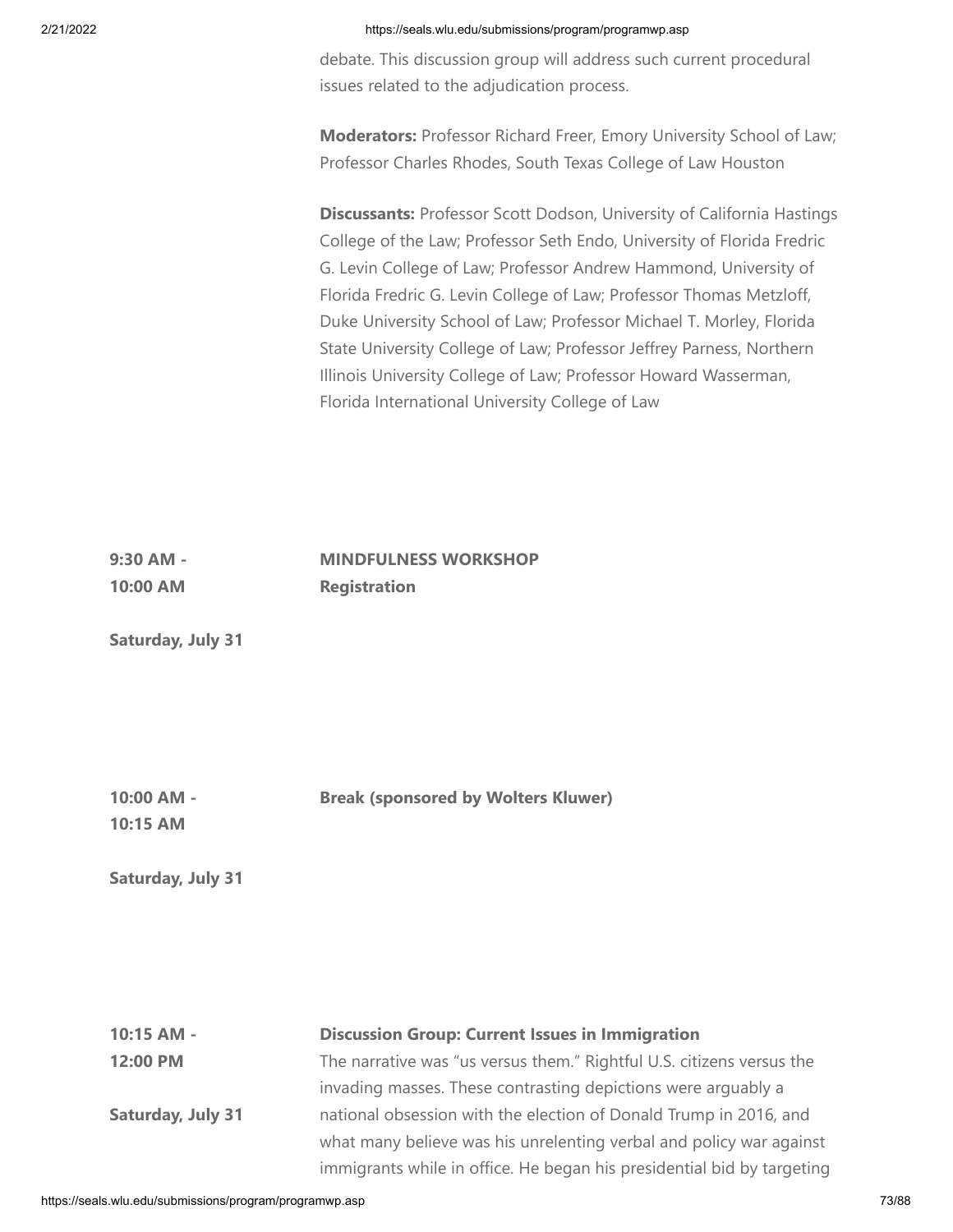Mexican immigrants, and since taking office, his rhetoric concerning tough immigration policies were purported to be a top priority for his administration. Trump used this sort of theater to create nationalistic fervor amongst U.S. citizens, and to demonize the so-called invasion at our borders. Now that Trump lost is it really a new day for immigrants and immigration reform?

**Moderator:** Professor Ediberto Roman, Florida International University College of Law

**Discussants:** Professor Robert Barsky, Vanderbilt Law School; Professor Matt Boaz, Washington and Lee University School of Law; Professor Emile Loza de Siles, Duquesne University School of Law; Professor Daniel Morales, University of New Hampshire School of Law; Professor Diane Uchimiya, Creighton University School of Law

#### **10:15 AM - ELFA Perspectives on Teaching During the Covid-19 Era**

This panel focuses on the European Law Faculty Association's (ELFA) experience of teaching during the COVID era, focusing on issues such as teaching, financing and cooperation. This panel will cover the following topics: cooperation between law faculties in the COVID era; adjusting to digital teaching and student support in the COVID era; adaptation to exceptionality in Law Schools; organizational challenges created by the pandemic (the Spanish case); advantages and disadvantages of online teaching to law students; new opportunities created by the Covid-19 Pandemic; & the financing Of legal education In The covid era.

**Moderator:** Professor Patrick Hugg, Loyola University New Orleans College of Law

**Speakers:** Professor Manuel Bermejo Castrillo, Universidad Carlos III de Madrid (Spain); Professor Jivko Draganov, University of World & National Economy Sofia (Bulgaria); Professor Michele Graziadei, University of Turn Department of Law (Italy); Professor Marek Grzybowski, Warsaw University Faculty of Law & Administration (Poland); Professor Julian Lonbay, University of Birmingham Faculty of Law (United Kingdom)

**12:00 PM**

**Saturday, July 31**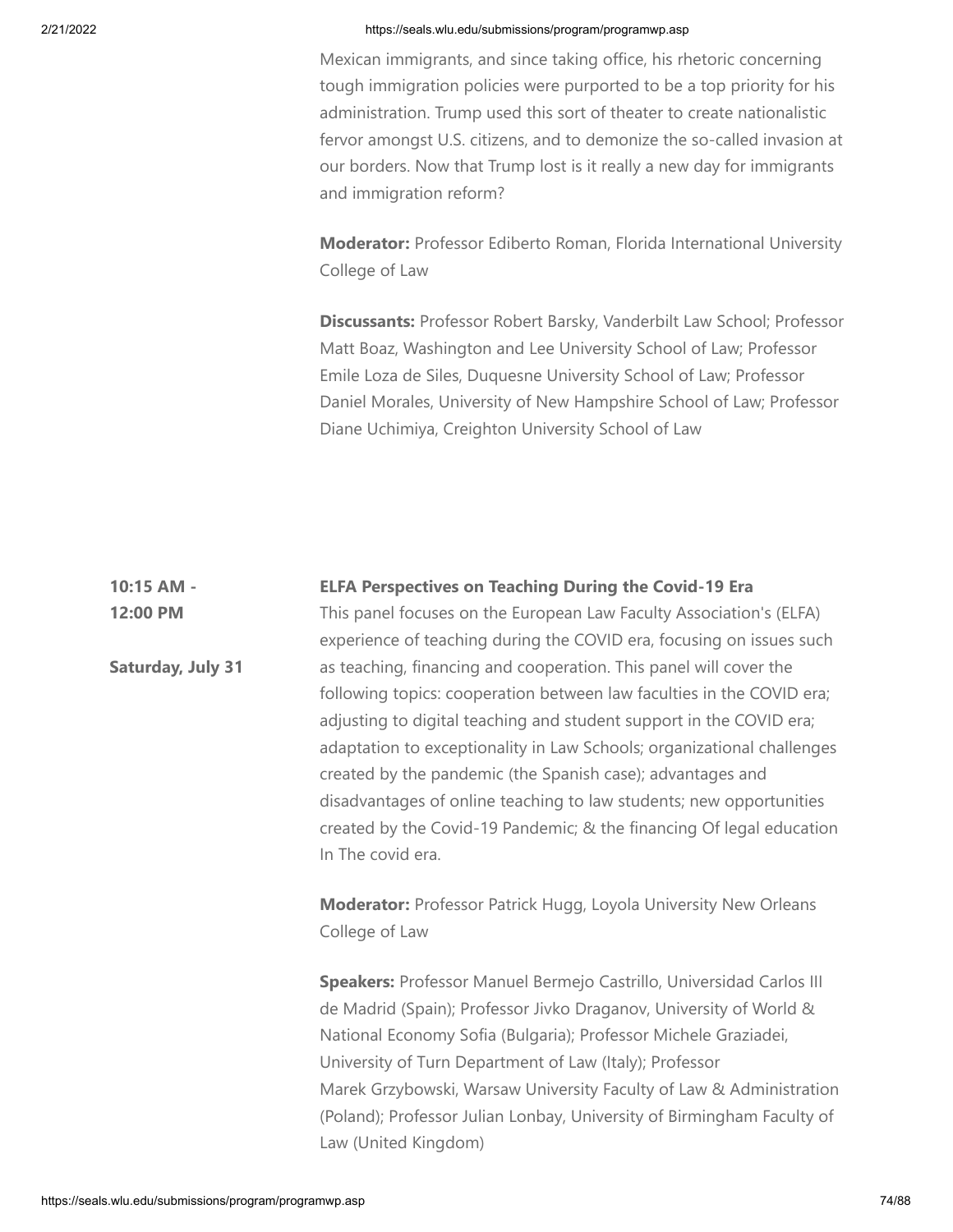| 10:15 AM -               | <b>WRITING CONNECTIONS WORKSHOP</b>                                          |
|--------------------------|------------------------------------------------------------------------------|
| 12:00 PM                 | <b>Discussion Group: Discipline Building: Interrogating and</b>              |
|                          | <b>Disrupting the Legal Writing Canon</b>                                    |
| <b>Saturday, July 31</b> | This Discussion Group will follow a panel that examines how                  |
|                          | traditional legal rhetoric perpetuates and reinforces systems of             |
|                          | privilege and power and will introduce comparative and critical              |
|                          | rhetoric as tools by which those systems may be interrogated and             |
|                          | disrupted. This Discussion Group seeks to engage in conversations            |
|                          | around such questions as "Why IRAC and the legal syllogism?"; "What          |
|                          | alternatives to IRAC and the legal syllogism exist?"; and "From a            |
|                          | pedagogical standpoint, what are the shortcomings we see in                  |
|                          | traditional legal rhetoric?" to name just a few.                             |
|                          | <b>Moderator:</b> Professor Kirsten Davis, Stetson University College of Law |
|                          | Discussants: Professor Elizabeth Berenguer, Stetson University College       |
|                          | of Law; Professor Lucy Jewel, The University of Tennessee College of         |
|                          | Law; Professor Sherri Keene, University of Georgetown University Law         |
|                          | Center; Professor Carol R. Mallory, Northeastern University School of        |

Law; Professor Susan A McMahon, Arizona State University Sandra Day O'Connor College of Law; Professor Teri McMurtry-Chubb, University of Illinois Chicago School of Law; Professor Anne Mullins, Stetson University College of Law; Professor Danielle Tully, Brooklyn Law School; Dean Tara Willke, Duquesne University School of Law

## **10:15 AM - 12:45 PM Saturday, July 31 MINDFULNESS WORKSHOP New Reality and Mindfulness in Law Schools** Speakers will address ways of introducing and using mindfulness as a teaching and learning tool inside and outside the classroom and will share examples of best practices, focusing on how it became especially

**Moderator:** Professor Katerina Lewinbuk, South Texas College of Law Houston

pertinent considering the new reality. The discussion will also include

the issues of self-reflection and cognitive functioning.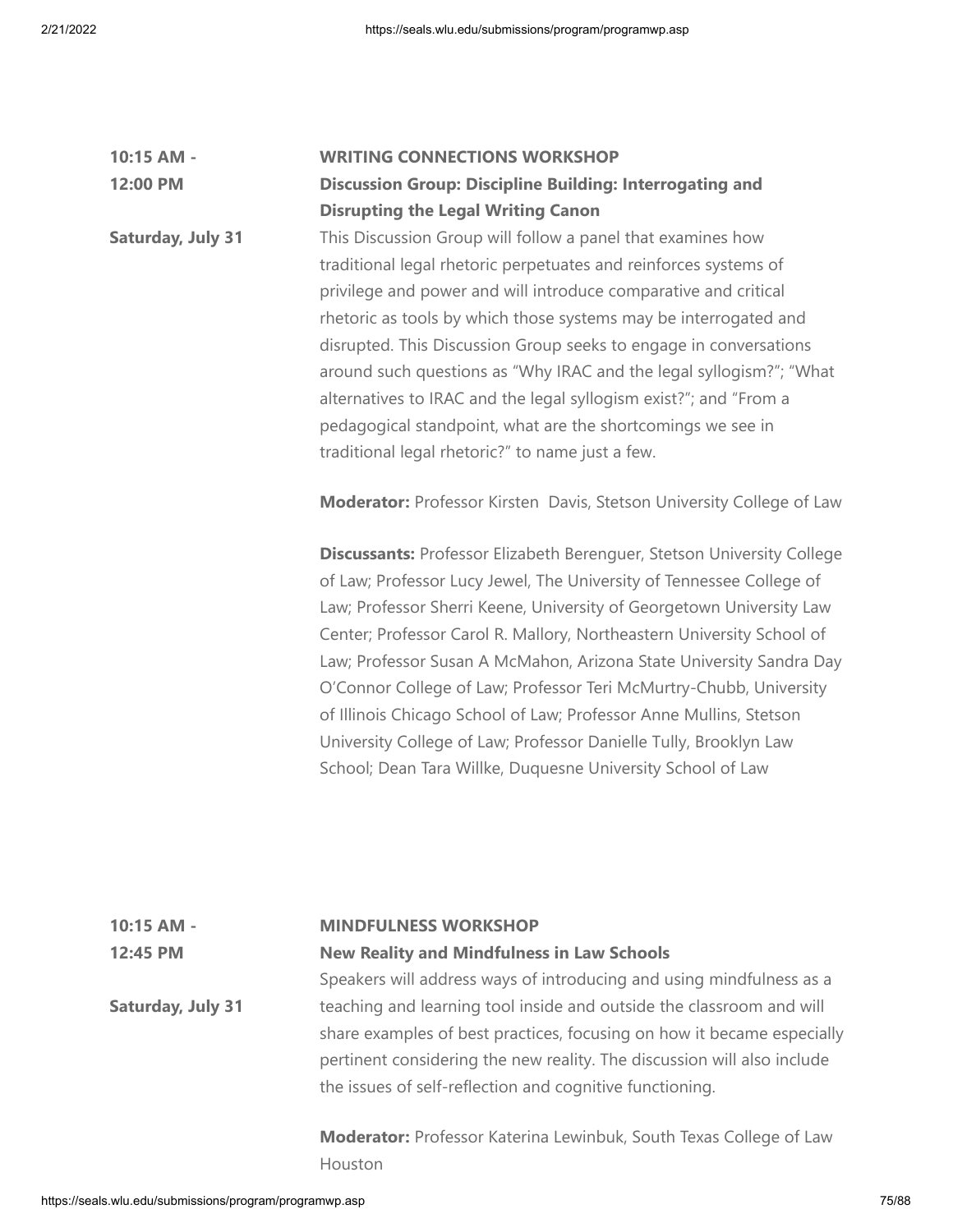**Saturday, July 31**

## 2/21/2022 https://seals.wlu.edu/submissions/program/programwp.asp

**Speakers:** Professor Glen-Peter Ahlers, Barry University, Dwayne O. Andreas School of Law; Professor Mary Beth Beazley, University of Nevada, Las Vegas William S. Boyd School of Law; Professor Shailini George, Suffolk University Law School; Professor Rosario Lozada, Florida International University College of Law

### **12:00 PM - 1:00 PM WOLTERS KLUWER LUNCHEON: INTRODUCING THE NEW CONNECTED EBOOK**

# **Connected Casebooks are now called Connected eBooks, and the name is not the only thing changing.**

Join Nicole Pinard, Maureen Kenealy, and Valerie Saeger of Wolters Kluwer Legal & Regulatory for a delicious lunch on Saturday July 31st in Magnolia D and be the first to see the new and improved CasebookConnect experience coming later this summer. CasebookConnect is a platform of complementary learning tools created to help law students learn more efficiently and effectively through formative assessments (Connected Quizzing), enhanced digital textbooks (Connected eBooks), practice questions (Study Center), and animated videos (PracticePerfect). During the presentation, you will learn about how students are using technology to prepare for class, assess their understanding of material, and improve their outcomes using CasebookConnect. Our presenters will share insights collected from research with law students—including how students are using digitally-enhanced textbooks today and how the new CasebookConnect experience is designed to further promote student engagement and learning. You'll also get a sneak peak of upcoming professor capabilities to engage your students.

**Speakers:** Ms. Maureen Kenealy, Wolters Kluwer Publishing, Director, Digital Learning & Engagement, Legal Education; Ms. Nicole Pinard, Wolters Kluwer Legal & Regulatory, U.S., Vice-President & General Manager, Legal Education; Ms. Valerie Saeger, Wolters Kluwer Legal & Regulatory, U.S., Technology Product Manager, Legal Education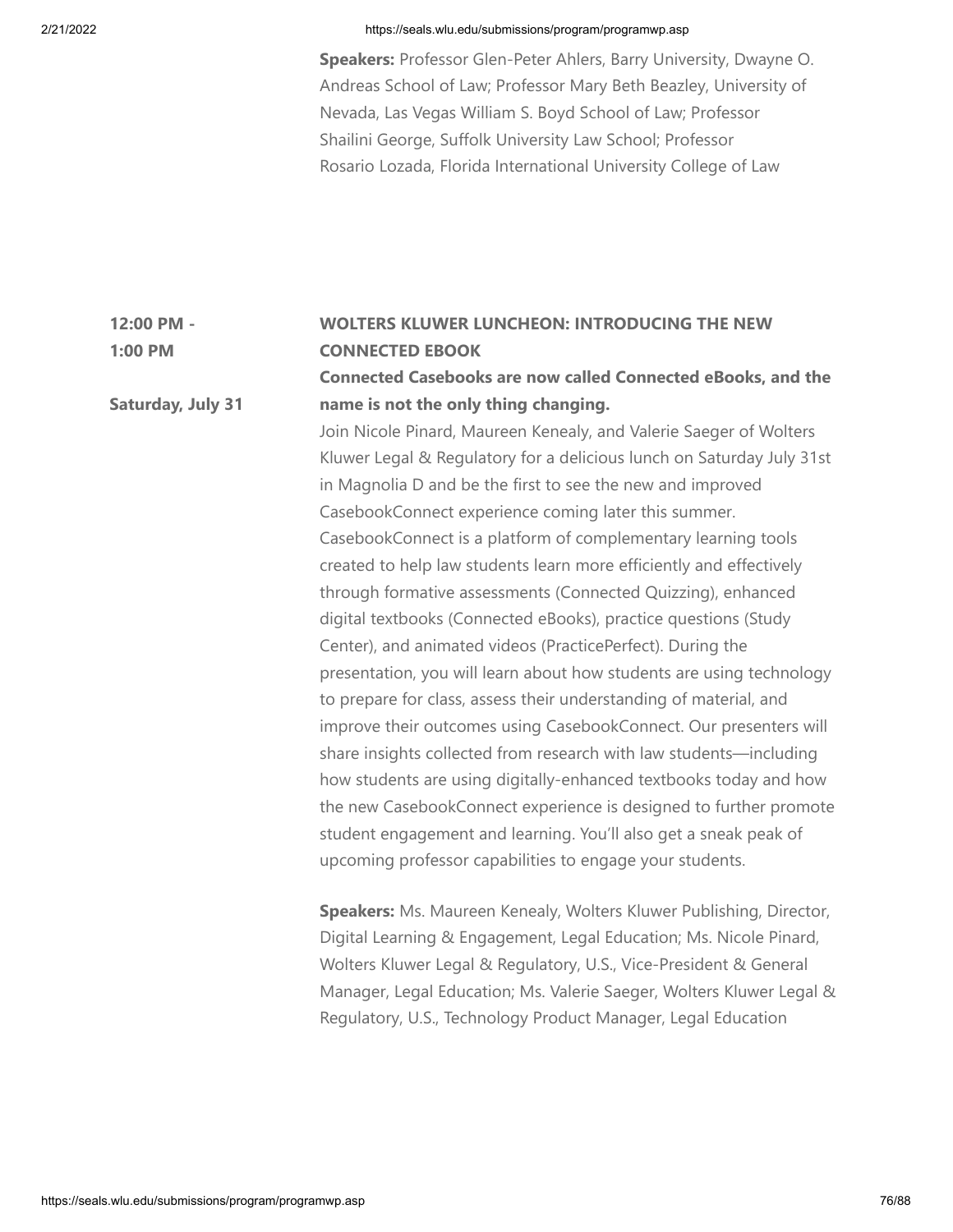| $1:00$ PM - |  |
|-------------|--|
| $2:45$ PM   |  |

**Saturday, July 31**

# **The ELPIS Approach: How the Pandemic Changed the Face of Law, as Well as Law Teaching and Learning**

ELPIS is one of the oldest and biggest Law networks in Europe, founded by the Leibiniz University of Hannover, composed of 34 European Law Faculties together with associated faculties from America, Asia and Africa. The network deals with issues relating to Students, Professors and Staff members, as well as questions related to pedagogical theory and practice. ELPIS is currently divided into three branches: ELPIS organizes an Annual Meeting; ELPIS offers a joint masters degree that includes the law faculties of Hannover, Rouen, Lisbon, Fribourg and Mykolos Romeris (Vilnius); the ELPIS Research arm that runs research and scientific projects and a v-Law Review. In the last 2 years the ELPIS network has organized some scientific events and a special volume of the ELPIS v-Law Review which was dedicated to the changes that the pandemic brought to a law, as well as to law teaching and learning, and about the predictable consequences of these novelties for the near future. And these are precisely the topics we will present and discuss in this panel.

**Moderator:** Professor Vasco Pereira da Silva, University of Lisbon Faculty of Law (Portugal), & Chair, Elpis Network,

**Speakers:** Professor Fransisco Balaguer Callejón, The University of University of Granada Faculty of Law (Spain); Professor Nuno Cunha Rodriguez, University of Lisbon Faculty of Law (Portugal), & Vice-President, European Institute; Professor Class Friedrich Germelmann, University of Hanover Faculty of Law (Germany), & Faculty Coordinator for International Relations; Dean Bernd Opperman, University of Hanover Faculty of Law (Germany), & Former ELPIS Chair.

Neurodivergent examinees encounter a range of impediments to

success on the bar resulting in their underperforming their

## **1:00 PM - 2:45 PM Saturday, July 31 Bias and Disparate Outcomes in the Bar Examination** This panel will discuss how bar examinees from communities of color or who are neurodivergent (including examinees with learning disabilities and mental health challenges) are adversely affected by bias in the bar exam. Studies show that bar examinees from communities of color have lower pass rates than their white peers.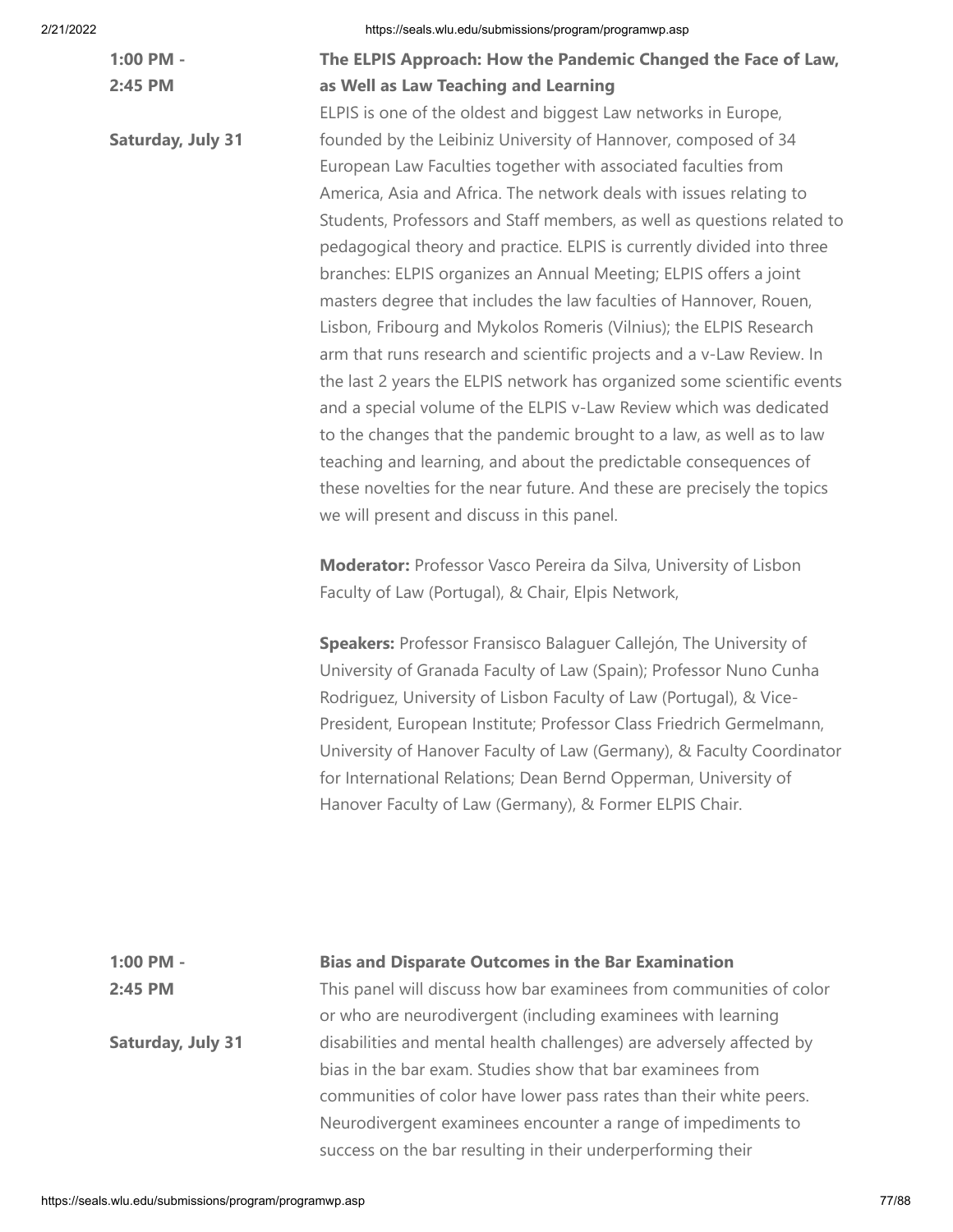neurotypical peers. If the legal profession is to be more representative of the population as a whole, it must eliminate artificial barriers that act to reinforce racial and neurological biases. This panel seeks to help expand the conversation about these problems so we may, as a community, work together to solve them.

**Moderator:** Professor Scott DeVito, Ave Maria School of Law

**Speakers:** Professor Andi Curcio, Georgia State University College of Law; Professor David A. Green, North Carolina Central University School of Law; Professor Erin Lain, Drake University Law School; Professor Reginald J. Mitchell, Sr., Florida A&M University College of Law; Ms. Haley Moss, Haley Moss LLC

#### **1:00 PM - The Evolution of Legal Storytelling**

**2:45 PM Saturday, July 31** Lawyers have used storytelling for some time to get judges' attention and to further their clients' cases. But as these techniques have become widespread and accepted as effective methods of legal advocacy and forms of legal reasoning, their use has evolved. Panelists will discuss the evolution of contemporary storytelling and narrative techniques by lawyers and judges alike. In particular, panelists will consider the relationship between the law and the advocate's ability to tell an effective story, how courts use narrative in decision-making, and whether and how these uses of narrative advance or obscure the search for justice.

> **Speakers:** Professor Robert Barsky, Vanderbilt Law School; Professor Sherri Keene, University of Georgetown University Law Center; Professor Jennifer Sheppard, U.S. Air Force Academy; Professor Karen Sneddon, Mercer University School of Law

**1:00 PM - 2:45 PM**

# **Helping International Students Succeed at American Law Schools: Overcoming Cultural and Other Challenges**

**Saturday, July 31**

Law schools have LLM programs for international students as well as students in their JD programs from countries other than the United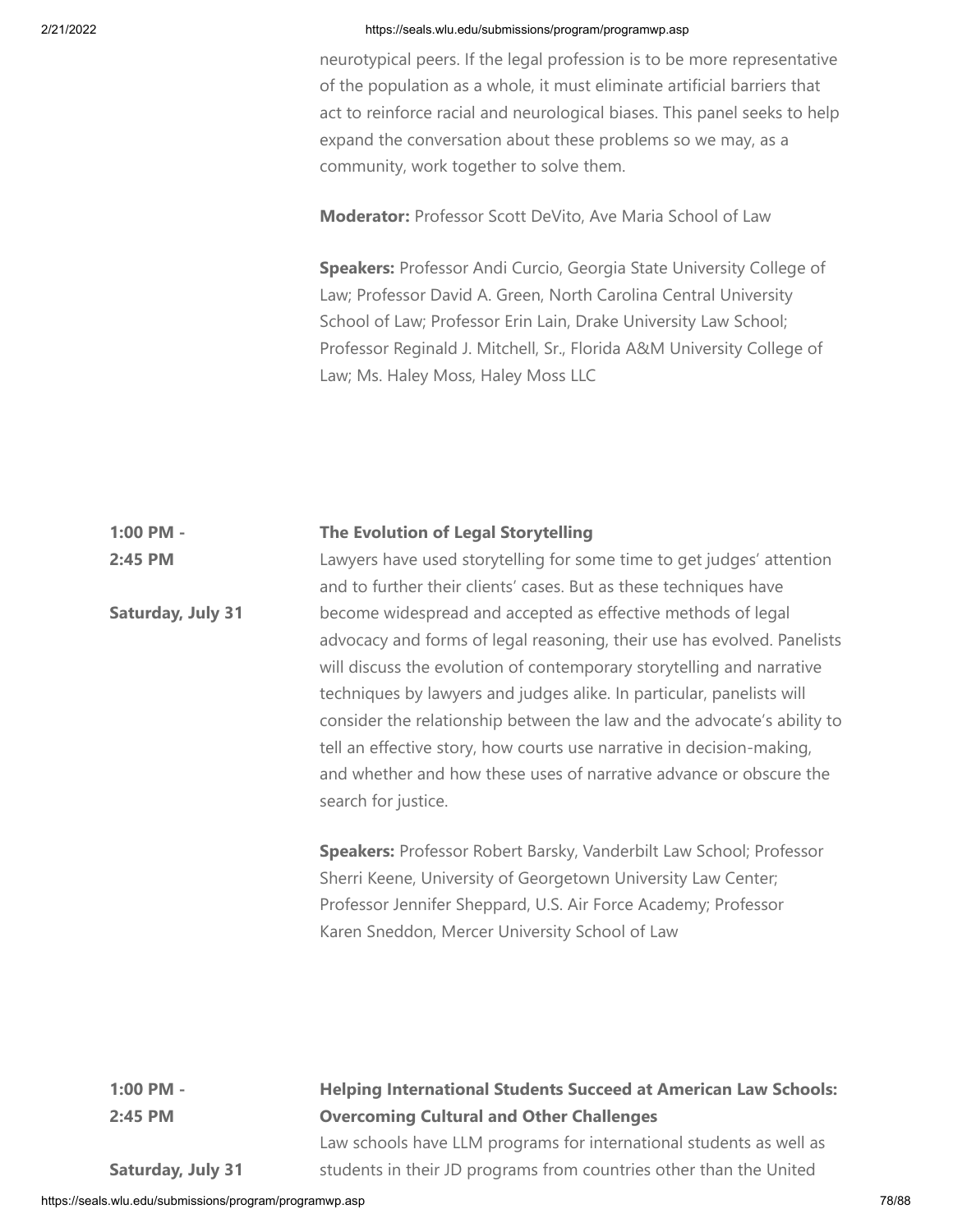States. International students matriculating at American law schools face a unique set of challenges, including language differences, cultural and political acclamation, as well the need to adopt new and different study habits. Faculty mentors, student mentors, and program directors play an important role in terms of helping these students navigate life in a new country and educational environment. This panel will discuss the types of issues intentional students face when attending American law schools and how we can help students address those concerns and ensure student success.

**Moderator:** Professor Todd Berger, Syracuse University College of Law

**Speakers:** Professor Clémence Kucera, University of the Pacific, McGeorge School of Law; Professor Thomas Metzloff, Duke University School of Law; Professor Shannon Ryan, Syracuse University College of Law; Professor Kirsten Schaetzel, Emory University School of Law; Ms. Shannon Sevier, St. Mary's University School of Law

| 2:45 PM - | <b>Break (sponsored by Wolters Kluwer)</b> |
|-----------|--------------------------------------------|
| 3:00 PM   |                                            |
|           |                                            |

**Saturday, July 31**

| 3:00 PM -                | <b>WRITING CONNECTIONS WORKSHOP</b>                                                                                                                                                                         |
|--------------------------|-------------------------------------------------------------------------------------------------------------------------------------------------------------------------------------------------------------|
| 5:00 PM                  | Discussion Group: Discipline Building: Balance in the Age of Chaos                                                                                                                                          |
|                          | The Discussion group will examine the teaching, institutional, and                                                                                                                                          |
| <b>Saturday, July 31</b> | personal challenges that faculty at varying stages in their careers have<br>encountered since the pandemic began, and it will seek to offer<br>perspective, advice, and resources on how to cope with these |
|                          | challenges.<br><b>Moderator:</b> Professor Jane Cross, Nova Southeastern University<br>Shepard Broad College of Law                                                                                         |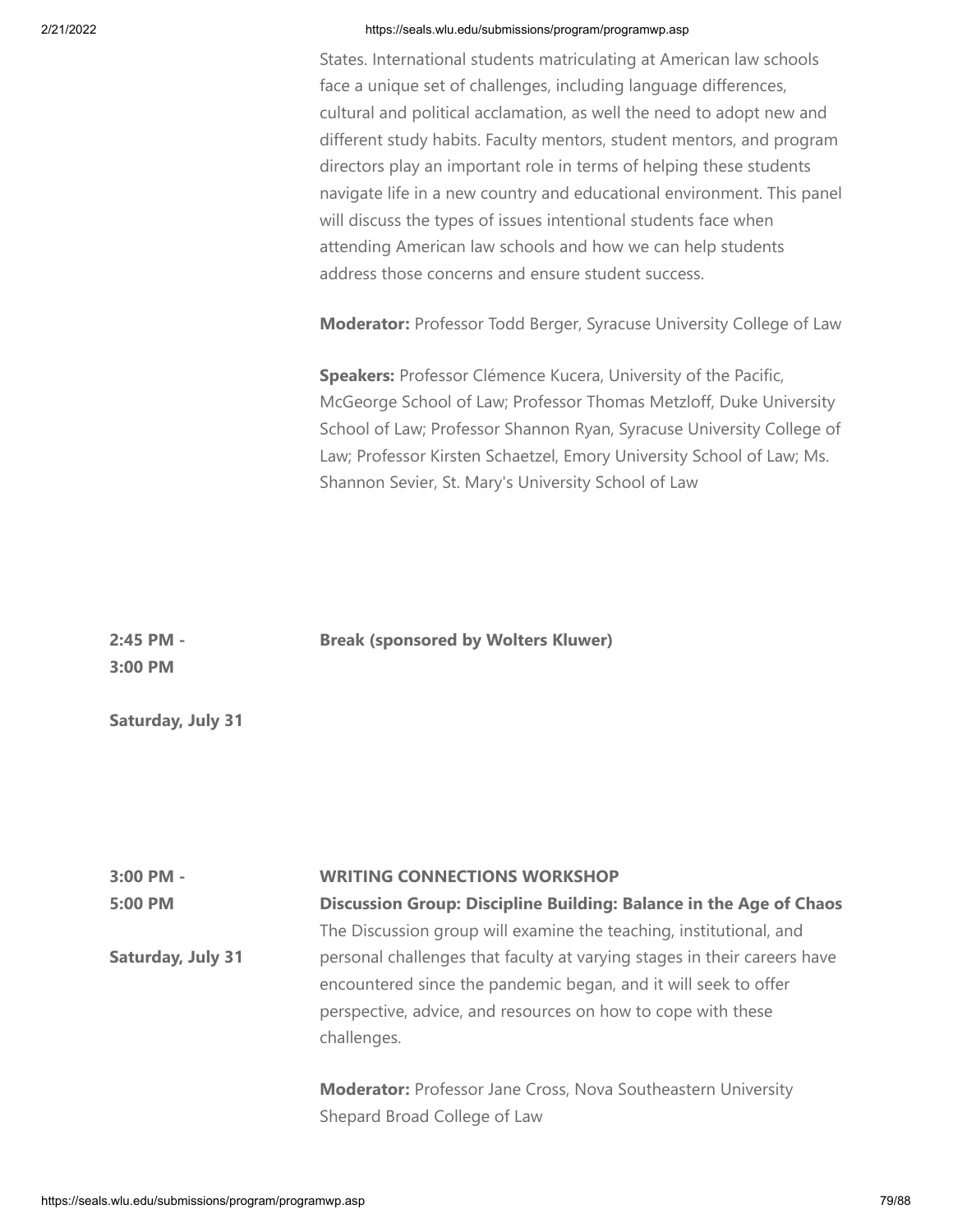**Discussants:** Professor Heather Baxter, Nova Southeastern University Shepard Broad College of Law; Professor Alexa Chew, University of North Carolina School of Law; Professor John Cook, University of North Dakota School of Law; Professor Melissa Eckhause, University of Detroit Mercy School of Law; Professor Stevie Leahy, Northeastern University School of Law; Professor Rosario Lozada, Florida International University College of Law; Professor Jean Mangan, University of Georgia School of Law; Professor Cathren Page, Mercer University School of Law; Professor Michelle Richards, University of Detroit Mercy School of Law; Professor O.J. Salinas, University of North Carolina School of Law; Professor Elizabeth Sherowski, University of Detroit Mercy School of Law; Professor Saleema Snow, University of the District of Columbia David A. Clarke School of Law; Professor Nancy Soonpaa, Texas Tech University School of Law

# **3:00 PM - 6:00 PM Saturday, July 31 WORKSHOP ON ACADEMIC FREEDOM IN AN ERA OF CHANGE Discussion Group: Academic Freedom Around the Globe** Academic Freedom can face political, cultural, institutional, and economic pressures, and these dynamics can vary from country to country, or even across regions or jurisdictions within a country. In particular, restrictions on academic freedom can be used to stifle political dissent through both censorship and self-censorship, and thus present both human rights and anti-democratic concerns. This discussion group will bring together law faculty from various countries for a comparative discussion of threats to academic freedom; the relationship between academic freedom and personal statements or political activism; the political, cultural, institutional, and economic implications of working in restrictive environments; and steps that might be considered to protect academic freedom. **Moderator:** Professor Jennifer Weil Bard, University of Florida Fredric G. Levin College of Law **Discussants:** Professor Enrique Weil Afonso, University of Silesia (Poland); Professor Todd Berger, Syracuse University College of Law; Professor Rafal Blicharz, University of Silesia (Poland); Dean Gregory Bowman, Roger Williams University School of Law; Professor Gaya Davidyan, Moscow State University Faculty of Law (Russia);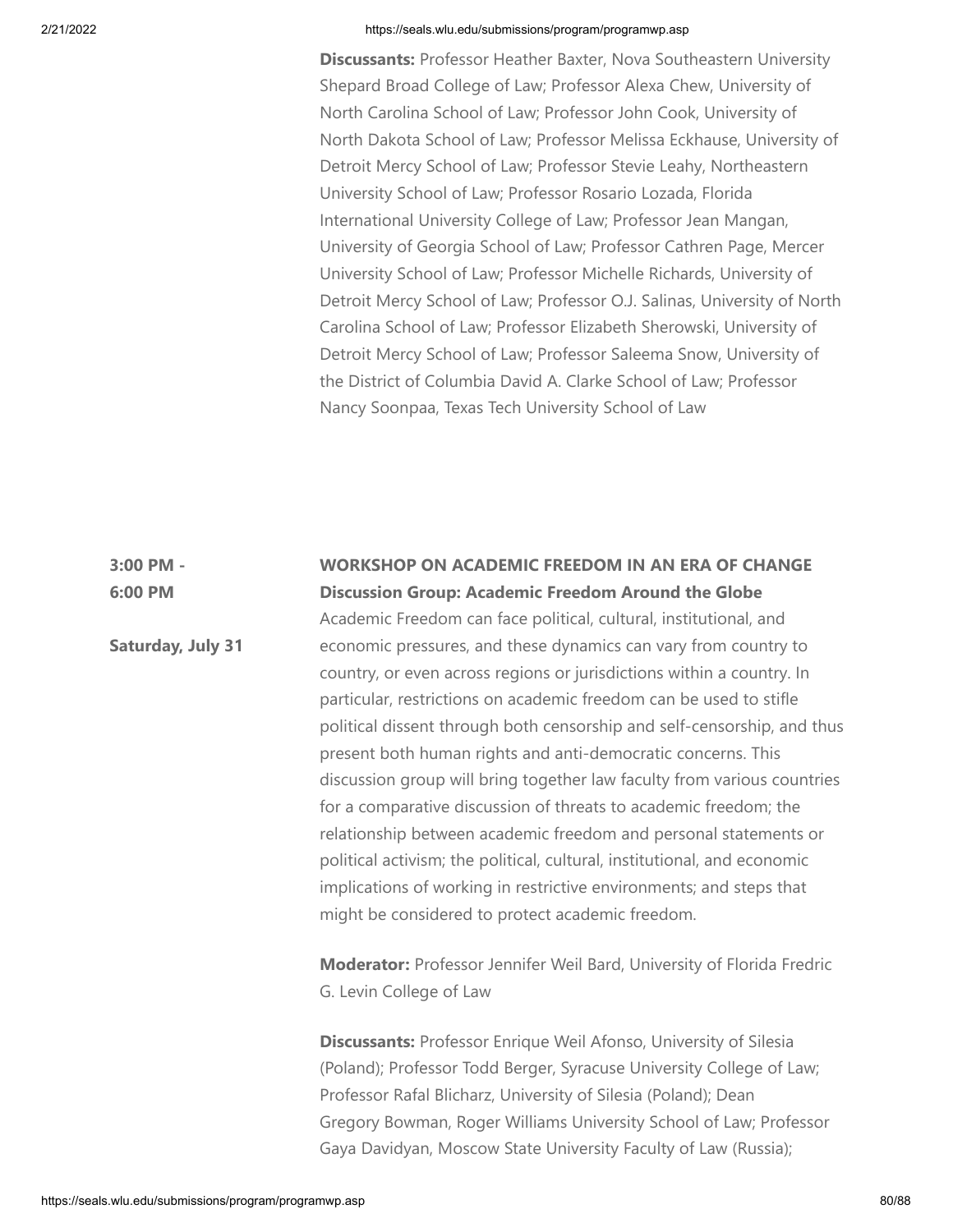**6:00 PM**

## 2/21/2022 https://seals.wlu.edu/submissions/program/programwp.asp

Professor Patrick Hugg, Loyola University New Orleans College of Law; Professor Christopher Kelley, University of Arkansas School of Law; Professor Anne Klebes-Pelissier, Roger Williams University School of Law; Professor Vasco Pereira da Silva, University of Lisbon Faculty of Law (Portugal), & Chair, Elpis Network,; Professor Mikolaj Pietrzyk, University of Silesia (Poland); Professor Małgorzata Pohl Michałek, University of Silesia (Poland); Professor Russell Weaver, University of Louisville, Louis D. Brandeis School of Law

#### **3:00 PM - WORKSHOP ON CIVIL PROCEDURE**

**Discussion Group: Civil Procedure Roundtable: Jurisdiction and Court Access**

**Saturday, July 31** The roadblocks to court access are a perennial concern for procedural scholars. Personal jurisdiction limitations, the hegemony of contract over court access with both arbitration and, to a lesser degree, forum selection clauses, class actions reforms, and the crushing centralization of MDL are frequent obstacles to plaintiffs securing convenient forums to assert their claims. Of particular note this year is the Supreme Court's upcoming decision in Ford Motor Co. v. Montana Eighth Judicial District Court, which presumably will provide some guidance on personal jurisdiction's nexus requirement. Yet undoubtedly additional doctrinal and theoretical issues will remain after Ford. This discussion group will provide an opportunity for procedural scholars to address jurisdictional issues and other roadblocks to accessing a convenient forum.

> **Moderator:** Professor Thomas Metzloff, Duke University School of Law

**Discussants:** Professor Scott Dodson, University of California Hastings College of the Law; Professor Seth Endo, University of Florida Fredric G. Levin College of Law; Professor Richard Freer, Emory University School of Law; Professor Andrew Hammond, University of Florida Fredric G. Levin College of Law; Professor Samuel Jordan, Saint Louis University School of Law; Professor Jeffrey Parness, Northern Illinois University College of Law; Professor Charles Rhodes, South Texas College of Law Houston; Professor Adam Steinman, The University of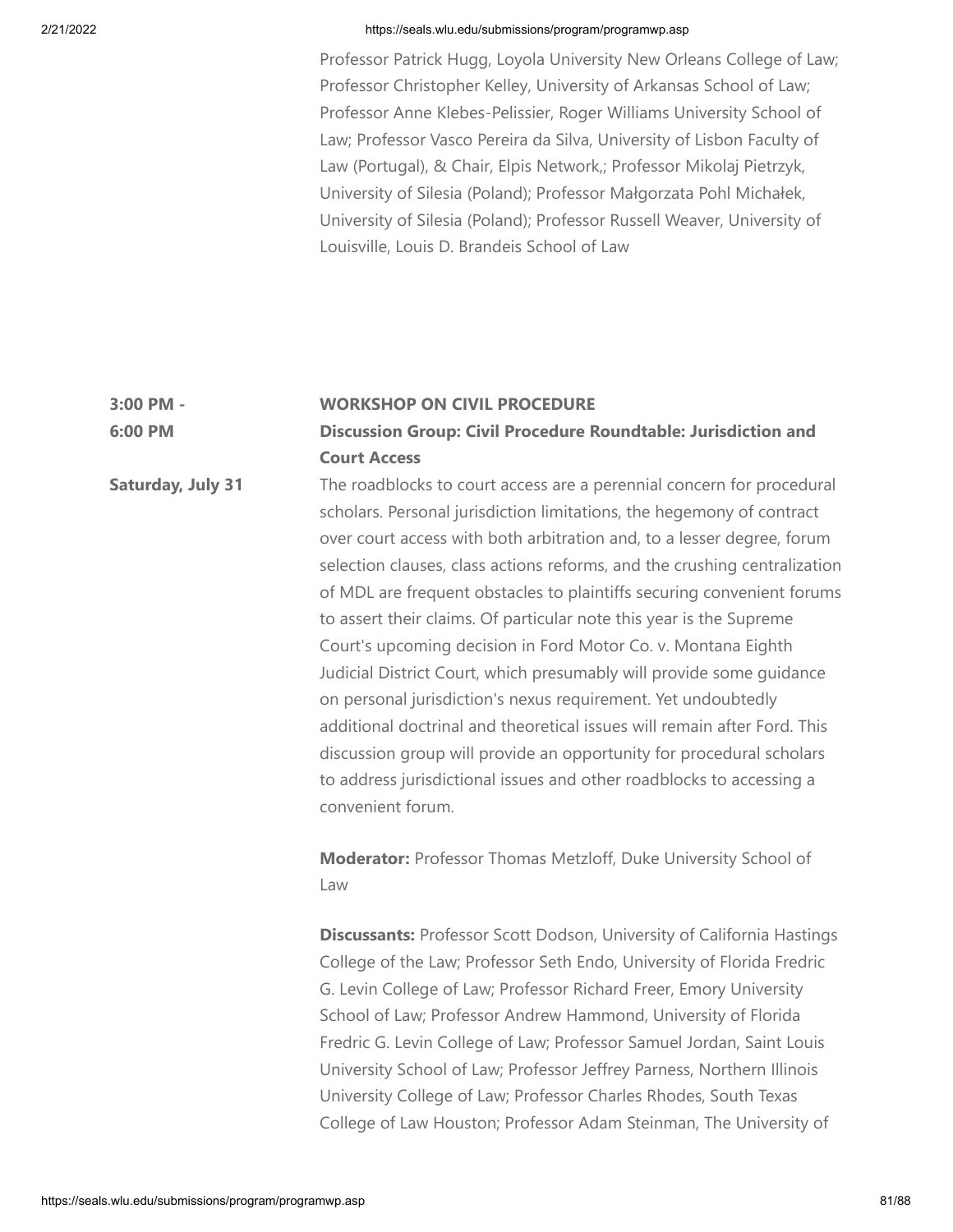Alabama School of Law; Professor Howard Wasserman, Florida International University College of Law

#### **3:00 PM - 6:00 PM WORKSHOP ON LABOR AND EMPLOYMENT LAW Discussion Group: COVID-19 and Worklaw**

**Saturday, July 31** This discussion will examine the numerous impacts of the COVID-19 pandemic on the workplace. The issues implicated by COVID-19 include the negative impacts on employment for women and people of color; unemployment benefits; family and medical leave; occupational safety and health enforcement; determining which workers should be entitled to protection under work laws; stranded merchant seafarers; changes in NLRB election and other procedures; and the role of at-will employment in vaccine mandates and other employer responses to the pandemic.

> **Moderator:** Professor Jeffrey Hirsch, University of North Carolina School of Law

**Discussants:** Professor Scott Bauries, University of Kentucky College of Law; Professor Theresa Beiner, University of Arkansas at Little Rock, William H. Bowen School of Law; Professor Anastasia Boles, University of Arkansas at Little Rock, William H. Bowen School of Law; Professor Susan Carle, American University, Washington College of Law; Professor Richard Carlson, South Texas College of Law Houston; Professor Miriam Cherry, Saint Louis University School of Law; Professor Ruben J. Garcia, University of Nevada, Las Vegas William S. Boyd School of Law; Professor Nicole Porter, University of Toledo College of Law; Professor Ani Satz, Emory University School of Law; Professor Kerri Stone, Florida International University College of Law; Professor Jamillah Williams, Georgetown University Law Center

**3:00 PM - 6:00 PM**

# **Discussion Group: Feeling Property**

Despite the rational-choice discourse that dominates property scholarship and judicial opinions, owners' conduct is often governed by something unruly and unspoken—feelings. The law of ownership is

**Saturday, July 31**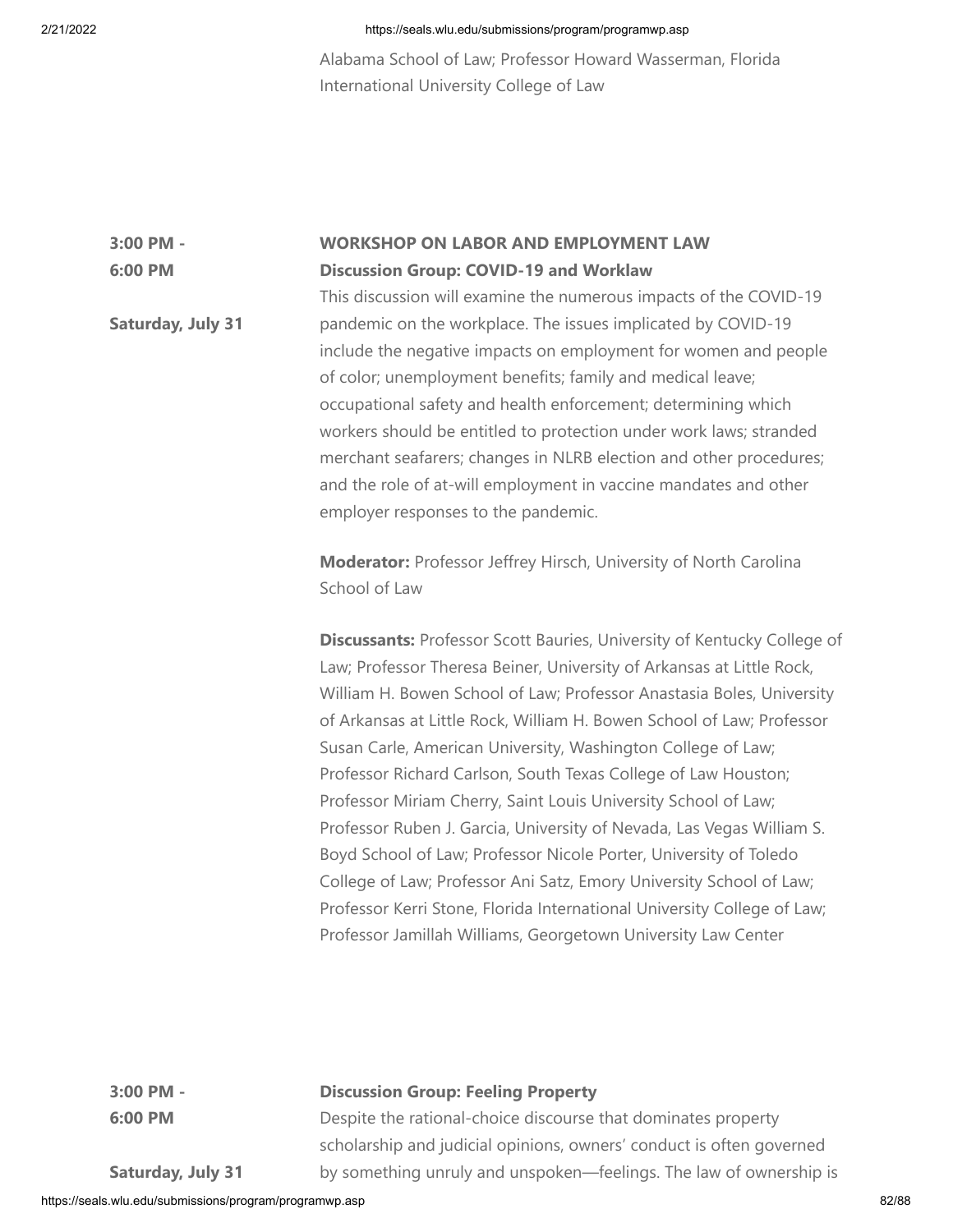shot through with litigation over spite fences, border disputes, spring guns, and fox carcasses, much of which beggars rational-choice explanation. Yet law-and-emotions insights have failed to migrate into the property discourse. The connection to emotion in this context is particularly salient, since ownership is bound up with notions of home, safety, personal history, wealth, status, and identity so that any legal allocation or denial of property rights impacts the emotions. This discussion group will investigate the inevitable connection between property law and human feelings, and to explore what law should do about it.

**Moderator:** Professor Marc Roark, Southern University Law Center

**Discussants:** Professor Bram Akkermans, University of Maastricht; Professor Rishi Batra, U.S. Air Force Academy; Professor Rafael Ibarra Garza, Direcciòn de Investigación Universidad de Monterrey; Professor Jamila Jefferson-Jones, Wayne State University Law School; Professor Hila Keren, Southwestern University Law School; Professor Diane J. Klein, University of La Verne College of Law; Professor Alina Ng Boyte, Mississippi College School of Law; Professor Jessica Shoemaker, University of Nebraska College of Law

# **3:00 PM - 6:00 PM Saturday, July 31 Discussion Group: Reproductive Justice Scholarship & Pedagogy Discussion Group** As both the political and scientific landscape rapidly shift, issues of reproductive justice are increasingly complicated and urgent. Additionally, scholarly interest in reproductive justice has expanded beyond traditional reproductive rights topics into a broader array of areas that better reflect the variation in the lived experiences of individuals. The participants will discuss their own scholarly or pedagogical approaches to reproductive justice issues, areas of overlap and divergence, and areas for future inquiry, as well as invite audience participation and discussion. **Moderator:** Professor Meghan Boone, Wake Forest University School of Law

**Discussants:** Professor Johanna Bond, Washington and Lee University School of Law; Professor Greer Donley, University of Pittsburgh School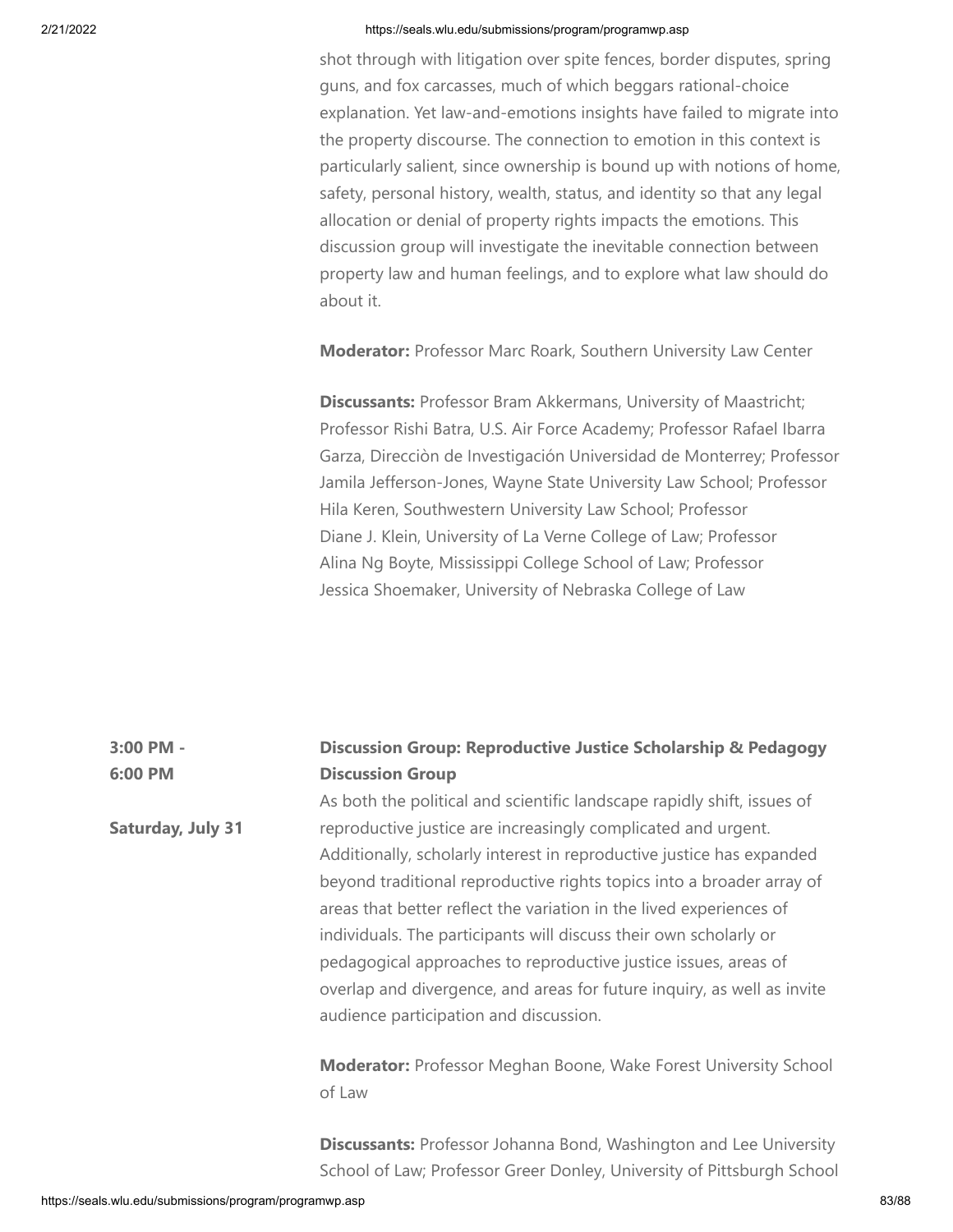of Law; Professor Laura Lane-Steele, Tulane University Law School; Dean Browne Lewis, North Carolina Central University School of Law; Professor Seema Mohapatra, SMU Dedman School of Law; Professor Jeffrey Parness, Northern Illinois University College of Law; Professor Rachel Rebouche, Temple University, James E. Beasley School of Law

**4:30 PM - 6:30 PM MINDFULNESS WORKSHOP Mini-Retreat**

**Saturday, July 31**

**6:00 PM - 7:00 PM Carolina Academic Press Closing Reception**

**Saturday, July 31**

**7:30 PM - Federalist Society Desser Reception**

**8:30 PM**

**Saturday, July 31**

# Sunday, August 1

**9:00 AM - 11:00 AM** **WRITING CONNECTIONS WORKSHOP Discussion Group: Discipline Building: Scholarship and Status in the Legal Academy**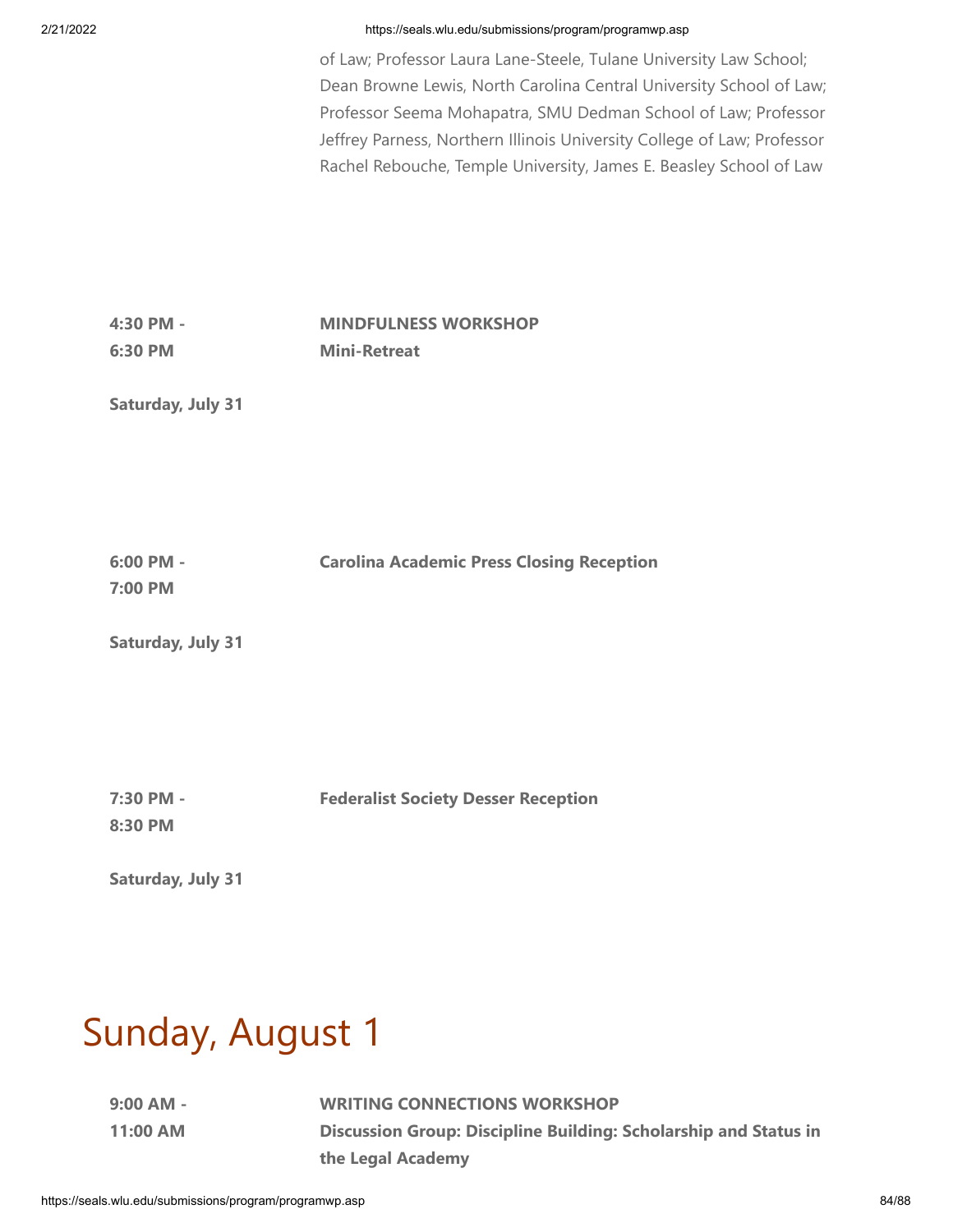**Sunday, August 1**

This Discussion Group seeks to encourage conversations about developing a scholarly agenda, adopting processes for serious scholarly inquiry, and promoting scholarly achievements within the legal writing community. It will engage questions like "What is legal writing scholarship?"; "How can we ensure legal writing scholars are taken more seriously within academia as a whole?"; and "What does it mean to be a serious scholar?"

**Moderator:** Professor Karen Sneddon, Mercer University School of Law

**Discussants:** Professor Heather Baxter, Nova Southeastern University Shepard Broad College of Law; Professor Megan Boyd, Georgia State University College of Law; Professor John Cook, University of North Dakota School of Law; Professor Kirsten K. Davis, Stetson University College of Law; Professor Sherri Keene, University of Georgetown University Law Center; Professor Paula Manning, University of the Pacific, McGeorge School of Law; Professor Sue Provenzano, Northwestern Pritzker School of Law; Professor Anne Ralph, The Ohio State University, Moritz College of Law; Professor Michelle Richards, University of Detroit Mercy School of Law; Professor Jennifer Sheppard, U.S. Air Force Academy; Professor Elizabeth Sherowski, University of Detroit Mercy School of Law; Professor Melissa H. Weresh, Drake University Law School

| $9:00$ AM -             | <b>WORKSHOP ON BUSINESS LAW</b>                                         |
|-------------------------|-------------------------------------------------------------------------|
| 11:00 AM                | <b>Discussion Group: Insider Trading and Markets</b>                    |
|                         | Although the received policy underpinnings of insider trading           |
| <b>Sunday, August 1</b> | regulation in the United States focus on deception the deception of     |
|                         | individuals, commentators have argued that both investors and           |
|                         | markets are harmed by it. Accordingly, as Congress considers statutory  |
|                         | reforms to insider trading law, it is important to consider how insider |
|                         | trading affects share pricing, access to capital, liquidity, market     |
|                         | volatility, market confidence, the flow of information, and other       |
|                         | market-related concerns. If the principal harms of insider trading are  |
|                         | imposed on markets rather than individuals, then any proposed           |
|                         | reform should reflect this reality. At a minimum, reform should reflect |
|                         | inevitable trade offs between the values of fairness, equity, and       |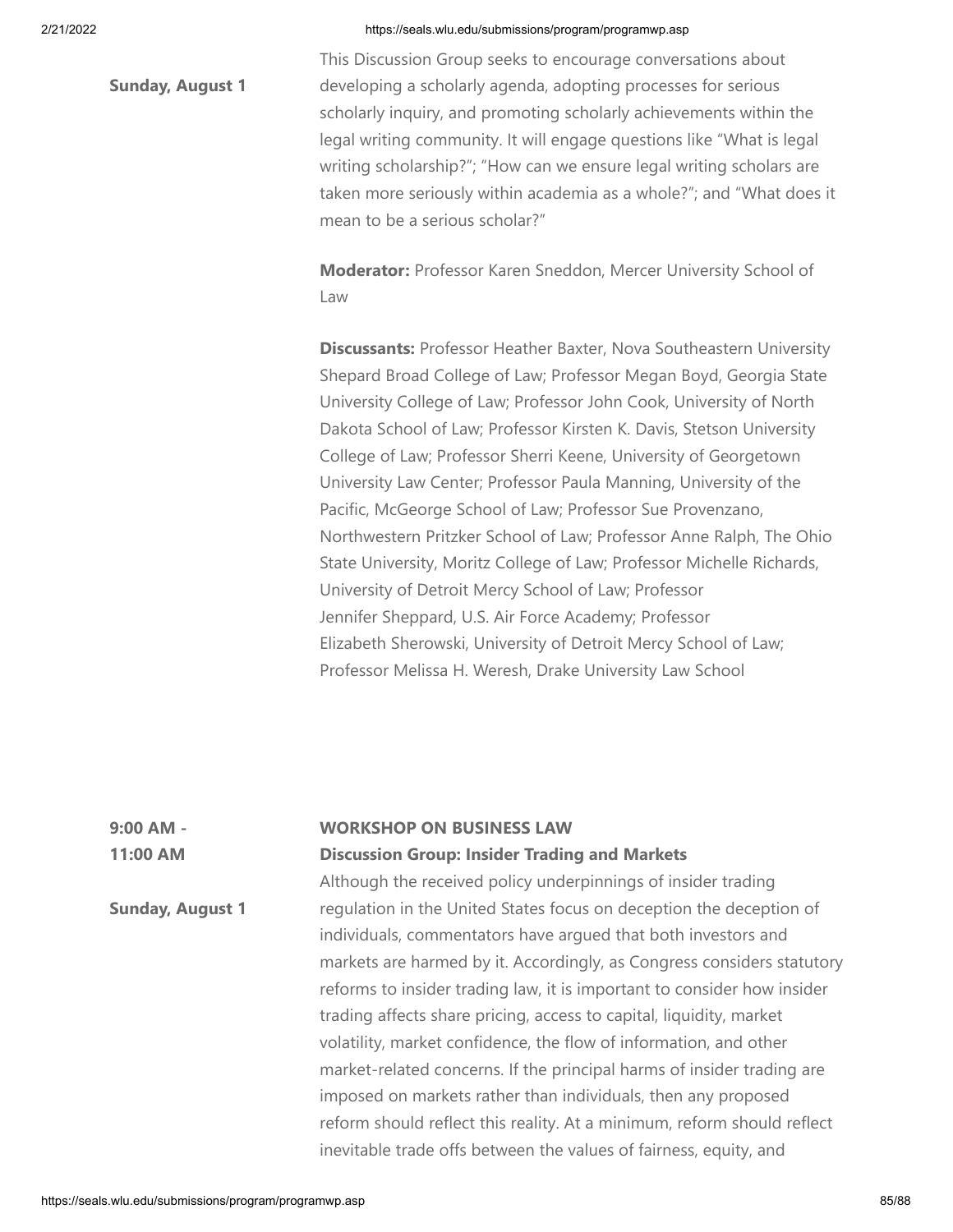efficiency. This discussion group will address these and other related questions.

**Moderators:** Professor John Anderson, Mississippi College School of Law; Professor Joan Heminway, The University of Tennessee College of Law

**Discussants:** Professor Miriam Baer, Brooklyn Law School; Professor Eric Chaffee, University of Toledo College of Law; Professor Kevin Douglas, Michigan State University College of Law; Professor Jill Fisch, University of Pennsylvania Law School; Professor Michael Guttentag, LMU Loyola Law School; Professor Jeremy Kidd, Drake University Law School; Professor George Mocsary, University of Wyoming College of Law; Professor Ellen Podgor, Stetson University College of Law; Professor David Rosenfeld, Northern Illinois University College of Law; Professor Karen Woody, Washington and Lee University School of Law

| 9:00 AM -               | <b>WORKSHOP ON LABOR AND EMPLOYMENT LAW</b>                               |
|-------------------------|---------------------------------------------------------------------------|
| 11:30 AM                | <b>Discussion Group: Pedagogical Trends in Teaching Employment</b>        |
|                         | <b>Discrimination</b>                                                     |
| <b>Sunday, August 1</b> | Pedagogical Trends and Techniques in Employment Discrimination:           |
|                         | This discussion group focuses on best practices for teaching              |
|                         | Employment Discrimination. Because this area of law so often              |
|                         | resonates with or is altered by current events that unfold during a       |
|                         | semester, it is vital to keep students abreast of developments and to     |
|                         | be able to seamlessly integrate those developments into a pre-set         |
|                         | syllabus. The discussion focuses on 1) best practices employed by         |
|                         | professors in this area to keep classes fresh, current, and flowing; 2)   |
|                         | examples of when and how current events have been successfully            |
|                         | integrated into a class discussion or syllabus; and 3) new and            |
|                         | innovative ideas when it comes to the selection of assigned course        |
|                         | material; teaching, and discussion-leading for classes.                   |
|                         | <b>Moderator:</b> Professor Kerri Stone, Florida International University |
|                         | College of Law                                                            |
|                         |                                                                           |

**Discussants:** Professor Richard Carlson, South Texas College of Law Houston; Professor Miriam Cherry, Saint Louis University School of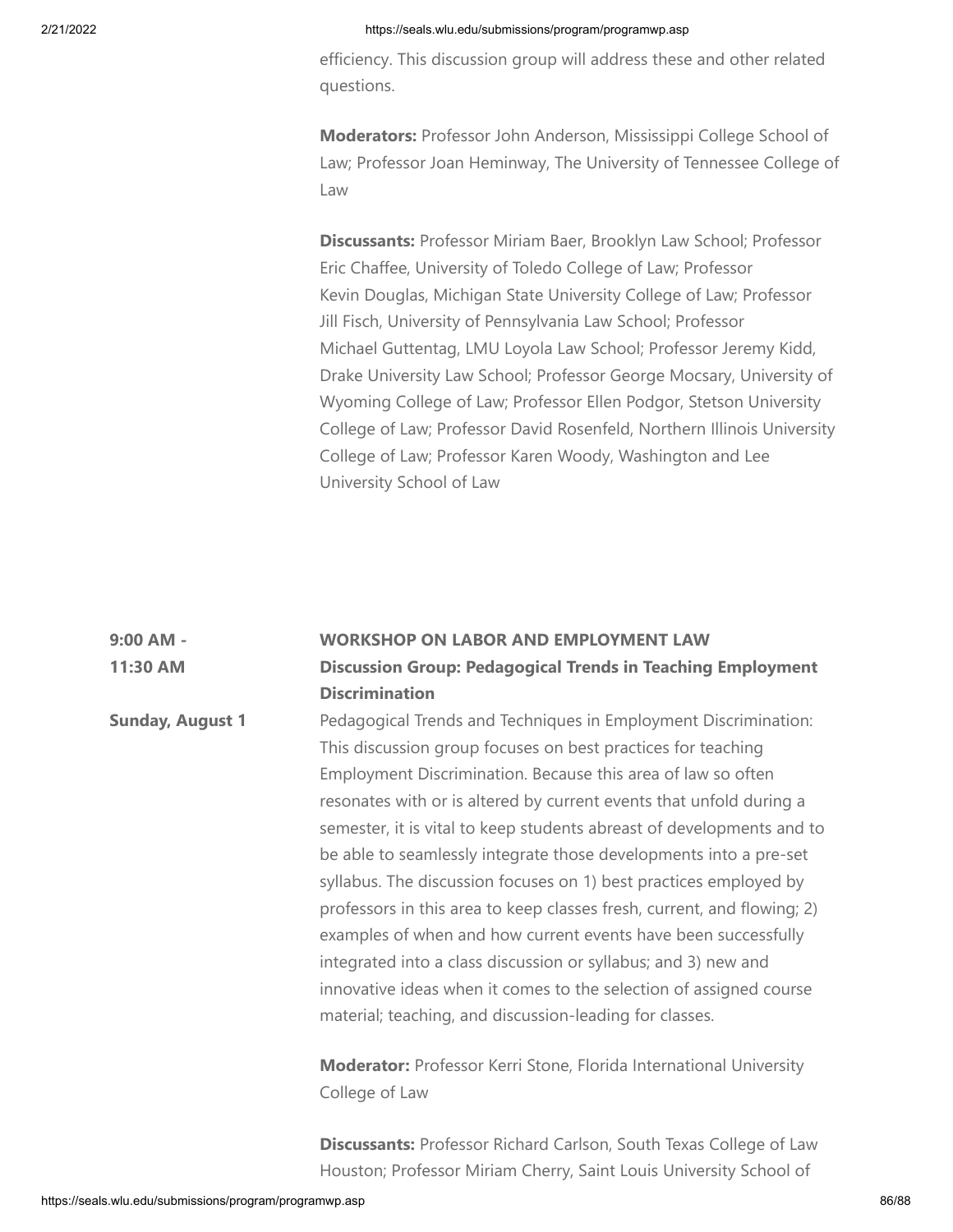Law; Professor Llezlie Green, American University, Washington College of Law; Professor Jeffrey Hirsch, University of North Carolina School of Law; Professor Nicole Porter, University of Toledo College of Law; Professor Ani Satz, Emory University School of Law

## **9:00 AM - 12:00 PM Discussion Group: New and Established Voices in Criminal Procedure** This discussion group is a forum for new and established scholars to

**Sunday, August 1** discuss their forthcoming articles, works in progress, and ideas for articles on constitutional criminal procedure.

> **Moderator:** Professor Nicholas Kahn-Fogel, University of Arkansas at Little Rock, William H. Bowen School of Law

**Discussants:** Professor Terrence Cain, University of Arkansas at Little Rock, William H. Bowen School of Law; Dean Brian Gallini, Willamette University College of Law; Professor Lauryn P. Gouldin, Syracuse University College of Law; Professor Corinna Lain, University of Richmond School of Law; Professor Suparna Malempati, Atlanta's John Marshall Law School; Professor Luke Milligan, University of Louisville, Louis D. Brandeis School of Law; Professor Jennifer Moore, Desales University; Professor Wesley Oliver, Duquesne University School of Law; Professor Brian Owsley, University of North Texas Dallas College of Law; Professor Melanie Reid, Lincoln Memorial University Duncan School of Law; Professor Jacob Schuman, Penn State Law; Professor Matt Tokson, The University of Utah S.J. Quinney College of Law; Professor Michael Vitiello, University of the Pacific, McGeorge School of Law; Professor Melanie Wilson, The University of Tennessee College of Law

**9:00 AM - 12:00 PM**

**Sunday, August 1**

# **Discussion Group: Family Law Scholarship (& Beyond)**

Scholarship in family law is dynamic and often overlaps with other areas of the law, including civil rights, civil liberties, health law, feminist jurisprudence, queer theory, employment discrimination, and trusts and estates, among others. This discussion group will provide an